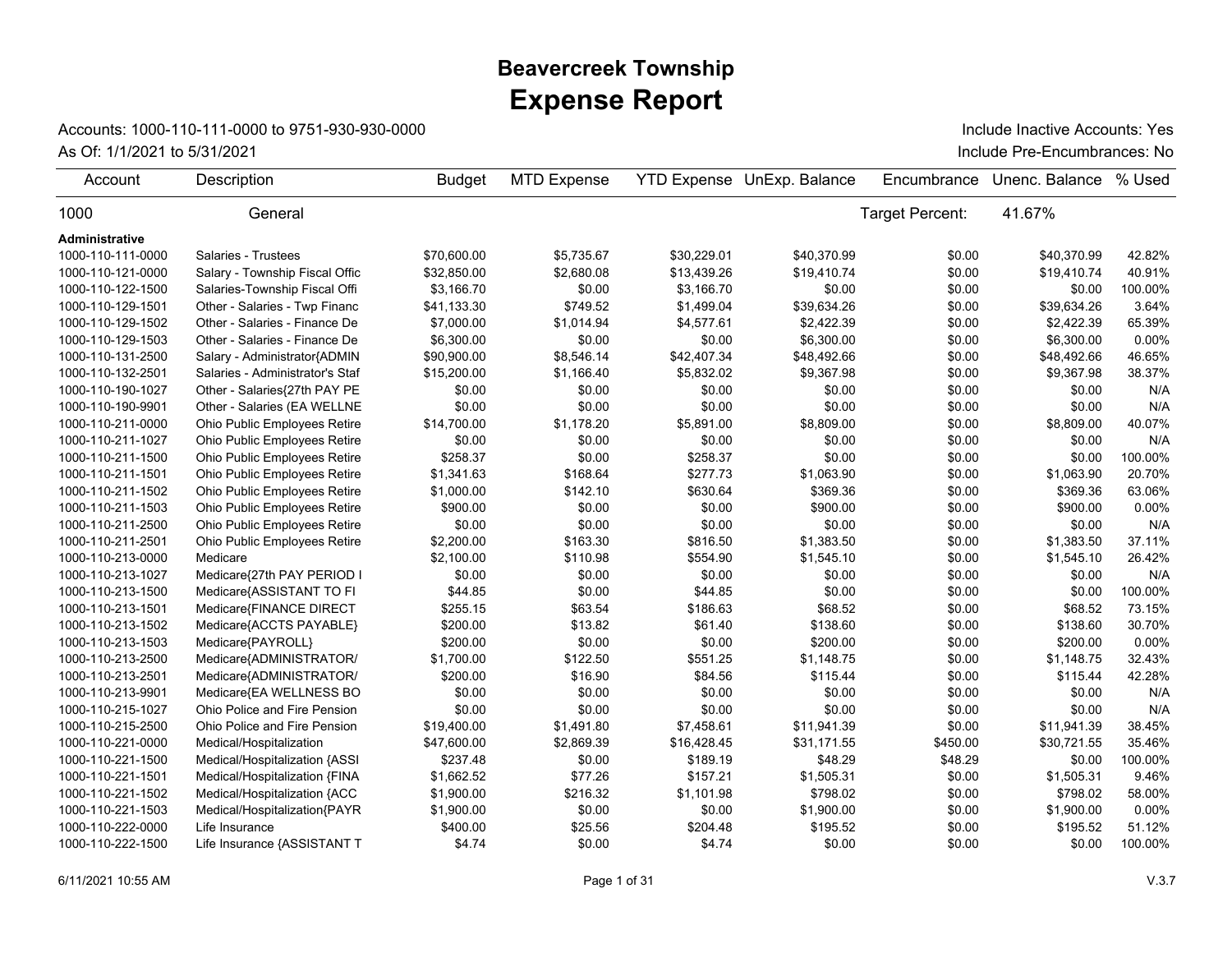| <b>Expense Report</b> |                                   |               |                    |             |                            |              |                |          |  |  |  |
|-----------------------|-----------------------------------|---------------|--------------------|-------------|----------------------------|--------------|----------------|----------|--|--|--|
|                       | As Of: 1/1/2021 to 5/31/2021      |               |                    |             |                            |              |                |          |  |  |  |
| Account               | Description                       | <b>Budget</b> | <b>MTD Expense</b> |             | YTD Expense UnExp. Balance | Encumbrance  | Unenc. Balance | % Used   |  |  |  |
| 1000-110-222-1501     | Life Insurance {FINANCE DIR       | \$10.26       | \$0.98             | \$1.96      | \$8.30                     | \$0.00       | \$8.30         | 19.10%   |  |  |  |
| 1000-110-222-1502     | Life Insurance {ACCTS PAYA        | \$15.00       | \$1.96             | \$14.14     | \$0.86                     | \$0.00       | \$0.86         | 94.27%   |  |  |  |
| 1000-110-222-1503     | Life Insurance{PAYROLL}           | \$15.00       | \$0.00             | \$0.00      | \$15.00                    | \$0.00       | \$15.00        | 0.00%    |  |  |  |
| 1000-110-222-2500     | Life Insurance{ADMINISTRAT        | \$100.00      | \$7.00             | \$84.00     | \$16.00                    | \$0.00       | \$16.00        | 84.00%   |  |  |  |
| 1000-110-222-2501     | Life Insurance (ADMINISTRA        | \$50.00       | \$3.50             | \$10.50     | \$39.50                    | \$0.00       | \$39.50        | 21.00%   |  |  |  |
| 1000-110-223-0000     | Dental Insurance                  | \$2,800.00    | \$136.24           | \$817.46    | \$1,982.54                 | \$0.00       | \$1,982.54     | 29.20%   |  |  |  |
| 1000-110-223-1500     | Dental Insurance {ASSISTAN        | \$11.04       | \$0.00             | \$8.62      | \$2.42                     | \$2.42       | \$0.00         | 100.00%  |  |  |  |
| 1000-110-223-1501     | Dental Insurance {FINANCE         | \$101.96      | \$2.70             | \$2.70      | \$99.26                    | \$0.00       | \$99.26        | 2.65%    |  |  |  |
| 1000-110-223-1502     | Dental Insurance {ACCTS PA        | \$113.00      | \$10.88            | \$61.44     | \$51.56                    | \$0.00       | \$51.56        | 54.37%   |  |  |  |
| 1000-110-223-1503     | Dental Insurance{PAYROLL}         | \$113.00      | \$0.00             | \$0.00      | \$113.00                   | \$0.00       | \$113.00       | 0.00%    |  |  |  |
| 1000-110-223-2500     | Dental Insurance                  | \$0.00        | \$0.00             | \$0.00      | \$0.00                     | \$0.00       | \$0.00         | N/A      |  |  |  |
| 1000-110-230-0000     | <b>Workers' Compensation</b>      | \$8,000.00    | \$0.00             | \$2,087.74  | \$5,912.26                 | \$0.00       | \$5,912.26     | 26.10%   |  |  |  |
| 1000-110-230-1503     | Workers' Compensation{FINA        | \$1,000.00    | \$0.00             | \$835.10    | \$164.90                   | \$0.00       | \$164.90       | 83.51%   |  |  |  |
| 1000-110-240-1500     | Unemployment Compensatio          | \$13,000.00   | \$278.88           | \$688.32    | \$12,311.68                | \$0.00       | \$12,311.68    | 5.29%    |  |  |  |
| 1000-110-240-1501     | Unemployment Compensatio          | \$0.00        | \$0.00             | \$0.00      | \$0.00                     | \$0.00       | \$0.00         | N/A      |  |  |  |
| 1000-110-240-1502     | Unemployment Compensatio          | \$0.00        | \$0.00             | \$0.00      | \$0.00                     | \$0.00       | \$0.00         | N/A      |  |  |  |
| 1000-110-240-1503     | Unemployment Compensatio          | \$0.00        | \$0.00             | \$0.00      | \$0.00                     | \$0.00       | \$0.00         | N/A      |  |  |  |
| 1000-110-251-2500     | Uniform, Tool and Equipment       | \$20,000.00   | \$0.00             | \$384.61    | \$19,615.39                | \$0.00       | \$19,615.39    | 1.92%    |  |  |  |
| 1000-110-290-1016     | Other - Employee Fringe Ben       | \$53,000.00   | \$3,120.27         | \$24,845.78 | \$28,154.22                | \$1,377.75   | \$26,776.47    | 49.48%   |  |  |  |
| 1000-110-311-0000     | <b>Accounting and Legal Fees</b>  | \$58,000.00   | \$8,363.00         | \$29,579.00 | \$28,421.00                | \$16,150.00  | \$12,271.00    | 78.84%   |  |  |  |
| 1000-110-311-1503     | Accounting and Legal Fees {F      | \$11,000.00   | \$0.00             | \$0.00      | \$11,000.00                | \$6,000.00   | \$5,000.00     | 54.55%   |  |  |  |
| 1000-110-312-0000     | <b>Auditing Services</b>          | \$22,000.00   | \$0.00             | \$0.00      | \$22,000.00                | \$8,000.00   | \$14,000.00    | 36.36%   |  |  |  |
| 1000-110-313-0000     | <b>Uniform Accounting Network</b> | \$4,200.00    | \$0.00             | \$1,074.00  | \$3,126.00                 | \$0.00       | \$3,126.00     | 25.57%   |  |  |  |
| 1000-110-314-0000     | <b>Tax Collection Fees</b>        | \$35,870.00   | \$0.00             | \$5,020.81  | \$30,849.19                | \$0.00       | \$30,849.19    | 14.00%   |  |  |  |
| 1000-110-315-0000     | <b>Election Expenses</b>          | \$9,000.00    | \$0.00             | \$0.00      | \$9,000.00                 | \$0.00       | \$9,000.00     | 0.00%    |  |  |  |
| 1000-110-316-0000     | <b>Engineering Services</b>       | \$200,912.50  | \$19,012.00        | \$72,993.02 | \$127,919.48               | \$127,919.48 | \$0.00         | 100.00%  |  |  |  |
| 1000-110-319-2500     | Other - Professional and Tech     | \$4,000.00    | \$0.00             | \$0.00      | \$4,000.00                 | \$0.00       | \$4,000.00     | 0.00%    |  |  |  |
| 1000-110-321-0000     | <b>Rents and Leases</b>           | \$316.79      | \$0.00             | \$83.92     | \$232.87                   | \$136.87     | \$96.00        | 69.70%   |  |  |  |
| 1000-110-321-1503     | Rents and Leases {FINANCE         | \$1,534.61    | \$0.00             | \$135.32    | \$1,399.29                 | \$199.29     | \$1,200.00     | 21.80%   |  |  |  |
| 1000-110-322-0000     | Garbage and Trash Removal         | \$4,165.57    | \$295.18           | \$2,034.40  | \$2,131.17                 | \$2,131.17   | \$0.00         | 100.00%  |  |  |  |
| 1000-110-323-1009     | Repairs and Maintenance{RE        | \$3,000.00    | \$1,886.06         | \$1,886.06  | \$1,113.94                 | \$613.94     | \$500.00       | 83.33%   |  |  |  |
| 1000-110-330-0000     | <b>Travel and Meeting Expense</b> | \$2,477.00    | \$0.00             | \$39.94     | \$2,437.06                 | \$0.00       | \$2,437.06     | 1.61%    |  |  |  |
| 1000-110-330-1503     | Travel and Meeting Expense {      | \$2,750.95    | \$121.80           | \$553.99    | \$2,196.96                 | \$731.96     | \$1,465.00     | 46.75%   |  |  |  |
| 1000-110-330-2500     | Travel and Meeting Expense{       | \$5,000.00    | \$0.00             | \$0.00      | \$5,000.00                 | \$0.00       | \$5,000.00     | 0.00%    |  |  |  |
| 1000-110-341-0000     | Telephone                         | \$5,016.95    | \$0.00             | \$0.00      | \$5,016.95                 | \$16.95      | \$5,000.00     | 0.34%    |  |  |  |
| 1000-110-341-2500     | Telephone{ADMINISTRATOR           | \$2,020.00    | \$0.00             | \$0.00      | \$2,020.00                 | \$0.00       | \$2,020.00     | 0.00%    |  |  |  |
| 1000-110-342-0000     | Postage                           | \$1,000.00    | \$0.00             | \$500.00    | \$500.00                   | \$500.00     | \$0.00         | 100.00%  |  |  |  |
| 1000-110-343-0000     | Postage Machine Rental            | \$500.00      | \$0.00             | \$0.00      | \$500.00                   | \$0.00       | \$500.00       | $0.00\%$ |  |  |  |
| 1000-110-344-0000     | Printing                          | \$3,000.00    | \$25.66            | \$1,707.70  | \$1,292.30                 | \$1,220.26   | \$72.04        | 97.60%   |  |  |  |
| 1000-110-345-1005     | Advertising{TOWNSHIP LEG          | \$10,000.00   | \$0.00             | \$3,112.64  | \$6,887.36                 | \$6,887.36   | \$0.00         | 100.00%  |  |  |  |
| 1000-110-345-1503     | Advertising {FINANCE DEPA         | \$860.00      | \$0.00             | \$0.00      | \$860.00                   | \$0.00       | \$860.00       | 0.00%    |  |  |  |
| 1000-110-351-0000     | Electricity                       | \$5,325.55    | \$378.74           | \$1,879.11  | \$3,446.44                 | \$875.99     | \$2,570.45     | 51.73%   |  |  |  |
| 1000-110-351-1006     | Electricity{LIGHTING TUNNE        | \$0.00        | \$0.00             | \$0.00      | \$0.00                     | \$0.00       | \$0.00         | N/A      |  |  |  |
| 1000-110-360-0000     | <b>Contracted Services</b>        | \$85,000.00   | \$1,895.62         | \$7,401.17  | \$77,598.83                | \$6,040.57   | \$71,558.26    | 15.81%   |  |  |  |
| 1000-110-360-1503     | Contracted Services {FINANC       | \$14,500.00   | \$731.53           | \$8,213.04  | \$6,286.96                 | \$5,869.80   | \$417.16       | 97.12%   |  |  |  |
| 1000-110-370-1007     | Payment to Another Political      | \$1,200.00    | \$0.00             | \$0.00      | \$1,200.00                 | \$0.00       | \$1,200.00     | 0.00%    |  |  |  |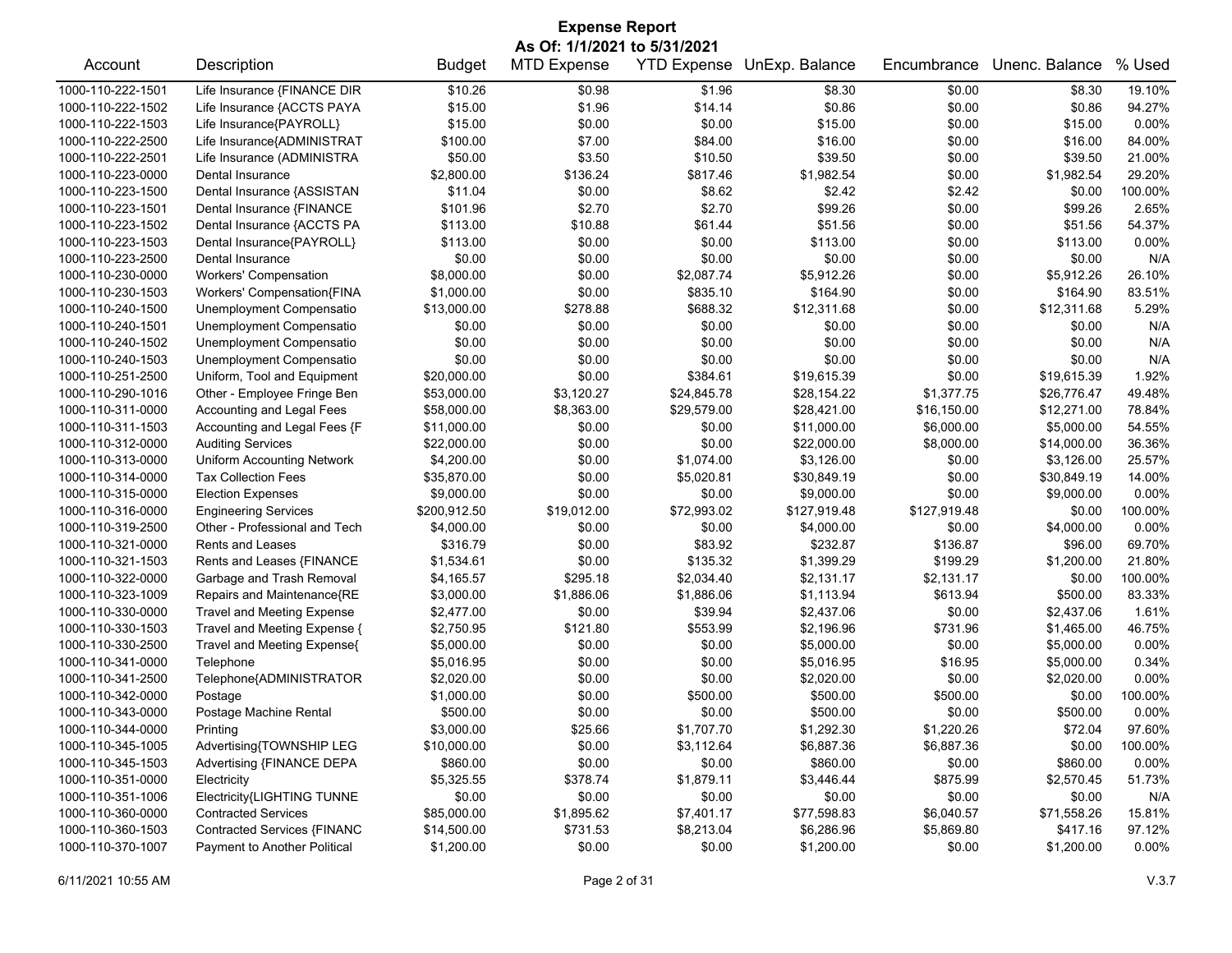| <b>Expense Report</b>                   |                                    |                |                              |              |                            |              |                |         |
|-----------------------------------------|------------------------------------|----------------|------------------------------|--------------|----------------------------|--------------|----------------|---------|
|                                         |                                    |                | As Of: 1/1/2021 to 5/31/2021 |              |                            |              |                |         |
| Account                                 | Description                        | <b>Budget</b>  | <b>MTD Expense</b>           |              | YTD Expense UnExp. Balance | Encumbrance  | Unenc. Balance | % Used  |
| 1000-110-370-1008                       | Payment to Another Political       | \$12,000.00    | \$0.00                       | \$5,762.00   | \$6,238.00                 | \$5,762.00   | \$476.00       | 96.03%  |
| 1000-110-370-1009                       | Payment to Another Political       | \$3,000.00     | \$0.00                       | \$0.00       | \$3,000.00                 | \$0.00       | \$3,000.00     | 0.00%   |
| 1000-110-389-0000                       | Other - Insurance and Bondin       | \$31,136.97    | \$0.00                       | \$31,136.97  | \$0.00                     | \$0.00       | \$0.00         | 100.00% |
| 1000-110-410-0000                       | <b>Office Supplies</b>             | \$2,374.00     | \$131.00                     | \$1,876.68   | \$497.32                   | \$430.50     | \$66.82        | 97.19%  |
| 1000-110-410-1503                       | Office Supplies {FINANCE DE        | \$4,900.00     | \$835.49                     | \$2,634.49   | \$2,265.51                 | \$754.30     | \$1,511.21     | 69.16%  |
| 1000-110-420-1010                       | <b>Operating Supplies{JANITORI</b> | \$144.00       | \$0.00                       | \$0.00       | \$144.00                   | \$0.00       | \$144.00       | 0.00%   |
| 1000-110-420-6002                       | Operating Supplies{FUEL}           | \$1,600.00     | \$39.92                      | \$257.00     | \$1,343.00                 | \$1,274.63   | \$68.37        | 95.73%  |
| 1000-110-519-0000                       | Other - Dues and Fees              | \$7,030.00     | \$0.00                       | \$3,145.52   | \$3,884.48                 | \$30.00      | \$3,854.48     | 45.17%  |
| 1000-110-519-1503                       | Other - Dues and Fees {FINA        | \$500.00       | \$84.00                      | \$304.00     | \$196.00                   | \$100.00     | \$96.00        | 80.80%  |
| 1000-110-520-0000                       | <b>Compensation and Damages</b>    | \$3,400.00     | \$0.00                       | \$0.00       | \$3,400.00                 | \$0.00       | \$3,400.00     | 0.00%   |
| 1000-110-599-0000                       | Other - Other Expenses             | \$10,000.00    | \$0.00                       | \$72.76      | \$9,927.24                 | \$0.00       | \$9,927.24     | 0.73%   |
| 1000-110-740-1503                       | Machinery, Equipment and Fu        | \$2,412.50     | \$0.00                       | \$1,339.58   | \$1,072.92                 | \$24.20      | \$1,048.72     | 56.53%  |
| 1000-110-740-2500                       | Machinery, Equipment and Fu        | \$1,000.00     | \$0.00                       | \$0.00       | \$1,000.00                 | \$225.00     | \$775.00       | 22.50%  |
| 1000-110-750-0000                       | <b>Motor Vehicles</b>              | \$23,362.02    | \$4,094.14                   | \$12,933.56  | \$10,428.46                | \$10,428.46  | \$0.00         | 100.00% |
|                                         | <b>Administrative Totals:</b>      | \$1,059,193.41 | \$68,009.61                  | \$361,572.52 | \$697,620.89               | \$204,201.19 | \$493,419.70   | 53.42%  |
| <b>Townhalls</b>                        |                                    |                |                              |              |                            |              |                |         |
| 1000-120-190-0000                       | <b>Other-Salaries</b>              | \$0.00         | \$0.00                       | \$0.00       | \$0.00                     | \$0.00       | \$0.00         | N/A     |
| 1000-120-211-0000                       | Ohio Public Employees Retire       | \$0.00         | \$0.00                       | \$0.00       | \$0.00                     | \$0.00       | \$0.00         | N/A     |
| 1000-120-213-0000                       | Medicare                           | \$0.00         | \$0.00                       | \$0.00       | \$0.00                     | \$0.00       | \$0.00         | N/A     |
| 1000-120-221-0000                       | Medical/Hospitalization            | \$0.00         | \$0.00                       | \$0.00       | \$0.00                     | \$0.00       | \$0.00         | N/A     |
| 1000-120-222-0000                       | Life Insurance                     | \$0.00         | \$0.00                       | \$0.00       | \$0.00                     | \$0.00       | \$0.00         | N/A     |
| 1000-120-223-0000                       | Dental Insurance                   | \$0.00         | \$0.00                       | \$0.00       | \$0.00                     | \$0.00       | \$0.00         | N/A     |
| 1000-120-323-0000                       | Repairs and Maintenance            | \$300.00       | \$0.00                       | \$0.00       | \$300.00                   | \$0.00       | \$300.00       | 0.00%   |
| 1000-120-352-0000                       | Water and Sewage                   | \$676.41       | \$39.69                      | \$195.48     | \$480.93                   | \$480.93     | \$0.00         | 100.00% |
| 1000-120-359-0000                       | Other - Utilities                  | \$5,941.39     | \$106.30                     | \$3,840.05   | \$2,101.34                 | \$2,101.34   | \$0.00         | 100.00% |
| 1000-120-420-0000                       | <b>Operating Supplies</b>          | \$900.00       | \$0.00                       | \$525.33     | \$374.67                   | \$55.32      | \$319.35       | 64.52%  |
| 1000-120-599-1015                       | Other - Other Expenses{TOW         | \$5,324.00     | \$420.50                     | \$2,380.50   | \$2,943.50                 | \$2,943.50   | \$0.00         | 100.00% |
| 1000-120-740-0000                       | Machinery, Equipment and Fu        | \$86,056.24    | \$10,253.33                  | \$31,870.62  | \$54,185.62                | \$40,026.77  | \$14,158.85    | 83.55%  |
|                                         | <b>Townhalls Totals:</b>           | \$99,198.04    | \$10,819.82                  | \$38,811.98  | \$60,386.06                | \$45,607.86  | \$14,778.20    | 85.10%  |
| <b>Community Development &amp; Risk</b> |                                    |                |                              |              |                            |              |                |         |
| 1000-130-190-6000                       | Other - Salaries{CD&R}             | \$211,820.00   | \$15,975.05                  | \$78,182.90  | \$133,637.10               | \$0.00       | \$133,637.10   | 36.91%  |
| 1000-130-211-6000                       | Ohio Public Employees Retire       | \$29,655.00    | \$2,236.52                   | \$10,821.83  | \$18,833.17                | \$0.00       | \$18,833.17    | 36.49%  |
| 1000-130-213-6000                       | Medicare{CD&R}                     | \$4,236.00     | \$219.54                     | \$1,062.27   | \$3,173.73                 | \$0.00       | \$3,173.73     | 25.08%  |
| 1000-130-221-6000                       | Medical/Hospitalization{CD&R       | \$44,000.00    | \$2,759.04                   | \$16,554.38  | \$27,445.62                | \$0.00       | \$27,445.62    | 37.62%  |
| 1000-130-222-6000                       | Life Insurance{CD&R}               | \$200.00       | \$21.00                      | \$161.00     | \$39.00                    | \$0.00       | \$39.00        | 80.50%  |
| 1000-130-223-6000                       | Dental Insurance{CD&R}             | \$1,600.00     | \$97.10                      | \$582.76     | \$1,017.24                 | \$0.00       | \$1,017.24     | 36.42%  |
| 1000-130-251-6000                       | Uniform, Tool and Equipment        | \$0.00         | \$0.00                       | \$0.00       | \$0.00                     | \$0.00       | \$0.00         | N/A     |
| 1000-130-311-6000                       | Accounting and Legal Fees{Z        | \$15,000.00    | \$1,330.00                   | \$4,306.00   | \$10,694.00                | \$7,682.00   | \$3,012.00     | 79.92%  |
| 1000-130-318-6000                       | Training Services{CD&R}            | \$2,000.00     | \$0.00                       | \$0.00       | \$2,000.00                 | \$65.00      | \$1,935.00     | 3.25%   |
| 1000-130-323-6000                       | Repairs and Maintenance{CD         | \$100.00       | \$0.00                       | \$0.00       | \$100.00                   | \$0.00       | \$100.00       | 0.00%   |
| 1000-130-330-6000                       | Travel and Meeting Expense{        | \$525.00       | \$0.00                       | \$0.00       | \$525.00                   | \$25.00      | \$500.00       | 4.76%   |
| 1000-130-341-6000                       | Telephone {CD&R}                   | \$0.00         | \$0.00                       | \$0.00       | \$0.00                     | \$0.00       | \$0.00         | N/A     |
| 1000-130-342-6000                       | Postage{CD&R}                      | \$500.00       | \$0.00                       | \$0.00       | \$500.00                   | \$490.40     | \$9.60         | 98.08%  |
| 1000-130-344-6000                       | Printing{CD&R}                     | \$300.00       | \$0.00                       | \$0.00       | \$300.00                   | \$0.00       | \$300.00       | 0.00%   |
| 1000-130-345-6000                       | Advertising{CD&R}                  | \$3,895.20     | \$0.00                       | \$395.20     | \$3,500.00                 | \$0.00       | \$3,500.00     | 10.15%  |
| 1000-130-360-6000                       | Contracted Services{CD&R}          | \$10,000.00    | \$0.00                       | \$7,045.75   | \$2,954.25                 | \$2,775.00   | \$179.25       | 98.21%  |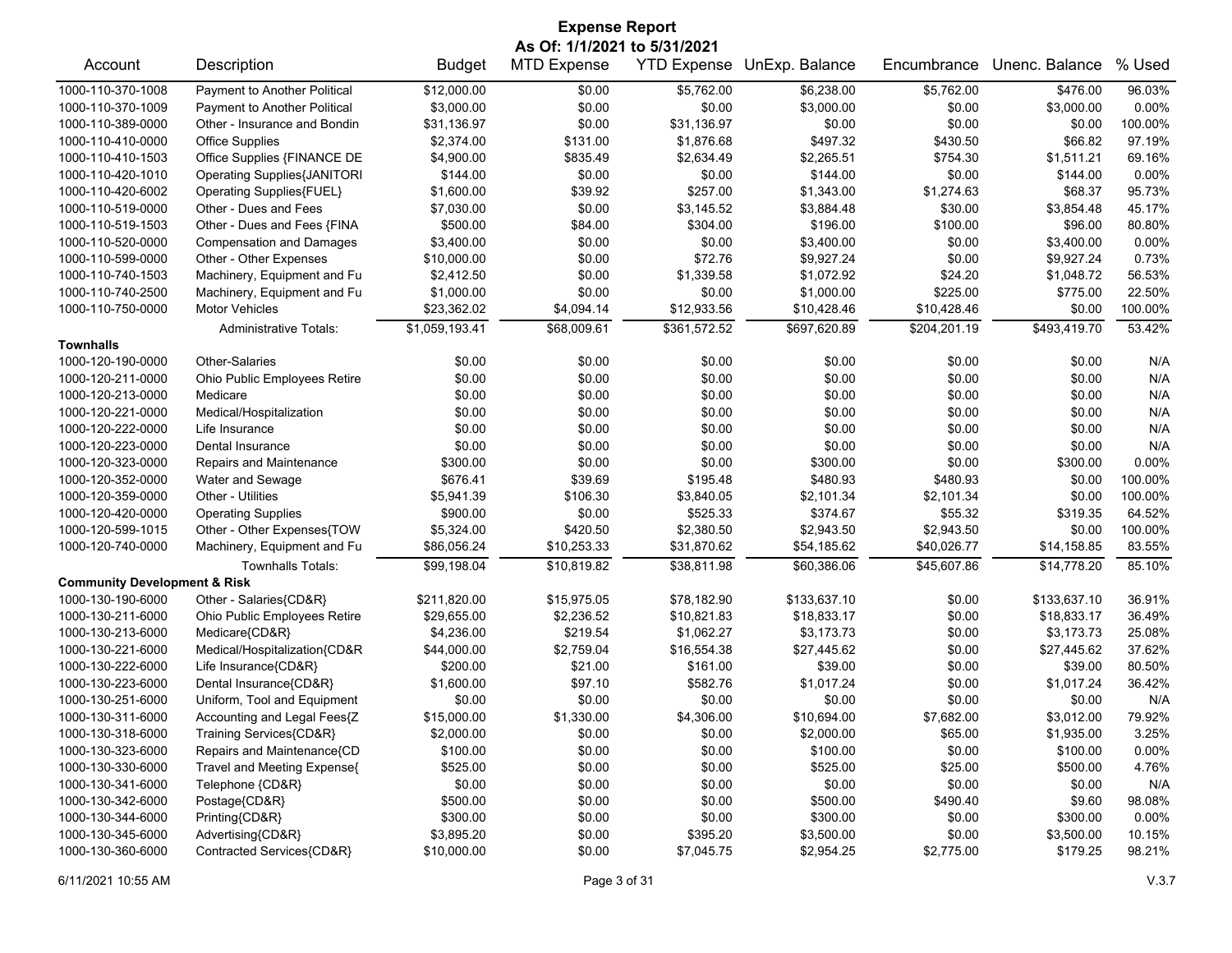| <b>Expense Report</b>       |                                      |               |                              |              |                            |             |                |         |  |
|-----------------------------|--------------------------------------|---------------|------------------------------|--------------|----------------------------|-------------|----------------|---------|--|
|                             |                                      |               | As Of: 1/1/2021 to 5/31/2021 |              |                            |             |                |         |  |
| Account                     | Description                          | <b>Budget</b> | <b>MTD Expense</b>           |              | YTD Expense UnExp. Balance | Encumbrance | Unenc. Balance | % Used  |  |
| 1000-130-389-6000           | Other - Insurance and Bondin         | \$450.00      | \$0.00                       | \$0.00       | \$450.00                   | \$0.00      | \$450.00       | 0.00%   |  |
| 1000-130-410-6000           | Office Supplies{CD&R}                | \$750.00      | \$0.00                       | \$279.99     | \$470.01                   | \$0.00      | \$470.01       | 37.33%  |  |
| 1000-130-420-6000           | Operating Supplies{CD&R}             | \$150.00      | \$0.00                       | \$0.00       | \$150.00                   | \$0.00      | \$150.00       | 0.00%   |  |
| 1000-130-420-6002           | Operating Supplies{FUEL CD           | \$500.00      | \$0.00                       | \$0.00       | \$500.00                   | \$0.00      | \$500.00       | 0.00%   |  |
| 1000-130-430-3000           | Small Tools and Minor Equip          | \$1,000.00    | \$32.40                      | \$32.40      | \$967.60                   | \$701.59    | \$266.01       | 73.40%  |  |
| 1000-130-430-6000           | Small Tools and Minor Equip          | \$380.78      | \$0.00                       | \$141.07     | \$239.71                   | \$0.00      | \$239.71       | 37.05%  |  |
| 1000-130-519-6000           | Other - Dues and Fees{CD&R           | \$150.00      | \$0.00                       | \$15.00      | \$135.00                   | \$86.00     | \$49.00        | 67.33%  |  |
| 1000-130-599-6000           | Other - Other Expenses{CD&           | \$1,000.00    | \$0.00                       | \$0.00       | \$1,000.00                 | \$0.00      | \$1,000.00     | 0.00%   |  |
| 1000-130-740-6000           | Machinery, Equipment and Fu          | \$2,000.00    | \$0.00                       | \$531.00     | \$1,469.00                 | \$69.00     | \$1,400.00     | 30.00%  |  |
|                             | Community Development & Risk Totals: | \$330,211.98  | \$22,670.65                  | \$120,111.55 | \$210,100.43               | \$11,893.99 | \$198,206.44   | 39.98%  |  |
| <b>Human Resources</b>      |                                      |               |                              |              |                            |             |                |         |  |
| 1000-190-190-2000           | Other - Salaries{HUMAN RES           | \$11,700.00   | \$157.59                     | \$2,259.56   | \$9,440.44                 | \$0.00      | \$9,440.44     | 19.31%  |  |
| 1000-190-211-2000           | Ohio Public Employees Retire         | \$1,700.00    | \$17.64                      | \$304.80     | \$1,395.20                 | \$0.00      | \$1,395.20     | 17.93%  |  |
| 1000-190-213-2000           | Medicare{HUMAN RESOURC               | \$300.00      | \$1.68                       | \$29.18      | \$270.82                   | \$0.00      | \$270.82       | 9.73%   |  |
| 1000-190-221-2000           | Medical/Hospitalization{HUM          | \$1,900.00    | \$139.06                     | \$640.24     | \$1,259.76                 | \$0.00      | \$1,259.76     | 33.70%  |  |
| 1000-190-222-2000           | Life Insurance{HUMAN RESO            | \$15.00       | \$0.98                       | \$6.44       | \$8.56                     | \$0.00      | \$8.56         | 42.93%  |  |
| 1000-190-223-2000           | Dental Insurance{HUMAN RE            | \$113.00      | \$8.18                       | \$32.04      | \$80.96                    | \$0.00      | \$80.96        | 28.35%  |  |
| 1000-190-318-2000           | Training Services{HUMAN RE           | \$1,173.00    | \$0.00                       | \$0.00       | \$1,173.00                 | \$500.00    | \$673.00       | 42.63%  |  |
| 1000-190-319-2000           | Other - Professional and Tech        | \$259.00      | \$0.00                       | \$0.00       | \$259.00                   | \$0.00      | \$259.00       | 0.00%   |  |
| 1000-190-330-2000           | Travel and Meeting Expense{          | \$1,500.00    | \$0.00                       | \$0.00       | \$1,500.00                 | \$0.00      | \$1,500.00     | 0.00%   |  |
| 1000-190-360-2000           | Contracted Services{HUMAN            | \$7,500.00    | \$6.30                       | \$131.30     | \$7,368.70                 | \$0.00      | \$7,368.70     | 1.75%   |  |
| 1000-190-410-2000           | Office Supplies{HUMAN RES            | \$300.00      | \$0.00                       | \$122.52     | \$177.48                   | \$0.00      | \$177.48       | 40.84%  |  |
| 1000-190-510-2000           | Dues and Fees{HUMAN RES              | \$615.67      | \$0.00                       | \$315.67     | \$300.00                   | \$0.00      | \$300.00       | 51.27%  |  |
| 1000-190-740-2000           | Machinery, Equipment and Fu          | \$1,000.00    | \$0.00                       | \$169.89     | \$830.11                   | \$204.34    | \$625.77       | 37.42%  |  |
|                             | <b>Human Resources Totals:</b>       | \$28,075.67   | \$331.43                     | \$4,011.64   | \$24,064.03                | \$704.34    | \$23,359.69    | 16.80%  |  |
| <b>Highways</b>             |                                      |               |                              |              |                            |             |                |         |  |
| 1000-330-190-4000           | Other - Salaries{GENERAL R           | \$0.00        | \$0.00                       | \$0.00       | \$0.00                     | \$0.00      | \$0.00         | N/A     |  |
| 1000-330-211-4000           | Ohio Public Employees Retire         | \$0.00        | \$0.00                       | \$0.00       | \$0.00                     | \$0.00      | \$0.00         | N/A     |  |
| 1000-330-213-4000           | Medicare{GENERAL ROAD}               | \$0.00        | \$0.00                       | \$0.00       | \$0.00                     | \$0.00      | \$0.00         | N/A     |  |
| 1000-330-221-4000           | Medical/Hospitalization{GENE         | \$0.00        | \$0.00                       | \$0.00       | \$0.00                     | \$0.00      | \$0.00         | N/A     |  |
| 1000-330-222-4000           | Life Insurance{GENERAL RO            | \$0.00        | \$0.00                       | \$0.00       | \$0.00                     | \$0.00      | \$0.00         | N/A     |  |
| 1000-330-223-4000           | Dental Insurance{GENERAL             | \$0.00        | \$0.00                       | \$0.00       | \$0.00                     | \$0.00      | \$0.00         | N/A     |  |
| 1000-330-360-4999           | Internal Billing                     | \$25,000.00   | \$1,577.53                   | \$5,504.14   | \$19,495.86                | \$19,495.86 | \$0.00         | 100.00% |  |
|                             | <b>Highways Totals:</b>              | \$25,000.00   | \$1,577.53                   | \$5,504.14   | \$19,495.86                | \$19,495.86 | \$0.00         | 100.00% |  |
| <b>Health Districts</b>     |                                      |               |                              |              |                            |             |                |         |  |
| 1000-420-370-0000           | Payment to Another Political         | \$25,500.00   | \$0.00                       | \$12,916.62  | \$12,583.38                | \$0.00      | \$12,583.38    | 50.65%  |  |
|                             | <b>Health Districts Totals:</b>      | \$25,500.00   | \$0.00                       | \$12,916.62  | \$12,583.38                | \$0.00      | \$12,583.38    | 50.65%  |  |
| <b>Parks and Recreation</b> |                                      |               |                              |              |                            |             |                |         |  |
| 1000-610-190-0000           | Other - Salaries                     | \$0.00        | \$0.00                       | \$0.00       | \$0.00                     | \$0.00      | \$0.00         | N/A     |  |
| 1000-610-190-8010           | Other - Salaries {PARKS: FU          | \$0.00        | \$0.00                       | \$0.00       | \$0.00                     | \$0.00      | \$0.00         | N/A     |  |
| 1000-610-190-8011           | Other - Salaries {PARKS: PA          | \$0.00        | \$0.00                       | \$0.00       | \$0.00                     | \$0.00      | \$0.00         | N/A     |  |
| 1000-610-211-0000           | Ohio Public Employees Retire         | \$0.00        | \$0.00                       | \$0.00       | \$0.00                     | \$0.00      | \$0.00         | N/A     |  |
| 1000-610-211-8010           | Ohio Public Employees Retire         | \$0.00        | \$0.00                       | \$0.00       | \$0.00                     | \$0.00      | \$0.00         | N/A     |  |
| 1000-610-211-8011           | Ohio Public Employees Retire         | \$0.00        | \$0.00                       | \$0.00       | \$0.00                     | \$0.00      | \$0.00         | N/A     |  |
| 1000-610-213-0000           | Medicare                             | \$0.00        | \$0.00                       | \$0.00       | \$0.00                     | \$0.00      | \$0.00         | N/A     |  |
| 1000-610-213-8010           | Medicare{PARKS: FULL-TIM             | \$0.00        | \$0.00                       | \$0.00       | \$0.00                     | \$0.00      | \$0.00         | N/A     |  |
| 6/11/2021 10:55 AM          |                                      |               | Page 4 of 31                 |              |                            |             |                | V.3.7   |  |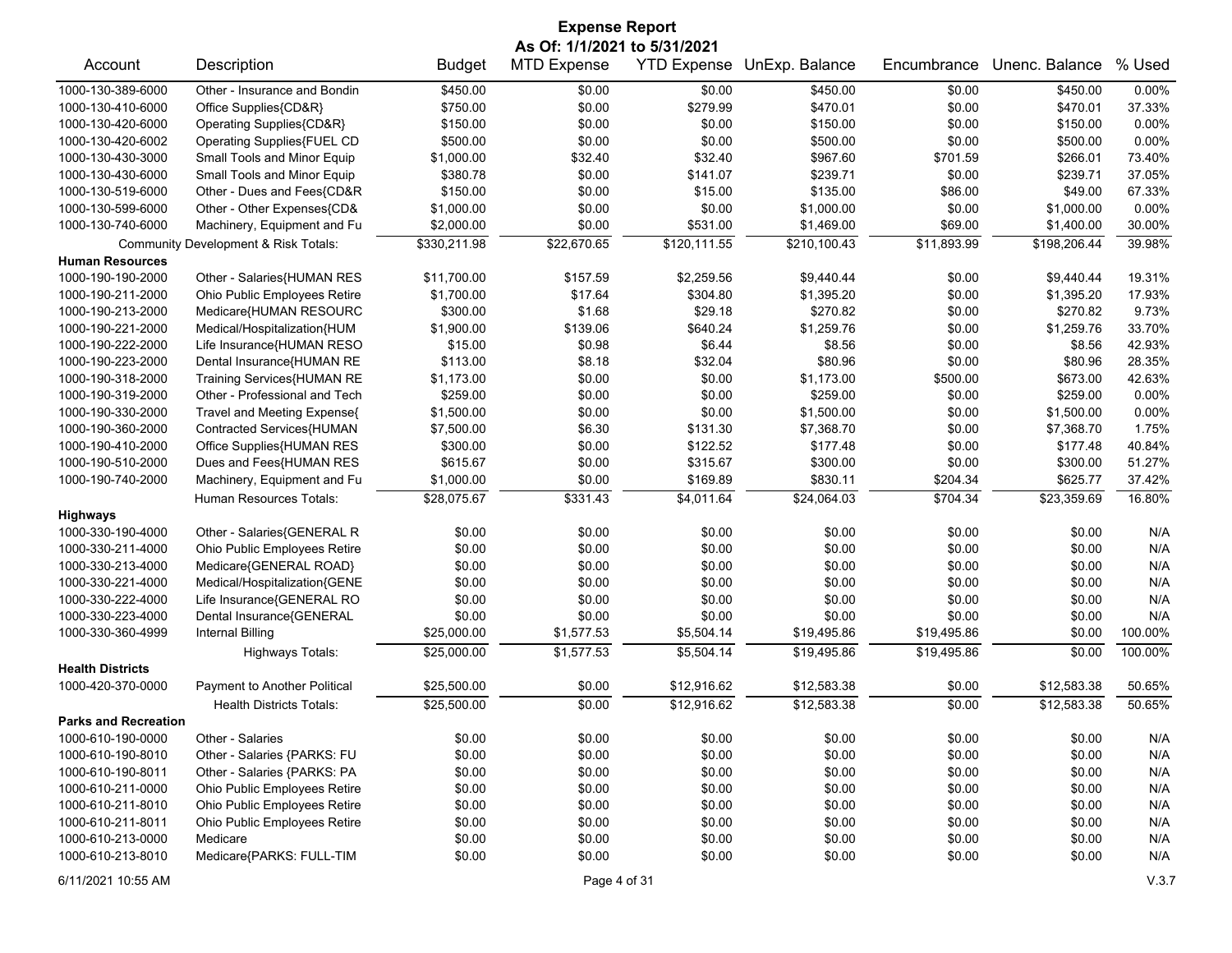| <b>Expense Report</b>         |                                    |               |                    |             |                            |             |                |         |  |  |
|-------------------------------|------------------------------------|---------------|--------------------|-------------|----------------------------|-------------|----------------|---------|--|--|
|                               | As Of: 1/1/2021 to 5/31/2021       |               |                    |             |                            |             |                |         |  |  |
| Account                       | Description                        | <b>Budget</b> | <b>MTD Expense</b> |             | YTD Expense UnExp. Balance | Encumbrance | Unenc. Balance | % Used  |  |  |
| 1000-610-213-8011             | Medicare{PARKS: PART-TIM           | \$0.00        | \$0.00             | \$0.00      | \$0.00                     | \$0.00      | \$0.00         | N/A     |  |  |
| 1000-610-323-0000             | Repairs and Maintenance            | \$0.00        | \$0.00             | \$0.00      | \$0.00                     | \$0.00      | \$0.00         | N/A     |  |  |
| 1000-610-323-8000             | Repairs and Maintenance {PA        | \$1,831.25    | \$68.00            | \$819.75    | \$1,011.50                 | \$1,011.50  | \$0.00         | 100.00% |  |  |
| 1000-610-351-0000             | Electricity                        | \$0.00        | \$0.00             | \$0.00      | \$0.00                     | \$0.00      | \$0.00         | N/A     |  |  |
| 1000-610-351-8000             | Electricity {PARKS}                | \$2,569.19    | \$52.88            | \$294.53    | \$2,274.66                 | \$1,874.66  | \$400.00       | 84.43%  |  |  |
| 1000-610-352-0000             | Water and Sewage                   | \$0.00        | \$0.00             | \$0.00      | \$0.00                     | \$0.00      | \$0.00         | N/A     |  |  |
| 1000-610-352-8000             | Water and Sewage (PARKS)           | \$500.00      | \$0.00             | \$0.00      | \$500.00                   | \$0.00      | \$500.00       | 0.00%   |  |  |
| 1000-610-360-4999             | Internal Billing                   | \$12,000.00   | \$1,317.71         | \$1,381.48  | \$10,618.52                | \$10,618.52 | \$0.00         | 100.00% |  |  |
| 1000-610-370-8000             | Payment to Another Political       | \$0.00        | \$0.00             | \$0.00      | \$0.00                     | \$0.00      | \$0.00         | N/A     |  |  |
| 1000-610-370-8001             | Payment to Another Political       | \$0.00        | \$0.00             | \$0.00      | \$0.00                     | \$0.00      | \$0.00         | N/A     |  |  |
| 1000-610-420-0000             | <b>Operating Supplies</b>          | \$0.00        | \$0.00             | \$0.00      | \$0.00                     | \$0.00      | \$0.00         | N/A     |  |  |
| 1000-610-420-8000             | <b>Operating Supplies {PARKS}</b>  | \$1,000.00    | \$60.99            | \$133.61    | \$866.39                   | \$866.39    | \$0.00         | 100.00% |  |  |
| 1000-610-730-0000             | Improvement of Sites               | \$0.00        | \$0.00             | \$0.00      | \$0.00                     | \$0.00      | \$0.00         | N/A     |  |  |
| 1000-610-730-3000             | Improvement of Sites               | \$0.00        | \$0.00             | \$0.00      | \$0.00                     | \$0.00      | \$0.00         | N/A     |  |  |
| 1000-610-730-8000             | Improvement of Sites {PARK         | \$75,800.00   | \$0.00             | \$0.00      | \$75,800.00                | \$75,800.00 | \$0.00         | 100.00% |  |  |
|                               | Parks and Recreation Totals:       | \$93,700.44   | \$1,499.58         | \$2,629.37  | \$91,071.07                | \$90,171.07 | \$900.00       | 99.04%  |  |  |
| Library                       |                                    |               |                    |             |                            |             |                |         |  |  |
| 1000-690-190-1600             | Other - Salaries{LIBRARY}          | \$0.00        | \$0.00             | \$0.00      | \$0.00                     | \$0.00      | \$0.00         | N/A     |  |  |
| 1000-690-190-1610             | Other - Salaries{LIBRARY: F        | \$0.00        | \$0.00             | \$0.00      | \$0.00                     | \$0.00      | \$0.00         | N/A     |  |  |
| 1000-690-190-1611             | Other - Salaries{LIBRARY: P        | \$0.00        | \$0.00             | \$0.00      | \$0.00                     | \$0.00      | \$0.00         | N/A     |  |  |
| 1000-690-211-1600             | Ohio Public Employees Retire       | \$0.00        | \$0.00             | \$0.00      | \$0.00                     | \$0.00      | \$0.00         | N/A     |  |  |
| 1000-690-211-1610             | Ohio Public Employees Retire       | \$0.00        | \$0.00             | \$0.00      | \$0.00                     | \$0.00      | \$0.00         | N/A     |  |  |
| 1000-690-211-1611             | Ohio Public Employees Retire       | \$0.00        | \$0.00             | \$0.00      | \$0.00                     | \$0.00      | \$0.00         | N/A     |  |  |
| 1000-690-213-1600             | Medicare{LIBRARY}                  | \$0.00        | \$0.00             | \$0.00      | \$0.00                     | \$0.00      | \$0.00         | N/A     |  |  |
| 1000-690-213-1610             | Medicare{LIBRARY: FULL-TI          | \$0.00        | \$0.00             | \$0.00      | \$0.00                     | \$0.00      | \$0.00         | N/A     |  |  |
| 1000-690-213-1611             | Medicare{LIBRARY: PART-TI          | \$0.00        | \$0.00             | \$0.00      | \$0.00                     | \$0.00      | \$0.00         | N/A     |  |  |
| 1000-690-323-1600             | Repairs and Maintenance{LIB        | \$8,506.25    | \$0.00             | \$2,706.56  | \$5,799.69                 | \$5,799.69  | \$0.00         | 100.00% |  |  |
| 1000-690-360-1600             | <b>Contracted Services (LIBRAR</b> | \$1,500.00    | \$0.00             | \$0.00      | \$1,500.00                 | \$0.00      | \$1,500.00     | 0.00%   |  |  |
| 1000-690-360-4999             | Internal Billing                   | \$8,500.00    | \$468.16           | \$1,493.00  | \$7,007.00                 | \$7,007.00  | \$0.00         | 100.00% |  |  |
| 1000-690-420-1600             | <b>Operating Supplies{LIBRARY</b>  | \$500.00      | \$0.00             | \$153.95    | \$346.05                   | \$346.05    | \$0.00         | 100.00% |  |  |
| 1000-690-730-1600             | Improvement of Sites{LIBRAR        | \$10,000.00   | \$0.00             | \$0.00      | \$10,000.00                | \$0.00      | \$10,000.00    | 0.00%   |  |  |
|                               | Library Totals:                    | \$29,006.25   | \$468.16           | \$4,353.51  | \$24,652.74                | \$13,152.74 | \$11,500.00    | 60.35%  |  |  |
| <b>Information Technology</b> |                                    |               |                    |             |                            |             |                |         |  |  |
| 1000-710-190-3000             | Other - Salaries{INFORMATI         | \$0.00        | \$0.00             | \$0.00      | \$0.00                     | \$0.00      | \$0.00         | N/A     |  |  |
| 1000-710-211-3000             | Ohio Public Employees Retire       | \$0.00        | \$0.00             | \$0.00      | \$0.00                     | \$0.00      | \$0.00         | N/A     |  |  |
| 1000-710-213-3000             | Medicare{INFORMATION TE            | \$0.00        | \$0.00             | \$0.00      | \$0.00                     | \$0.00      | \$0.00         | N/A     |  |  |
| 1000-710-221-3000             | Medical/Hospitalization{INFO       | \$0.00        | \$0.00             | \$0.00      | \$0.00                     | \$0.00      | \$0.00         | N/A     |  |  |
| 1000-710-222-3000             | Life Insurance{INFORMATIO          | \$0.00        | \$0.00             | \$0.00      | \$0.00                     | \$0.00      | \$0.00         | N/A     |  |  |
| 1000-710-223-3000             | Dental Insurance{INFORMATI         | \$0.00        | \$0.00             | \$0.00      | \$0.00                     | \$0.00      | \$0.00         | N/A     |  |  |
| 1000-710-240-3000             | Unemployment Compensatio           | \$600.00      | \$0.00             | \$0.00      | \$600.00                   | \$0.00      | \$600.00       | 0.00%   |  |  |
| 1000-710-318-3000             | Training Services{INFORMAT         | \$3,500.00    | \$0.00             | \$0.00      | \$3,500.00                 | \$0.00      | \$3,500.00     | 0.00%   |  |  |
| 1000-710-323-3000             | Repairs and Maintenance{INF        | \$6,000.00    | \$0.00             | \$0.00      | \$6,000.00                 | \$69.55     | \$5,930.45     | 1.16%   |  |  |
| 1000-710-360-3000             | Contracted Services{INFORM         | \$159,560.15  | \$8,008.27         | \$82,629.93 | \$76,930.22                | \$63,558.49 | \$13,371.73    | 91.62%  |  |  |
| 1000-710-420-3000             | <b>Operating Supplies{INFORM</b>   | \$4,000.00    | \$0.00             | \$0.00      | \$4,000.00                 | \$0.00      | \$4,000.00     | 0.00%   |  |  |
| 1000-710-430-3000             | Small Tools and Minor Equip        | \$10,000.00   | \$3,501.88         | \$3,501.88  | \$6,498.12                 | \$0.00      | \$6,498.12     | 35.02%  |  |  |
| 1000-710-740-3000             | Machinery, Equipment and Fu        | \$31,784.68   | \$0.00             | \$20,468.76 | \$11,315.92                | \$3,604.47  | \$7,711.45     | 75.74%  |  |  |
|                               |                                    |               |                    |             |                            |             |                |         |  |  |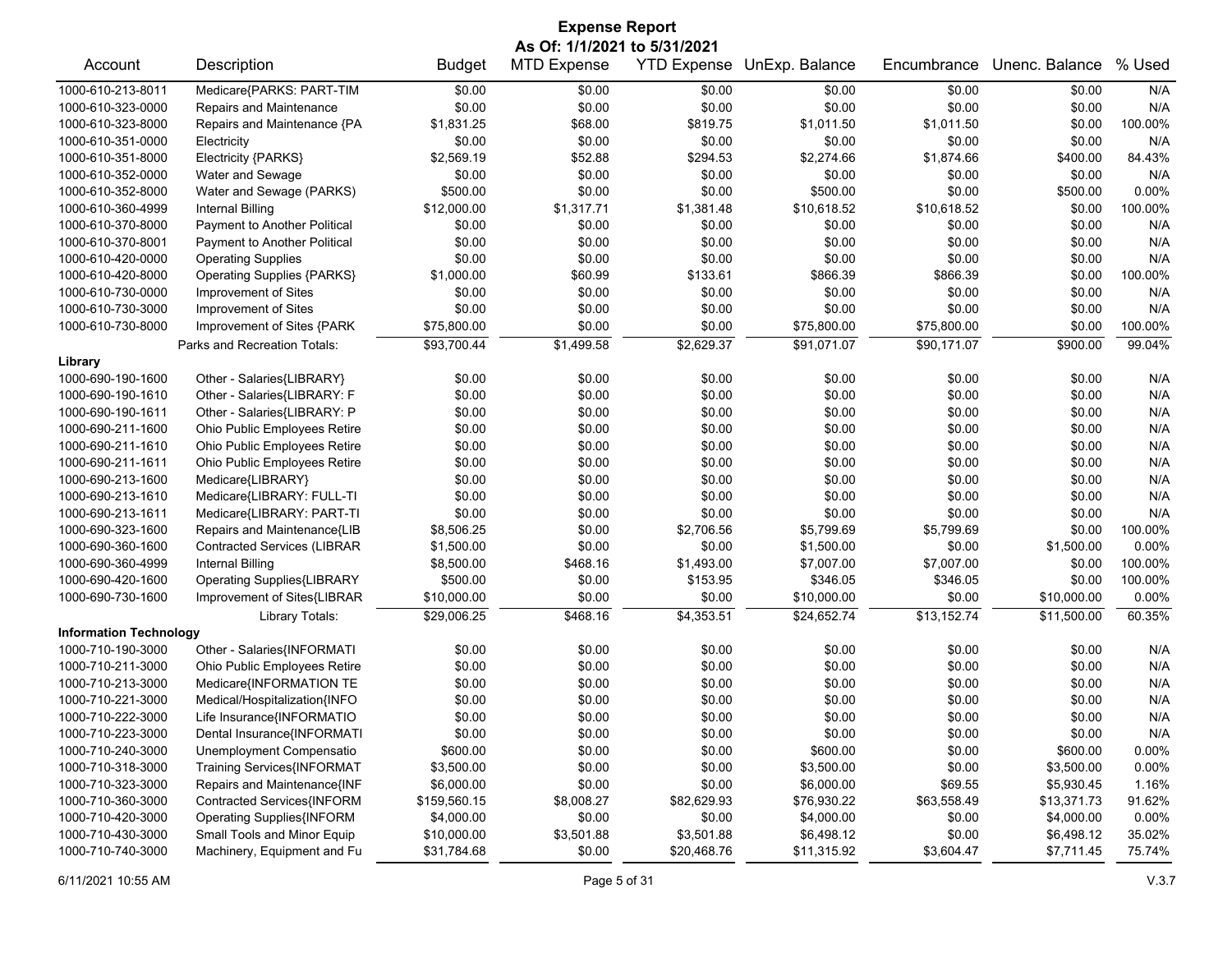|                                      |                                    |                | <b>Expense Report</b>        |                |                            |                 |                |         |
|--------------------------------------|------------------------------------|----------------|------------------------------|----------------|----------------------------|-----------------|----------------|---------|
|                                      |                                    |                | As Of: 1/1/2021 to 5/31/2021 |                |                            |                 |                |         |
| Account                              | Description                        | <b>Budget</b>  | <b>MTD Expense</b>           |                | YTD Expense UnExp. Balance | Encumbrance     | Unenc. Balance | % Used  |
|                                      | Information Technology Totals:     | \$215,444.83   | \$11,510.15                  | \$106,600.57   | \$108,844.26               | \$67,232.51     | \$41,611.75    | 80.69%  |
| <b>Capital Outlay</b>                |                                    |                |                              |                |                            |                 |                |         |
| 1000-760-720-0000                    | <b>Buildings</b>                   | \$7,600.00     | \$0.00                       | \$0.00         | \$7,600.00                 | \$0.00          | \$7,600.00     | 0.00%   |
| 1000-760-730-0000                    | Improvement of Sites               | \$226,735.29   | \$169.45                     | \$1,724.45     | \$225,010.84               | \$46,774.00     | \$178,236.84   | 21.39%  |
| 1000-760-790-1001                    | Other - Capital Outlay{SENIO       | \$0.00         | \$0.00                       | \$0.00         | \$0.00                     | \$0.00          | \$0.00         | N/A     |
| 1000-760-790-1851                    | Other - Capital Outlay{PROJE       | \$0.00         | \$0.00                       | \$0.00         | \$0.00                     | \$0.00          | \$0.00         | N/A     |
| 1000-760-790-1852                    | <b>Traffic Lights</b>              | \$0.00         | \$0.00                       | \$0.00         | \$0.00                     | \$0.00          | \$0.00         | N/A     |
|                                      | Capital Outlay Totals:             | \$234,335.29   | \$169.45                     | \$1,724.45     | \$232,610.84               | \$46,774.00     | \$185,836.84   | 20.70%  |
| <b>Transfers</b>                     |                                    |                |                              |                |                            |                 |                |         |
| 1000-910-910-0000                    | Transfers - Out                    | \$0.00         | \$0.00                       | \$0.00         | \$0.00                     | \$0.00          | \$0.00         | N/A     |
|                                      | <b>Transfers Totals:</b>           | \$0.00         | \$0.00                       | \$0.00         | \$0.00                     | \$0.00          | \$0.00         | N/A     |
| <b>Advances</b><br>1000-920-920-0000 | Advances - Out                     | \$400,000.00   | \$0.00                       | \$400,000.00   | \$0.00                     | \$0.00          | \$0.00         | 100.00% |
|                                      |                                    |                |                              |                |                            |                 |                |         |
| <b>Contingencies</b>                 | <b>Advances Totals:</b>            | \$400,000.00   | \$0.00                       | \$400,000.00   | \$0.00                     | \$0.00          | \$0.00         | 100.00% |
| 1000-930-930-0000                    | Contingencies                      | \$374,512.01   | \$0.00                       | \$0.00         | \$374,512.01               | \$0.00          | \$374,512.01   | 0.00%   |
|                                      | <b>Contingencies Totals:</b>       | \$374,512.01   | \$0.00                       | \$0.00         | \$374,512.01               | \$0.00          | \$374,512.01   | 0.00%   |
| <b>Other Financing Uses</b>          |                                    |                |                              |                |                            |                 |                |         |
| 1000-990-990-0000                    | <b>Budget Stabilization</b>        | \$68,037.00    | \$0.00                       | \$0.00         | \$68,037.00                | \$0.00          | \$68,037.00    | 0.00%   |
|                                      | Other Financing Uses Totals:       | \$68,037.00    | \$0.00                       | \$0.00         | \$68,037.00                | \$0.00          | \$68,037.00    | 0.00%   |
| 1000 Total:                          |                                    | \$2,982,214.92 | \$117,056.38                 | \$1,058,236.35 | \$1,923,978.57             | \$499,233.56    | \$1,424,745.01 | 52.23%  |
| 2011                                 | <b>Motor Vehicle License</b>       |                |                              |                |                            | Target Percent: | 41.67%         |         |
| <b>Highways</b>                      |                                    |                |                              |                |                            |                 |                |         |
| 2011-330-360-4800                    | Contracted Services{PAVING         | \$15,000.00    | \$0.00                       | \$0.00         | \$15,000.00                | \$15,000.00     | \$0.00         | 100.00% |
| 2011-330-420-4400                    | <b>Operating Supplies (EQUIPM</b>  | \$0.00         | \$0.00                       | \$0.00         | \$0.00                     | \$0.00          | \$0.00         | N/A     |
| 2011-330-420-4600                    | Operating Supplies (ROAD M         | \$0.00         | \$0.00                       | \$0.00         | \$0.00                     | \$0.00          | \$0.00         | N/A     |
|                                      | <b>Highways Totals:</b>            | \$15,000.00    | \$0.00                       | \$0.00         | \$15,000.00                | \$15,000.00     | \$0.00         | 100.00% |
| <b>Contingencies</b>                 |                                    |                |                              |                |                            |                 |                |         |
| 2011-930-930-0000                    | Contingencies                      | \$26,103.78    | \$0.00                       | \$0.00         | \$26,103.78                | \$0.00          | \$26,103.78    | 0.00%   |
|                                      | <b>Contingencies Totals:</b>       | \$26,103.78    | \$0.00                       | \$0.00         | \$26,103.78                | \$0.00          | \$26,103.78    | 0.00%   |
| <b>Other Financing Uses</b>          |                                    |                |                              |                |                            |                 |                |         |
| 2011-990-990-0000                    | Other - Other Financing Uses       | \$888.00       | \$0.00                       | \$0.00         | \$888.00                   | \$0.00          | \$888.00       | 0.00%   |
|                                      | Other Financing Uses Totals:       | \$888.00       | \$0.00                       | \$0.00         | \$888.00                   | \$0.00          | \$888.00       | 0.00%   |
| 2011 Total:                          |                                    | \$41,991.78    | \$0.00                       | \$0.00         | \$41,991.78                | \$15,000.00     | \$26,991.78    | 35.72%  |
| 2021                                 | Gasoline                           |                |                              |                |                            | Target Percent: | 41.67%         |         |
| <b>Highways</b>                      |                                    |                |                              |                |                            |                 |                |         |
| 2021-330-360-4800                    | Contracted Services{PAVING         | \$50,000.00    | \$0.00                       | \$0.00         | \$50,000.00                | \$50,000.00     | \$0.00         | 100.00% |
| 2021-330-360-4802                    | <b>Contracted Services (STRIPI</b> | \$0.00         | \$0.00                       | \$0.00         | \$0.00                     | \$0.00          | \$0.00         | N/A     |
| 2021-330-420-4400                    | <b>Operating Supplies (EQUIPM</b>  | \$0.00         | \$0.00                       | \$0.00         | \$0.00                     | \$0.00          | \$0.00         | N/A     |
| 2021-330-420-4402                    | Operating Supplies (ROAD F         | \$0.00         | \$0.00                       | \$0.00         | \$0.00                     | \$0.00          | \$0.00         | N/A     |
| 2021-330-420-4600                    | Operating Supplies{ROAD M          | \$74,890.34    | \$6,406.02                   | \$56,024.19    | \$18,866.15                | \$148.74        | \$18,717.41    | 75.01%  |
|                                      | <b>Highways Totals:</b>            | \$124,890.34   | \$6,406.02                   | \$56,024.19    | \$68,866.15                | \$50,148.74     | \$18,717.41    | 85.01%  |
|                                      |                                    |                |                              |                |                            |                 |                |         |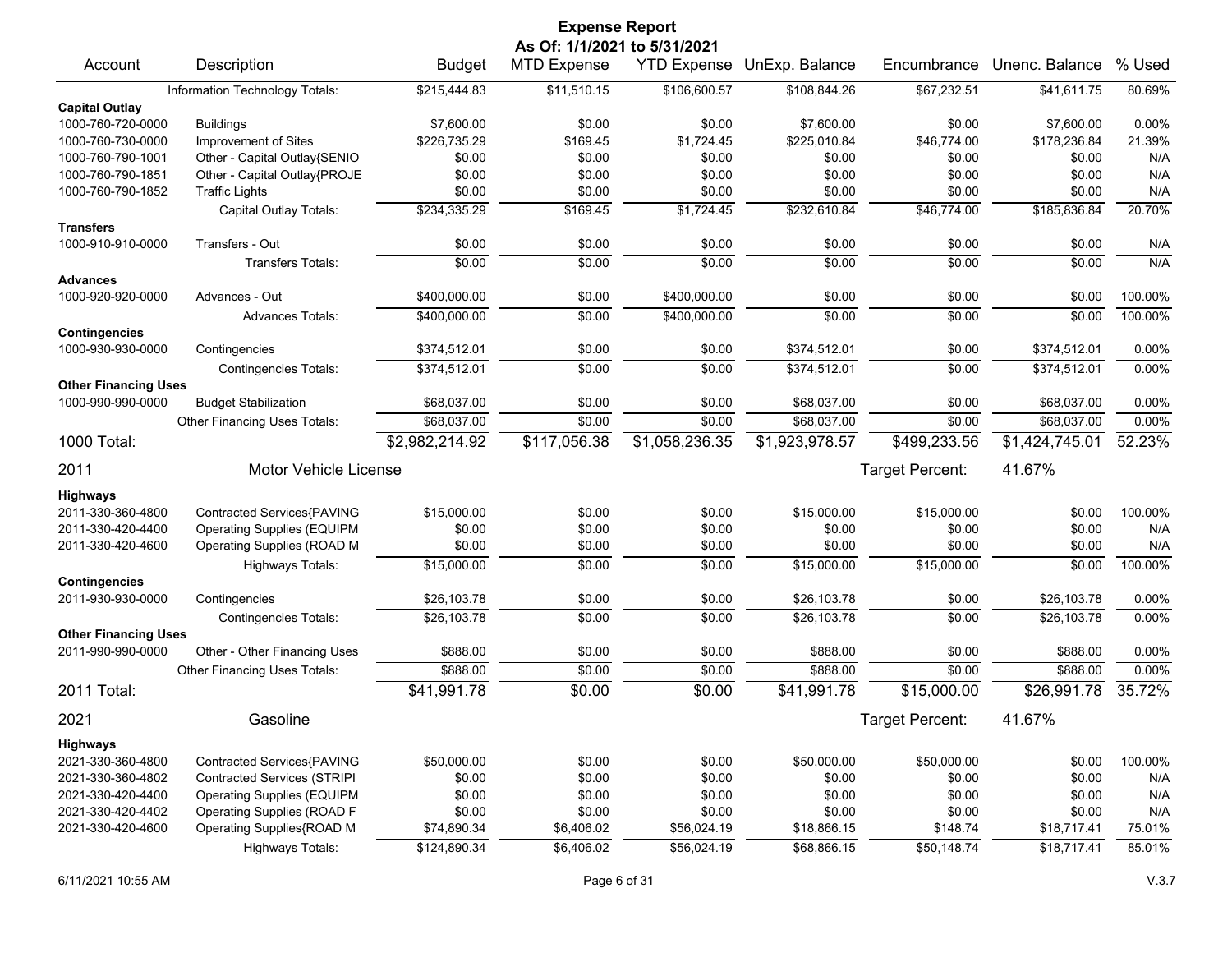| <b>Expense Report</b>       |                                                      |               |                              |              |                            |                 |                |         |  |
|-----------------------------|------------------------------------------------------|---------------|------------------------------|--------------|----------------------------|-----------------|----------------|---------|--|
|                             |                                                      |               | As Of: 1/1/2021 to 5/31/2021 |              |                            |                 |                |         |  |
| Account                     | Description                                          | <b>Budget</b> | <b>MTD Expense</b>           |              | YTD Expense UnExp. Balance | Encumbrance     | Unenc. Balance | % Used  |  |
| <b>Contingencies</b>        |                                                      |               |                              |              |                            |                 |                |         |  |
| 2021-930-930-0000           | Contingencies                                        | \$194,325.57  | \$0.00                       | \$0.00       | \$194,325.57               | \$0.00          | \$194,325.57   | 0.00%   |  |
|                             | <b>Contingencies Totals:</b>                         | \$194,325.57  | \$0.00                       | \$0.00       | \$194,325.57               | \$0.00          | \$194,325.57   | 0.00%   |  |
| <b>Other Financing Uses</b> |                                                      |               |                              |              |                            |                 |                |         |  |
| 2021-990-990-0000           | Other - Other Financing Uses                         | \$8,275.00    | \$0.00                       | \$0.00       | \$8,275.00                 | \$0.00          | \$8,275.00     | 0.00%   |  |
|                             | Other Financing Uses Totals:                         | \$8,275.00    | \$0.00                       | \$0.00       | \$8,275.00                 | \$0.00          | \$8,275.00     | 0.00%   |  |
| 2021 Total:                 |                                                      | \$327,490.91  | \$6,406.02                   | \$56,024.19  | \$271,466.72               | \$50,148.74     | \$221,317.98   | 32.42%  |  |
| 2031                        | Road and Bridge                                      |               |                              |              |                            | Target Percent: | 41.67%         |         |  |
| Fire                        |                                                      |               |                              |              |                            |                 |                |         |  |
| 2031-220-420-4600           | Operating Supplies (Road Ma                          | \$0.00        | \$0.00                       | \$0.00       | \$0.00                     | \$0.00          | \$0.00         | N/A     |  |
|                             | Fire Totals:                                         | \$0.00        | \$0.00                       | \$0.00       | \$0.00                     | \$0.00          | \$0.00         | N/A     |  |
| <b>Highways</b>             |                                                      |               |                              |              |                            |                 |                |         |  |
| 2031-330-190-4100           | Other - Salaries{EMPLOYLEE                           | \$0.00        | \$0.00                       | \$0.00       | \$0.00                     | \$0.00          | \$0.00         | N/A     |  |
| 2031-330-190-4110           | Other - Salaries{ROAD: FULL                          | \$641,021.00  | \$45,204.35                  | \$243,698.22 | \$397,322.78               | \$0.00          | \$397,322.78   | 38.02%  |  |
| 2031-330-190-4111           | Other - Salaries{ROAD: PAR                           | \$35,330.00   | \$1,161.50                   | \$5,930.73   | \$29,399.27                | \$0.00          | \$29,399.27    | 16.79%  |  |
| 2031-330-190-4999           | Other - Salaries{ROAD: COS                           | \$24,000.00   | \$1,855.29                   | \$11,721.72  | \$12,278.28                | \$0.00          | \$12,278.28    | 48.84%  |  |
| 2031-330-211-4100           | Ohio Public Employees Retire                         | \$0.00        | \$0.00                       | \$0.00       | \$0.00                     | \$0.00          | \$0.00         | N/A     |  |
| 2031-330-211-4110           | Ohio Public Employees Retire                         | \$87,533.00   | \$6,327.17                   | \$32,972.57  | \$54,560.43                | \$0.00          | \$54,560.43    | 37.67%  |  |
| 2031-330-211-4111           | Ohio Public Employees Retire                         | \$5,156.00    | \$164.08                     | \$831.79     | \$4,324.21                 | \$0.00          | \$4,324.21     | 16.13%  |  |
| 2031-330-211-4999           | Ohio Public Employees Retire                         | \$3,248.00    | \$260.20                     | \$1,504.25   | \$1,743.75                 | \$0.00          | \$1,743.75     | 46.31%  |  |
| 2031-330-213-4100           | Medicare{EMPLOYLEE COS                               | \$0.00        | \$0.00                       | \$0.00       | \$0.00                     | \$0.00          | \$0.00         | N/A     |  |
| 2031-330-213-4110           |                                                      | \$9,066.00    | \$609.42                     | \$3,273.30   | \$5,792.70                 | \$0.00          | \$5,792.70     | 36.11%  |  |
| 2031-330-213-4111           | Medicare{ROAD: FULL-TIME<br>Medicare{ROAD: PART-TIME | \$534.00      | \$17.00                      | \$86.18      | \$447.82                   | \$0.00          | \$447.82       | 16.14%  |  |
| 2031-330-213-4999           | Medicare{ROAD: COST ALL                              | \$315.00      | \$25.36                      | \$159.70     | \$155.30                   |                 | \$155.30       | 50.70%  |  |
|                             |                                                      |               |                              |              |                            | \$0.00          |                | N/A     |  |
| 2031-330-221-4100           | Medical/Hospitalization{EMPL                         | \$0.00        | \$0.00                       | \$0.00       | \$0.00                     | \$0.00          | \$0.00         | 44.75%  |  |
| 2031-330-221-4110           | Medical/Hospitalization{ROA                          | \$148,986.00  | \$11,808.65                  | \$66,676.70  | \$82,309.30                | \$0.00          | \$82,309.30    |         |  |
| 2031-330-221-4999           | Medical/Hospitalization{ROA                          | \$3,550.00    | \$278.12                     | \$1,928.23   | \$1,621.77                 | \$0.00          | \$1,621.77     | 54.32%  |  |
| 2031-330-222-4100           | Life Insurance{EMPLOYEE C                            | \$0.00        | \$0.00                       | \$0.00       | \$0.00                     | \$0.00          | \$0.00         | N/A     |  |
| 2031-330-222-4110           | Life Insurance{ROAD: FULL-                           | \$840.00      | \$67.56                      | \$538.34     | \$301.66                   | \$0.00          | \$301.66       | 64.09%  |  |
| 2031-330-222-4999           | Life Insurance{ROAD: COST                            | \$36.00       | \$2.52                       | \$33.34      | \$2.66                     | \$0.00          | \$2.66         | 92.61%  |  |
| 2031-330-223-4100           | Dental Insurance{EMPLOYEE                            | \$0.00        | \$0.00                       | \$0.00       | \$0.00                     | \$0.00          | \$0.00         | N/A     |  |
| 2031-330-223-4110           | Dental Insurance{ROAD: FUL                           | \$5,559.00    | \$447.86                     | \$2,554.88   | \$3,004.12                 | \$0.00          | \$3,004.12     | 45.96%  |  |
| 2031-330-223-4999           | Dental Insurance{ROAD: CO                            | \$300.00      | \$14.00                      | \$96.24      | \$203.76                   | \$0.00          | \$203.76       | 32.08%  |  |
| 2031-330-230-4200           | Workers' Compensation{ADM                            | \$10,000.00   | \$0.00                       | \$3,131.62   | \$6,868.38                 | \$0.00          | \$6,868.38     | 31.32%  |  |
| 2031-330-240-4111           | Unemployment Compensatio                             | \$0.00        | \$0.00                       | \$0.00       | \$0.00                     | \$0.00          | \$0.00         | N/A     |  |
| 2031-330-240-4999           | Unemployment Compensatio                             | \$1,900.00    | \$179.28                     | \$442.49     | \$1,457.51                 | \$0.00          | \$1,457.51     | 23.29%  |  |
| 2031-330-251-4100           | Uniform, Tool and Equipment                          | \$10,968.61   | \$51.56                      | \$6,640.51   | \$4,328.10                 | \$4,204.78      | \$123.32       | 98.88%  |  |
| 2031-330-311-4200           | Accounting and Legal Fees{A                          | \$1,000.00    | \$0.00                       | \$190.00     | \$810.00                   | \$810.00        | \$0.00         | 100.00% |  |
| 2031-330-314-4200           | Tax Collection Fees{ADMINIS                          | \$12,486.00   | \$0.00                       | \$6,253.15   | \$6,232.85                 | \$0.00          | \$6,232.85     | 50.08%  |  |
| 2031-330-315-4200           | Election Expenses{ADMINIST                           | \$1,000.00    | \$0.00                       | \$0.00       | \$1,000.00                 | \$0.00          | \$1,000.00     | 0.00%   |  |
| 2031-330-318-4300           | Training Services{TRAINING}                          | \$2,000.00    | \$0.00                       | \$152.60     | \$1,847.40                 | \$1,847.40      | \$0.00         | 100.00% |  |
| 2031-330-321-4600           | Rents and Leases{ROAD MA                             | \$6,000.00    | \$0.00                       | \$100.72     | \$5,899.28                 | \$5,899.28      | \$0.00         | 100.00% |  |
| 2031-330-323-4400           | Repairs and Maintenance{EQ                           | \$15,000.00   | \$2,669.86                   | \$5,250.05   | \$9,749.95                 | \$6,749.95      | \$3,000.00     | 80.00%  |  |
| 2031-330-323-4500           | Repairs and Maintenance{BUI                          | \$16,252.74   | \$461.04                     | \$11,304.87  | \$4,947.87                 | \$2,777.19      | \$2,170.68     | 86.64%  |  |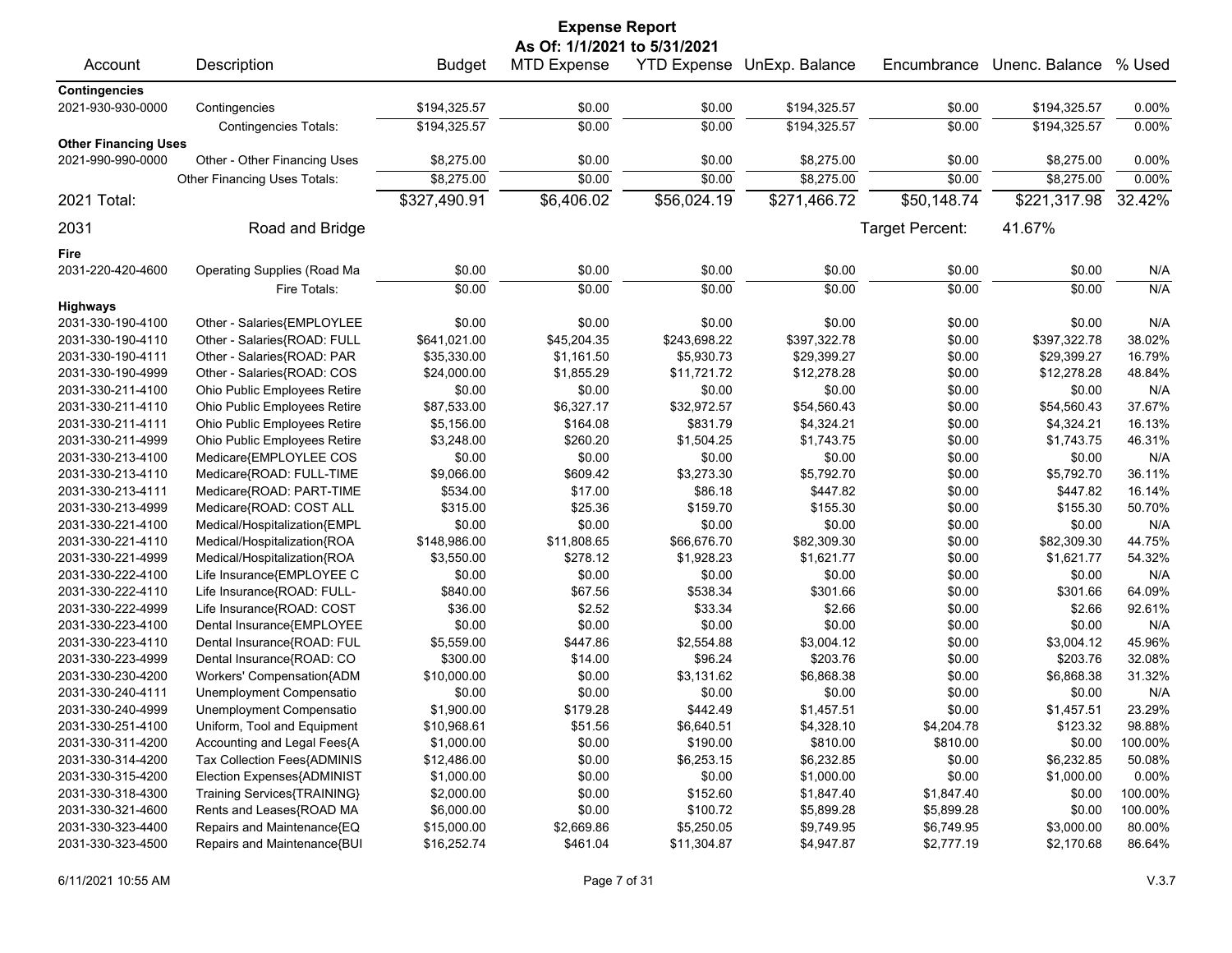|                             | <b>Expense Report</b>             |                |                              |              |                            |                 |                |          |  |  |
|-----------------------------|-----------------------------------|----------------|------------------------------|--------------|----------------------------|-----------------|----------------|----------|--|--|
|                             |                                   |                | As Of: 1/1/2021 to 5/31/2021 |              |                            |                 |                |          |  |  |
| Account                     | Description                       | <b>Budget</b>  | <b>MTD Expense</b>           |              | YTD Expense UnExp. Balance | Encumbrance     | Unenc. Balance | % Used   |  |  |
| 2031-330-323-4600           | Repairs and Maintenance{RO        | \$4,100.00     | \$0.00                       | \$0.00       | \$4,100.00                 | \$4,100.00      | \$0.00         | 100.00%  |  |  |
| 2031-330-341-4500           | Telephone{BUILDINGS}              | \$5,000.00     | \$0.00                       | \$490.00     | \$4,510.00                 | \$708.00        | \$3,802.00     | 23.96%   |  |  |
| 2031-330-349-4400           | Other-Communications, Printi      | \$5,244.50     | \$0.00                       | \$286.20     | \$4,958.30                 | \$533.40        | \$4,424.90     | 15.63%   |  |  |
| 2031-330-349-4700           | Other-Communications, Printi      | \$1,500.00     | \$0.00                       | \$284.71     | \$1,215.29                 | \$235.29        | \$980.00       | 34.67%   |  |  |
| 2031-330-351-1006           | Electricity{LIGHTING TUNNE        | \$1,390.19     | \$88.46                      | \$454.30     | \$935.89                   | \$935.69        | \$0.20         | 99.99%   |  |  |
| 2031-330-351-4500           | Electricity{BUILDINGS}            | \$5,374.88     | \$310.76                     | \$1,819.75   | \$3,555.13                 | \$3,107.59      | \$447.54       | 91.67%   |  |  |
| 2031-330-352-4500           | Water and Sewage{BUILDIN          | \$4,765.10     | \$319.53                     | \$1,329.54   | \$3,435.56                 | \$2,001.63      | \$1,433.93     | 69.91%   |  |  |
| 2031-330-353-4500           | Natural Gas{BUILDINGS}            | \$8,500.00     | \$227.03                     | \$4,867.56   | \$3,632.44                 | \$3,565.37      | \$67.07        | 99.21%   |  |  |
| 2031-330-360-0000           | <b>Contracted Services</b>        | \$4,460.97     | \$0.00                       | \$2,693.65   | \$1,767.32                 | \$0.00          | \$1,767.32     | 60.38%   |  |  |
| 2031-330-360-4800           | Contracted Services{PAVING        | \$125,000.00   | \$0.00                       | \$0.00       | \$125,000.00               | \$125,000.00    | \$0.00         | 100.00%  |  |  |
| 2031-330-360-4802           | Contracted Services{STRIPIN       | \$9,000.00     | \$0.00                       | \$0.00       | \$9,000.00                 | \$9,000.00      | \$0.00         | 100.00%  |  |  |
| 2031-330-360-4999           | Contracted Services{ROAD:         | \$61,461.13    | \$1,307.49                   | \$45,959.73  | \$15,501.40                | \$10,363.86     | \$5,137.54     | 91.64%   |  |  |
| 2031-330-389-4200           | Other - Insurance and Bondin      | \$15,165.49    | \$0.00                       | \$15,165.49  | \$0.00                     | \$0.00          | \$0.00         | 100.00%  |  |  |
| 2031-330-390-4200           | Other - Purchased Services{A      | \$2,000.00     | \$4.05                       | \$459.55     | \$1,540.45                 | \$1,540.45      | \$0.00         | 100.00%  |  |  |
| 2031-330-410-4200           | Office Supplies{ADMINISTRA        | \$1,430.49     | \$97.05                      | \$696.60     | \$733.89                   | \$733.89        | \$0.00         | 100.00%  |  |  |
| 2031-330-420-4400           | Operating Supplies{EQUIPM         | \$30,115.66    | \$887.25                     | \$7,885.55   | \$22,230.11                | \$19,336.15     | \$2,893.96     | 90.39%   |  |  |
| 2031-330-420-4402           | Operating Supplies{ROAD FU        | \$30,000.00    | \$1,920.29                   | \$9,968.93   | \$20,031.07                | \$16,310.75     | \$3,720.32     | 87.60%   |  |  |
| 2031-330-420-4500           | <b>Operating Supplies{BUILDIN</b> | \$5,204.46     | \$77.70                      | \$730.38     | \$4,474.08                 | \$3,974.08      | \$500.00       | 90.39%   |  |  |
| 2031-330-420-4600           | Operating Supplies{ROAD M         | \$57,026.09    | \$6,171.69                   | \$22,814.05  | \$34,212.04                | \$12,238.04     | \$21,974.00    | 61.47%   |  |  |
| 2031-330-420-4999           | <b>Township Supplies</b>          | \$26,378.60    | \$1,080.27                   | \$11,076.12  | \$15,302.48                | \$15,302.48     | \$0.00         | 100.00%  |  |  |
| 2031-330-430-0000           | Small Tools and Minor Equip       | \$10,000.00    | \$282.39                     | \$5,684.68   | \$4,315.32                 | \$4,315.32      | \$0.00         | 100.00%  |  |  |
| 2031-330-430-4700           | Small Tools and Minor Equip       | \$3,500.00     | \$0.00                       | \$0.00       | \$3,500.00                 | \$3,500.00      | \$0.00         | 100.00%  |  |  |
| 2031-330-519-0000           | Other - Dues and Fees             | \$825.00       | \$0.00                       | \$220.00     | \$605.00                   | \$605.00        | \$0.00         | 100.00%  |  |  |
| 2031-330-599-0000           | Other - Other Expenses            | \$750.00       | \$0.00                       | \$46.25      | \$703.75                   | \$703.75        | \$0.00         | 100.00%  |  |  |
| 2031-330-730-0000           | Improvement of Sites              | \$0.00         | \$0.00                       | \$0.00       | \$0.00                     | \$0.00          | \$0.00         | N/A      |  |  |
| 2031-330-740-0000           | Machinery, Equipment and Fu       | \$98,000.00    | \$0.00                       | \$26,000.00  | \$72,000.00                | \$70,900.00     | \$1,100.00     | 98.88%   |  |  |
| 2031-330-750-0000           | <b>Motor Vehicles</b>             | \$25,875.87    | \$875.87                     | \$9,379.35   | \$16,496.52                | \$16,496.52     | \$0.00         | 100.00%  |  |  |
|                             | <b>Highways Totals:</b>           | \$1,584,149.78 | \$85,254.65                  | \$573,784.59 | \$1,010,365.19             | \$347,795.86    | \$662,569.33   | 58.18%   |  |  |
| <b>Capital Outlay</b>       |                                   |                |                              |              |                            |                 |                |          |  |  |
| 2031-760-720-0000           | <b>Buildings</b>                  | \$7,100.00     | \$0.00                       | \$0.00       | \$7,100.00                 | \$0.00          | \$7,100.00     | 0.00%    |  |  |
| 2031-760-790-4800           | Other - Capital Outlay{PAVIN      | \$0.00         | \$0.00                       | \$0.00       | \$0.00                     | \$0.00          | \$0.00         | N/A      |  |  |
| 2031-760-790-4803           | Other - Capital Outlay (RIGHT     | \$0.00         | \$0.00                       | \$0.00       | \$0.00                     | \$0.00          | \$0.00         | N/A      |  |  |
|                             | Capital Outlay Totals:            | \$7,100.00     | \$0.00                       | \$0.00       | \$7,100.00                 | \$0.00          | \$7,100.00     | 0.00%    |  |  |
| <b>Transfers</b>            |                                   |                |                              |              |                            |                 |                |          |  |  |
| 2031-910-910-0000           | Transfers - Out                   | \$0.00         | \$0.00                       | \$0.00       | \$0.00                     | \$0.00          | \$0.00         | N/A      |  |  |
|                             | <b>Transfers Totals:</b>          | \$0.00         | \$0.00                       | \$0.00       | \$0.00                     | \$0.00          | \$0.00         | N/A      |  |  |
| <b>Contingencies</b>        |                                   |                |                              |              |                            |                 |                |          |  |  |
| 2031-930-930-0000           | Contingencies                     | \$916,743.52   | \$0.00                       | \$0.00       | \$916,743.52               | \$0.00          | \$916,743.52   | 0.00%    |  |  |
|                             | <b>Contingencies Totals:</b>      | \$916,743.52   | \$0.00                       | \$0.00       | \$916,743.52               | \$0.00          | \$916,743.52   | 0.00%    |  |  |
| <b>Other Financing Uses</b> |                                   |                |                              |              |                            |                 |                |          |  |  |
| 2031-990-990-0000           | Other - Other Financing Uses      | \$60,213.00    | \$0.00                       | \$0.00       | \$60,213.00                | \$0.00          | \$60,213.00    | 0.00%    |  |  |
|                             | Other Financing Uses Totals:      | \$60,213.00    | \$0.00                       | \$0.00       | \$60,213.00                | \$0.00          | \$60,213.00    | $0.00\%$ |  |  |
| 2031 Total:                 |                                   | \$2,568,206.30 | \$85,254.65                  | \$573,784.59 | \$1,994,421.71             | \$347,795.86    | \$1,646,625.85 | 35.88%   |  |  |
| 2041                        | Cemetery                          |                |                              |              |                            | Target Percent: | 41.67%         |          |  |  |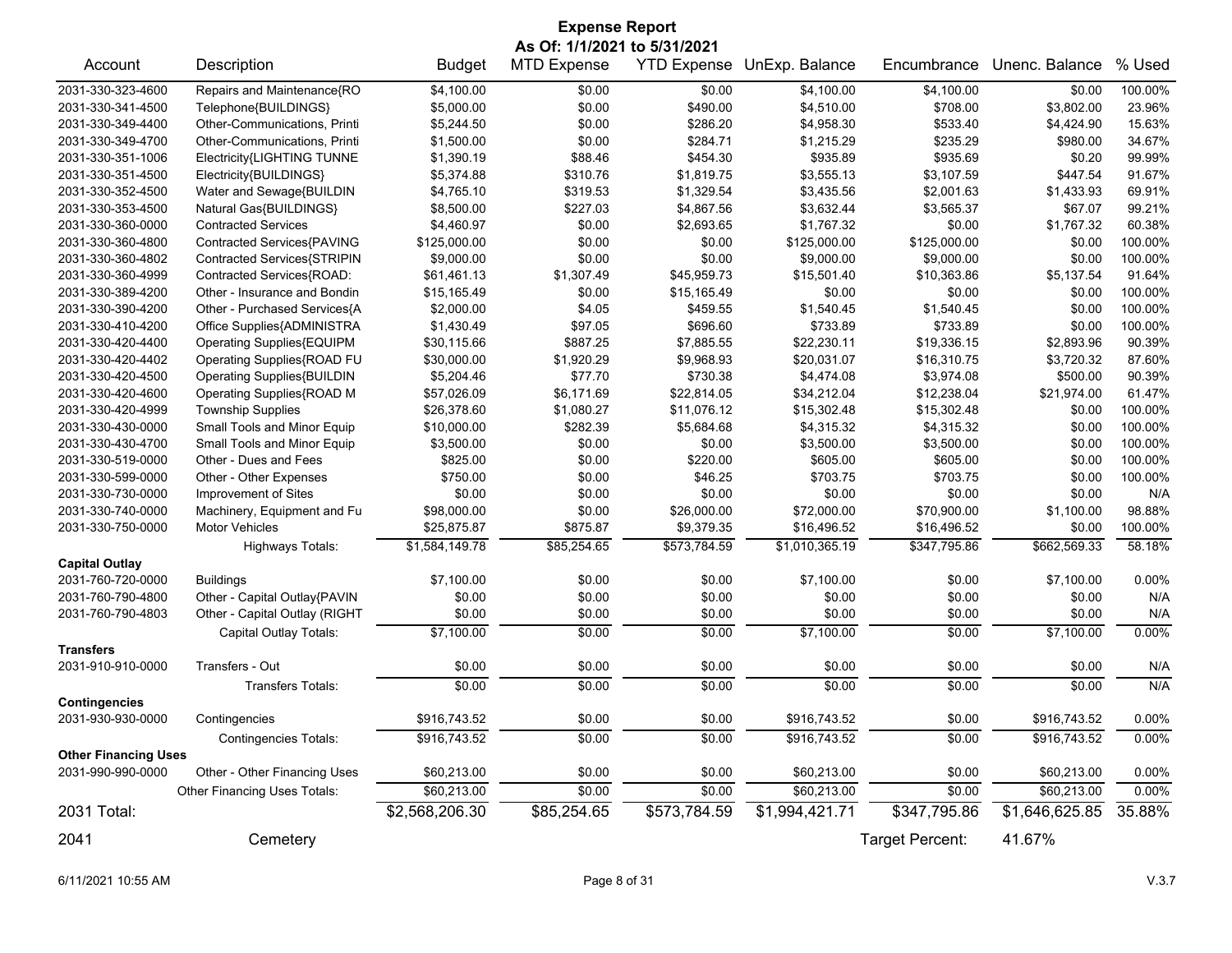|                             |                              |               | <b>Expense Report</b> |             |                            |                 |                |         |  |
|-----------------------------|------------------------------|---------------|-----------------------|-------------|----------------------------|-----------------|----------------|---------|--|
|                             | As Of: 1/1/2021 to 5/31/2021 |               |                       |             |                            |                 |                |         |  |
| Account                     | Description                  | <b>Budget</b> | <b>MTD Expense</b>    |             | YTD Expense UnExp. Balance | Encumbrance     | Unenc. Balance | % Used  |  |
| <b>Cemeteries</b>           |                              |               |                       |             |                            |                 |                |         |  |
| 2041-410-190-0000           | <b>Other - Salaries</b>      | \$0.00        | \$0.00                | \$0.00      | \$0.00                     | \$0.00          | \$0.00         | N/A     |  |
| 2041-410-190-9010           | Other - Salaries{CEMETERY:   | \$0.00        | \$0.00                | \$0.00      | \$0.00                     | \$0.00          | \$0.00         | N/A     |  |
| 2041-410-190-9011           | Other - Salaries{CEMETERY:   | \$0.00        | \$0.00                | \$0.00      | \$0.00                     | \$0.00          | \$0.00         | N/A     |  |
| 2041-410-211-0000           | Ohio Public Employees Retire | \$0.00        | \$0.00                | \$0.00      | \$0.00                     | \$0.00          | \$0.00         | N/A     |  |
| 2041-410-211-9010           | Ohio Public Employees Retire | \$0.00        | \$0.00                | \$0.00      | \$0.00                     | \$0.00          | \$0.00         | N/A     |  |
| 2041-410-211-9011           | Ohio Public Employees Retire | \$0.00        | \$0.00                | \$0.00      | \$0.00                     | \$0.00          | \$0.00         | N/A     |  |
| 2041-410-213-0000           | Medicare                     | \$0.00        | \$0.00                | \$0.00      | \$0.00                     | \$0.00          | \$0.00         | N/A     |  |
| 2041-410-213-9010           | Medicare{CEMETERY: FULL-     | \$0.00        | \$0.00                | \$0.00      | \$0.00                     | \$0.00          | \$0.00         | N/A     |  |
| 2041-410-213-9011           | Medicare{CEMETERY: PART      | \$0.00        | \$0.00                | \$0.00      | \$0.00                     | \$0.00          | \$0.00         | N/A     |  |
| 2041-410-230-0000           | <b>Workers' Compensation</b> | \$400.00      | \$0.00                | \$0.00      | \$400.00                   | \$0.00          | \$400.00       | 0.00%   |  |
| 2041-410-311-0000           | Accounting and Legal Fees    | \$100.00      | \$0.00                | \$0.00      | \$100.00                   | \$100.00        | \$0.00         | 100.00% |  |
| 2041-410-321-0000           | Rents and Leases             | \$200.00      | \$0.00                | \$0.00      | \$200.00                   | \$200.00        | \$0.00         | 100.00% |  |
| 2041-410-323-0000           | Repairs and Maintenance      | \$1,250.00    | \$31.26               | \$336.68    | \$913.32                   | \$913.32        | \$0.00         | 100.00% |  |
| 2041-410-323-4400           | Repairs and Maintenance{EQ   | \$100.00      | \$22.50               | \$22.50     | \$77.50                    | \$77.50         | \$0.00         | 100.00% |  |
| 2041-410-351-0000           | Electricity                  | \$407.55      | \$4.97                | \$28.91     | \$378.64                   | \$218.64        | \$160.00       | 60.74%  |  |
| 2041-410-360-0000           | <b>Contracted Services</b>   | \$800.00      | \$0.00                | \$0.00      | \$800.00                   | \$0.00          | \$800.00       | 0.00%   |  |
| 2041-410-360-4999           | <b>Internal Billing</b>      | \$30,525.00   | \$6,646.94            | \$9,731.28  | \$20,793.72                | \$20,268.72     | \$525.00       | 98.28%  |  |
| 2041-410-380-0000           | Insurance and Bonding        | \$250.00      | \$0.00                | \$212.11    | \$37.89                    | \$0.00          | \$37.89        | 84.84%  |  |
| 2041-410-420-0000           | <b>Operating Supplies</b>    | \$3,000.00    | \$707.25              | \$955.83    | \$2,044.17                 | \$2,044.17      | \$0.00         | 100.00% |  |
| 2041-410-420-4400           | Operating Supplies{EQUIPM    | \$1,000.00    | \$71.44               | \$467.57    | \$532.43                   | \$532.43        | \$0.00         | 100.00% |  |
| 2041-410-430-0000           | Small Tools and Minor Equip  | \$1,500.00    | \$0.00                | \$0.00      | \$1,500.00                 | \$1,500.00      | \$0.00         | 100.00% |  |
| 2041-410-510-0000           | Dues and Fees                | \$150.00      | \$0.00                | \$0.00      | \$150.00                   | \$55.00         | \$95.00        | 36.67%  |  |
| 2041-410-710-0000           | Land                         | \$700.00      | \$0.00                | \$0.00      | \$700.00                   | \$700.00        | \$0.00         | 100.00% |  |
| 2041-410-730-0000           | Improvement of Sites         | \$1,600.00    | \$0.00                | \$0.00      | \$1,600.00                 | \$1,600.00      | \$0.00         | 100.00% |  |
|                             |                              |               |                       |             | \$30,227.67                |                 |                |         |  |
|                             | Cemeteries Totals:           | \$41,982.55   | \$7,484.36            | \$11,754.88 |                            | \$28,209.78     | \$2,017.89     | 95.19%  |  |
| <b>Capital Outlay</b>       |                              |               |                       |             |                            |                 |                |         |  |
| 2041-760-740-0000           | Machinery, Equipment and Fu  | \$10,000.00   | \$0.00                | \$0.00      | \$10,000.00                | \$9,264.00      | \$736.00       | 92.64%  |  |
|                             | Capital Outlay Totals:       | \$10,000.00   | \$0.00                | \$0.00      | \$10,000.00                | \$9,264.00      | \$736.00       | 92.64%  |  |
| <b>Contingencies</b>        |                              |               |                       |             |                            |                 |                |         |  |
| 2041-930-930-0000           | Contingencies                | \$62,344.64   | \$0.00                | \$0.00      | \$62,344.64                | \$0.00          | \$62,344.64    | 0.00%   |  |
|                             | <b>Contingencies Totals:</b> | \$62,344.64   | \$0.00                | \$0.00      | \$62,344.64                | \$0.00          | \$62,344.64    | 0.00%   |  |
| <b>Other Financing Uses</b> |                              |               |                       |             |                            |                 |                |         |  |
| 2041-990-990-0000           | Other - Other Financing Uses | \$2,618.00    | \$0.00                | \$0.00      | \$2,618.00                 | \$0.00          | \$2,618.00     | 0.00%   |  |
|                             | Other Financing Uses Totals: | \$2,618.00    | \$0.00                | \$0.00      | \$2,618.00                 | \$0.00          | \$2,618.00     | 0.00%   |  |
| 2041 Total:                 |                              | \$116,945.19  | \$7,484.36            | \$11,754.88 | \$105,190.31               | \$37,473.78     | \$67,716.53    | 42.10%  |  |
| 2191                        | Police                       |               |                       |             |                            | Target Percent: | 41.67%         |         |  |
| Police                      |                              |               |                       |             |                            |                 |                |         |  |
| 2191-210-190-4091           | Other - Salaries{POLICE APP  | \$0.00        | \$0.00                | \$0.00      | \$0.00                     | \$0.00          | \$0.00         | N/A     |  |
| 2191-210-211-4091           | Ohio Public Employees Retire | \$0.00        | \$0.00                | \$0.00      | \$0.00                     | \$0.00          | \$0.00         | N/A     |  |
| 2191-210-213-4091           | Medicare{POLICE APPARAT      | \$0.00        | \$0.00                | \$0.00      | \$0.00                     | \$0.00          | \$0.00         | N/A     |  |
| 2191-210-230-4091           | Workers' Compensation{POLI   | \$100.00      | \$0.00                | \$0.00      | \$100.00                   | \$0.00          | \$100.00       | 0.00%   |  |
| 2191-210-314-0000           | <b>Tax Collection Fees</b>   | \$7,000.00    | \$0.00                | \$3,282.03  | \$3,717.97                 | \$0.00          | \$3,717.97     | 46.89%  |  |
| 2191-210-315-0000           | <b>Election Expenses</b>     | \$0.00        | \$0.00                | \$0.00      | \$0.00                     | \$0.00          | \$0.00         | N/A     |  |
|                             |                              |               |                       |             |                            |                 |                |         |  |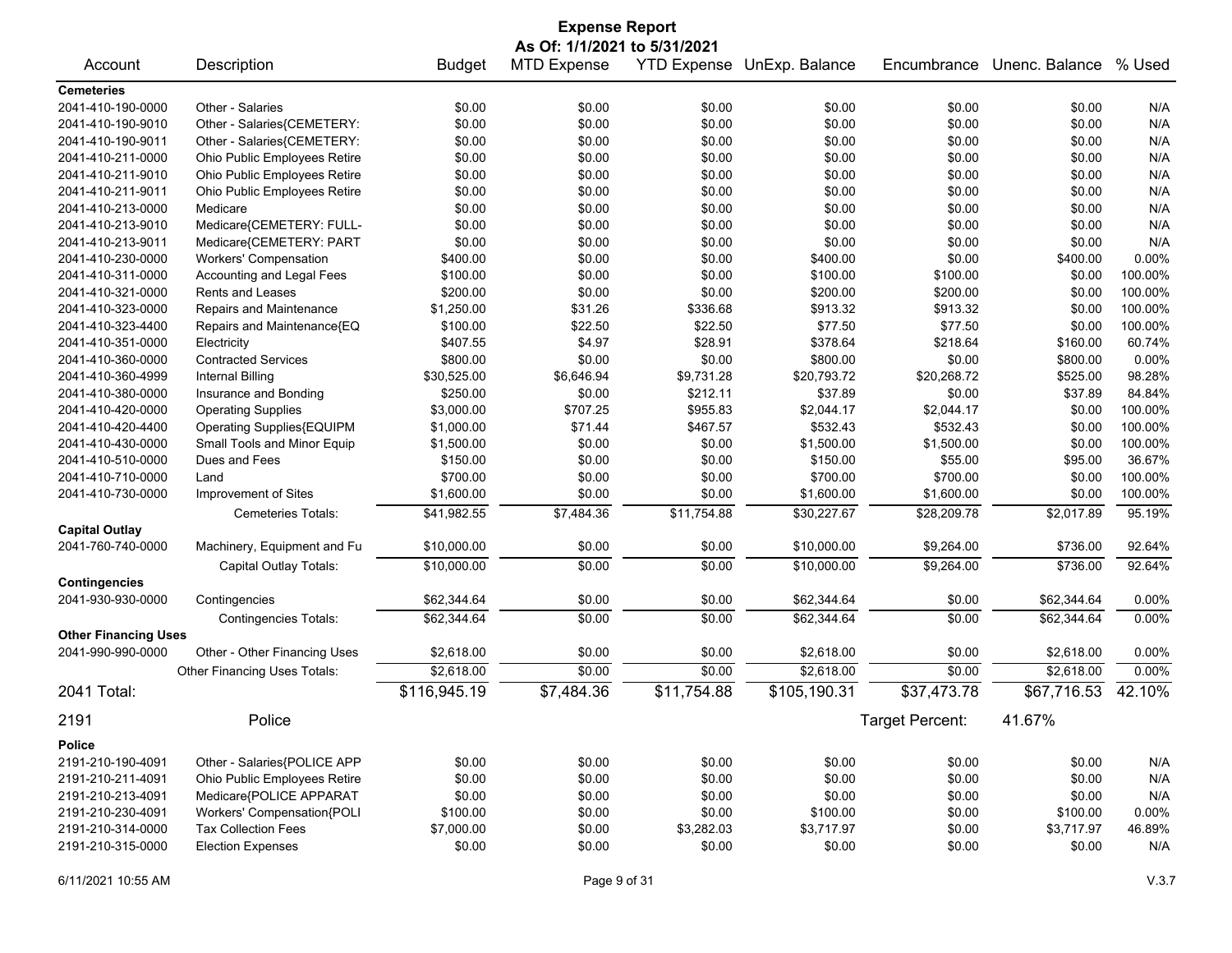| <b>Expense Report</b>       |                              |                |                              |                    |                |                 |                |         |
|-----------------------------|------------------------------|----------------|------------------------------|--------------------|----------------|-----------------|----------------|---------|
|                             |                              |                | As Of: 1/1/2021 to 5/31/2021 |                    |                |                 |                |         |
| Account                     | Description                  | <b>Budget</b>  | <b>MTD Expense</b>           | <b>YTD Expense</b> | UnExp. Balance | Encumbrance     | Unenc. Balance | % Used  |
| 2191-210-318-0000           | <b>Training Services</b>     | \$250.00       | \$0.00                       | \$0.00             | \$250.00       | \$0.00          | \$250.00       | 0.00%   |
| 2191-210-323-0000           | Repairs and Maintenance      | \$0.00         | \$0.00                       | \$0.00             | \$0.00         | \$0.00          | \$0.00         | N/A     |
| 2191-210-323-4400           | Repairs and Maintenance{EQ   | \$3,600.00     | \$676.08                     | \$1,799.89         | \$1,800.11     | \$1,369.11      | \$431.00       | 88.03%  |
| 2191-210-323-4500           | Repairs and Maintenance{BUI  | \$3,931.25     | \$0.00                       | \$143.75           | \$3,787.50     | \$3,287.50      | \$500.00       | 87.28%  |
| 2191-210-341-0000           | Telephone                    | \$5,000.00     | \$0.00                       | \$0.00             | \$5,000.00     | \$0.00          | \$5,000.00     | 0.00%   |
| 2191-210-360-0000           | <b>Contracted Services</b>   | \$646,811.00   | \$43,017.30                  | \$234,227.90       | \$412,583.10   | \$402,738.68    | \$9,844.42     | 98.48%  |
| 2191-210-360-4051           | Contracted Services[POLICE:  | \$10,000.00    | \$646.85                     | \$646.85           | \$9,353.15     | \$9,353.15      | \$0.00         | 100.00% |
| 2191-210-360-4999           | Internal Billing             | \$5,000.00     | \$321.03                     | \$2,429.75         | \$2,570.25     | \$2,570.25      | \$0.00         | 100.00% |
| 2191-210-389-0000           | Other - Insurance and Bondin | \$4,000.00     | \$0.00                       | \$3,181.57         | \$818.43       | \$0.00          | \$818.43       | 79.54%  |
| 2191-210-410-0000           | <b>Office Supplies</b>       | \$2,022.00     | \$19.89                      | \$19.89            | \$2,002.11     | \$2,000.00      | \$2.11         | 99.90%  |
| 2191-210-420-4400           | Operating Supplies{EQUIPM    | \$3,000.00     | \$0.00                       | \$246.44           | \$2,753.56     | \$1,802.36      | \$951.20       | 68.29%  |
| 2191-210-420-6002           | Operating Supplies{FUEL}     | \$25,000.00    | \$1,002.19                   | \$4,816.10         | \$20,183.90    | \$16,076.40     | \$4,107.50     | 83.57%  |
| 2191-210-519-0000           | Other - Dues and Fees        | \$12,000.00    | \$0.00                       | \$5,700.95         | \$6,299.05     | \$6,299.05      | \$0.00         | 100.00% |
| 2191-210-599-0000           | Other - Other Expenses       | \$0.00         | \$0.00                       | \$0.00             | \$0.00         | \$0.00          | \$0.00         | N/A     |
|                             | Police Totals:               | \$727,714.25   | \$45,683.34                  | \$256,495.12       | \$471,219.13   | \$445,496.50    | \$25,722.63    | 96.47%  |
| <b>Capital Outlay</b>       |                              |                |                              |                    |                |                 |                |         |
| 2191-760-740-0000           | Machinery, Equipment and Fu  | \$10,000.00    | \$0.00                       | \$0.00             | \$10,000.00    | \$10,000.00     | \$0.00         | 100.00% |
| 2191-760-750-0000           | <b>Motor Vehicles</b>        | \$0.00         | \$0.00                       | \$0.00             | \$0.00         | \$0.00          | \$0.00         | N/A     |
|                             | Capital Outlay Totals:       | \$10,000.00    | \$0.00                       | \$0.00             | \$10,000.00    | \$10,000.00     | \$0.00         | 100.00% |
| <b>Transfers</b>            |                              |                |                              |                    |                |                 |                |         |
| 2191-910-910-0000           | Transfers - Out              | \$0.00         | \$0.00                       | \$0.00             | \$0.00         | \$0.00          | \$0.00         | N/A     |
|                             | <b>Transfers Totals:</b>     | \$0.00         | \$0.00                       | \$0.00             | \$0.00         | \$0.00          | \$0.00         | N/A     |
| <b>Contingencies</b>        |                              |                |                              |                    |                |                 |                |         |
| 2191-930-930-0000           | Contingencies                | \$822,904.12   | \$0.00                       | \$0.00             | \$822,904.12   | \$0.00          | \$822,904.12   | 0.00%   |
|                             | <b>Contingencies Totals:</b> | \$822,904.12   | $\frac{1}{00}$               | \$0.00             | \$822,904.12   | \$0.00          | \$822,904.12   | 0.00%   |
| <b>Other Financing Uses</b> |                              |                |                              |                    |                |                 |                |         |
| 2191-990-990-0000           | Other - Other Financing Uses | \$32,119.00    | \$0.00                       | \$0.00             | \$32,119.00    | \$0.00          | \$32,119.00    | 0.00%   |
|                             | Other Financing Uses Totals: | \$32,119.00    | \$0.00                       | \$0.00             | \$32,119.00    | \$0.00          | \$32,119.00    | 0.00%   |
| 2191 Total:                 |                              | \$1,592,737.37 | \$45,683.34                  | \$256,495.12       | \$1,336,242.25 | \$455,496.50    | \$880,745.75   | 44.70%  |
| 2192                        | Fire                         |                |                              |                    |                | Target Percent: | 41.67%         |         |
| Fire                        |                              |                |                              |                    |                |                 |                |         |
| 2192-220-190-5112           | Other - Salaries{WAGES & B   | \$7,000,000.00 | \$486,333.75                 | \$2,504,227.68     | \$4,495,772.32 | \$0.00          | \$4,495,772.32 | 35.77%  |
| 2192-220-190-5221           | Other - Salaries (PUBLIC ED  | \$0.00         | \$0.00                       | \$0.00             | \$0.00         | \$0.00          | \$0.00         | N/A     |
| 2192-220-190-5350           | Other - Salaries (DISPATCH/  | \$0.00         | \$0.00                       | \$0.00             | \$0.00         | \$0.00          | \$0.00         | N/A     |
| 2192-220-190-5401           | Other - Salaries (ADMINISTR  | \$0.00         | \$0.00                       | \$0.00             | \$0.00         | \$0.00          | \$0.00         | N/A     |
| 2192-220-190-5500           | Other - Salaries{FIRE FACILI | \$0.00         | \$0.00                       | \$0.00             | \$0.00         | \$0.00          | \$0.00         | N/A     |
| 2192-220-190-5560           | Other - Salaries{FIRE ADMINI | \$0.00         | \$0.00                       | \$0.00             | \$0.00         | \$0.00          | \$0.00         | N/A     |
| 2192-220-190-5600           | Other - Salaries{FIRE APPAR  | \$0.00         | \$0.00                       | \$0.00             | \$0.00         | \$0.00          | \$0.00         | N/A     |
| 2192-220-190-5710           | Other - Salaries (FIRE OPER  | \$0.00         | \$0.00                       | \$0.00             | \$0.00         | \$0.00          | \$0.00         | N/A     |
| 2192-220-190-5717           | Other - Salaries (SAFETY & A | \$0.00         | \$0.00                       | \$0.00             | \$0.00         | \$0.00          | \$0.00         | N/A     |
| 2192-220-190-5999           | Other - Salaries(FIRE: COST  | \$250,749.50   | \$22,577.44                  | \$105,643.82       | \$145,105.68   | \$0.00          | \$145,105.68   | 42.13%  |
| 2192-220-211-5112           | Ohio Public Employees Retire | \$45,000.00    | \$2,911.26                   | \$17,108.30        | \$27,891.70    | \$0.00          | \$27,891.70    | 38.02%  |
| 2192-220-211-5221           | Ohio Public Employees Retire | \$0.00         | \$0.00                       | \$0.00             | \$0.00         | \$0.00          | \$0.00         | N/A     |
| 2192-220-211-5401           | Ohio Public Employees Retire | \$0.00         | \$0.00                       | \$0.00             | \$0.00         | \$0.00          | \$0.00         | N/A     |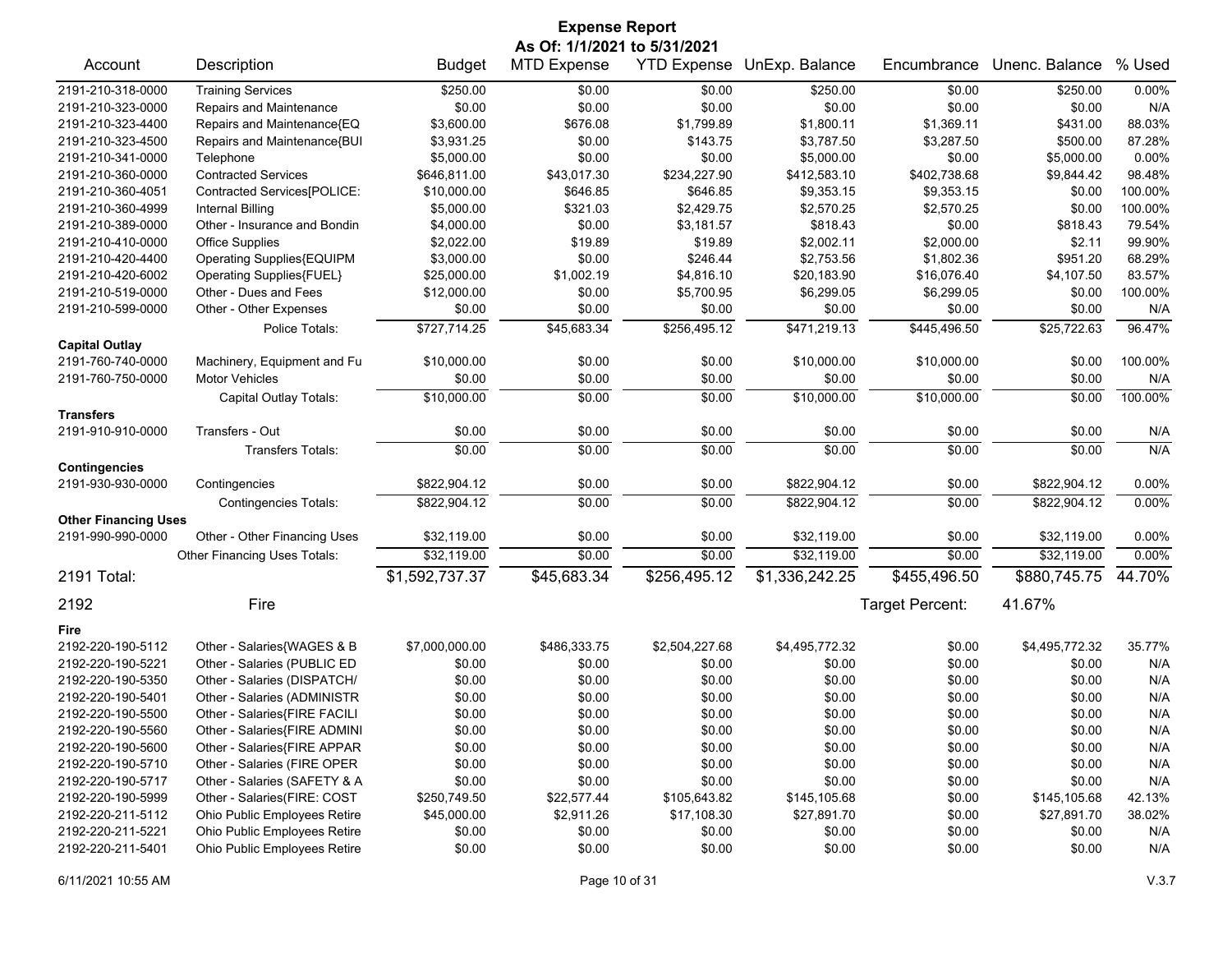| <b>Expense Report</b> |                               |                |                              |              |                            |             |                |          |  |
|-----------------------|-------------------------------|----------------|------------------------------|--------------|----------------------------|-------------|----------------|----------|--|
|                       |                               |                | As Of: 1/1/2021 to 5/31/2021 |              |                            |             |                |          |  |
| Account               | Description                   | <b>Budget</b>  | <b>MTD Expense</b>           |              | YTD Expense UnExp. Balance | Encumbrance | Unenc. Balance | % Used   |  |
| 2192-220-211-5500     | Ohio Public Employees Retire  | \$0.00         | \$0.00                       | \$0.00       | \$0.00                     | \$0.00      | \$0.00         | N/A      |  |
| 2192-220-211-5560     | Ohio Public Employees Retire  | \$4,000.00     | \$0.00                       | \$0.00       | \$4,000.00                 | \$0.00      | \$4,000.00     | $0.00\%$ |  |
| 2192-220-211-5600     | Ohio Public Employees Retire  | \$0.00         | \$0.00                       | \$0.00       | \$0.00                     | \$0.00      | \$0.00         | N/A      |  |
| 2192-220-211-5999     | Ohio Public Employees Retire  | \$37,000.00    | \$3,164.80                   | \$13,533.10  | \$23,466.90                | \$0.00      | \$23,466.90    | 36.58%   |  |
| 2192-220-212-5112     | Social Security{WAGES & BE    | \$0.00         | \$0.00                       | \$0.00       | \$0.00                     | \$0.00      | \$0.00         | N/A      |  |
| 2192-220-213-5112     | Medicare{WAGES & BENEFI       | \$95,000.00    | \$6,575.40                   | \$33,493.08  | \$61,506.92                | \$0.00      | \$61,506.92    | 35.26%   |  |
| 2192-220-213-5221     | Medicare{PUBLIC EDUCATI       | \$0.00         | \$0.00                       | \$0.00       | \$0.00                     | \$0.00      | \$0.00         | N/A      |  |
| 2192-220-213-5401     | Medicare{ADMINISTRATION:      | \$0.00         | \$0.00                       | \$0.00       | \$0.00                     | \$0.00      | \$0.00         | N/A      |  |
| 2192-220-213-5500     | Medicare{FIRE FACILITIES}     | \$0.00         | \$0.00                       | \$0.00       | \$0.00                     | \$0.00      | \$0.00         | N/A      |  |
| 2192-220-213-5560     | Medicare{FIRE ADMINISTRA      | \$0.00         | \$0.00                       | \$0.00       | \$0.00                     | \$0.00      | \$0.00         | N/A      |  |
| 2192-220-213-5600     | Medicare{FIRE APPARATUS}      | \$0.00         | \$0.00                       | \$0.00       | \$0.00                     | \$0.00      | \$0.00         | N/A      |  |
| 2192-220-213-5999     | Medicare{FIRE: COST ALLO      | \$4,500.00     | \$306.06                     | \$1,318.92   | \$3,181.08                 | \$0.00      | \$3,181.08     | 29.31%   |  |
| 2192-220-214-5112     | Volunteer FiremenÆs Depen     | \$0.00         | \$0.00                       | \$0.00       | \$0.00                     | \$0.00      | \$0.00         | N/A      |  |
| 2192-220-215-5112     | Ohio Police and Fire Pension  | \$1,600,000.00 | \$111,036.92                 | \$553,043.79 | \$1,046,956.21             | \$0.00      | \$1,046,956.21 | 34.57%   |  |
| 2192-220-215-5221     | Ohio Police and Fire Pension  | \$0.00         | \$0.00                       | \$0.00       | \$0.00                     | \$0.00      | \$0.00         | N/A      |  |
| 2192-220-221-5112     | Medical/Hospitalization{WAG   | \$1,200,000.00 | \$94,137.84                  | \$575,727.40 | \$624,272.60               | \$0.00      | \$624,272.60   | 47.98%   |  |
| 2192-220-221-5221     | Medical/Hospitalization (PUB  | \$0.00         | \$0.00                       | \$0.00       | \$0.00                     | \$0.00      | \$0.00         | N/A      |  |
| 2192-220-221-5401     | Medical/Hospitalization (ADMI | \$0.00         | \$0.00                       | \$0.00       | \$0.00                     | \$0.00      | \$0.00         | N/A      |  |
| 2192-220-221-5600     | Medical/Hospitalization{FIRE  | \$0.00         | \$0.00                       | \$0.00       | \$0.00                     | \$0.00      | \$0.00         | N/A      |  |
| 2192-220-221-5999     | Medical/Hospitalization{FIRE: | \$45,000.00    | \$4,034.84                   | \$25,607.16  | \$19,392.84                | \$0.00      | \$19,392.84    | 56.90%   |  |
| 2192-220-222-5112     | Life Insurance{WAGES & BE     | \$8,400.00     | \$511.00                     | \$4,107.64   | \$4,292.36                 | \$0.00      | \$4,292.36     | 48.90%   |  |
| 2192-220-222-5221     | Life Insurance (PUBLIC EDU    | \$0.00         | \$0.00                       | \$0.00       | \$0.00                     | \$0.00      | \$0.00         | N/A      |  |
| 2192-220-222-5401     | Life Insurance (ADMINISTRA    | \$0.00         | \$0.00                       | \$0.00       | \$0.00                     | \$0.00      | \$0.00         | N/A      |  |
| 2192-220-222-5600     | Life Insurance{FIRE APPARA    | \$0.00         | \$0.00                       | \$0.00       | \$0.00                     | \$0.00      | \$0.00         | N/A      |  |
| 2192-220-222-5999     | Life Insurance{FIRE: COST A   | \$228.50       | \$32.06                      | \$228.50     | \$0.00                     | \$0.00      | \$0.00         | 100.00%  |  |
| 2192-220-223-5112     | Dental Insurance{WAGES &      | \$40,000.00    | \$3,565.06                   | \$21,601.84  | \$18,398.16                | \$0.00      | \$18,398.16    | 54.00%   |  |
| 2192-220-223-5221     | Dental Insurance (PUBLIC E    | \$0.00         | \$0.00                       | \$0.00       | \$0.00                     | \$0.00      | \$0.00         | N/A      |  |
| 2192-220-223-5401     | Dental Insurance (ADMINIST    | \$0.00         | \$0.00                       | \$0.00       | \$0.00                     | \$0.00      | \$0.00         | N/A      |  |
| 2192-220-223-5600     | Dental Insurance{FIRE APPA    | \$0.00         | \$0.00                       | \$0.00       | \$0.00                     | \$0.00      | \$0.00         | N/A      |  |
| 2192-220-223-5999     | Dental Insurance{FIRE: COS    | \$2,000.00     | \$178.26                     | \$989.10     | \$1,010.90                 | \$0.00      | \$1,010.90     | 49.46%   |  |
| 2192-220-230-5112     | Workers' Compensation{WAG     | \$133,261.00   | \$0.00                       | \$19,624.77  | \$113,636.23               | \$100.00    | \$113,536.23   | 14.80%   |  |
| 2192-220-240-5112     | Unemployment Compensatio      | \$4,000.00     | \$932.58                     | \$3,030.88   | \$969.12                   | \$0.00      | \$969.12       | 75.77%   |  |
| 2192-220-240-5999     | Unemployment Compensatio      | \$4,000.00     | \$1,533.84                   | \$3,785.75   | \$214.25                   | \$0.00      | \$214.25       | 94.64%   |  |
| 2192-220-259-5400     | Other - Employee Reimburse    | \$0.00         | \$0.00                       | \$0.00       | \$0.00                     | \$0.00      | \$0.00         | N/A      |  |
| 2192-220-311-5400     | Accounting and Legal Fees     | \$0.00         | \$0.00                       | \$0.00       | \$0.00                     | \$0.00      | \$0.00         | N/A      |  |
| 2192-220-314-5400     | <b>Tax Collection Fees</b>    | \$143,774.00   | \$0.00                       | \$71,927.67  | \$71,846.33                | \$0.00      | \$71,846.33    | 50.03%   |  |
| 2192-220-316-5500     | <b>Engineering Services</b>   | \$0.00         | \$0.00                       | \$0.00       | \$0.00                     | \$0.00      | \$0.00         | N/A      |  |
| 2192-220-318-5121     | Training Services (HEALTH A   | \$0.00         | \$0.00                       | \$0.00       | \$0.00                     | \$0.00      | \$0.00         | N/A      |  |
| 2192-220-322-5560     | Garbage and Trash Removal     | \$0.00         | \$0.00                       | \$0.00       | \$0.00                     | \$0.00      | \$0.00         | N/A      |  |
| 2192-220-322-5561     | Garbage and Trash Removal     | \$0.00         | \$0.00                       | \$0.00       | \$0.00                     | \$0.00      | \$0.00         | N/A      |  |
| 2192-220-322-5562     | Garbage and Trash Removal     | \$0.00         | \$0.00                       | \$0.00       | \$0.00                     | \$0.00      | \$0.00         | N/A      |  |
| 2192-220-322-5563     | Garbage and Trash Removal     | \$0.00         | \$0.00                       | \$0.00       | \$0.00                     | \$0.00      | \$0.00         | N/A      |  |
| 2192-220-322-5564     | Garbage and Trash Removal     | \$0.00         | \$0.00                       | \$0.00       | \$0.00                     | \$0.00      | \$0.00         | N/A      |  |
| 2192-220-323-5000     | Repairs and Maintenance (Op   | \$0.00         | \$0.00                       | \$0.00       | \$0.00                     | \$0.00      | \$0.00         | N/A      |  |
| 2192-220-323-5500     | Repairs and Maintenance       | \$0.00         | \$0.00                       | \$0.00       | \$0.00                     | \$0.00      | \$0.00         | N/A      |  |
| 2192-220-323-5560     | Repairs and Maintenance       | \$0.00         | \$0.00                       | \$0.00       | \$0.00                     | \$0.00      | \$0.00         | N/A      |  |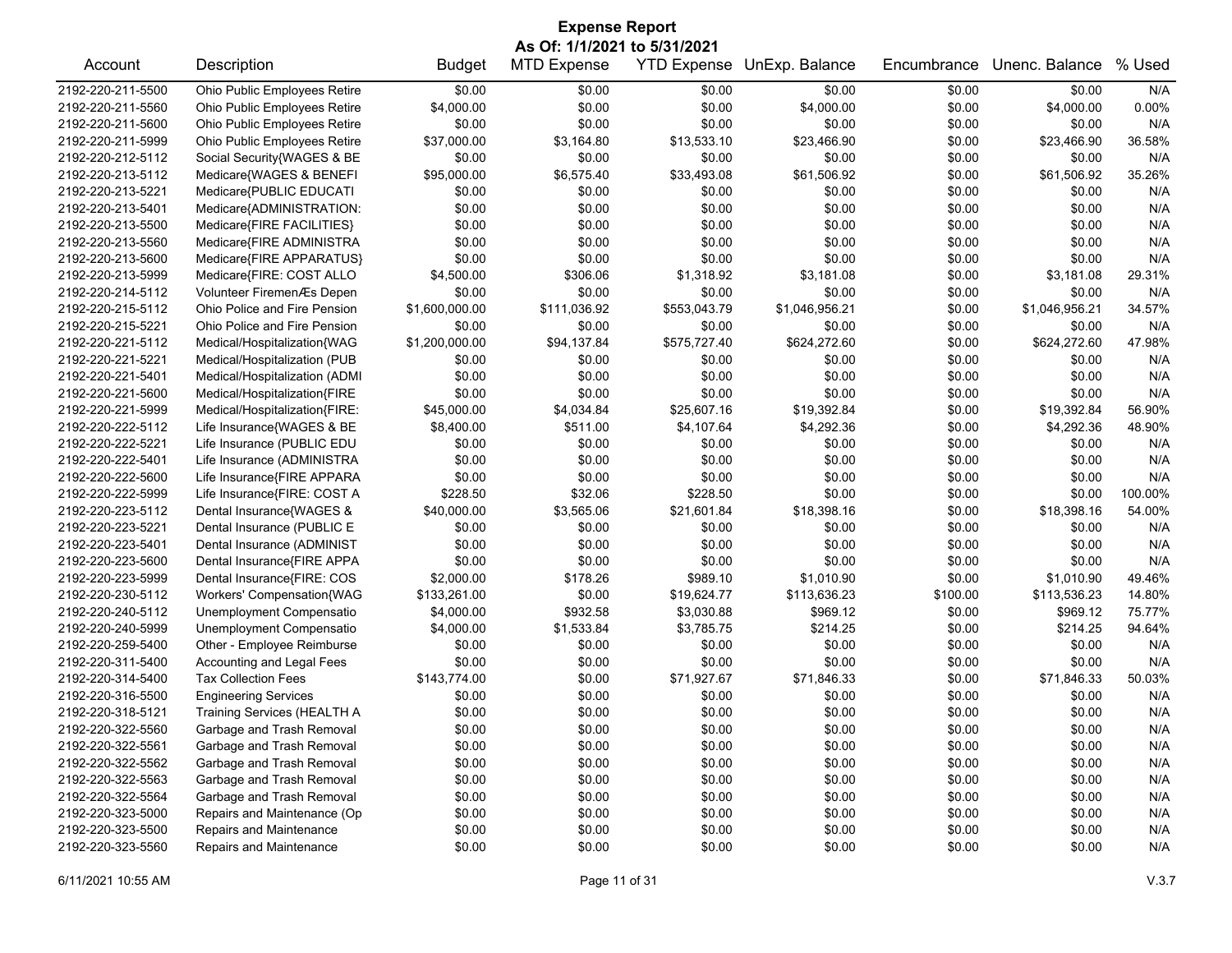| <b>Expense Report</b><br>As Of: 1/1/2021 to 5/31/2021 |                                     |               |                    |              |                            |              |                |         |
|-------------------------------------------------------|-------------------------------------|---------------|--------------------|--------------|----------------------------|--------------|----------------|---------|
| Account                                               | Description                         | <b>Budget</b> | <b>MTD Expense</b> |              | YTD Expense UnExp. Balance | Encumbrance  | Unenc. Balance | % Used  |
| 2192-220-323-5561                                     | Repairs and Maintenance{ST          | \$0.00        | \$0.00             | \$0.00       | \$0.00                     | \$0.00       | \$0.00         | N/A     |
| 2192-220-323-5562                                     | Repairs and Maintenance (ST         | \$0.00        | \$0.00             | \$0.00       | \$0.00                     | \$0.00       | \$0.00         | N/A     |
| 2192-220-323-5563                                     | Repairs and Maintenance (ST         | \$0.00        | \$0.00             | \$0.00       | \$0.00                     | \$0.00       | \$0.00         | N/A     |
| 2192-220-323-5564                                     | Repairs and Maintenance{ST          | \$0.00        | \$0.00             | \$0.00       | \$0.00                     | \$0.00       | \$0.00         | N/A     |
| 2192-220-323-5600                                     | Repairs and Maintenance             | \$0.00        | \$0.00             | \$0.00       | \$0.00                     | \$0.00       | \$0.00         | N/A     |
| 2192-220-330-5400                                     | <b>Travel and Meeting Expenses</b>  | \$0.00        | \$0.00             | \$0.00       | \$0.00                     | \$0.00       | \$0.00         | N/A     |
| 2192-220-341-5350                                     | Telephone                           | \$0.00        | \$0.00             | \$0.00       | \$0.00                     | \$0.00       | \$0.00         | N/A     |
| 2192-220-341-5500                                     | Telephone                           | \$0.00        | \$0.00             | \$0.00       | \$0.00                     | \$0.00       | \$0.00         | N/A     |
| 2192-220-341-5501                                     | Telephone (Utilities discontinu     | \$0.00        | \$0.00             | \$0.00       | \$0.00                     | \$0.00       | \$0.00         | N/A     |
| 2192-220-342-5400                                     | Postage (ADMINISTRATION)            | \$0.00        | \$0.00             | \$0.00       | \$0.00                     | \$0.00       | \$0.00         | N/A     |
| 2192-220-343-5400                                     | Postage Machine Rental              | \$0.00        | \$0.00             | \$0.00       | \$0.00                     | \$0.00       | \$0.00         | N/A     |
| 2192-220-344-5400                                     | Printing (ADMINISTRATION)           | \$0.00        | \$0.00             | \$0.00       | \$0.00                     | \$0.00       | \$0.00         | N/A     |
| 2192-220-351-5560                                     | Electricity                         | \$0.00        | \$0.00             | \$0.00       | \$0.00                     | \$0.00       | \$0.00         | N/A     |
| 2192-220-351-5561                                     | Electricity                         | \$0.00        | \$0.00             | \$0.00       | \$0.00                     | \$0.00       | \$0.00         | N/A     |
| 2192-220-351-5562                                     | Electricity                         | \$0.00        | \$0.00             | \$0.00       | \$0.00                     | \$0.00       | \$0.00         | N/A     |
| 2192-220-351-5563                                     | Electricity                         | \$0.00        | \$0.00             | \$0.00       | \$0.00                     | \$0.00       | \$0.00         | N/A     |
| 2192-220-351-5564                                     | Electricity                         | \$0.00        | \$0.00             | \$0.00       | \$0.00                     | \$0.00       | \$0.00         | N/A     |
| 2192-220-352-5560                                     | Sewage                              | \$0.00        | \$0.00             | \$0.00       | \$0.00                     | \$0.00       | \$0.00         | N/A     |
| 2192-220-352-5561                                     | Sewage                              | \$0.00        | \$0.00             | \$0.00       | \$0.00                     | \$0.00       | \$0.00         | N/A     |
| 2192-220-352-5562                                     | Sewage                              | \$0.00        | \$0.00             | \$0.00       | \$0.00                     | \$0.00       | \$0.00         | N/A     |
| 2192-220-352-5563                                     | Sewage                              | \$0.00        | \$0.00             | \$0.00       | \$0.00                     | \$0.00       | \$0.00         | N/A     |
| 2192-220-352-5564                                     | Sewage                              | \$0.00        | \$0.00             | \$0.00       | \$0.00                     | \$0.00       | \$0.00         | N/A     |
| 2192-220-353-5560                                     | <b>Natural Gas</b>                  | \$0.00        | \$0.00             | \$0.00       | \$0.00                     | \$0.00       | \$0.00         | N/A     |
| 2192-220-353-5561                                     | <b>Natural Gas</b>                  | \$0.00        | \$0.00             | \$0.00       | \$0.00                     | \$0.00       | \$0.00         | N/A     |
| 2192-220-353-5562                                     | <b>Natural Gas</b>                  | \$0.00        | \$0.00             | \$0.00       | \$0.00                     | \$0.00       | \$0.00         | N/A     |
| 2192-220-353-5563                                     | <b>Natural Gas</b>                  | \$0.00        | \$0.00             | \$0.00       | \$0.00                     | \$0.00       | \$0.00         | N/A     |
| 2192-220-353-5564                                     | <b>Natural Gas</b>                  | \$0.00        | \$0.00             | \$0.00       | \$0.00                     | \$0.00       | \$0.00         | N/A     |
| 2192-220-360-5121                                     | Contracted Services (Health a       | \$0.00        | \$0.00             | \$0.00       | \$0.00                     | \$0.00       | \$0.00         | N/A     |
| 2192-220-360-5130                                     | <b>Contracted Services</b>          | \$0.00        | \$0.00             | \$0.00       | \$0.00                     | \$0.00       | \$0.00         | N/A     |
| 2192-220-360-5310                                     | <b>Contracted Services</b>          | \$0.00        | \$0.00             | \$0.00       | \$0.00                     | \$0.00       | \$0.00         | N/A     |
| 2192-220-360-5320                                     | <b>Contracted Services</b>          | \$0.00        | \$0.00             | \$0.00       | \$0.00                     | \$0.00       | \$0.00         | N/A     |
| 2192-220-360-5340                                     | <b>Contracted Services</b>          | \$0.00        | \$0.00             | \$0.00       | \$0.00                     | \$0.00       | \$0.00         | N/A     |
| 2192-220-360-5350                                     | Contracted Services{DISPAT          | \$264,660.00  | \$26,500.00        | \$26,500.00  | \$238,160.00               | \$238,160.00 | \$0.00         | 100.00% |
| 2192-220-360-5400                                     | <b>Contracted Services</b>          | \$0.00        | \$0.00             | \$0.00       | \$0.00                     | \$0.00       | \$0.00         | N/A     |
| 2192-220-360-5500                                     | <b>Contracted Services</b>          | \$0.00        | \$0.00             | \$0.00       | \$0.00                     | \$0.00       | \$0.00         | N/A     |
| 2192-220-360-5561                                     | <b>Contracted Services</b>          | \$0.00        | \$0.00             | \$0.00       | \$0.00                     | \$0.00       | \$0.00         | N/A     |
| 2192-220-360-5562                                     | <b>Contracted Services</b>          | \$0.00        | \$0.00             | \$0.00       | \$0.00                     | \$0.00       | \$0.00         | N/A     |
| 2192-220-360-5564                                     | <b>Contracted Services</b>          | \$0.00        | \$0.00             | \$0.00       | \$0.00                     | \$0.00       | \$0.00         | N/A     |
| 2192-220-360-5720                                     | <b>Contracted Services</b>          | \$0.00        | \$0.00             | \$0.00       | \$0.00                     | \$0.00       | \$0.00         | N/A     |
| 2192-220-360-5999                                     | Contracted Services(FIRE: C         | \$725,517.68  | \$14,681.05        | \$378,138.17 | \$347,379.51               | \$339,934.79 | \$7,444.72     | 98.97%  |
| 2192-220-361-5999                                     | Software As A Service{FIRE:         | \$38,885.00   | \$0.00             | \$0.00       | \$38,885.00                | \$0.00       | \$38,885.00    | 0.00%   |
| 2192-220-382-5400                                     | <b>Liability Insurance Premiums</b> | \$0.00        | \$0.00             | \$0.00       | \$0.00                     | \$0.00       | \$0.00         | N/A     |
| 2192-220-410-5400                                     | Office Supplies (ADMINISTR          | \$0.00        | \$0.00             | \$0.00       | \$0.00                     | \$0.00       | \$0.00         | N/A     |
| 2192-220-420-5000                                     | <b>Operating Supplies (Operatio</b> | \$0.00        | \$0.00             | \$0.00       | \$0.00                     | \$0.00       | \$0.00         | N/A     |
| 2192-220-420-5400                                     | <b>Operating Supplies (ADMINIS</b>  | \$0.00        | \$0.00             | \$0.00       | \$0.00                     | \$0.00       | \$0.00         | N/A     |
| 2192-220-420-5500                                     | <b>Operating Supplies</b>           | \$0.00        | \$0.00             | \$0.00       | \$0.00                     | \$0.00       | \$0.00         | N/A     |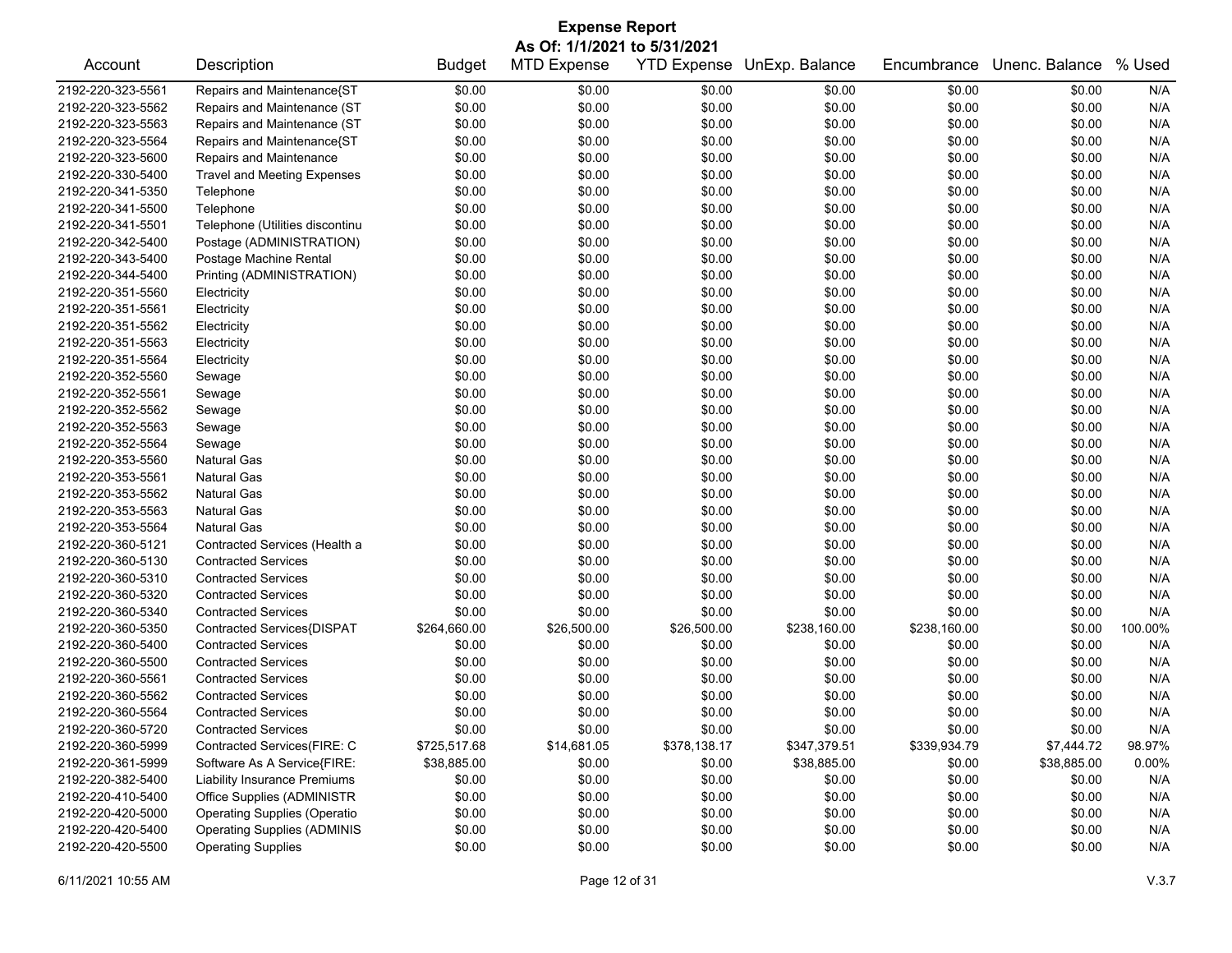|                      |                                                            |                 | <b>Expense Report</b> |                |                |              |                |         |  |  |
|----------------------|------------------------------------------------------------|-----------------|-----------------------|----------------|----------------|--------------|----------------|---------|--|--|
|                      | As Of: 1/1/2021 to 5/31/2021<br>YTD Expense UnExp. Balance |                 |                       |                |                |              |                |         |  |  |
| Account              | Description                                                | <b>Budget</b>   | <b>MTD Expense</b>    |                |                | Encumbrance  | Unenc. Balance | % Used  |  |  |
| 2192-220-420-5600    | <b>Operating Supplies</b>                                  | \$0.00          | \$0.00                | \$0.00         | \$0.00         | \$0.00       | \$0.00         | N/A     |  |  |
| 2192-220-420-5710    | <b>Operating Supplies (Fire Oper</b>                       | \$0.00          | \$0.00                | \$0.00         | \$0.00         | \$0.00       | \$0.00         | N/A     |  |  |
| 2192-220-430-5710    | Small Tools and Minor Equip                                | \$0.00          | \$0.00                | \$0.00         | \$0.00         | \$0.00       | \$0.00         | N/A     |  |  |
| 2192-220-440-5999    | Software(FIRE: COST ALLO                                   | \$0.00          | \$0.00                | \$0.00         | \$0.00         | \$0.00       | \$0.00         | N/A     |  |  |
| 2192-220-599-5400    | Other - Other Expenses{ADMI                                | \$0.00          | \$0.00                | \$0.00         | \$0.00         | \$0.00       | \$0.00         | N/A     |  |  |
| 2192-220-720-5500    | Buildings{FIRE FACILITIES}                                 | \$0.00          | \$0.00                | \$0.00         | \$0.00         | \$0.00       | \$0.00         | N/A     |  |  |
| 2192-220-720-5560    | Buildings{FIRE ADMINISTRA                                  | \$6,586.92      | \$0.00                | \$0.00         | \$6,586.92     | \$6,586.92   | \$0.00         | 100.00% |  |  |
| 2192-220-720-5561    | Buildings{STATION 61}                                      | \$4,247.39      | \$0.00                | \$0.00         | \$4,247.39     | \$4,247.39   | \$0.00         | 100.00% |  |  |
| 2192-220-720-5563    | Buildings{STATION 63}                                      | \$0.00          | \$0.00                | \$0.00         | \$0.00         | \$0.00       | \$0.00         | N/A     |  |  |
| 2192-220-730-5500    | Improvement of Sites{FIRE F                                | \$0.00          | \$0.00                | \$0.00         | \$0.00         | \$0.00       | \$0.00         | N/A     |  |  |
| 2192-220-730-5560    | Improvement of Sites{FIRE A                                | \$93,621.98     | \$226.09              | \$13,418.12    | \$80,203.86    | \$3,865.27   | \$76,338.59    | 18.46%  |  |  |
| 2192-220-730-5561    | Improvement of Sites{STATIO                                | \$384,782.99    | \$0.00                | \$18,101.93    | \$366,681.06   | \$8,315.78   | \$358,365.28   | 6.87%   |  |  |
| 2192-220-730-5562    | Improvement of Sites{STATIO                                | \$104,000.00    | \$0.00                | \$8,641.30     | \$95,358.70    | \$1,629.70   | \$93,729.00    | 9.88%   |  |  |
| 2192-220-730-5563    | Improvement of Sites{STATIO                                | \$334,430.00    | \$0.00                | \$2,330.46     | \$332,099.54   | \$66,684.37  | \$265,415.17   | 20.64%  |  |  |
| 2192-220-730-5564    | Improvement of Sites{STATIO                                | \$33,000.00     | \$0.00                | \$1,526.07     | \$31,473.93    | \$473.93     | \$31,000.00    | 6.06%   |  |  |
| 2192-220-740-5121    | Machinery, Equipment and Fu                                | \$0.00          | \$0.00                | \$0.00         | \$0.00         | \$0.00       | \$0.00         | N/A     |  |  |
| 2192-220-740-5160    | Machinery, Equipment and Fu                                | \$24,223.80     | \$2,749.83            | \$4,567.83     | \$19,655.97    | \$6,035.76   | \$13,620.21    | 43.77%  |  |  |
| 2192-220-740-5200    | Machinery, Equipment and Fu                                | \$5,500.00      | \$0.00                | \$3,627.00     | \$1,873.00     | \$0.00       | \$1,873.00     | 65.95%  |  |  |
| 2192-220-740-5310    | Machinery, Equipment and Fu                                | \$189,478.85    | \$2,442.72            | \$22,226.40    | \$167,252.45   | \$25,834.95  | \$141,417.50   | 25.37%  |  |  |
| 2192-220-740-5320    | Machinery, Equipment and Fu                                | \$62,146.88     | \$1,658.67            | \$4,461.79     | \$57,685.09    | \$9,465.82   | \$48,219.27    | 22.41%  |  |  |
| 2192-220-740-5340    | Machinery, Equipment and Fu                                | \$48,000.00     | \$0.00                | \$0.00         | \$48,000.00    | \$0.00       | \$48,000.00    | 0.00%   |  |  |
| 2192-220-740-5350    | Machinery, Equipment and Fu                                | \$0.00          | \$0.00                | \$0.00         | \$0.00         | \$0.00       | \$0.00         | N/A     |  |  |
| 2192-220-740-5400    | Machinery, Equipment and Fu                                | \$0.00          | \$0.00                | \$0.00         | \$0.00         | \$0.00       | \$0.00         | N/A     |  |  |
| 2192-220-740-5460    | Machinery, Equipment and Fu                                | \$0.00          | \$0.00                | \$0.00         | \$0.00         | \$0.00       | \$0.00         | N/A     |  |  |
| 2192-220-740-5561    | Machinery, Equipment and Fu                                | \$0.00          | \$0.00                | \$0.00         | \$0.00         | \$0.00       | \$0.00         | N/A     |  |  |
| 2192-220-740-5600    | Machinery, Equipment and Fu                                | \$400,000.00    | \$0.00                | \$25,862.00    | \$374,138.00   | \$211,438.45 | \$162,699.55   | 59.33%  |  |  |
| 2192-220-740-5710    |                                                            | \$31,200.00     | \$0.00                | \$1,278.69     | \$29,921.31    | \$5,872.00   | \$24,049.31    | 22.92%  |  |  |
|                      | Machinery, Equipment and Fu                                |                 |                       |                |                |              |                |         |  |  |
| 2192-220-740-5712    | Machinery, Equipment and Fu                                | \$30,000.00     | \$0.00                | \$0.00         | \$30,000.00    | \$1,229.85   | \$28,770.15    | 4.10%   |  |  |
| 2192-220-740-5714    | Machinery, Equipment and Fu                                | \$503,675.00    | \$0.00                | \$0.00         | \$503,675.00   | \$0.00       | \$503,675.00   | 0.00%   |  |  |
| 2192-220-740-5720    | Machinery, Equipment and Fu                                | \$393,500.00    | \$0.00                | \$612.85       | \$392,887.15   | \$9,136.30   | \$383,750.85   | 2.48%   |  |  |
| 2192-220-740-5730    | Machinery, Equipment and Fu                                | \$0.00          | \$0.00                | \$0.00         | \$0.00         | \$0.00       | \$0.00         | N/A     |  |  |
| 2192-220-740-5740    | Machinery, Equipment and Fu                                | \$21,000.00     | \$0.00                | \$1,121.47     | \$19,878.53    | \$0.00       | \$19,878.53    | 5.34%   |  |  |
| 2192-220-740-5750    | Machinery, Equipment and Fu                                | \$0.00          | \$0.00                | \$0.00         | \$0.00         | \$0.00       | \$0.00         | N/A     |  |  |
| 2192-220-740-5810    | Machinery, Equipment, and F                                | \$0.00          | \$0.00                | \$0.00         | \$0.00         | \$0.00       | \$0.00         | N/A     |  |  |
| 2192-220-740-5900    | Machinery, Equipment, and F                                | \$0.00          | \$0.00                | \$0.00         | \$0.00         | \$0.00       | \$0.00         | N/A     |  |  |
| 2192-220-750-5600    | Motor Vehicles (FIRE APPAR                                 | \$0.00          | \$0.00                | \$0.00         | \$0.00         | \$0.00       | \$0.00         | N/A     |  |  |
| 2192-220-750-5900    | Motor Vehicles (Capital)                                   | \$0.00          | \$0.00                | \$0.00         | \$0.00         | \$0.00       | \$0.00         | N/A     |  |  |
| <b>Transfers</b>     | Fire Totals:                                               | \$14,315,369.49 | \$786,089.47          | \$4,467,413.48 | \$9,847,956.01 | \$939,011.28 | \$8,908,944.73 | 37.77%  |  |  |
| 2192-910-910-5000    | Transfers - Out{OPERATION                                  | \$3,560,792.75  | \$0.00                | \$3,560,792.75 | \$0.00         | \$0.00       | \$0.00         | 100.00% |  |  |
|                      | <b>Transfers Totals:</b>                                   | \$3,560,792.75  | \$0.00                | \$3,560,792.75 | \$0.00         | \$0.00       | \$0.00         | 100.00% |  |  |
| <b>Advances</b>      |                                                            |                 |                       |                |                |              |                |         |  |  |
| 2192-920-920-0000    | Advances - Out                                             | \$446,325.00    | \$0.00                | \$446,325.00   | \$0.00         | \$0.00       | \$0.00         | 100.00% |  |  |
|                      | Advances Totals:                                           | \$446,325.00    | \$0.00                | \$446,325.00   | \$0.00         | \$0.00       | \$0.00         | 100.00% |  |  |
| <b>Contingencies</b> |                                                            |                 |                       |                |                |              |                |         |  |  |
| 2192-930-930-5999    | Contingencies (FIRE: COST                                  | \$0.00          | \$0.00                | \$0.00         | \$0.00         | \$0.00       | \$0.00         | N/A     |  |  |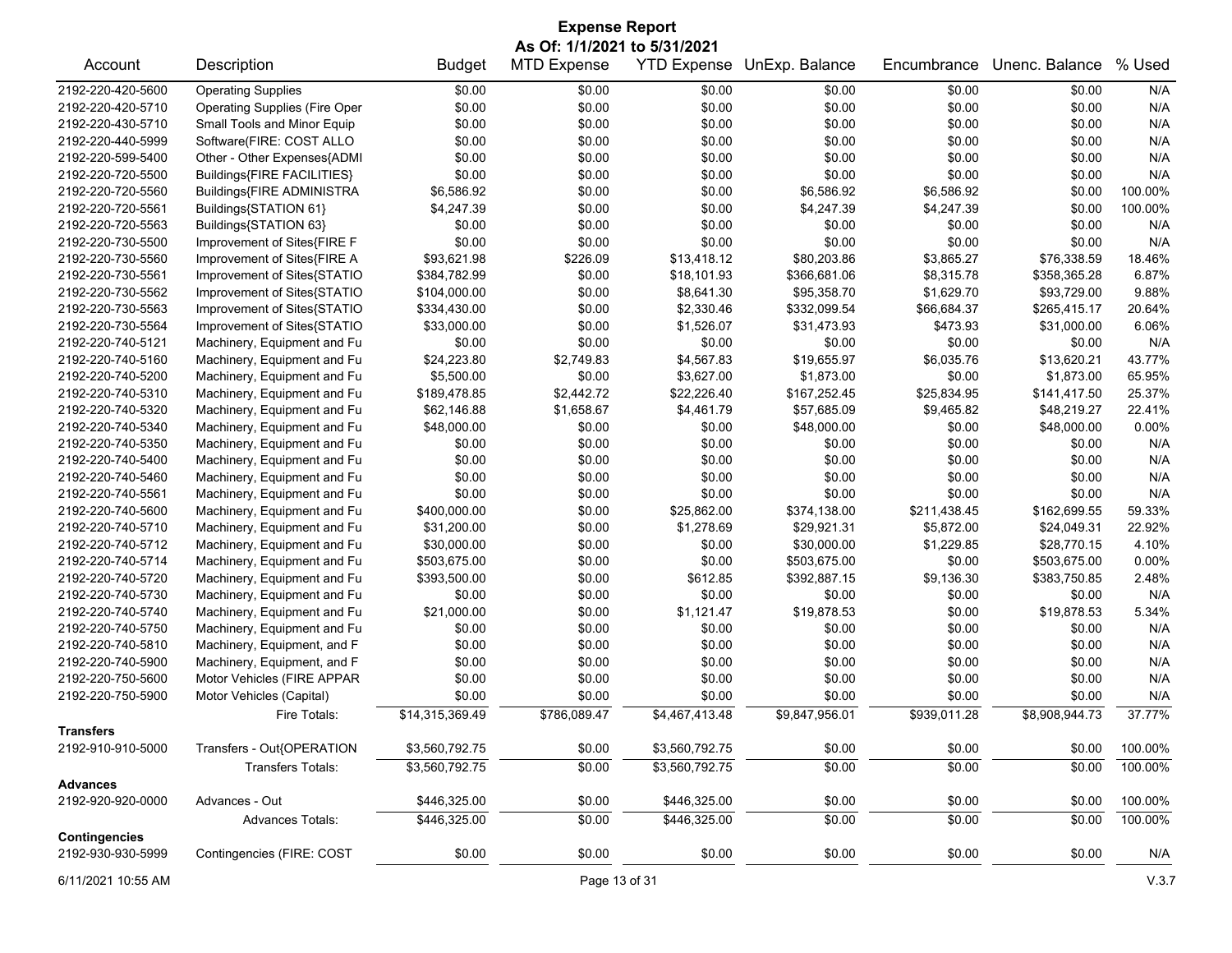|                                                  |                                     |                 | <b>Expense Report</b>        |                |                            |                 |                |          |
|--------------------------------------------------|-------------------------------------|-----------------|------------------------------|----------------|----------------------------|-----------------|----------------|----------|
|                                                  |                                     |                 | As Of: 1/1/2021 to 5/31/2021 |                |                            |                 |                |          |
| Account                                          | Description                         | <b>Budget</b>   | <b>MTD Expense</b>           |                | YTD Expense UnExp. Balance | Encumbrance     | Unenc. Balance | % Used   |
|                                                  | <b>Contingencies Totals:</b>        | \$0.00          | \$0.00                       | \$0.00         | \$0.00                     | \$0.00          | \$0.00         | N/A      |
| <b>Other Financing Uses</b><br>2192-990-990-5999 | Other - Other Financing Uses        | \$0.00          | \$0.00                       | \$0.00         | \$0.00                     | \$0.00          | \$0.00         | N/A      |
|                                                  | Other Financing Uses Totals:        | \$0.00          | \$0.00                       | \$0.00         | \$0.00                     | \$0.00          | \$0.00         | N/A      |
| 2192 Total:                                      |                                     | \$18,322,487.24 | \$786,089.47                 | \$8,474,531.23 | \$9,847,956.01             | \$939,011.28    | \$8,908,944.73 | 51.38%   |
| 2231                                             | Permissive Motor Vehicle            |                 |                              |                |                            | Target Percent: | 41.67%         |          |
| <b>Highways</b>                                  |                                     |                 |                              |                |                            |                 |                |          |
| 2231-330-360-4800                                | Contracted Services{PAVING          | \$30,000.00     | \$0.00                       | \$0.00         | \$30,000.00                | \$30,000.00     | \$0.00         | 100.00%  |
| 2231-330-360-4851                                | <b>Contracted Services (PROJE</b>   | \$0.00          | \$0.00                       | \$0.00         | \$0.00                     | \$0.00          | \$0.00         | N/A      |
| 2231-330-360-4852                                | Contracted Services{PROJEC          | \$78,000.00     | \$0.00                       | \$0.00         | \$78,000.00                | \$78,000.00     | \$0.00         | 100.00%  |
| 2231-330-420-4400                                | <b>Operating Supplies (EQUIPM</b>   | \$0.00          | \$0.00                       | \$0.00         | \$0.00                     | \$0.00          | \$0.00         | N/A      |
| 2231-330-420-4600                                | Operating Supplies (ROAD M          | \$0.00          | \$0.00                       | \$0.00         | \$0.00                     | \$0.00          | \$0.00         | N/A      |
|                                                  | Highways Totals:                    | \$108,000.00    | \$0.00                       | \$0.00         | \$108,000.00               | \$108,000.00    | \$0.00         | 100.00%  |
| <b>Contingencies</b><br>2231-930-930-0000        | Contingencies                       | \$301,902.09    | \$0.00                       | \$0.00         | \$301,902.09               | \$0.00          | \$301,902.09   | 0.00%    |
|                                                  |                                     | \$301,902.09    | \$0.00                       | \$0.00         | \$301,902.09               | \$0.00          | \$301,902.09   | 0.00%    |
|                                                  | <b>Contingencies Totals:</b>        |                 |                              |                |                            |                 |                |          |
| <b>Other Financing Uses</b><br>2231-990-990-0000 | Other - Other Financing Uses        | \$5,513.00      | \$0.00                       | \$0.00         | \$5,513.00                 | \$0.00          | \$5,513.00     | 0.00%    |
|                                                  | Other Financing Uses Totals:        | \$5,513.00      | \$0.00                       | \$0.00         | \$5,513.00                 | \$0.00          | \$5,513.00     | 0.00%    |
| 2231 Total:                                      |                                     | \$415,415.09    | \$0.00                       | \$0.00         | \$415,415.09               | \$108,000.00    | \$307,415.09   | 26.00%   |
| 2281                                             | <b>EMS</b>                          |                 |                              |                |                            | Target Percent: | 41.67%         |          |
| <b>EMS</b>                                       |                                     |                 |                              |                |                            |                 |                |          |
| 2281-230-259-5221                                | Other Employee Reimbursem           | \$0.00          | \$0.00                       | \$0.00         | \$0.00                     | \$0.00          | \$0.00         | N/A      |
| 2281-230-259-5350                                | Other - Employee Reimburse          | \$0.00          | \$0.00                       | \$0.00         | \$0.00                     | \$0.00          | \$0.00         | N/A      |
| 2281-230-259-5400                                | Other - Employee Reimburse          | \$273.12        | \$0.00                       | \$130.12       | \$143.00                   | \$0.00          | \$143.00       | 47.64%   |
| 2281-230-259-5401                                | Other - Employee Reimburse          | \$0.00          | \$0.00                       | \$0.00         | \$0.00                     | \$0.00          | \$0.00         | N/A      |
| 2281-230-259-5460                                | Other - Employee Reimburse          | \$223.00        | \$0.00                       | \$0.00         | \$223.00                   | \$0.00          | \$223.00       | 0.00%    |
| 2281-230-259-5710                                | Other - Employee Reimburse          | \$1,000.00      | \$0.00                       | \$0.00         | \$1,000.00                 | \$0.00          | \$1,000.00     | 0.00%    |
| 2281-230-259-5714                                | Other - Employee Reimburse          | \$830.85        | \$0.00                       | \$169.15       | \$661.70                   | \$0.00          | \$661.70       | 20.36%   |
| 2281-230-259-5720                                | Other - Employee Reimburse          | \$1,000.00      | \$0.00                       | \$0.00         | \$1,000.00                 | \$0.00          | \$1,000.00     | 0.00%    |
| 2281-230-259-5730                                | Other - Employee Reimburse          | \$0.00          | \$0.00                       | \$0.00         | \$0.00                     | \$0.00          | \$0.00         | N/A      |
| 2281-230-259-5740                                | Other - Employee Reimburse          | \$991.40        | \$206.03                     | \$206.03       | \$785.37                   | \$0.00          | \$785.37       | 20.78%   |
| 2281-230-311-5400                                | Accounting and Legal Fees{A         | \$30,000.00     | \$1,042.50                   | \$3,810.20     | \$26,189.80                | \$16,440.50     | \$9,749.30     | 67.50%   |
| 2281-230-314-5400                                | Tax Collection Fees{ADMINIS         | \$0.00          | \$0.00                       | \$0.00         | \$0.00                     | \$0.00          | \$0.00         | N/A      |
| 2281-230-316-5500                                | <b>Engineering Services (FIRE F</b> | \$0.00          | \$0.00                       | \$0.00         | \$0.00                     | \$0.00          | \$0.00         | N/A      |
| 2281-230-316-5561                                | <b>Engineering Services (STATI</b>  | \$0.00          | \$0.00                       | \$0.00         | \$0.00                     | \$0.00          | \$0.00         | N/A      |
| 2281-230-316-5564                                | <b>Engineering Services (STATI</b>  | \$0.00          | \$0.00                       | \$0.00         | \$0.00                     | \$0.00          | \$0.00         | N/A      |
| 2281-230-318-5200                                | Training Services{PREVENTI          | \$3,250.00      | \$0.00                       | \$0.00         | \$3,250.00                 | \$375.00        | \$2,875.00     | 11.54%   |
| 2281-230-318-5220                                | Training Services (Public Edu       | \$0.00          | \$0.00                       | \$0.00         | \$0.00                     | \$0.00          | \$0.00         | N/A      |
| 2281-230-318-5221                                | Training Services (PUBLIC E         | \$0.00          | \$0.00                       | \$0.00         | \$0.00                     | \$0.00          | \$0.00         | N/A      |
| 2281-230-318-5320                                | <b>Training Services (Communic</b>  | \$0.00          | \$0.00                       | \$0.00         | \$0.00                     | \$0.00          | \$0.00         | N/A      |
| 2281-230-318-5350                                | Training Services{DISPATCH/         | \$2,700.00      | \$0.00                       | \$0.00         | \$2,700.00                 | \$0.00          | \$2,700.00     | $0.00\%$ |
| 2281-230-318-5400                                | <b>Training Services{ADMINIST</b>   | \$7,890.00      | \$0.00                       | \$3,515.00     | \$4,375.00                 | \$0.00          | \$4,375.00     | 44.55%   |
|                                                  |                                     |                 |                              |                |                            |                 |                |          |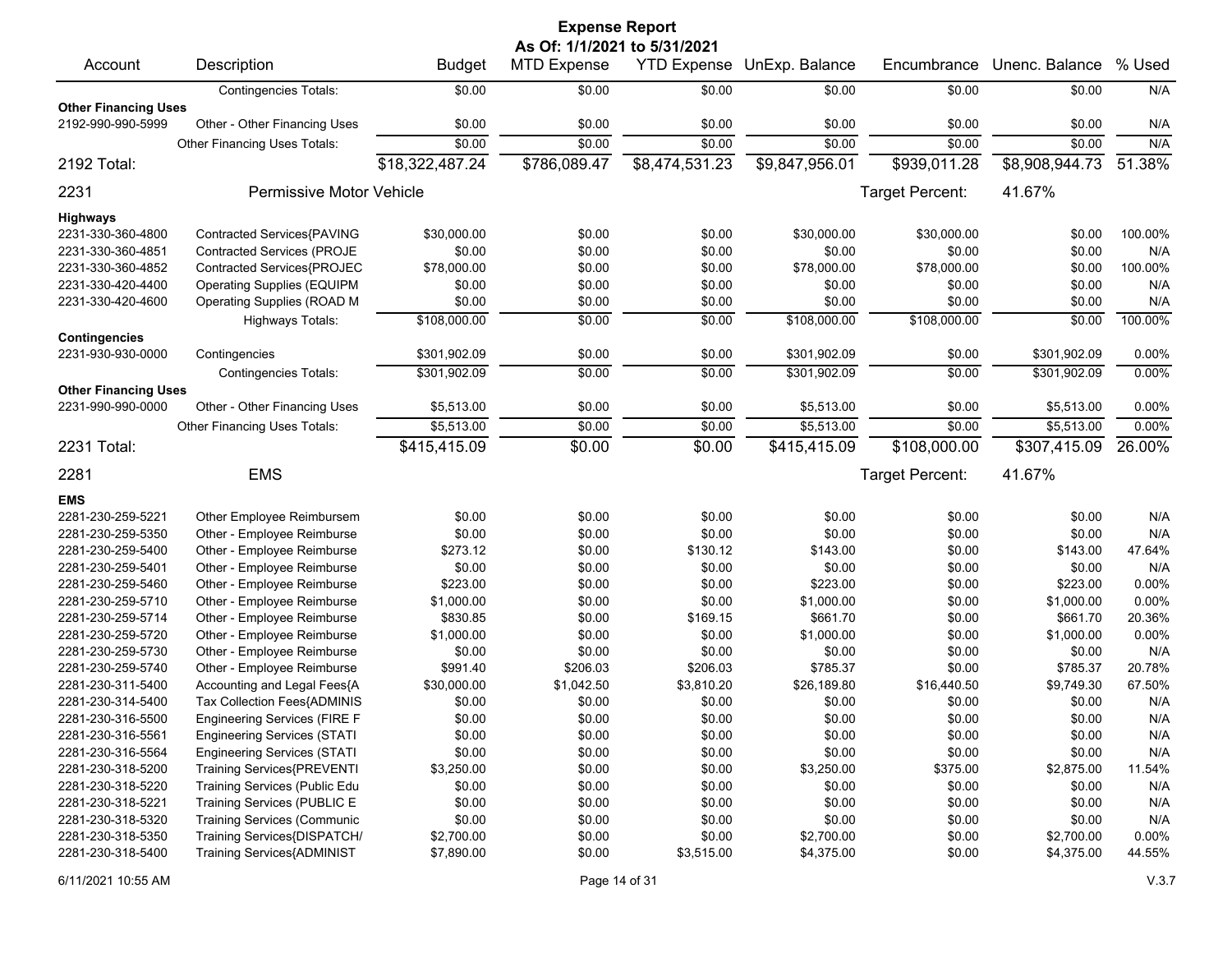| <b>Expense Report</b> |                                   |               |                              |             |                            |             |                |         |
|-----------------------|-----------------------------------|---------------|------------------------------|-------------|----------------------------|-------------|----------------|---------|
|                       |                                   |               | As Of: 1/1/2021 to 5/31/2021 |             |                            |             |                |         |
| Account               | Description                       | <b>Budget</b> | <b>MTD Expense</b>           |             | YTD Expense UnExp. Balance | Encumbrance | Unenc. Balance | % Used  |
| 2281-230-318-5401     | <b>Training Services{ADMINIST</b> | \$10,580.00   | \$0.00                       | \$0.00      | \$10,580.00                | \$0.00      | \$10,580.00    | 0.00%   |
| 2281-230-318-5460     | Training Services{AUXILIARY       | \$2,000.00    | \$0.00                       | \$0.00      | \$2,000.00                 | \$0.00      | \$2,000.00     | 0.00%   |
| 2281-230-318-5710     | Training Services{FIRE OPE        | \$22,838.00   | \$3,805.20                   | \$8,577.20  | \$14,260.80                | \$5,426.00  | \$8,834.80     | 61.32%  |
| 2281-230-318-5712     | Training Services (Fire Gear)     | \$0.00        | \$0.00                       | \$0.00      | \$0.00                     | \$0.00      | \$0.00         | N/A     |
| 2281-230-318-5714     | <b>Training Services (SCBA)</b>   | \$2,250.00    | \$0.00                       | \$0.00      | \$2,250.00                 | \$0.00      | \$2,250.00     | 0.00%   |
| 2281-230-318-5717     | Training Services{SAFETY &        | \$0.00        | \$0.00                       | \$0.00      | \$0.00                     | \$0.00      | \$0.00         | N/A     |
| 2281-230-318-5720     | Training Services{EMS OPER        | \$8,092.00    | \$0.00                       | \$242.00    | \$7,850.00                 | \$1,926.00  | \$5,924.00     | 26.79%  |
| 2281-230-318-5730     | Training Services{HAZ MAT}        | \$0.00        | \$0.00                       | \$0.00      | \$0.00                     | \$0.00      | \$0.00         | N/A     |
| 2281-230-318-5740     | Training Services{TECHNICA        | \$2,100.00    | \$0.00                       | \$0.00      | \$2,100.00                 | \$0.00      | \$2,100.00     | 0.00%   |
| 2281-230-318-5750     | <b>Training Services (HONORS</b>  | \$0.00        | \$0.00                       | \$0.00      | \$0.00                     | \$0.00      | \$0.00         | N/A     |
| 2281-230-318-5810     | <b>Training Services</b>          | \$0.00        | \$0.00                       | \$0.00      | \$0.00                     | \$0.00      | \$0.00         | N/A     |
| 2281-230-318-5820     | <b>Training Services</b>          | \$0.00        | \$0.00                       | \$0.00      | \$0.00                     | \$0.00      | \$0.00         | N/A     |
| 2281-230-321-5220     | Rents and Leases{PUBLIC E         | \$0.00        | \$0.00                       | \$0.00      | \$0.00                     | \$0.00      | \$0.00         | N/A     |
| 2281-230-321-5560     | Rents and Leases{FIRE ADM         | \$220.79      | \$0.00                       | \$83.92     | \$136.87                   | \$136.87    | \$0.00         | 100.00% |
| 2281-230-321-5561     | Rents and Leases{STATION          | \$1,212.00    | \$100.67                     | \$503.45    | \$708.55                   | \$708.55    | \$0.00         | 100.00% |
| 2281-230-321-5562     | Rents and Leases{STATION          | \$453.13      | \$0.00                       | \$177.56    | \$275.57                   | \$275.57    | \$0.00         | 100.00% |
| 2281-230-321-5563     | Rents and Leases{STATION          | \$671.98      | \$0.00                       | \$261.60    | \$410.38                   | \$410.38    | \$0.00         | 100.00% |
| 2281-230-321-5564     | Rents and Leases{STATION          | \$671.98      | \$0.00                       | \$261.60    | \$410.38                   | \$410.38    | \$0.00         | 100.00% |
| 2281-230-321-5600     | Rents and Leases (FIRE APP        | \$71,504.27   | \$2,519.27                   | \$29,536.35 | \$41,967.92                | \$41,967.92 | \$0.00         | 100.00% |
| 2281-230-321-5710     | Rents and Leases{FIRE OPE         | \$0.00        | \$0.00                       | \$0.00      | \$0.00                     | \$0.00      | \$0.00         | N/A     |
| 2281-230-321-5720     | Rents and Leases{EMS OPE          | \$0.00        | \$0.00                       | \$0.00      | \$0.00                     | \$0.00      | \$0.00         | N/A     |
| 2281-230-322-5500     | Garbage and Trash Removal         | \$0.00        | \$0.00                       | \$0.00      | \$0.00                     | \$0.00      | \$0.00         | N/A     |
| 2281-230-322-5560     | Garbage and Trash Removal{        | \$1,100.00    | \$0.00                       | \$0.00      | \$1,100.00                 | \$0.00      | \$1,100.00     | 0.00%   |
| 2281-230-322-5561     | Garbage and Trash Removal{        | \$1,980.00    | \$194.16                     | \$764.73    | \$1,215.27                 | \$1,215.27  | \$0.00         | 100.00% |
| 2281-230-322-5562     | Garbage and Trash Removal{        | \$1,000.00    | \$75.01                      | \$295.44    | \$704.56                   | \$484.56    | \$220.00       | 78.00%  |
| 2281-230-322-5563     | Garbage and Trash Removal{        | \$1,000.00    | \$75.01                      | \$295.44    | \$704.56                   | \$484.56    | \$220.00       | 78.00%  |
| 2281-230-322-5564     | Garbage and Trash Removal{        | \$1,000.00    | \$75.01                      | \$295.44    | \$704.56                   | \$484.56    | \$220.00       | 78.00%  |
| 2281-230-323-5121     | Repairs and Maintenance{HE        | \$0.00        | \$0.00                       | \$0.00      | \$0.00                     | \$0.00      | \$0.00         | N/A     |
| 2281-230-323-5160     | Repairs and Maintenance{HO        | \$0.00        | \$0.00                       | \$0.00      | \$0.00                     | \$0.00      | \$0.00         | N/A     |
| 2281-230-323-5200     | Repairs and Maintenance{PR        | \$450.00      | \$0.00                       | \$0.00      | \$450.00                   | \$0.00      | \$450.00       | 0.00%   |
| 2281-230-323-5220     | Repairs and Maintenance{PU        | \$0.00        | \$0.00                       | \$0.00      | \$0.00                     | \$0.00      | \$0.00         | N/A     |
| 2281-230-323-5310     | Repairs and Maintenance{TE        | \$1,500.00    | \$0.00                       | \$0.00      | \$1,500.00                 | \$0.00      | \$1,500.00     | 0.00%   |
| 2281-230-323-5320     | Repairs and Maintenance{CO        | \$7,722.00    | \$0.00                       | \$0.00      | \$7,722.00                 | \$622.00    | \$7,100.00     | 8.05%   |
| 2281-230-323-5340     | Repairs and Maintenance{INT       | \$0.00        | \$0.00                       | \$0.00      | \$0.00                     | \$0.00      | \$0.00         | N/A     |
| 2281-230-323-5350     | Repairs and Maintenance{DIS       | \$0.00        | \$0.00                       | \$0.00      | \$0.00                     | \$0.00      | \$0.00         | N/A     |
| 2281-230-323-5400     | Repairs and Maintenance{AD        | \$0.00        | \$0.00                       | \$0.00      | \$0.00                     | \$0.00      | \$0.00         | N/A     |
| 2281-230-323-5460     | Repairs and Maintenance{AU        | \$0.00        | \$0.00                       | \$0.00      | \$0.00                     | \$0.00      | \$0.00         | N/A     |
| 2281-230-323-5500     | Repairs and Maintenance (FI       | \$0.00        | \$0.00                       | \$0.00      | \$0.00                     | \$0.00      | \$0.00         | N/A     |
| 2281-230-323-5560     | Repairs and Maintenance{FIR       | \$6,350.24    | \$45.00                      | \$1,065.53  | \$5,284.71                 | \$5,284.71  | \$0.00         | 100.00% |
| 2281-230-323-5561     | Repairs and Maintenance{ST        | \$26,380.00   | \$65.00                      | \$6,548.15  | \$19,831.85                | \$19,831.85 | \$0.00         | 100.00% |
| 2281-230-323-5562     | Repairs and Maintenance{ST        | \$9,861.25    | \$45.00                      | \$5,140.73  | \$4,720.52                 | \$4,720.52  | \$0.00         | 100.00% |
| 2281-230-323-5563     | Repairs and Maintenance{ST        | \$14,375.00   | \$105.00                     | \$5,606.93  | \$8,768.07                 | \$8,768.07  | \$0.00         | 100.00% |
| 2281-230-323-5564     | Repairs and Maintenance{ST        | \$11,730.13   | \$65.00                      | \$6,640.24  | \$5,089.89                 | \$5,089.89  | \$0.00         | 100.00% |
| 2281-230-323-5600     | Repairs and Maintenance{FIR       | \$73,105.82   | \$4,268.03                   | \$24,218.55 | \$48,887.27                | \$48,887.27 | \$0.00         | 100.00% |
| 2281-230-323-5710     | Repairs and Maintenance{FIR       | \$0.00        | \$0.00                       | \$0.00      | \$0.00                     | \$0.00      | \$0.00         | N/A     |
| 2281-230-323-5712     | Repairs and Maintenance{FIR       | \$10,000.00   | \$631.85                     | \$3,253.55  | \$6,746.45                 | \$6,746.45  | \$0.00         | 100.00% |
|                       |                                   |               |                              |             |                            |             |                |         |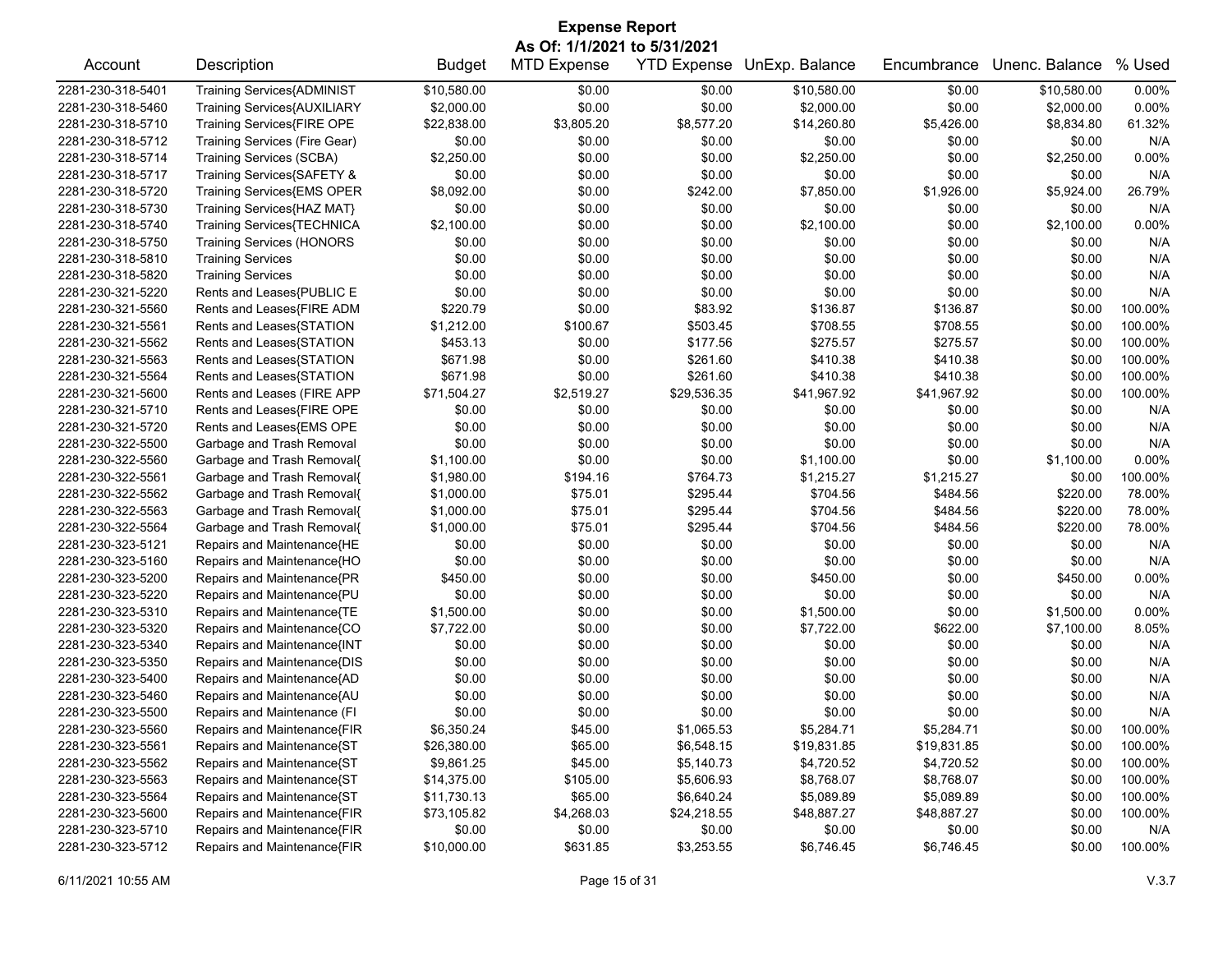| <b>Expense Report</b><br>As Of: 1/1/2021 to 5/31/2021 |                                    |               |                    |            |                            |             |                |         |
|-------------------------------------------------------|------------------------------------|---------------|--------------------|------------|----------------------------|-------------|----------------|---------|
| Account                                               | Description                        | <b>Budget</b> | <b>MTD Expense</b> |            | YTD Expense UnExp. Balance | Encumbrance | Unenc. Balance | % Used  |
| 2281-230-323-5714                                     | Repairs and Maintenance{SC         | \$1,711.10    | \$0.00             | \$1,711.10 | \$0.00                     | \$0.00      | \$0.00         | 100.00% |
| 2281-230-323-5720                                     | Repairs and Maintenance{EM         | \$3,960.44    | \$0.00             | \$1,460.44 | \$2,500.00                 | \$2,500.00  | \$0.00         | 100.00% |
| 2281-230-323-5730                                     | Repairs and Maintenance{HA         | \$2,236.00    | \$0.00             | \$0.00     | \$2,236.00                 | \$193.20    | \$2,042.80     | 8.64%   |
| 2281-230-323-5740                                     | Repairs and Maintenance{TE         | \$3,000.00    | \$0.00             | \$1,481.00 | \$1,519.00                 | \$500.00    | \$1,019.00     | 66.03%  |
| 2281-230-330-5200                                     | Travel and Meeting Expense{        | \$0.00        | \$0.00             | \$0.00     | \$0.00                     | \$0.00      | \$0.00         | N/A     |
| 2281-230-330-5221                                     | Travel and Meeting Expense (       | \$0.00        | \$0.00             | \$0.00     | \$0.00                     | \$0.00      | \$0.00         | N/A     |
| 2281-230-330-5310                                     | Travel and Meeting Expense{        | \$0.00        | \$0.00             | \$0.00     | \$0.00                     | \$0.00      | \$0.00         | N/A     |
| 2281-230-330-5320                                     | Travel and Meeting Expense{        | \$570.00      | \$0.00             | \$0.00     | \$570.00                   | \$0.00      | \$570.00       | 0.00%   |
| 2281-230-330-5350                                     | Travel and Meeting Expense{        | \$1,500.00    | \$0.00             | \$0.00     | \$1,500.00                 | \$0.00      | \$1,500.00     | 0.00%   |
| 2281-230-330-5351                                     | <b>Travel and Meeting Expense(</b> | \$0.00        | \$0.00             | \$0.00     | \$0.00                     | \$0.00      | \$0.00         | N/A     |
| 2281-230-330-5400                                     | Travel and Meeting Expense{        | \$0.00        | \$0.00             | \$0.00     | \$0.00                     | \$0.00      | \$0.00         | N/A     |
| 2281-230-330-5401                                     | Travel and Meeting Expense{        | \$17,100.00   | \$0.00             | \$0.00     | \$17,100.00                | \$0.00      | \$17,100.00    | 0.00%   |
| 2281-230-330-5600                                     | Travel and Meeting Expense{        | \$0.00        | \$0.00             | \$0.00     | \$0.00                     | \$0.00      | \$0.00         | N/A     |
| 2281-230-330-5710                                     | Travel and Meeting Expense{        | \$2,144.70    | \$0.00             | \$787.94   | \$1,356.76                 | \$152.16    | \$1,204.60     | 43.83%  |
| 2281-230-330-5712                                     | Travel and Meeting Expense{        | \$0.00        | \$0.00             | \$0.00     | \$0.00                     | \$0.00      | \$0.00         | N/A     |
| 2281-230-330-5714                                     | Travel and Meeting Expense{        | \$0.00        | \$0.00             | \$0.00     | \$0.00                     | \$0.00      | \$0.00         | N/A     |
| 2281-230-330-5720                                     | Travel and Meeting Expense (       | \$332.76      | \$0.00             | \$332.76   | \$0.00                     | \$0.00      | \$0.00         | 100.00% |
| 2281-230-330-5730                                     | Travel and Meeting Expense{        | \$264.00      | \$0.00             | \$0.00     | \$264.00                   | \$264.00    | \$0.00         | 100.00% |
| 2281-230-330-5740                                     | Travel and Meeting Expense (       | \$500.00      | \$463.30           | \$463.30   | \$36.70                    | \$0.00      | \$36.70        | 92.66%  |
| 2281-230-330-5750                                     | <b>Travel and Meeting Expenses</b> | \$0.00        | \$0.00             | \$0.00     | \$0.00                     | \$0.00      | \$0.00         | N/A     |
| 2281-230-330-5810                                     | <b>Travel and Meeting Expense</b>  | \$0.00        | \$0.00             | \$0.00     | \$0.00                     | \$0.00      | \$0.00         | N/A     |
| 2281-230-330-5820                                     | <b>Travel and Meeting Expense</b>  | \$0.00        | \$0.00             | \$0.00     | \$0.00                     | \$0.00      | \$0.00         | N/A     |
| 2281-230-341-5200                                     | Telephone (Prevention)             | \$0.00        | \$0.00             | \$0.00     | \$0.00                     | \$0.00      | \$0.00         | N/A     |
| 2281-230-341-5320                                     | Telephone (COMMUNICATIO            | \$0.00        | \$0.00             | \$0.00     | \$0.00                     | \$0.00      | \$0.00         | N/A     |
| 2281-230-341-5350                                     | Telephone{DISPATCH/PSISN           | \$0.00        | \$0.00             | \$0.00     | \$0.00                     | \$0.00      | \$0.00         | N/A     |
| 2281-230-341-5500                                     | Telephone (FIRE FACILITIES         | \$0.00        | \$0.00             | \$0.00     | \$0.00                     | \$0.00      | \$0.00         | N/A     |
| 2281-230-341-5560                                     | Telephone{FIRE ADMINISTR           | \$1,400.87    | \$155.69           | \$467.03   | \$933.84                   | \$933.84    | \$0.00         | 100.00% |
| 2281-230-341-5561                                     | Telephone{STATION 61}              | \$0.00        | \$0.00             | \$0.00     | \$0.00                     | \$0.00      | \$0.00         | N/A     |
| 2281-230-341-5562                                     | Telephone{STATION 62}              | \$0.00        | \$0.00             | \$0.00     | \$0.00                     | \$0.00      | \$0.00         | N/A     |
| 2281-230-341-5563                                     | Telephone{STATION 63}              | \$0.00        | \$0.00             | \$0.00     | \$0.00                     | \$0.00      | \$0.00         | N/A     |
| 2281-230-341-5564                                     | Telephone{STATION 64}              | \$0.00        | \$0.00             | \$0.00     | \$0.00                     | \$0.00      | \$0.00         | N/A     |
| 2281-230-341-5999                                     | Telephone (COST ALLOC/BU           | \$1,384.07    | \$0.00             | \$1,384.07 | \$0.00                     | \$0.00      | \$0.00         | 100.00% |
| 2281-230-342-5400                                     | Postage{ADMINISTRATION}            | \$1,525.00    | \$525.00           | \$1,025.00 | \$500.00                   | \$500.00    | \$0.00         | 100.00% |
| 2281-230-342-5710                                     | Postage (Fire Operations)          | \$0.00        | \$0.00             | \$0.00     | \$0.00                     | \$0.00      | \$0.00         | N/A     |
| 2281-230-342-5714                                     | Postage{SCBA}                      | \$100.00      | \$0.00             | \$0.00     | \$100.00                   | \$50.00     | \$50.00        | 50.00%  |
| 2281-230-342-5730                                     | Postage{HAZ MAT}                   | \$120.00      | \$0.00             | \$0.00     | \$120.00                   | \$28.26     | \$91.74        | 23.55%  |
| 2281-230-343-5400                                     | Postage Machine Rental{AD          | \$848.00      | \$0.00             | \$142.35   | \$705.65                   | \$427.05    | \$278.60       | 67.15%  |
| 2281-230-344-5220                                     | Printing{PUBLIC EDUCATIO           | \$0.00        | \$0.00             | \$0.00     | \$0.00                     | \$0.00      | \$0.00         | N/A     |
| 2281-230-344-5221                                     | Printing (PUBLIC EDUCATIO          | \$0.00        | \$0.00             | \$0.00     | \$0.00                     | \$0.00      | \$0.00         | N/A     |
| 2281-230-344-5400                                     | Printing{ADMINISTRATION}           | \$458.40      | \$0.00             | \$458.40   | \$0.00                     | \$0.00      | \$0.00         | 100.00% |
| 2281-230-344-5401                                     | Printing (ADMINISTRATION:          | \$1,000.00    | \$0.00             | \$0.00     | \$1,000.00                 | \$0.00      | \$1,000.00     | 0.00%   |
| 2281-230-344-5460                                     | Printing (AUXILIARY)               | \$0.00        | \$0.00             | \$0.00     | \$0.00                     | \$0.00      | \$0.00         | N/A     |
| 2281-230-344-5720                                     | Printing{EMS OPERATIONS}           | \$1,000.00    | \$0.00             | \$0.00     | \$1,000.00                 | \$100.00    | \$900.00       | 10.00%  |
| 2281-230-344-5820                                     | Printing                           | \$0.00        | \$0.00             | \$0.00     | \$0.00                     | \$0.00      | \$0.00         | N/A     |
| 2281-230-345-5130                                     | Advertising{FIRE: HUMAN R          | \$0.00        | \$0.00             | \$0.00     | \$0.00                     | \$0.00      | \$0.00         | N/A     |
| 2281-230-345-5220                                     | Advertising{PUBLIC EDUCAT          | \$0.00        | \$0.00             | \$0.00     | \$0.00                     | \$0.00      | \$0.00         | N/A     |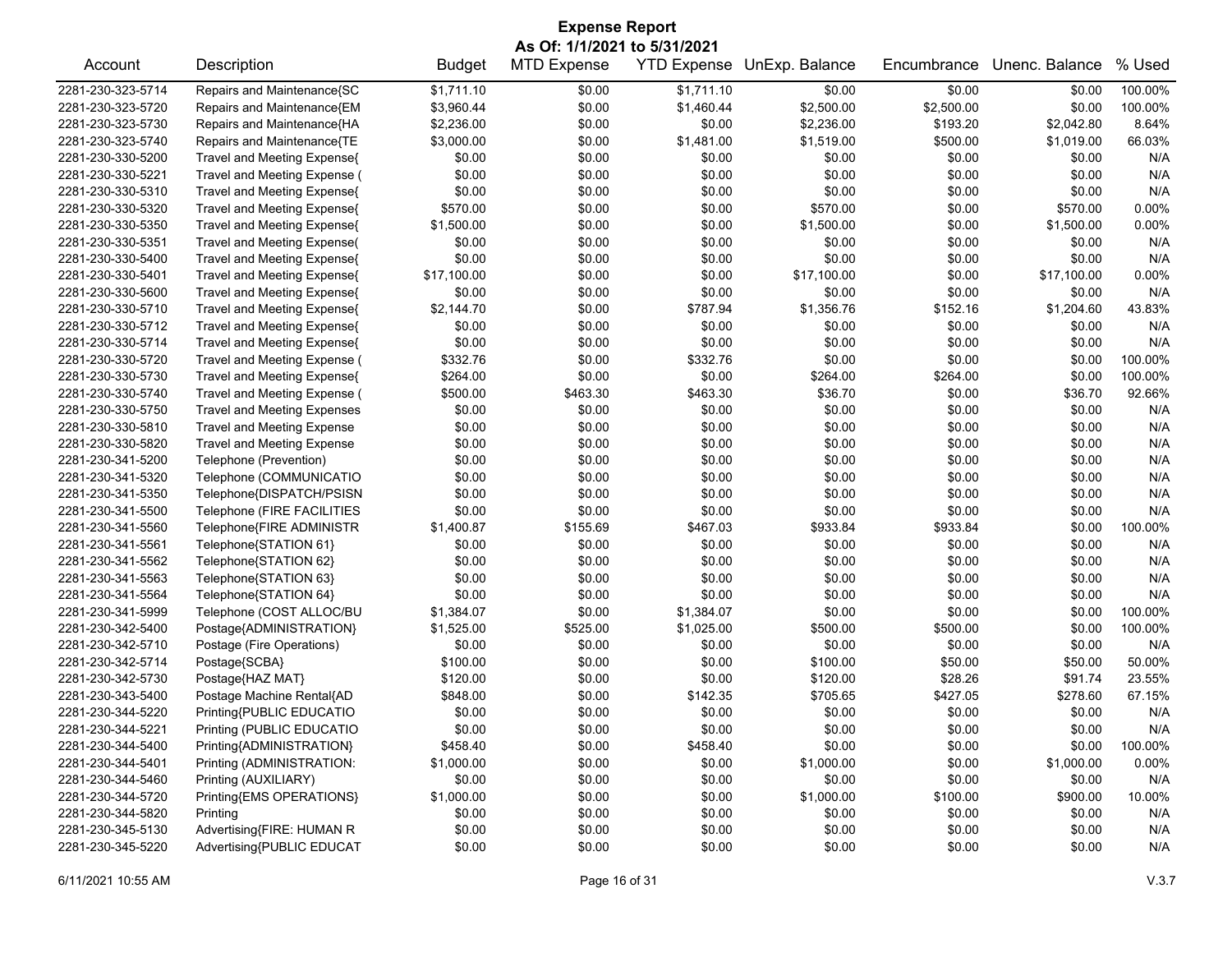|                   |                                     |               | <b>Expense Report</b>        |              |                            |             |                |         |
|-------------------|-------------------------------------|---------------|------------------------------|--------------|----------------------------|-------------|----------------|---------|
|                   |                                     |               | As Of: 1/1/2021 to 5/31/2021 |              |                            |             |                |         |
| Account           | Description                         | <b>Budget</b> | <b>MTD Expense</b>           |              | YTD Expense UnExp. Balance | Encumbrance | Unenc. Balance | % Used  |
| 2281-230-351-5500 | Electricity (FIRE FACILITIES)       | \$0.00        | \$0.00                       | \$0.00       | \$0.00                     | \$0.00      | \$0.00         | N/A     |
| 2281-230-351-5560 | Electricity{FIRE ADMINISTRA         | \$4,510.70    | \$307.26                     | \$1,581.50   | \$2,929.20                 | \$2,929.20  | \$0.00         | 100.00% |
| 2281-230-351-5561 | Electricity{STATION 61}             | \$20,859.79   | \$1,526.97                   | \$7,722.96   | \$13,136.83                | \$13,136.83 | \$0.00         | 100.00% |
| 2281-230-351-5562 | Electricity{STATION 62}             | \$5,368.51    | \$375.09                     | \$2,154.54   | \$3,213.97                 | \$3,213.97  | \$0.00         | 100.00% |
| 2281-230-351-5563 | Electricity{STATION 63}             | \$5,551.38    | \$521.01                     | \$3,127.13   | \$2,424.25                 | \$2,424.25  | \$0.00         | 100.00% |
| 2281-230-351-5564 | Electricity{STATION 64}             | \$6,181.27    | \$630.63                     | \$3,612.56   | \$2,568.71                 | \$2,568.71  | \$0.00         | 100.00% |
| 2281-230-352-5500 | Water and Sewage (FIRE FA           | \$0.00        | \$0.00                       | \$0.00       | \$0.00                     | \$0.00      | \$0.00         | N/A     |
| 2281-230-352-5560 | Water and Sewage{FIRE AD            | \$759.05      | \$84.94                      | \$516.86     | \$242.19                   | \$242.19    | \$0.00         | 100.00% |
| 2281-230-352-5561 | Water and Sewage{STATION            | \$5,548.40    | \$453.53                     | \$1,994.56   | \$3,553.84                 | \$3,553.84  | \$0.00         | 100.00% |
| 2281-230-352-5562 | Water and Sewage{STATION            | \$2,926.14    | \$203.07                     | \$966.99     | \$1,959.15                 | \$1,959.15  | \$0.00         | 100.00% |
| 2281-230-352-5563 | Water and Sewage{STATION            | \$4,931.58    | \$379.98                     | \$1,811.07   | \$3,120.51                 | \$3,120.51  | \$0.00         | 100.00% |
| 2281-230-352-5564 | Water and Sewage{STATION            | \$6,821.78    | \$483.53                     | \$2,724.01   | \$4,097.77                 | \$4,097.77  | \$0.00         | 100.00% |
| 2281-230-353-5500 | Natural Gas (FIRE FACILITIE         | \$0.00        | \$0.00                       | \$0.00       | \$0.00                     | \$0.00      | \$0.00         | N/A     |
| 2281-230-353-5560 | Natural Gas{FIRE ADMINIST           | \$2,055.00    | \$0.00                       | \$0.00       | \$2,055.00                 | \$0.00      | \$2,055.00     | 0.00%   |
| 2281-230-353-5561 | Natural Gas{STATION 61}             | \$11,275.19   | \$358.04                     | \$6,461.14   | \$4,814.05                 | \$4,814.05  | \$0.00         | 100.00% |
| 2281-230-353-5562 | Natural Gas{STATION 62}             | \$4,358.02    | \$178.83                     | \$2,682.89   | \$1,675.13                 | \$1,675.13  | \$0.00         | 100.00% |
| 2281-230-353-5563 | Natural Gas{STATION 63}             | \$9,542.93    | \$721.56                     | \$7,654.73   | \$1,888.20                 | \$1,888.20  | \$0.00         | 100.00% |
| 2281-230-353-5564 | Natural Gas{STATION 64}             | \$7,302.47    | \$314.32                     | \$5,388.66   | \$1,913.81                 | \$1,913.81  | \$0.00         | 100.00% |
| 2281-230-360-5000 | <b>Contracted Services (Operati</b> | \$0.00        | \$0.00                       | \$0.00       | \$0.00                     | \$0.00      | \$0.00         | N/A     |
| 2281-230-360-5121 | Contracted Services{HEALTH          | \$1,350.00    | \$0.00                       | \$0.00       | \$1,350.00                 | \$0.00      | \$1,350.00     | 0.00%   |
| 2281-230-360-5130 | Contracted Services{FIRE: H         | \$71,959.51   | \$175.65                     | \$22,599.16  | \$49,360.35                | \$49,360.35 | \$0.00         | 100.00% |
| 2281-230-360-5200 | <b>Contracted Services (PREVE</b>   | \$2,000.00    | \$0.00                       | \$0.00       | \$2,000.00                 | \$0.00      | \$2,000.00     | 0.00%   |
| 2281-230-360-5310 | Contracted Services{TECHN           | \$97,821.68   | \$1,897.94                   | \$63,297.58  | \$34,524.10                | \$16,948.50 | \$17,575.60    | 82.03%  |
| 2281-230-360-5320 | Contracted Services{COMMU           | \$13,097.30   | \$0.00                       | \$10,625.60  | \$2,471.70                 | \$2,471.70  | \$0.00         | 100.00% |
| 2281-230-360-5340 | Contracted Services{INTERO          | \$2,000.00    | \$0.00                       | \$0.00       | \$2,000.00                 | \$0.00      | \$2,000.00     | 0.00%   |
| 2281-230-360-5350 | Contracted Services{DISPAT          | \$203,375.00  | \$127.08                     | \$197,758.08 | \$5,616.92                 | \$5,616.92  | \$0.00         | 100.00% |
| 2281-230-360-5400 | Contracted Services{ADMINI          | \$20,454.23   | \$1,939.92                   | \$10,074.50  | \$10,379.73                | \$10,379.73 | \$0.00         | 100.00% |
| 2281-230-360-5401 | Contracted Services{ADMINI          | \$36,000.00   | \$0.00                       | \$27,520.00  | \$8,480.00                 | \$8,480.00  | \$0.00         | 100.00% |
| 2281-230-360-5451 | Contracted Services{EMS BIL         | \$65,000.00   | \$4,854.84                   | \$33,415.14  | \$31,584.86                | \$22,534.47 | \$9,050.39     | 86.08%  |
| 2281-230-360-5460 | Contracted Services (AUXILI         | \$0.00        | \$0.00                       | \$0.00       | \$0.00                     | \$0.00      | \$0.00         | N/A     |
| 2281-230-360-5500 | Contracted Services (FIRE F         | \$0.00        | \$0.00                       | \$0.00       | \$0.00                     | \$0.00      | \$0.00         | N/A     |
| 2281-230-360-5560 | <b>Contracted Services (FIRE A</b>  | \$10,338.00   | \$396.90                     | \$1,256.40   | \$9,081.60                 | \$2,143.60  | \$6,938.00     | 32.89%  |
| 2281-230-360-5561 | Contracted Services{STATIO          | \$2,500.00    | \$0.00                       | \$180.50     | \$2,319.50                 | \$0.00      | \$2,319.50     | 7.22%   |
| 2281-230-360-5562 | Contracted Services{STATIO          | \$2,000.00    | \$0.00                       | \$45.22      | \$1,954.78                 | \$0.00      | \$1,954.78     | 2.26%   |
| 2281-230-360-5563 | Contracted Services{STATIO          | \$2,500.00    | \$0.00                       | \$220.66     | \$2,279.34                 | \$0.00      | \$2,279.34     | 8.83%   |
| 2281-230-360-5564 | Contracted Services{STATIO          | \$2,500.00    | \$0.00                       | \$266.77     | \$2,233.23                 | \$0.00      | \$2,233.23     | 10.67%  |
| 2281-230-360-5600 | <b>Contracted Services (FIRE A</b>  | \$900.00      | \$0.00                       | \$900.00     | \$0.00                     | \$0.00      | \$0.00         | 100.00% |
| 2281-230-360-5712 | <b>Contracted Services (FIRE G</b>  | \$33,525.00   | \$0.00                       | \$33,325.00  | \$200.00                   | \$200.00    | \$0.00         | 100.00% |
| 2281-230-360-5714 | Contracted Services{SCBA}           | \$17,000.00   | \$0.00                       | \$2,318.00   | \$14,682.00                | \$0.00      | \$14,682.00    | 13.64%  |
| 2281-230-360-5720 | Contracted Services{EMS OP          | \$82,609.04   | \$400.00                     | \$22,093.32  | \$60,515.72                | \$40,319.36 | \$20,196.36    | 75.55%  |
| 2281-230-360-5730 | Contracted Services{HAZ MA          | \$3,000.00    | \$0.00                       | \$0.00       | \$3,000.00                 | \$0.00      | \$3,000.00     | 0.00%   |
| 2281-230-360-5740 | Contracted Services{TECHNI          | \$3,300.00    | \$0.00                       | \$231.00     | \$3,069.00                 | \$1,000.00  | \$2,069.00     | 37.30%  |
| 2281-230-360-5820 | Contracted Services{EMS TR          | \$0.00        | \$0.00                       | \$0.00       | \$0.00                     | \$0.00      | \$0.00         | N/A     |
| 2281-230-360-5999 | Contracted Services{FIRE: C         | \$64,271.45   | \$3,716.51                   | \$21,817.07  | \$42,454.38                | \$42,454.38 | \$0.00         | 100.00% |
| 2281-230-361-5310 | Software As A Service(Techn         | \$0.00        | \$0.00                       | \$0.00       | \$0.00                     | \$0.00      | \$0.00         | N/A     |
| 2281-230-361-5350 | Software As A Service(Dispat        | \$0.00        | \$0.00                       | \$0.00       | \$0.00                     | \$0.00      | \$0.00         | N/A     |
|                   |                                     |               |                              |              |                            |             |                |         |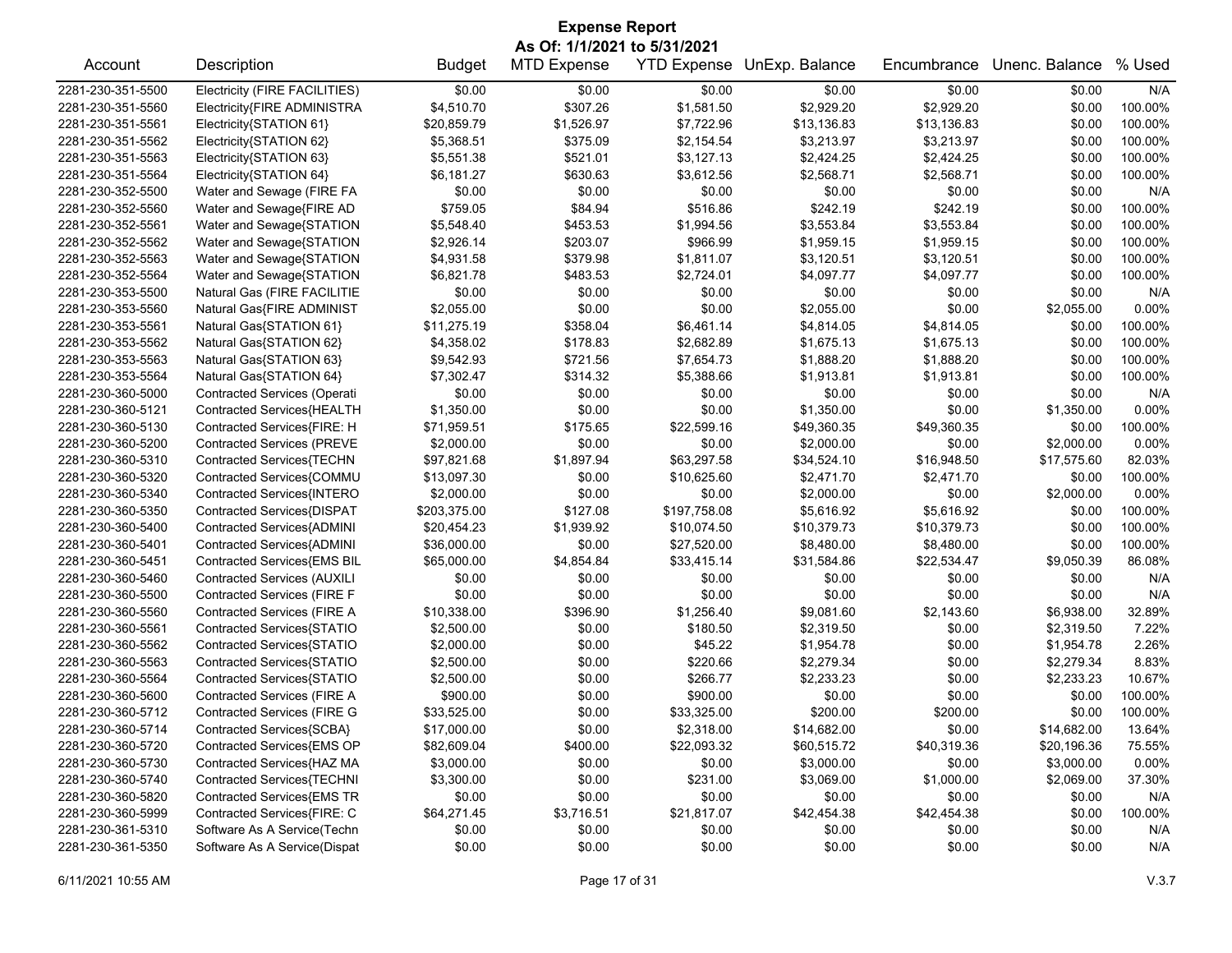| As Of: 1/1/2021 to 5/31/2021<br>Description<br><b>Budget</b><br><b>MTD Expense</b><br><b>YTD Expense</b><br>UnExp. Balance<br>Encumbrance<br>Unenc. Balance<br>% Used<br>Account<br>2281-230-382-5400<br>Liability Insurance Premiums{<br>\$86,108.86<br>\$1,124.00<br>\$86,108.86<br>\$0.00<br>100.00%<br>\$0.00<br>\$0.00<br>\$558.31<br>\$500.00<br>96.16%<br>2281-230-410-5400<br>Office Supplies{ADMINISTRA<br>\$1,518.67<br>\$131.16<br>\$960.36<br>\$58.31<br><b>Operating Supplies (Operatio</b><br>\$0.00<br>\$45.00<br>\$0.00<br>\$0.00<br>100.00%<br>2281-230-420-5000<br>\$45.00<br>\$0.00<br>2281-230-420-5130<br>Operating Supplies (Human R<br>\$0.00<br>\$0.00<br>\$0.00<br>\$0.00<br>\$0.00<br>\$0.00<br>N/A<br>Operating Supplies{UNIFOR<br>\$22,576.15<br>\$2,588.02<br>\$9,462.49<br>\$13,113.66<br>\$6,833.66<br>\$6,280.00<br>72.18%<br>2281-230-420-5170<br>\$0.00<br>\$0.00<br>\$0.00<br>\$0.00<br>\$0.00<br>N/A<br>2281-230-420-5200<br><b>Operating Supplies{PREVEN</b><br>\$0.00<br>\$0.00<br>\$0.00<br>N/A<br>2281-230-420-5220<br>Operating Supplies{PUBLIC E<br>\$0.00<br>\$0.00<br>\$0.00<br>\$0.00<br><b>Operating Supplies (PUBLIC</b><br>\$0.00<br>\$0.00<br>\$0.00<br>\$0.00<br>\$0.00<br>N/A<br>2281-230-420-5221<br>\$0.00<br>2281-230-420-5310<br>\$2,167.69<br>\$0.00<br>\$1,455.19<br>\$712.50<br>\$712.50<br>\$0.00<br>100.00%<br>Operating Supplies{TECHNO<br>\$223.00<br>\$0.00<br>\$40.19<br>\$182.81<br>\$5.81<br>\$177.00<br>2281-230-420-5400<br><b>Operating Supplies{ADMINIS</b><br>20.63%<br>\$4,250.00<br>\$1,082.34<br>2281-230-420-5460<br><b>Operating Supplies{AUXILIAR</b><br>\$500.00<br>\$896.19<br>\$3,353.81<br>\$2,271.47<br>46.55%<br>2281-230-420-5500<br><b>Operating Supplies (FIRE FA</b><br>\$0.00<br>\$0.00<br>\$0.00<br>\$0.00<br>\$0.00<br>\$0.00<br>N/A<br>\$0.00<br>\$0.00<br>\$0.00<br>\$0.00<br>\$0.00<br>2281-230-420-5530<br>NoDescription<br>\$0.00<br>N/A<br>2281-230-420-5560<br>Operating Supplies{FIRE AD<br>\$3,000.00<br>\$0.00<br>\$793.26<br>\$2,206.74<br>\$1,563.83<br>\$642.91<br>78.57%<br>\$7,597.02<br>\$90.64<br>\$3,327.94<br>\$4,269.08<br>\$3,520.85<br>\$748.23<br>90.15%<br>2281-230-420-5561<br><b>Operating Supplies{STATION</b><br>\$0.00<br>\$1,466.59<br>\$2,900.06<br>\$1,693.87<br>\$1,206.19<br>72.38%<br>2281-230-420-5562<br><b>Operating Supplies{STATION</b><br>\$4,366.65<br>2281-230-420-5563<br><b>Operating Supplies{STATION</b><br>\$6,449.68<br>\$0.00<br>\$2,193.66<br>\$4,256.02<br>\$3,192.66<br>\$1,063.36<br>83.51%<br>Operating Supplies{STATION<br>\$60.99<br>\$2,101.82<br>\$2,231.48<br>72.47%<br>2281-230-420-5564<br>\$8,105.90<br>\$3,772.60<br>\$4,333.30<br>2281-230-420-5600<br><b>Operating Supplies{FIRE APP</b><br>\$150,907.09<br>\$14,224.94<br>\$61,510.77<br>\$89,396.32<br>\$89,396.32<br>\$0.00<br>100.00%<br>\$1,130.46<br>\$2,980.36<br>\$0.00<br>\$746.25<br>79.98%<br>2281-230-420-5710<br>Operating Supplies{FIRE OP<br>\$3,726.61<br>\$746.25<br>\$0.00<br>\$267.95<br>\$369.75<br>2281-230-420-5712<br>Operating Supplies{FIRE GE<br>\$3,267.95<br>\$3,000.00<br>\$2,630.25<br>19.51%<br>2281-230-420-5714<br>Operating Supplies{SCBA}<br>\$0.00<br>\$0.00<br>\$0.00<br>\$0.00<br>\$0.00<br>\$0.00<br>N/A<br><b>Operating Supplies{SAFETY</b><br>\$0.00<br>\$0.00<br>\$0.00<br>\$0.00<br>2281-230-420-5717<br>\$0.00<br>\$0.00<br>N/A<br>2281-230-420-5720<br>Operating Supplies{EMS OPE<br>\$27,630.87<br>\$4,784.19<br>\$20,193.18<br>\$7,437.69<br>\$7,035.26<br>\$402.43<br>98.54%<br>\$1,254.11<br>\$0.00<br>\$1,254.11<br>\$0.00<br>\$0.00<br>2281-230-420-5730<br>Operating Supplies{HAZ MAT<br>\$0.00<br>100.00%<br>\$420.00<br>\$787.40<br>\$17.60<br>\$10.00<br>99.06%<br>2281-230-420-5740<br><b>Operating Supplies{TECHNIC</b><br>\$805.00<br>\$7.60<br>\$479.58<br>\$33.00<br>2281-230-420-5750<br><b>Operating Supplies{HONORS</b><br>\$0.00<br>\$443.68<br>\$35.90<br>\$2.90<br>99.40%<br>\$0.00<br>\$0.00<br>\$0.00<br>\$0.00<br>2281-230-420-5810<br><b>Operating Supplies</b><br>\$0.00<br>\$0.00<br>N/A<br>2281-230-420-5820<br>\$0.00<br>\$0.00<br>\$0.00<br>\$0.00<br>\$0.00<br>\$0.00<br>N/A<br><b>Operating Supplies</b><br>\$0.00<br>\$0.00<br>\$0.00<br>\$0.00<br>N/A<br>2281-230-421-5600<br>Fuel(Fire Apparatus)<br>\$0.00<br>\$0.00<br>\$0.00<br>\$0.00<br>0.00%<br>2281-230-430-5121<br>Small Tools and Minor Equip<br>\$2,000.00<br>\$2,000.00<br>\$0.00<br>\$2,000.00<br>2281-230-430-5160<br>Small Tools and Minor Equip<br>\$12,585.93<br>\$3,293.43<br>\$11,411.98<br>\$1,173.95<br>\$926.17<br>\$247.78<br>98.03%<br>Small Tools and Minor Equip<br>\$2,660.77<br>2281-230-430-5200<br>\$3,128.00<br>\$0.00<br>\$89.98<br>\$3,038.02<br>\$377.25<br>14.94%<br>2281-230-430-5220<br>Small Tools and Minor Equip<br>\$2,926.00<br>\$0.00<br>\$0.00<br>\$2,926.00<br>\$0.00<br>\$2,926.00<br>0.00%<br>Small Tools and Minor Equip<br>\$1,338.10<br>\$1,591.00<br>96.33%<br>2281-230-430-5310<br>\$3,040.55<br>\$214.41<br>\$1,702.45<br>\$111.45<br>\$0.00<br>\$0.00<br>100.00%<br>2281-230-430-5320<br>Small Tools and Minor Equip<br>\$8,914.17<br>\$0.00<br>\$8,914.17<br>\$0.00<br>\$2,500.00<br>2281-230-430-5340<br>Small Tools and Minor Equip<br>\$2,500.00<br>\$0.00<br>\$0.00<br>\$2,500.00<br>\$0.00<br>$0.00\%$<br>2281-230-430-5350<br>\$0.00<br>\$0.00<br>\$0.00<br>\$0.00<br>\$0.00<br>\$0.00<br>Small Tools and Minor Equip<br>N/A<br>\$128.94<br>2281-230-430-5400<br>Small Tools and Minor Equip<br>\$1,162.84<br>\$218.91<br>\$1,033.90<br>\$128.94<br>\$0.00<br>100.00%<br>\$0.00<br>\$0.00<br>2281-230-430-5460<br>Small Tools and Minor Equip<br>\$1,100.00<br>\$0.00<br>\$1,100.00<br>\$1,100.00<br>0.00%<br>Small Tools and Minor Equip<br>\$5,295.38<br>\$3,784.90<br>\$3,935.38<br>\$1,360.00<br>\$1,360.00<br>\$0.00<br>100.00%<br>2281-230-430-5600<br>2281-230-430-5710<br>Small Tools and Minor Equip<br>\$16,760.00<br>\$237.49<br>\$16,522.51<br>\$371.82<br>\$16,150.69<br>3.64%<br>\$0.00<br>2281-230-430-5712<br>Small Tools and Minor Equip<br>\$9,000.00<br>\$4,557.75<br>\$4,557.75<br>\$0.00<br>\$4,442.25<br>50.64%<br>\$4,442.25<br>\$0.00<br>2281-230-430-5714<br>Small Tools and Minor Equip<br>\$6,000.00<br>\$0.00<br>\$6,000.00<br>\$0.00<br>\$6,000.00<br>0.00%<br>2281-230-430-5720<br>Small Tools and Minor Equip<br>\$5,643.00<br>\$0.00<br>\$5,643.00<br>\$0.00<br>\$0.00<br>\$0.00<br>100.00%<br>Small Tools and Minor Equip<br>\$0.00<br>2281-230-430-5730<br>\$1,500.00<br>\$0.00<br>\$0.00<br>\$1,500.00<br>\$1,500.00<br>$0.00\%$ |  |  | <b>Expense Report</b> |  |  |  |  |  |
|-----------------------------------------------------------------------------------------------------------------------------------------------------------------------------------------------------------------------------------------------------------------------------------------------------------------------------------------------------------------------------------------------------------------------------------------------------------------------------------------------------------------------------------------------------------------------------------------------------------------------------------------------------------------------------------------------------------------------------------------------------------------------------------------------------------------------------------------------------------------------------------------------------------------------------------------------------------------------------------------------------------------------------------------------------------------------------------------------------------------------------------------------------------------------------------------------------------------------------------------------------------------------------------------------------------------------------------------------------------------------------------------------------------------------------------------------------------------------------------------------------------------------------------------------------------------------------------------------------------------------------------------------------------------------------------------------------------------------------------------------------------------------------------------------------------------------------------------------------------------------------------------------------------------------------------------------------------------------------------------------------------------------------------------------------------------------------------------------------------------------------------------------------------------------------------------------------------------------------------------------------------------------------------------------------------------------------------------------------------------------------------------------------------------------------------------------------------------------------------------------------------------------------------------------------------------------------------------------------------------------------------------------------------------------------------------------------------------------------------------------------------------------------------------------------------------------------------------------------------------------------------------------------------------------------------------------------------------------------------------------------------------------------------------------------------------------------------------------------------------------------------------------------------------------------------------------------------------------------------------------------------------------------------------------------------------------------------------------------------------------------------------------------------------------------------------------------------------------------------------------------------------------------------------------------------------------------------------------------------------------------------------------------------------------------------------------------------------------------------------------------------------------------------------------------------------------------------------------------------------------------------------------------------------------------------------------------------------------------------------------------------------------------------------------------------------------------------------------------------------------------------------------------------------------------------------------------------------------------------------------------------------------------------------------------------------------------------------------------------------------------------------------------------------------------------------------------------------------------------------------------------------------------------------------------------------------------------------------------------------------------------------------------------------------------------------------------------------------------------------------------------------------------------------------------------------------------------------------------------------------------------------------------------------------------------------------------------------------------------------------------------------------------------------------------------------------------------------------------------------------------------------------------------------------------------------------------------------------------------------------------------------------------------------------------------------------------------------------------------------------------------------------------------------------------------------------------------------------------------------------------------------------------------------------------------------------------------------------------------------------------------------------------------------------------------------------------------------------------------------------------------------------------------------------------------------------------------------------------------------------------------------------------------------------------------------------------------------------------------------------------------------------------------------------------------------------------------------------------------------------------------------------------------------------------------------------------------------------------------------------------------------------------------------------------------------------------------------------------------------------------------------------------------------------------------------------------------------------------------------------------------------------------------------------------------------------------|--|--|-----------------------|--|--|--|--|--|
|                                                                                                                                                                                                                                                                                                                                                                                                                                                                                                                                                                                                                                                                                                                                                                                                                                                                                                                                                                                                                                                                                                                                                                                                                                                                                                                                                                                                                                                                                                                                                                                                                                                                                                                                                                                                                                                                                                                                                                                                                                                                                                                                                                                                                                                                                                                                                                                                                                                                                                                                                                                                                                                                                                                                                                                                                                                                                                                                                                                                                                                                                                                                                                                                                                                                                                                                                                                                                                                                                                                                                                                                                                                                                                                                                                                                                                                                                                                                                                                                                                                                                                                                                                                                                                                                                                                                                                                                                                                                                                                                                                                                                                                                                                                                                                                                                                                                                                                                                                                                                                                                                                                                                                                                                                                                                                                                                                                                                                                                                                                                                                                                                                                                                                                                                                                                                                                                                                                                                                                                                                                                                                                                                                                                                                                                                                                                                                                                                                                                                                                                                                             |  |  |                       |  |  |  |  |  |
|                                                                                                                                                                                                                                                                                                                                                                                                                                                                                                                                                                                                                                                                                                                                                                                                                                                                                                                                                                                                                                                                                                                                                                                                                                                                                                                                                                                                                                                                                                                                                                                                                                                                                                                                                                                                                                                                                                                                                                                                                                                                                                                                                                                                                                                                                                                                                                                                                                                                                                                                                                                                                                                                                                                                                                                                                                                                                                                                                                                                                                                                                                                                                                                                                                                                                                                                                                                                                                                                                                                                                                                                                                                                                                                                                                                                                                                                                                                                                                                                                                                                                                                                                                                                                                                                                                                                                                                                                                                                                                                                                                                                                                                                                                                                                                                                                                                                                                                                                                                                                                                                                                                                                                                                                                                                                                                                                                                                                                                                                                                                                                                                                                                                                                                                                                                                                                                                                                                                                                                                                                                                                                                                                                                                                                                                                                                                                                                                                                                                                                                                                                             |  |  |                       |  |  |  |  |  |
|                                                                                                                                                                                                                                                                                                                                                                                                                                                                                                                                                                                                                                                                                                                                                                                                                                                                                                                                                                                                                                                                                                                                                                                                                                                                                                                                                                                                                                                                                                                                                                                                                                                                                                                                                                                                                                                                                                                                                                                                                                                                                                                                                                                                                                                                                                                                                                                                                                                                                                                                                                                                                                                                                                                                                                                                                                                                                                                                                                                                                                                                                                                                                                                                                                                                                                                                                                                                                                                                                                                                                                                                                                                                                                                                                                                                                                                                                                                                                                                                                                                                                                                                                                                                                                                                                                                                                                                                                                                                                                                                                                                                                                                                                                                                                                                                                                                                                                                                                                                                                                                                                                                                                                                                                                                                                                                                                                                                                                                                                                                                                                                                                                                                                                                                                                                                                                                                                                                                                                                                                                                                                                                                                                                                                                                                                                                                                                                                                                                                                                                                                                             |  |  |                       |  |  |  |  |  |
|                                                                                                                                                                                                                                                                                                                                                                                                                                                                                                                                                                                                                                                                                                                                                                                                                                                                                                                                                                                                                                                                                                                                                                                                                                                                                                                                                                                                                                                                                                                                                                                                                                                                                                                                                                                                                                                                                                                                                                                                                                                                                                                                                                                                                                                                                                                                                                                                                                                                                                                                                                                                                                                                                                                                                                                                                                                                                                                                                                                                                                                                                                                                                                                                                                                                                                                                                                                                                                                                                                                                                                                                                                                                                                                                                                                                                                                                                                                                                                                                                                                                                                                                                                                                                                                                                                                                                                                                                                                                                                                                                                                                                                                                                                                                                                                                                                                                                                                                                                                                                                                                                                                                                                                                                                                                                                                                                                                                                                                                                                                                                                                                                                                                                                                                                                                                                                                                                                                                                                                                                                                                                                                                                                                                                                                                                                                                                                                                                                                                                                                                                                             |  |  |                       |  |  |  |  |  |
|                                                                                                                                                                                                                                                                                                                                                                                                                                                                                                                                                                                                                                                                                                                                                                                                                                                                                                                                                                                                                                                                                                                                                                                                                                                                                                                                                                                                                                                                                                                                                                                                                                                                                                                                                                                                                                                                                                                                                                                                                                                                                                                                                                                                                                                                                                                                                                                                                                                                                                                                                                                                                                                                                                                                                                                                                                                                                                                                                                                                                                                                                                                                                                                                                                                                                                                                                                                                                                                                                                                                                                                                                                                                                                                                                                                                                                                                                                                                                                                                                                                                                                                                                                                                                                                                                                                                                                                                                                                                                                                                                                                                                                                                                                                                                                                                                                                                                                                                                                                                                                                                                                                                                                                                                                                                                                                                                                                                                                                                                                                                                                                                                                                                                                                                                                                                                                                                                                                                                                                                                                                                                                                                                                                                                                                                                                                                                                                                                                                                                                                                                                             |  |  |                       |  |  |  |  |  |
|                                                                                                                                                                                                                                                                                                                                                                                                                                                                                                                                                                                                                                                                                                                                                                                                                                                                                                                                                                                                                                                                                                                                                                                                                                                                                                                                                                                                                                                                                                                                                                                                                                                                                                                                                                                                                                                                                                                                                                                                                                                                                                                                                                                                                                                                                                                                                                                                                                                                                                                                                                                                                                                                                                                                                                                                                                                                                                                                                                                                                                                                                                                                                                                                                                                                                                                                                                                                                                                                                                                                                                                                                                                                                                                                                                                                                                                                                                                                                                                                                                                                                                                                                                                                                                                                                                                                                                                                                                                                                                                                                                                                                                                                                                                                                                                                                                                                                                                                                                                                                                                                                                                                                                                                                                                                                                                                                                                                                                                                                                                                                                                                                                                                                                                                                                                                                                                                                                                                                                                                                                                                                                                                                                                                                                                                                                                                                                                                                                                                                                                                                                             |  |  |                       |  |  |  |  |  |
|                                                                                                                                                                                                                                                                                                                                                                                                                                                                                                                                                                                                                                                                                                                                                                                                                                                                                                                                                                                                                                                                                                                                                                                                                                                                                                                                                                                                                                                                                                                                                                                                                                                                                                                                                                                                                                                                                                                                                                                                                                                                                                                                                                                                                                                                                                                                                                                                                                                                                                                                                                                                                                                                                                                                                                                                                                                                                                                                                                                                                                                                                                                                                                                                                                                                                                                                                                                                                                                                                                                                                                                                                                                                                                                                                                                                                                                                                                                                                                                                                                                                                                                                                                                                                                                                                                                                                                                                                                                                                                                                                                                                                                                                                                                                                                                                                                                                                                                                                                                                                                                                                                                                                                                                                                                                                                                                                                                                                                                                                                                                                                                                                                                                                                                                                                                                                                                                                                                                                                                                                                                                                                                                                                                                                                                                                                                                                                                                                                                                                                                                                                             |  |  |                       |  |  |  |  |  |
|                                                                                                                                                                                                                                                                                                                                                                                                                                                                                                                                                                                                                                                                                                                                                                                                                                                                                                                                                                                                                                                                                                                                                                                                                                                                                                                                                                                                                                                                                                                                                                                                                                                                                                                                                                                                                                                                                                                                                                                                                                                                                                                                                                                                                                                                                                                                                                                                                                                                                                                                                                                                                                                                                                                                                                                                                                                                                                                                                                                                                                                                                                                                                                                                                                                                                                                                                                                                                                                                                                                                                                                                                                                                                                                                                                                                                                                                                                                                                                                                                                                                                                                                                                                                                                                                                                                                                                                                                                                                                                                                                                                                                                                                                                                                                                                                                                                                                                                                                                                                                                                                                                                                                                                                                                                                                                                                                                                                                                                                                                                                                                                                                                                                                                                                                                                                                                                                                                                                                                                                                                                                                                                                                                                                                                                                                                                                                                                                                                                                                                                                                                             |  |  |                       |  |  |  |  |  |
|                                                                                                                                                                                                                                                                                                                                                                                                                                                                                                                                                                                                                                                                                                                                                                                                                                                                                                                                                                                                                                                                                                                                                                                                                                                                                                                                                                                                                                                                                                                                                                                                                                                                                                                                                                                                                                                                                                                                                                                                                                                                                                                                                                                                                                                                                                                                                                                                                                                                                                                                                                                                                                                                                                                                                                                                                                                                                                                                                                                                                                                                                                                                                                                                                                                                                                                                                                                                                                                                                                                                                                                                                                                                                                                                                                                                                                                                                                                                                                                                                                                                                                                                                                                                                                                                                                                                                                                                                                                                                                                                                                                                                                                                                                                                                                                                                                                                                                                                                                                                                                                                                                                                                                                                                                                                                                                                                                                                                                                                                                                                                                                                                                                                                                                                                                                                                                                                                                                                                                                                                                                                                                                                                                                                                                                                                                                                                                                                                                                                                                                                                                             |  |  |                       |  |  |  |  |  |
|                                                                                                                                                                                                                                                                                                                                                                                                                                                                                                                                                                                                                                                                                                                                                                                                                                                                                                                                                                                                                                                                                                                                                                                                                                                                                                                                                                                                                                                                                                                                                                                                                                                                                                                                                                                                                                                                                                                                                                                                                                                                                                                                                                                                                                                                                                                                                                                                                                                                                                                                                                                                                                                                                                                                                                                                                                                                                                                                                                                                                                                                                                                                                                                                                                                                                                                                                                                                                                                                                                                                                                                                                                                                                                                                                                                                                                                                                                                                                                                                                                                                                                                                                                                                                                                                                                                                                                                                                                                                                                                                                                                                                                                                                                                                                                                                                                                                                                                                                                                                                                                                                                                                                                                                                                                                                                                                                                                                                                                                                                                                                                                                                                                                                                                                                                                                                                                                                                                                                                                                                                                                                                                                                                                                                                                                                                                                                                                                                                                                                                                                                                             |  |  |                       |  |  |  |  |  |
|                                                                                                                                                                                                                                                                                                                                                                                                                                                                                                                                                                                                                                                                                                                                                                                                                                                                                                                                                                                                                                                                                                                                                                                                                                                                                                                                                                                                                                                                                                                                                                                                                                                                                                                                                                                                                                                                                                                                                                                                                                                                                                                                                                                                                                                                                                                                                                                                                                                                                                                                                                                                                                                                                                                                                                                                                                                                                                                                                                                                                                                                                                                                                                                                                                                                                                                                                                                                                                                                                                                                                                                                                                                                                                                                                                                                                                                                                                                                                                                                                                                                                                                                                                                                                                                                                                                                                                                                                                                                                                                                                                                                                                                                                                                                                                                                                                                                                                                                                                                                                                                                                                                                                                                                                                                                                                                                                                                                                                                                                                                                                                                                                                                                                                                                                                                                                                                                                                                                                                                                                                                                                                                                                                                                                                                                                                                                                                                                                                                                                                                                                                             |  |  |                       |  |  |  |  |  |
|                                                                                                                                                                                                                                                                                                                                                                                                                                                                                                                                                                                                                                                                                                                                                                                                                                                                                                                                                                                                                                                                                                                                                                                                                                                                                                                                                                                                                                                                                                                                                                                                                                                                                                                                                                                                                                                                                                                                                                                                                                                                                                                                                                                                                                                                                                                                                                                                                                                                                                                                                                                                                                                                                                                                                                                                                                                                                                                                                                                                                                                                                                                                                                                                                                                                                                                                                                                                                                                                                                                                                                                                                                                                                                                                                                                                                                                                                                                                                                                                                                                                                                                                                                                                                                                                                                                                                                                                                                                                                                                                                                                                                                                                                                                                                                                                                                                                                                                                                                                                                                                                                                                                                                                                                                                                                                                                                                                                                                                                                                                                                                                                                                                                                                                                                                                                                                                                                                                                                                                                                                                                                                                                                                                                                                                                                                                                                                                                                                                                                                                                                                             |  |  |                       |  |  |  |  |  |
|                                                                                                                                                                                                                                                                                                                                                                                                                                                                                                                                                                                                                                                                                                                                                                                                                                                                                                                                                                                                                                                                                                                                                                                                                                                                                                                                                                                                                                                                                                                                                                                                                                                                                                                                                                                                                                                                                                                                                                                                                                                                                                                                                                                                                                                                                                                                                                                                                                                                                                                                                                                                                                                                                                                                                                                                                                                                                                                                                                                                                                                                                                                                                                                                                                                                                                                                                                                                                                                                                                                                                                                                                                                                                                                                                                                                                                                                                                                                                                                                                                                                                                                                                                                                                                                                                                                                                                                                                                                                                                                                                                                                                                                                                                                                                                                                                                                                                                                                                                                                                                                                                                                                                                                                                                                                                                                                                                                                                                                                                                                                                                                                                                                                                                                                                                                                                                                                                                                                                                                                                                                                                                                                                                                                                                                                                                                                                                                                                                                                                                                                                                             |  |  |                       |  |  |  |  |  |
|                                                                                                                                                                                                                                                                                                                                                                                                                                                                                                                                                                                                                                                                                                                                                                                                                                                                                                                                                                                                                                                                                                                                                                                                                                                                                                                                                                                                                                                                                                                                                                                                                                                                                                                                                                                                                                                                                                                                                                                                                                                                                                                                                                                                                                                                                                                                                                                                                                                                                                                                                                                                                                                                                                                                                                                                                                                                                                                                                                                                                                                                                                                                                                                                                                                                                                                                                                                                                                                                                                                                                                                                                                                                                                                                                                                                                                                                                                                                                                                                                                                                                                                                                                                                                                                                                                                                                                                                                                                                                                                                                                                                                                                                                                                                                                                                                                                                                                                                                                                                                                                                                                                                                                                                                                                                                                                                                                                                                                                                                                                                                                                                                                                                                                                                                                                                                                                                                                                                                                                                                                                                                                                                                                                                                                                                                                                                                                                                                                                                                                                                                                             |  |  |                       |  |  |  |  |  |
|                                                                                                                                                                                                                                                                                                                                                                                                                                                                                                                                                                                                                                                                                                                                                                                                                                                                                                                                                                                                                                                                                                                                                                                                                                                                                                                                                                                                                                                                                                                                                                                                                                                                                                                                                                                                                                                                                                                                                                                                                                                                                                                                                                                                                                                                                                                                                                                                                                                                                                                                                                                                                                                                                                                                                                                                                                                                                                                                                                                                                                                                                                                                                                                                                                                                                                                                                                                                                                                                                                                                                                                                                                                                                                                                                                                                                                                                                                                                                                                                                                                                                                                                                                                                                                                                                                                                                                                                                                                                                                                                                                                                                                                                                                                                                                                                                                                                                                                                                                                                                                                                                                                                                                                                                                                                                                                                                                                                                                                                                                                                                                                                                                                                                                                                                                                                                                                                                                                                                                                                                                                                                                                                                                                                                                                                                                                                                                                                                                                                                                                                                                             |  |  |                       |  |  |  |  |  |
|                                                                                                                                                                                                                                                                                                                                                                                                                                                                                                                                                                                                                                                                                                                                                                                                                                                                                                                                                                                                                                                                                                                                                                                                                                                                                                                                                                                                                                                                                                                                                                                                                                                                                                                                                                                                                                                                                                                                                                                                                                                                                                                                                                                                                                                                                                                                                                                                                                                                                                                                                                                                                                                                                                                                                                                                                                                                                                                                                                                                                                                                                                                                                                                                                                                                                                                                                                                                                                                                                                                                                                                                                                                                                                                                                                                                                                                                                                                                                                                                                                                                                                                                                                                                                                                                                                                                                                                                                                                                                                                                                                                                                                                                                                                                                                                                                                                                                                                                                                                                                                                                                                                                                                                                                                                                                                                                                                                                                                                                                                                                                                                                                                                                                                                                                                                                                                                                                                                                                                                                                                                                                                                                                                                                                                                                                                                                                                                                                                                                                                                                                                             |  |  |                       |  |  |  |  |  |
|                                                                                                                                                                                                                                                                                                                                                                                                                                                                                                                                                                                                                                                                                                                                                                                                                                                                                                                                                                                                                                                                                                                                                                                                                                                                                                                                                                                                                                                                                                                                                                                                                                                                                                                                                                                                                                                                                                                                                                                                                                                                                                                                                                                                                                                                                                                                                                                                                                                                                                                                                                                                                                                                                                                                                                                                                                                                                                                                                                                                                                                                                                                                                                                                                                                                                                                                                                                                                                                                                                                                                                                                                                                                                                                                                                                                                                                                                                                                                                                                                                                                                                                                                                                                                                                                                                                                                                                                                                                                                                                                                                                                                                                                                                                                                                                                                                                                                                                                                                                                                                                                                                                                                                                                                                                                                                                                                                                                                                                                                                                                                                                                                                                                                                                                                                                                                                                                                                                                                                                                                                                                                                                                                                                                                                                                                                                                                                                                                                                                                                                                                                             |  |  |                       |  |  |  |  |  |
|                                                                                                                                                                                                                                                                                                                                                                                                                                                                                                                                                                                                                                                                                                                                                                                                                                                                                                                                                                                                                                                                                                                                                                                                                                                                                                                                                                                                                                                                                                                                                                                                                                                                                                                                                                                                                                                                                                                                                                                                                                                                                                                                                                                                                                                                                                                                                                                                                                                                                                                                                                                                                                                                                                                                                                                                                                                                                                                                                                                                                                                                                                                                                                                                                                                                                                                                                                                                                                                                                                                                                                                                                                                                                                                                                                                                                                                                                                                                                                                                                                                                                                                                                                                                                                                                                                                                                                                                                                                                                                                                                                                                                                                                                                                                                                                                                                                                                                                                                                                                                                                                                                                                                                                                                                                                                                                                                                                                                                                                                                                                                                                                                                                                                                                                                                                                                                                                                                                                                                                                                                                                                                                                                                                                                                                                                                                                                                                                                                                                                                                                                                             |  |  |                       |  |  |  |  |  |
|                                                                                                                                                                                                                                                                                                                                                                                                                                                                                                                                                                                                                                                                                                                                                                                                                                                                                                                                                                                                                                                                                                                                                                                                                                                                                                                                                                                                                                                                                                                                                                                                                                                                                                                                                                                                                                                                                                                                                                                                                                                                                                                                                                                                                                                                                                                                                                                                                                                                                                                                                                                                                                                                                                                                                                                                                                                                                                                                                                                                                                                                                                                                                                                                                                                                                                                                                                                                                                                                                                                                                                                                                                                                                                                                                                                                                                                                                                                                                                                                                                                                                                                                                                                                                                                                                                                                                                                                                                                                                                                                                                                                                                                                                                                                                                                                                                                                                                                                                                                                                                                                                                                                                                                                                                                                                                                                                                                                                                                                                                                                                                                                                                                                                                                                                                                                                                                                                                                                                                                                                                                                                                                                                                                                                                                                                                                                                                                                                                                                                                                                                                             |  |  |                       |  |  |  |  |  |
|                                                                                                                                                                                                                                                                                                                                                                                                                                                                                                                                                                                                                                                                                                                                                                                                                                                                                                                                                                                                                                                                                                                                                                                                                                                                                                                                                                                                                                                                                                                                                                                                                                                                                                                                                                                                                                                                                                                                                                                                                                                                                                                                                                                                                                                                                                                                                                                                                                                                                                                                                                                                                                                                                                                                                                                                                                                                                                                                                                                                                                                                                                                                                                                                                                                                                                                                                                                                                                                                                                                                                                                                                                                                                                                                                                                                                                                                                                                                                                                                                                                                                                                                                                                                                                                                                                                                                                                                                                                                                                                                                                                                                                                                                                                                                                                                                                                                                                                                                                                                                                                                                                                                                                                                                                                                                                                                                                                                                                                                                                                                                                                                                                                                                                                                                                                                                                                                                                                                                                                                                                                                                                                                                                                                                                                                                                                                                                                                                                                                                                                                                                             |  |  |                       |  |  |  |  |  |
|                                                                                                                                                                                                                                                                                                                                                                                                                                                                                                                                                                                                                                                                                                                                                                                                                                                                                                                                                                                                                                                                                                                                                                                                                                                                                                                                                                                                                                                                                                                                                                                                                                                                                                                                                                                                                                                                                                                                                                                                                                                                                                                                                                                                                                                                                                                                                                                                                                                                                                                                                                                                                                                                                                                                                                                                                                                                                                                                                                                                                                                                                                                                                                                                                                                                                                                                                                                                                                                                                                                                                                                                                                                                                                                                                                                                                                                                                                                                                                                                                                                                                                                                                                                                                                                                                                                                                                                                                                                                                                                                                                                                                                                                                                                                                                                                                                                                                                                                                                                                                                                                                                                                                                                                                                                                                                                                                                                                                                                                                                                                                                                                                                                                                                                                                                                                                                                                                                                                                                                                                                                                                                                                                                                                                                                                                                                                                                                                                                                                                                                                                                             |  |  |                       |  |  |  |  |  |
|                                                                                                                                                                                                                                                                                                                                                                                                                                                                                                                                                                                                                                                                                                                                                                                                                                                                                                                                                                                                                                                                                                                                                                                                                                                                                                                                                                                                                                                                                                                                                                                                                                                                                                                                                                                                                                                                                                                                                                                                                                                                                                                                                                                                                                                                                                                                                                                                                                                                                                                                                                                                                                                                                                                                                                                                                                                                                                                                                                                                                                                                                                                                                                                                                                                                                                                                                                                                                                                                                                                                                                                                                                                                                                                                                                                                                                                                                                                                                                                                                                                                                                                                                                                                                                                                                                                                                                                                                                                                                                                                                                                                                                                                                                                                                                                                                                                                                                                                                                                                                                                                                                                                                                                                                                                                                                                                                                                                                                                                                                                                                                                                                                                                                                                                                                                                                                                                                                                                                                                                                                                                                                                                                                                                                                                                                                                                                                                                                                                                                                                                                                             |  |  |                       |  |  |  |  |  |
|                                                                                                                                                                                                                                                                                                                                                                                                                                                                                                                                                                                                                                                                                                                                                                                                                                                                                                                                                                                                                                                                                                                                                                                                                                                                                                                                                                                                                                                                                                                                                                                                                                                                                                                                                                                                                                                                                                                                                                                                                                                                                                                                                                                                                                                                                                                                                                                                                                                                                                                                                                                                                                                                                                                                                                                                                                                                                                                                                                                                                                                                                                                                                                                                                                                                                                                                                                                                                                                                                                                                                                                                                                                                                                                                                                                                                                                                                                                                                                                                                                                                                                                                                                                                                                                                                                                                                                                                                                                                                                                                                                                                                                                                                                                                                                                                                                                                                                                                                                                                                                                                                                                                                                                                                                                                                                                                                                                                                                                                                                                                                                                                                                                                                                                                                                                                                                                                                                                                                                                                                                                                                                                                                                                                                                                                                                                                                                                                                                                                                                                                                                             |  |  |                       |  |  |  |  |  |
|                                                                                                                                                                                                                                                                                                                                                                                                                                                                                                                                                                                                                                                                                                                                                                                                                                                                                                                                                                                                                                                                                                                                                                                                                                                                                                                                                                                                                                                                                                                                                                                                                                                                                                                                                                                                                                                                                                                                                                                                                                                                                                                                                                                                                                                                                                                                                                                                                                                                                                                                                                                                                                                                                                                                                                                                                                                                                                                                                                                                                                                                                                                                                                                                                                                                                                                                                                                                                                                                                                                                                                                                                                                                                                                                                                                                                                                                                                                                                                                                                                                                                                                                                                                                                                                                                                                                                                                                                                                                                                                                                                                                                                                                                                                                                                                                                                                                                                                                                                                                                                                                                                                                                                                                                                                                                                                                                                                                                                                                                                                                                                                                                                                                                                                                                                                                                                                                                                                                                                                                                                                                                                                                                                                                                                                                                                                                                                                                                                                                                                                                                                             |  |  |                       |  |  |  |  |  |
|                                                                                                                                                                                                                                                                                                                                                                                                                                                                                                                                                                                                                                                                                                                                                                                                                                                                                                                                                                                                                                                                                                                                                                                                                                                                                                                                                                                                                                                                                                                                                                                                                                                                                                                                                                                                                                                                                                                                                                                                                                                                                                                                                                                                                                                                                                                                                                                                                                                                                                                                                                                                                                                                                                                                                                                                                                                                                                                                                                                                                                                                                                                                                                                                                                                                                                                                                                                                                                                                                                                                                                                                                                                                                                                                                                                                                                                                                                                                                                                                                                                                                                                                                                                                                                                                                                                                                                                                                                                                                                                                                                                                                                                                                                                                                                                                                                                                                                                                                                                                                                                                                                                                                                                                                                                                                                                                                                                                                                                                                                                                                                                                                                                                                                                                                                                                                                                                                                                                                                                                                                                                                                                                                                                                                                                                                                                                                                                                                                                                                                                                                                             |  |  |                       |  |  |  |  |  |
|                                                                                                                                                                                                                                                                                                                                                                                                                                                                                                                                                                                                                                                                                                                                                                                                                                                                                                                                                                                                                                                                                                                                                                                                                                                                                                                                                                                                                                                                                                                                                                                                                                                                                                                                                                                                                                                                                                                                                                                                                                                                                                                                                                                                                                                                                                                                                                                                                                                                                                                                                                                                                                                                                                                                                                                                                                                                                                                                                                                                                                                                                                                                                                                                                                                                                                                                                                                                                                                                                                                                                                                                                                                                                                                                                                                                                                                                                                                                                                                                                                                                                                                                                                                                                                                                                                                                                                                                                                                                                                                                                                                                                                                                                                                                                                                                                                                                                                                                                                                                                                                                                                                                                                                                                                                                                                                                                                                                                                                                                                                                                                                                                                                                                                                                                                                                                                                                                                                                                                                                                                                                                                                                                                                                                                                                                                                                                                                                                                                                                                                                                                             |  |  |                       |  |  |  |  |  |
|                                                                                                                                                                                                                                                                                                                                                                                                                                                                                                                                                                                                                                                                                                                                                                                                                                                                                                                                                                                                                                                                                                                                                                                                                                                                                                                                                                                                                                                                                                                                                                                                                                                                                                                                                                                                                                                                                                                                                                                                                                                                                                                                                                                                                                                                                                                                                                                                                                                                                                                                                                                                                                                                                                                                                                                                                                                                                                                                                                                                                                                                                                                                                                                                                                                                                                                                                                                                                                                                                                                                                                                                                                                                                                                                                                                                                                                                                                                                                                                                                                                                                                                                                                                                                                                                                                                                                                                                                                                                                                                                                                                                                                                                                                                                                                                                                                                                                                                                                                                                                                                                                                                                                                                                                                                                                                                                                                                                                                                                                                                                                                                                                                                                                                                                                                                                                                                                                                                                                                                                                                                                                                                                                                                                                                                                                                                                                                                                                                                                                                                                                                             |  |  |                       |  |  |  |  |  |
|                                                                                                                                                                                                                                                                                                                                                                                                                                                                                                                                                                                                                                                                                                                                                                                                                                                                                                                                                                                                                                                                                                                                                                                                                                                                                                                                                                                                                                                                                                                                                                                                                                                                                                                                                                                                                                                                                                                                                                                                                                                                                                                                                                                                                                                                                                                                                                                                                                                                                                                                                                                                                                                                                                                                                                                                                                                                                                                                                                                                                                                                                                                                                                                                                                                                                                                                                                                                                                                                                                                                                                                                                                                                                                                                                                                                                                                                                                                                                                                                                                                                                                                                                                                                                                                                                                                                                                                                                                                                                                                                                                                                                                                                                                                                                                                                                                                                                                                                                                                                                                                                                                                                                                                                                                                                                                                                                                                                                                                                                                                                                                                                                                                                                                                                                                                                                                                                                                                                                                                                                                                                                                                                                                                                                                                                                                                                                                                                                                                                                                                                                                             |  |  |                       |  |  |  |  |  |
|                                                                                                                                                                                                                                                                                                                                                                                                                                                                                                                                                                                                                                                                                                                                                                                                                                                                                                                                                                                                                                                                                                                                                                                                                                                                                                                                                                                                                                                                                                                                                                                                                                                                                                                                                                                                                                                                                                                                                                                                                                                                                                                                                                                                                                                                                                                                                                                                                                                                                                                                                                                                                                                                                                                                                                                                                                                                                                                                                                                                                                                                                                                                                                                                                                                                                                                                                                                                                                                                                                                                                                                                                                                                                                                                                                                                                                                                                                                                                                                                                                                                                                                                                                                                                                                                                                                                                                                                                                                                                                                                                                                                                                                                                                                                                                                                                                                                                                                                                                                                                                                                                                                                                                                                                                                                                                                                                                                                                                                                                                                                                                                                                                                                                                                                                                                                                                                                                                                                                                                                                                                                                                                                                                                                                                                                                                                                                                                                                                                                                                                                                                             |  |  |                       |  |  |  |  |  |
|                                                                                                                                                                                                                                                                                                                                                                                                                                                                                                                                                                                                                                                                                                                                                                                                                                                                                                                                                                                                                                                                                                                                                                                                                                                                                                                                                                                                                                                                                                                                                                                                                                                                                                                                                                                                                                                                                                                                                                                                                                                                                                                                                                                                                                                                                                                                                                                                                                                                                                                                                                                                                                                                                                                                                                                                                                                                                                                                                                                                                                                                                                                                                                                                                                                                                                                                                                                                                                                                                                                                                                                                                                                                                                                                                                                                                                                                                                                                                                                                                                                                                                                                                                                                                                                                                                                                                                                                                                                                                                                                                                                                                                                                                                                                                                                                                                                                                                                                                                                                                                                                                                                                                                                                                                                                                                                                                                                                                                                                                                                                                                                                                                                                                                                                                                                                                                                                                                                                                                                                                                                                                                                                                                                                                                                                                                                                                                                                                                                                                                                                                                             |  |  |                       |  |  |  |  |  |
|                                                                                                                                                                                                                                                                                                                                                                                                                                                                                                                                                                                                                                                                                                                                                                                                                                                                                                                                                                                                                                                                                                                                                                                                                                                                                                                                                                                                                                                                                                                                                                                                                                                                                                                                                                                                                                                                                                                                                                                                                                                                                                                                                                                                                                                                                                                                                                                                                                                                                                                                                                                                                                                                                                                                                                                                                                                                                                                                                                                                                                                                                                                                                                                                                                                                                                                                                                                                                                                                                                                                                                                                                                                                                                                                                                                                                                                                                                                                                                                                                                                                                                                                                                                                                                                                                                                                                                                                                                                                                                                                                                                                                                                                                                                                                                                                                                                                                                                                                                                                                                                                                                                                                                                                                                                                                                                                                                                                                                                                                                                                                                                                                                                                                                                                                                                                                                                                                                                                                                                                                                                                                                                                                                                                                                                                                                                                                                                                                                                                                                                                                                             |  |  |                       |  |  |  |  |  |
|                                                                                                                                                                                                                                                                                                                                                                                                                                                                                                                                                                                                                                                                                                                                                                                                                                                                                                                                                                                                                                                                                                                                                                                                                                                                                                                                                                                                                                                                                                                                                                                                                                                                                                                                                                                                                                                                                                                                                                                                                                                                                                                                                                                                                                                                                                                                                                                                                                                                                                                                                                                                                                                                                                                                                                                                                                                                                                                                                                                                                                                                                                                                                                                                                                                                                                                                                                                                                                                                                                                                                                                                                                                                                                                                                                                                                                                                                                                                                                                                                                                                                                                                                                                                                                                                                                                                                                                                                                                                                                                                                                                                                                                                                                                                                                                                                                                                                                                                                                                                                                                                                                                                                                                                                                                                                                                                                                                                                                                                                                                                                                                                                                                                                                                                                                                                                                                                                                                                                                                                                                                                                                                                                                                                                                                                                                                                                                                                                                                                                                                                                                             |  |  |                       |  |  |  |  |  |
|                                                                                                                                                                                                                                                                                                                                                                                                                                                                                                                                                                                                                                                                                                                                                                                                                                                                                                                                                                                                                                                                                                                                                                                                                                                                                                                                                                                                                                                                                                                                                                                                                                                                                                                                                                                                                                                                                                                                                                                                                                                                                                                                                                                                                                                                                                                                                                                                                                                                                                                                                                                                                                                                                                                                                                                                                                                                                                                                                                                                                                                                                                                                                                                                                                                                                                                                                                                                                                                                                                                                                                                                                                                                                                                                                                                                                                                                                                                                                                                                                                                                                                                                                                                                                                                                                                                                                                                                                                                                                                                                                                                                                                                                                                                                                                                                                                                                                                                                                                                                                                                                                                                                                                                                                                                                                                                                                                                                                                                                                                                                                                                                                                                                                                                                                                                                                                                                                                                                                                                                                                                                                                                                                                                                                                                                                                                                                                                                                                                                                                                                                                             |  |  |                       |  |  |  |  |  |
|                                                                                                                                                                                                                                                                                                                                                                                                                                                                                                                                                                                                                                                                                                                                                                                                                                                                                                                                                                                                                                                                                                                                                                                                                                                                                                                                                                                                                                                                                                                                                                                                                                                                                                                                                                                                                                                                                                                                                                                                                                                                                                                                                                                                                                                                                                                                                                                                                                                                                                                                                                                                                                                                                                                                                                                                                                                                                                                                                                                                                                                                                                                                                                                                                                                                                                                                                                                                                                                                                                                                                                                                                                                                                                                                                                                                                                                                                                                                                                                                                                                                                                                                                                                                                                                                                                                                                                                                                                                                                                                                                                                                                                                                                                                                                                                                                                                                                                                                                                                                                                                                                                                                                                                                                                                                                                                                                                                                                                                                                                                                                                                                                                                                                                                                                                                                                                                                                                                                                                                                                                                                                                                                                                                                                                                                                                                                                                                                                                                                                                                                                                             |  |  |                       |  |  |  |  |  |
|                                                                                                                                                                                                                                                                                                                                                                                                                                                                                                                                                                                                                                                                                                                                                                                                                                                                                                                                                                                                                                                                                                                                                                                                                                                                                                                                                                                                                                                                                                                                                                                                                                                                                                                                                                                                                                                                                                                                                                                                                                                                                                                                                                                                                                                                                                                                                                                                                                                                                                                                                                                                                                                                                                                                                                                                                                                                                                                                                                                                                                                                                                                                                                                                                                                                                                                                                                                                                                                                                                                                                                                                                                                                                                                                                                                                                                                                                                                                                                                                                                                                                                                                                                                                                                                                                                                                                                                                                                                                                                                                                                                                                                                                                                                                                                                                                                                                                                                                                                                                                                                                                                                                                                                                                                                                                                                                                                                                                                                                                                                                                                                                                                                                                                                                                                                                                                                                                                                                                                                                                                                                                                                                                                                                                                                                                                                                                                                                                                                                                                                                                                             |  |  |                       |  |  |  |  |  |
|                                                                                                                                                                                                                                                                                                                                                                                                                                                                                                                                                                                                                                                                                                                                                                                                                                                                                                                                                                                                                                                                                                                                                                                                                                                                                                                                                                                                                                                                                                                                                                                                                                                                                                                                                                                                                                                                                                                                                                                                                                                                                                                                                                                                                                                                                                                                                                                                                                                                                                                                                                                                                                                                                                                                                                                                                                                                                                                                                                                                                                                                                                                                                                                                                                                                                                                                                                                                                                                                                                                                                                                                                                                                                                                                                                                                                                                                                                                                                                                                                                                                                                                                                                                                                                                                                                                                                                                                                                                                                                                                                                                                                                                                                                                                                                                                                                                                                                                                                                                                                                                                                                                                                                                                                                                                                                                                                                                                                                                                                                                                                                                                                                                                                                                                                                                                                                                                                                                                                                                                                                                                                                                                                                                                                                                                                                                                                                                                                                                                                                                                                                             |  |  |                       |  |  |  |  |  |
|                                                                                                                                                                                                                                                                                                                                                                                                                                                                                                                                                                                                                                                                                                                                                                                                                                                                                                                                                                                                                                                                                                                                                                                                                                                                                                                                                                                                                                                                                                                                                                                                                                                                                                                                                                                                                                                                                                                                                                                                                                                                                                                                                                                                                                                                                                                                                                                                                                                                                                                                                                                                                                                                                                                                                                                                                                                                                                                                                                                                                                                                                                                                                                                                                                                                                                                                                                                                                                                                                                                                                                                                                                                                                                                                                                                                                                                                                                                                                                                                                                                                                                                                                                                                                                                                                                                                                                                                                                                                                                                                                                                                                                                                                                                                                                                                                                                                                                                                                                                                                                                                                                                                                                                                                                                                                                                                                                                                                                                                                                                                                                                                                                                                                                                                                                                                                                                                                                                                                                                                                                                                                                                                                                                                                                                                                                                                                                                                                                                                                                                                                                             |  |  |                       |  |  |  |  |  |
|                                                                                                                                                                                                                                                                                                                                                                                                                                                                                                                                                                                                                                                                                                                                                                                                                                                                                                                                                                                                                                                                                                                                                                                                                                                                                                                                                                                                                                                                                                                                                                                                                                                                                                                                                                                                                                                                                                                                                                                                                                                                                                                                                                                                                                                                                                                                                                                                                                                                                                                                                                                                                                                                                                                                                                                                                                                                                                                                                                                                                                                                                                                                                                                                                                                                                                                                                                                                                                                                                                                                                                                                                                                                                                                                                                                                                                                                                                                                                                                                                                                                                                                                                                                                                                                                                                                                                                                                                                                                                                                                                                                                                                                                                                                                                                                                                                                                                                                                                                                                                                                                                                                                                                                                                                                                                                                                                                                                                                                                                                                                                                                                                                                                                                                                                                                                                                                                                                                                                                                                                                                                                                                                                                                                                                                                                                                                                                                                                                                                                                                                                                             |  |  |                       |  |  |  |  |  |
|                                                                                                                                                                                                                                                                                                                                                                                                                                                                                                                                                                                                                                                                                                                                                                                                                                                                                                                                                                                                                                                                                                                                                                                                                                                                                                                                                                                                                                                                                                                                                                                                                                                                                                                                                                                                                                                                                                                                                                                                                                                                                                                                                                                                                                                                                                                                                                                                                                                                                                                                                                                                                                                                                                                                                                                                                                                                                                                                                                                                                                                                                                                                                                                                                                                                                                                                                                                                                                                                                                                                                                                                                                                                                                                                                                                                                                                                                                                                                                                                                                                                                                                                                                                                                                                                                                                                                                                                                                                                                                                                                                                                                                                                                                                                                                                                                                                                                                                                                                                                                                                                                                                                                                                                                                                                                                                                                                                                                                                                                                                                                                                                                                                                                                                                                                                                                                                                                                                                                                                                                                                                                                                                                                                                                                                                                                                                                                                                                                                                                                                                                                             |  |  |                       |  |  |  |  |  |
|                                                                                                                                                                                                                                                                                                                                                                                                                                                                                                                                                                                                                                                                                                                                                                                                                                                                                                                                                                                                                                                                                                                                                                                                                                                                                                                                                                                                                                                                                                                                                                                                                                                                                                                                                                                                                                                                                                                                                                                                                                                                                                                                                                                                                                                                                                                                                                                                                                                                                                                                                                                                                                                                                                                                                                                                                                                                                                                                                                                                                                                                                                                                                                                                                                                                                                                                                                                                                                                                                                                                                                                                                                                                                                                                                                                                                                                                                                                                                                                                                                                                                                                                                                                                                                                                                                                                                                                                                                                                                                                                                                                                                                                                                                                                                                                                                                                                                                                                                                                                                                                                                                                                                                                                                                                                                                                                                                                                                                                                                                                                                                                                                                                                                                                                                                                                                                                                                                                                                                                                                                                                                                                                                                                                                                                                                                                                                                                                                                                                                                                                                                             |  |  |                       |  |  |  |  |  |
|                                                                                                                                                                                                                                                                                                                                                                                                                                                                                                                                                                                                                                                                                                                                                                                                                                                                                                                                                                                                                                                                                                                                                                                                                                                                                                                                                                                                                                                                                                                                                                                                                                                                                                                                                                                                                                                                                                                                                                                                                                                                                                                                                                                                                                                                                                                                                                                                                                                                                                                                                                                                                                                                                                                                                                                                                                                                                                                                                                                                                                                                                                                                                                                                                                                                                                                                                                                                                                                                                                                                                                                                                                                                                                                                                                                                                                                                                                                                                                                                                                                                                                                                                                                                                                                                                                                                                                                                                                                                                                                                                                                                                                                                                                                                                                                                                                                                                                                                                                                                                                                                                                                                                                                                                                                                                                                                                                                                                                                                                                                                                                                                                                                                                                                                                                                                                                                                                                                                                                                                                                                                                                                                                                                                                                                                                                                                                                                                                                                                                                                                                                             |  |  |                       |  |  |  |  |  |
|                                                                                                                                                                                                                                                                                                                                                                                                                                                                                                                                                                                                                                                                                                                                                                                                                                                                                                                                                                                                                                                                                                                                                                                                                                                                                                                                                                                                                                                                                                                                                                                                                                                                                                                                                                                                                                                                                                                                                                                                                                                                                                                                                                                                                                                                                                                                                                                                                                                                                                                                                                                                                                                                                                                                                                                                                                                                                                                                                                                                                                                                                                                                                                                                                                                                                                                                                                                                                                                                                                                                                                                                                                                                                                                                                                                                                                                                                                                                                                                                                                                                                                                                                                                                                                                                                                                                                                                                                                                                                                                                                                                                                                                                                                                                                                                                                                                                                                                                                                                                                                                                                                                                                                                                                                                                                                                                                                                                                                                                                                                                                                                                                                                                                                                                                                                                                                                                                                                                                                                                                                                                                                                                                                                                                                                                                                                                                                                                                                                                                                                                                                             |  |  |                       |  |  |  |  |  |
|                                                                                                                                                                                                                                                                                                                                                                                                                                                                                                                                                                                                                                                                                                                                                                                                                                                                                                                                                                                                                                                                                                                                                                                                                                                                                                                                                                                                                                                                                                                                                                                                                                                                                                                                                                                                                                                                                                                                                                                                                                                                                                                                                                                                                                                                                                                                                                                                                                                                                                                                                                                                                                                                                                                                                                                                                                                                                                                                                                                                                                                                                                                                                                                                                                                                                                                                                                                                                                                                                                                                                                                                                                                                                                                                                                                                                                                                                                                                                                                                                                                                                                                                                                                                                                                                                                                                                                                                                                                                                                                                                                                                                                                                                                                                                                                                                                                                                                                                                                                                                                                                                                                                                                                                                                                                                                                                                                                                                                                                                                                                                                                                                                                                                                                                                                                                                                                                                                                                                                                                                                                                                                                                                                                                                                                                                                                                                                                                                                                                                                                                                                             |  |  |                       |  |  |  |  |  |
|                                                                                                                                                                                                                                                                                                                                                                                                                                                                                                                                                                                                                                                                                                                                                                                                                                                                                                                                                                                                                                                                                                                                                                                                                                                                                                                                                                                                                                                                                                                                                                                                                                                                                                                                                                                                                                                                                                                                                                                                                                                                                                                                                                                                                                                                                                                                                                                                                                                                                                                                                                                                                                                                                                                                                                                                                                                                                                                                                                                                                                                                                                                                                                                                                                                                                                                                                                                                                                                                                                                                                                                                                                                                                                                                                                                                                                                                                                                                                                                                                                                                                                                                                                                                                                                                                                                                                                                                                                                                                                                                                                                                                                                                                                                                                                                                                                                                                                                                                                                                                                                                                                                                                                                                                                                                                                                                                                                                                                                                                                                                                                                                                                                                                                                                                                                                                                                                                                                                                                                                                                                                                                                                                                                                                                                                                                                                                                                                                                                                                                                                                                             |  |  |                       |  |  |  |  |  |
|                                                                                                                                                                                                                                                                                                                                                                                                                                                                                                                                                                                                                                                                                                                                                                                                                                                                                                                                                                                                                                                                                                                                                                                                                                                                                                                                                                                                                                                                                                                                                                                                                                                                                                                                                                                                                                                                                                                                                                                                                                                                                                                                                                                                                                                                                                                                                                                                                                                                                                                                                                                                                                                                                                                                                                                                                                                                                                                                                                                                                                                                                                                                                                                                                                                                                                                                                                                                                                                                                                                                                                                                                                                                                                                                                                                                                                                                                                                                                                                                                                                                                                                                                                                                                                                                                                                                                                                                                                                                                                                                                                                                                                                                                                                                                                                                                                                                                                                                                                                                                                                                                                                                                                                                                                                                                                                                                                                                                                                                                                                                                                                                                                                                                                                                                                                                                                                                                                                                                                                                                                                                                                                                                                                                                                                                                                                                                                                                                                                                                                                                                                             |  |  |                       |  |  |  |  |  |
|                                                                                                                                                                                                                                                                                                                                                                                                                                                                                                                                                                                                                                                                                                                                                                                                                                                                                                                                                                                                                                                                                                                                                                                                                                                                                                                                                                                                                                                                                                                                                                                                                                                                                                                                                                                                                                                                                                                                                                                                                                                                                                                                                                                                                                                                                                                                                                                                                                                                                                                                                                                                                                                                                                                                                                                                                                                                                                                                                                                                                                                                                                                                                                                                                                                                                                                                                                                                                                                                                                                                                                                                                                                                                                                                                                                                                                                                                                                                                                                                                                                                                                                                                                                                                                                                                                                                                                                                                                                                                                                                                                                                                                                                                                                                                                                                                                                                                                                                                                                                                                                                                                                                                                                                                                                                                                                                                                                                                                                                                                                                                                                                                                                                                                                                                                                                                                                                                                                                                                                                                                                                                                                                                                                                                                                                                                                                                                                                                                                                                                                                                                             |  |  |                       |  |  |  |  |  |
|                                                                                                                                                                                                                                                                                                                                                                                                                                                                                                                                                                                                                                                                                                                                                                                                                                                                                                                                                                                                                                                                                                                                                                                                                                                                                                                                                                                                                                                                                                                                                                                                                                                                                                                                                                                                                                                                                                                                                                                                                                                                                                                                                                                                                                                                                                                                                                                                                                                                                                                                                                                                                                                                                                                                                                                                                                                                                                                                                                                                                                                                                                                                                                                                                                                                                                                                                                                                                                                                                                                                                                                                                                                                                                                                                                                                                                                                                                                                                                                                                                                                                                                                                                                                                                                                                                                                                                                                                                                                                                                                                                                                                                                                                                                                                                                                                                                                                                                                                                                                                                                                                                                                                                                                                                                                                                                                                                                                                                                                                                                                                                                                                                                                                                                                                                                                                                                                                                                                                                                                                                                                                                                                                                                                                                                                                                                                                                                                                                                                                                                                                                             |  |  |                       |  |  |  |  |  |
|                                                                                                                                                                                                                                                                                                                                                                                                                                                                                                                                                                                                                                                                                                                                                                                                                                                                                                                                                                                                                                                                                                                                                                                                                                                                                                                                                                                                                                                                                                                                                                                                                                                                                                                                                                                                                                                                                                                                                                                                                                                                                                                                                                                                                                                                                                                                                                                                                                                                                                                                                                                                                                                                                                                                                                                                                                                                                                                                                                                                                                                                                                                                                                                                                                                                                                                                                                                                                                                                                                                                                                                                                                                                                                                                                                                                                                                                                                                                                                                                                                                                                                                                                                                                                                                                                                                                                                                                                                                                                                                                                                                                                                                                                                                                                                                                                                                                                                                                                                                                                                                                                                                                                                                                                                                                                                                                                                                                                                                                                                                                                                                                                                                                                                                                                                                                                                                                                                                                                                                                                                                                                                                                                                                                                                                                                                                                                                                                                                                                                                                                                                             |  |  |                       |  |  |  |  |  |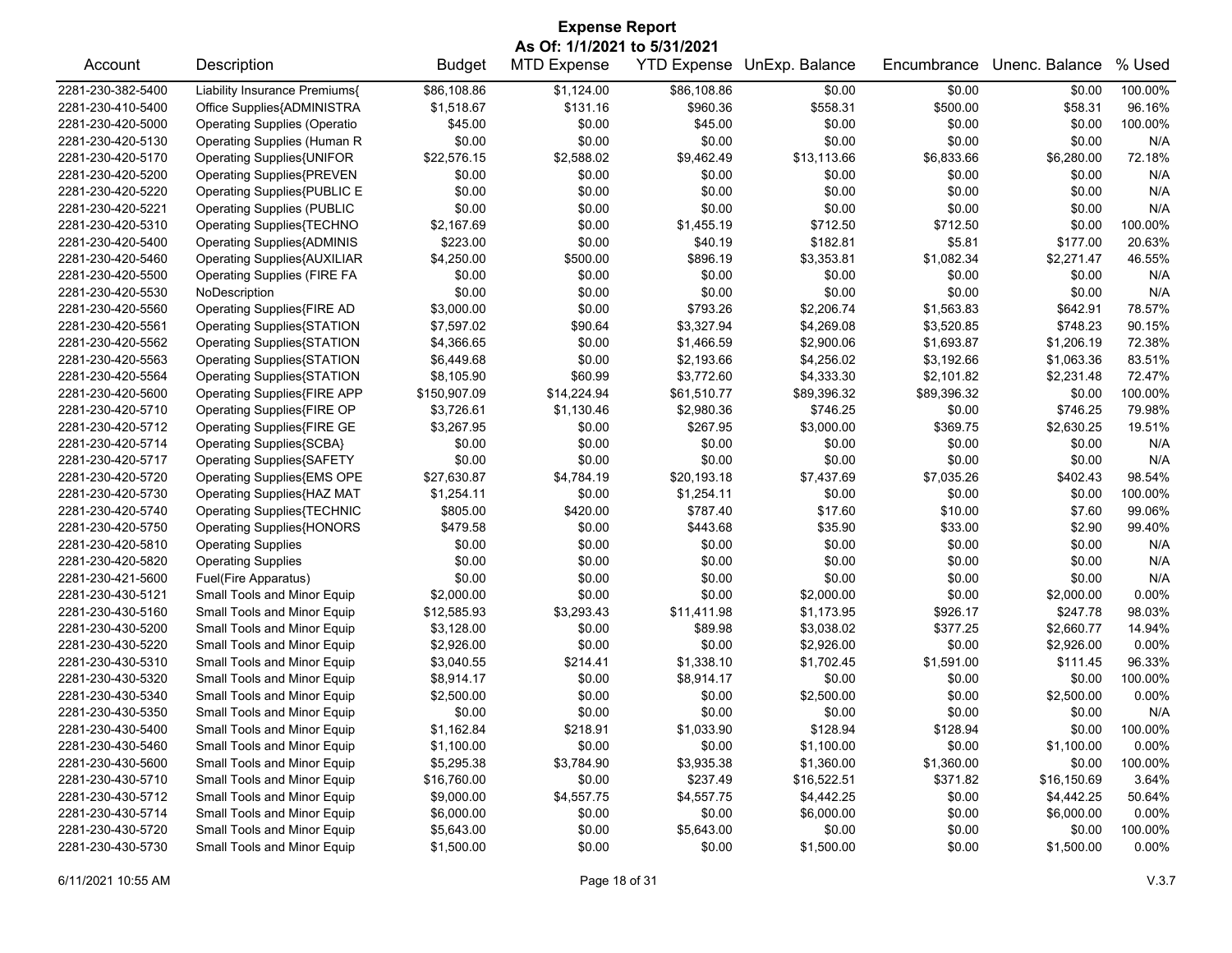| <b>Expense Report</b> |                               |               |                              |            |                            |             |                |         |
|-----------------------|-------------------------------|---------------|------------------------------|------------|----------------------------|-------------|----------------|---------|
|                       |                               |               | As Of: 1/1/2021 to 5/31/2021 |            |                            |             |                |         |
| Account               | Description                   | <b>Budget</b> | <b>MTD Expense</b>           |            | YTD Expense UnExp. Balance | Encumbrance | Unenc. Balance | % Used  |
| 2281-230-430-5740     | Small Tools and Minor Equip   | \$2,684.30    | \$0.00                       | \$1,678.02 | \$1,006.28                 | \$1,000.00  | \$6.28         | 99.77%  |
| 2281-230-430-5810     | Small Tools and Minor Equip   | \$0.00        | \$0.00                       | \$0.00     | \$0.00                     | \$0.00      | \$0.00         | N/A     |
| 2281-230-430-5820     | Small Tools and Minor Equip   | \$0.00        | \$0.00                       | \$0.00     | \$0.00                     | \$0.00      | \$0.00         | N/A     |
| 2281-230-440-5310     | Software(Technology)          | \$0.00        | \$0.00                       | \$0.00     | \$0.00                     | \$0.00      | \$0.00         | N/A     |
| 2281-230-440-5320     | Software(Communications)      | \$0.00        | \$0.00                       | \$0.00     | \$0.00                     | \$0.00      | \$0.00         | N/A     |
| 2281-230-440-5350     | Software(Dispatch/PSISN)      | \$0.00        | \$0.00                       | \$0.00     | \$0.00                     | \$0.00      | \$0.00         | N/A     |
| 2281-230-490-5710     | Other - Supplies and Material | \$0.00        | \$0.00                       | \$0.00     | \$0.00                     | \$0.00      | \$0.00         | N/A     |
| 2281-230-490-5712     | Other - Supplies and Material | \$0.00        | \$0.00                       | \$0.00     | \$0.00                     | \$0.00      | \$0.00         | N/A     |
| 2281-230-490-5720     | Other - Supplies and Material | \$0.00        | \$0.00                       | \$0.00     | \$0.00                     | \$0.00      | \$0.00         | N/A     |
| 2281-230-490-5750     | Other - Supplies and Material | \$0.00        | \$0.00                       | \$0.00     | \$0.00                     | \$0.00      | \$0.00         | N/A     |
| 2281-230-519-5200     | Other - Dues and Fees{PREV    | \$1,640.50    | \$0.00                       | \$0.00     | \$1,640.50                 | \$1,640.50  | \$0.00         | 100.00% |
| 2281-230-519-5350     | Other - Dues and Fees{DISP    | \$1,012.00    | \$275.00                     | \$851.00   | \$161.00                   | \$161.00    | \$0.00         | 100.00% |
| 2281-230-519-5400     | Other - Dues and Fees{ADMI    | \$1,990.00    | \$0.00                       | \$15.00    | \$1,975.00                 | \$1,975.00  | \$0.00         | 100.00% |
| 2281-230-519-5401     | Other - Dues and Fees (ADMI   | \$8,280.00    | \$0.00                       | \$7,500.00 | \$780.00                   | \$300.00    | \$480.00       | 94.20%  |
| 2281-230-519-5460     | Other - Dues and Fees{AUXIL   | \$450.00      | \$0.00                       | \$0.00     | \$450.00                   | \$0.00      | \$450.00       | 0.00%   |
| 2281-230-519-5600     | Other - Dues and Fees (FIRE   | \$0.00        | \$0.00                       | \$0.00     | \$0.00                     | \$0.00      | \$0.00         | N/A     |
| 2281-230-519-5717     | Other - Dues and Fees (SAFE   | \$0.00        | \$0.00                       | \$0.00     | \$0.00                     | \$0.00      | \$0.00         | N/A     |
| 2281-230-519-5720     | Other - Dues and Fees{EMS     | \$2,124.00    | \$937.50                     | \$937.50   | \$1,186.50                 | \$0.00      | \$1,186.50     | 44.14%  |
| 2281-230-519-5730     | Other - Dues and Fees{HAZ     | \$1,400.00    | \$0.00                       | \$1,306.68 | \$93.32                    | \$0.00      | \$93.32        | 93.33%  |
| 2281-230-599-5121     | Other - Other Expenses (Heal  | \$0.00        | \$0.00                       | \$0.00     | \$0.00                     | \$0.00      | \$0.00         | N/A     |
| 2281-230-599-5200     | Other - Other Expenses{PRE    | \$0.00        | \$0.00                       | \$0.00     | \$0.00                     | \$0.00      | \$0.00         | N/A     |
| 2281-230-599-5400     | Other - Other Expenses{ADMI   | \$1,030.00    | \$0.00                       | \$38.39    | \$991.61                   | \$0.00      | \$991.61       | 3.73%   |
| 2281-230-599-5451     | Other - Other Expenses{EMS    | \$6,500.00    | \$0.00                       | \$0.00     | \$6,500.00                 | \$0.00      | \$6,500.00     | 0.00%   |
| 2281-230-599-5710     | Other - Other Expenses (FIR   | \$0.00        | \$0.00                       | \$0.00     | \$0.00                     | \$0.00      | \$0.00         | N/A     |
| 2281-230-599-5720     | Other - Other Expenses (EMS   | \$0.00        | \$0.00                       | \$0.00     | \$0.00                     | \$0.00      | \$0.00         | N/A     |
| 2281-230-720-5560     | Buildings{FIRE ADMINISTRA     | \$0.00        | \$0.00                       | \$0.00     | \$0.00                     | \$0.00      | \$0.00         | N/A     |
| 2281-230-720-5561     | Buildings{STATION 61}         | \$0.00        | \$0.00                       | \$0.00     | \$0.00                     | \$0.00      | \$0.00         | N/A     |
| 2281-230-720-5563     | Buildings{STATION 63}         | \$0.00        | \$0.00                       | \$0.00     | \$0.00                     | \$0.00      | \$0.00         | N/A     |
| 2281-230-730-5560     | Improvement of Sites{FIRE A   | \$0.00        | \$0.00                       | \$0.00     | \$0.00                     | \$0.00      | \$0.00         | N/A     |
| 2281-230-730-5561     | Improvement of Sites{STATIO   | \$0.00        | \$0.00                       | \$0.00     | \$0.00                     | \$0.00      | \$0.00         | N/A     |
| 2281-230-730-5562     | Improvement of Sites{STATIO   | \$0.00        | \$0.00                       | \$0.00     | \$0.00                     | \$0.00      | \$0.00         | N/A     |
| 2281-230-730-5563     | Improvement of Sites{STATIO   | \$0.00        | \$0.00                       | \$0.00     | \$0.00                     | \$0.00      | \$0.00         | N/A     |
| 2281-230-730-5564     | Improvement of Sites{STATIO   | \$0.00        | \$0.00                       | \$0.00     | \$0.00                     | \$0.00      | \$0.00         | N/A     |
| 2281-230-740-5121     | Machinery, Equipment and Fu   | \$0.00        | \$0.00                       | \$0.00     | \$0.00                     | \$0.00      | \$0.00         | N/A     |
| 2281-230-740-5160     | Machinery, Equipment and Fu   | \$2,719.65    | \$0.00                       | \$0.00     | \$2,719.65                 | \$0.00      | \$2,719.65     | 0.00%   |
| 2281-230-740-5200     | Machinery, Equipment and Fu   | \$0.00        | \$0.00                       | \$0.00     | \$0.00                     | \$0.00      | \$0.00         | N/A     |
| 2281-230-740-5221     | Machinery, Equipment and Fu   | \$0.00        | \$0.00                       | \$0.00     | \$0.00                     | \$0.00      | \$0.00         | N/A     |
| 2281-230-740-5310     | Machinery, Equipment and Fu   | \$0.00        | \$0.00                       | \$0.00     | \$0.00                     | \$0.00      | \$0.00         | N/A     |
| 2281-230-740-5320     | Machinery, Equipment and Fu   | \$0.00        | \$0.00                       | \$0.00     | \$0.00                     | \$0.00      | \$0.00         | N/A     |
| 2281-230-740-5340     | Machinery, Equipment and Fu   | \$0.00        | \$0.00                       | \$0.00     | \$0.00                     | \$0.00      | \$0.00         | N/A     |
| 2281-230-740-5350     | Machinery, Equipment and Fu   | \$0.00        | \$0.00                       | \$0.00     | \$0.00                     | \$0.00      | \$0.00         | N/A     |
| 2281-230-740-5400     | Machinery, Equipment and Fu   | \$0.00        | \$0.00                       | \$0.00     | \$0.00                     | \$0.00      | \$0.00         | N/A     |
| 2281-230-740-5460     | Machinery, Equipment and Fu   | \$0.00        | \$0.00                       | \$0.00     | \$0.00                     | \$0.00      | \$0.00         | N/A     |
| 2281-230-740-5500     | Machinery, Equipment and Fu   | \$0.00        | \$0.00                       | \$0.00     | \$0.00                     | \$0.00      | \$0.00         | N/A     |
| 2281-230-740-5561     | Machinery, Equipment and Fu   | \$0.00        | \$0.00                       | \$0.00     | \$0.00                     | \$0.00      | \$0.00         | N/A     |
| 2281-230-740-5600     | Machinery, Equipment and Fu   | \$0.00        | \$0.00                       | \$0.00     | \$0.00                     | \$0.00      | \$0.00         | N/A     |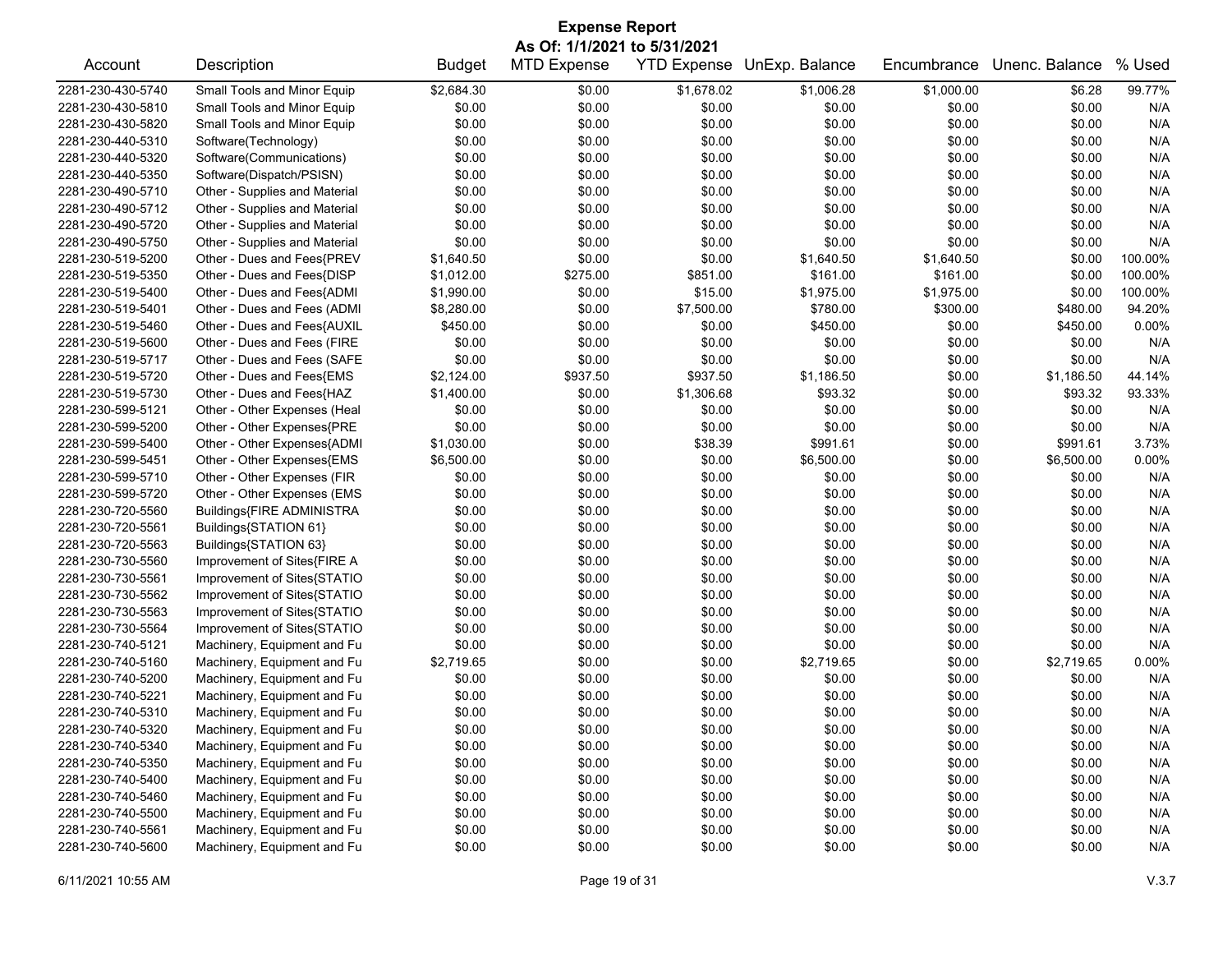|                                                  |                                   |                | <b>Expense Report</b><br>As Of: 1/1/2021 to 5/31/2021 |              |                                   |                 |                |          |
|--------------------------------------------------|-----------------------------------|----------------|-------------------------------------------------------|--------------|-----------------------------------|-----------------|----------------|----------|
| Account                                          | Description                       | <b>Budget</b>  | <b>MTD Expense</b>                                    |              | <b>YTD Expense UnExp. Balance</b> | Encumbrance     | Unenc. Balance | % Used   |
| 2281-230-740-5710                                | Machinery, Equipment and Fu       | \$12,209.78    | \$0.00                                                | \$2,077.78   | \$10,132.00                       | \$10,132.00     | \$0.00         | 100.00%  |
| 2281-230-740-5712                                | Machinery, Equipment and Fu       | \$75,409.42    | \$0.00                                                | \$8,946.00   | \$66,463.42                       | \$66,463.42     | \$0.00         | 100.00%  |
| 2281-230-740-5720                                | Machinery, Equipment and Fu       | \$18,428.20    | \$0.00                                                | \$0.00       | \$18,428.20                       | \$18,428.20     | \$0.00         | 100.00%  |
| 2281-230-740-5730                                | Machinery, Equipment and Fu       | \$0.00         | \$0.00                                                | \$0.00       | \$0.00                            | \$0.00          | \$0.00         | N/A      |
| 2281-230-740-5740                                | Machinery, Equipment and Fu       | \$18,422.55    | \$16,275.00                                           | \$18,422.55  | \$0.00                            | \$0.00          | \$0.00         | 100.00%  |
| 2281-230-750-5460                                | Motor Vehicles{AUXILIARY}         | \$0.00         | \$0.00                                                | \$0.00       | \$0.00                            | \$0.00          | \$0.00         | N/A      |
| 2281-230-750-5600                                | Motor Vehicles{FIRE APPAR         | \$21,518.50    | \$0.00                                                | \$0.00       | \$21,518.50                       | \$21,518.50     | \$0.00         | 100.00%  |
|                                                  | <b>EMS Totals:</b>                | \$1,806,810.32 | \$89,120.63                                           | \$884,550.35 | \$922,259.97                      | \$670,217.48    | \$252,042.49   | 86.05%   |
| <b>Transfers</b>                                 |                                   |                |                                                       |              |                                   |                 |                |          |
| 2281-910-910-5000                                | Transfers - Out                   | \$0.00         | \$0.00                                                | \$0.00       | \$0.00                            | \$0.00          | \$0.00         | N/A      |
| 2281-910-910-5999                                | Transfers - Out (FIRE: COST       | \$0.00         | \$0.00                                                | \$0.00       | \$0.00                            | \$0.00          | \$0.00         | N/A      |
| <b>Contingencies</b>                             | <b>Transfers Totals:</b>          | \$0.00         | \$0.00                                                | \$0.00       | \$0.00                            | \$0.00          | \$0.00         | N/A      |
| 2281-930-930-5999                                | Contingencies (FIRE: COST         | \$549.95       | \$0.00                                                | \$0.00       | \$549.95                          | \$0.00          | \$549.95       | 0.00%    |
|                                                  | <b>Contingencies Totals:</b>      | \$549.95       | \$0.00                                                | \$0.00       | \$549.95                          | \$0.00          | \$549.95       | 0.00%    |
| <b>Other Financing Uses</b>                      |                                   |                |                                                       |              |                                   |                 |                |          |
| 2281-990-990-5999                                | Other - Other Financing Uses      | \$72,148.00    | \$0.00                                                | \$0.00       | \$72,148.00                       | \$0.00          | \$72,148.00    | 0.00%    |
|                                                  | Other Financing Uses Totals:      | \$72,148.00    | \$0.00                                                | \$0.00       | \$72,148.00                       | \$0.00          | \$72,148.00    | 0.00%    |
| 2281 Total:                                      |                                   | \$1,879,508.27 | \$89,120.63                                           | \$884,550.35 | \$994,957.92                      | \$670,217.48    | \$324,740.44   | 82.72%   |
| 2901                                             | <b>FEMA Airpack</b>               |                |                                                       |              |                                   | Target Percent: | 41.67%         |          |
| Fire                                             |                                   |                |                                                       |              |                                   |                 |                |          |
| 2901-220-740-5714                                | Machinery, Equipment and Fu       | \$446,325.00   | \$0.00                                                | \$0.00       | \$446,325.00                      | \$0.00          | \$446,325.00   | $0.00\%$ |
|                                                  | Fire Totals:                      | \$446,325.00   | \$0.00                                                | \$0.00       | \$446,325.00                      | \$0.00          | \$446,325.00   | 0.00%    |
| <b>Transfers</b>                                 |                                   |                |                                                       |              |                                   |                 |                |          |
| 2901-910-910-0000                                | Transfers - Out                   | \$0.00         | \$0.00                                                | \$0.00       | \$0.00                            | \$0.00          | \$0.00         | N/A      |
|                                                  | Transfers Totals:                 | \$0.00         | \$0.00                                                | \$0.00       | \$0.00                            | \$0.00          | \$0.00         | N/A      |
| <b>Contingencies</b>                             |                                   |                |                                                       |              |                                   |                 |                |          |
| 2901-930-930-0000                                | Contingencies                     | \$0.00         | \$0.00                                                | \$0.00       | \$0.00                            | \$0.00          | \$0.00         | N/A      |
|                                                  | <b>Contingencies Totals:</b>      | \$0.00         | \$0.00                                                | \$0.00       | \$0.00                            | \$0.00          | \$0.00         | N/A      |
| <b>Other Financing Uses</b>                      |                                   |                |                                                       |              |                                   |                 |                |          |
| 2901-990-990-0000                                | Other - Other Financing Uses      | \$0.00         | \$0.00                                                | \$0.00       | \$0.00                            | \$0.00          | \$0.00         | N/A      |
|                                                  | Other Financing Uses Totals:      | \$0.00         | \$0.00                                                | \$0.00       | \$0.00                            | \$0.00          | \$0.00         | N/A      |
| 2901 Total:                                      |                                   | \$446,325.00   | \$0.00                                                | \$0.00       | \$446,325.00                      | \$0.00          | \$446,325.00   | $0.00\%$ |
| 2902                                             | <b>FEMA Reimbursements: Local</b> |                |                                                       |              |                                   | Target Percent: | 41.67%         |          |
| <b>Transfers</b>                                 |                                   |                |                                                       |              |                                   |                 |                |          |
| 2902-910-910-0000                                | Transfers - Out                   | \$0.00         | \$0.00                                                | \$0.00       | \$0.00                            | \$0.00          | \$0.00         | N/A      |
|                                                  | <b>Transfers Totals:</b>          | \$0.00         | \$0.00                                                | \$0.00       | \$0.00                            | \$0.00          | \$0.00         | N/A      |
| <b>Contingencies</b>                             |                                   |                |                                                       |              |                                   |                 |                |          |
| 2902-930-930-0000                                | Contingencies                     | \$206,392.94   | \$0.00                                                | \$0.00       | \$206,392.94                      | \$0.00          | \$206,392.94   | 0.00%    |
|                                                  | <b>Contingencies Totals:</b>      | \$206,392.94   | \$0.00                                                | \$0.00       | \$206,392.94                      | \$0.00          | \$206,392.94   | 0.00%    |
| <b>Other Financing Uses</b><br>2902-990-990-0000 | Other - Other Financing Uses      | \$0.00         | \$0.00                                                | \$0.00       | \$0.00                            | \$0.00          | \$0.00         | N/A      |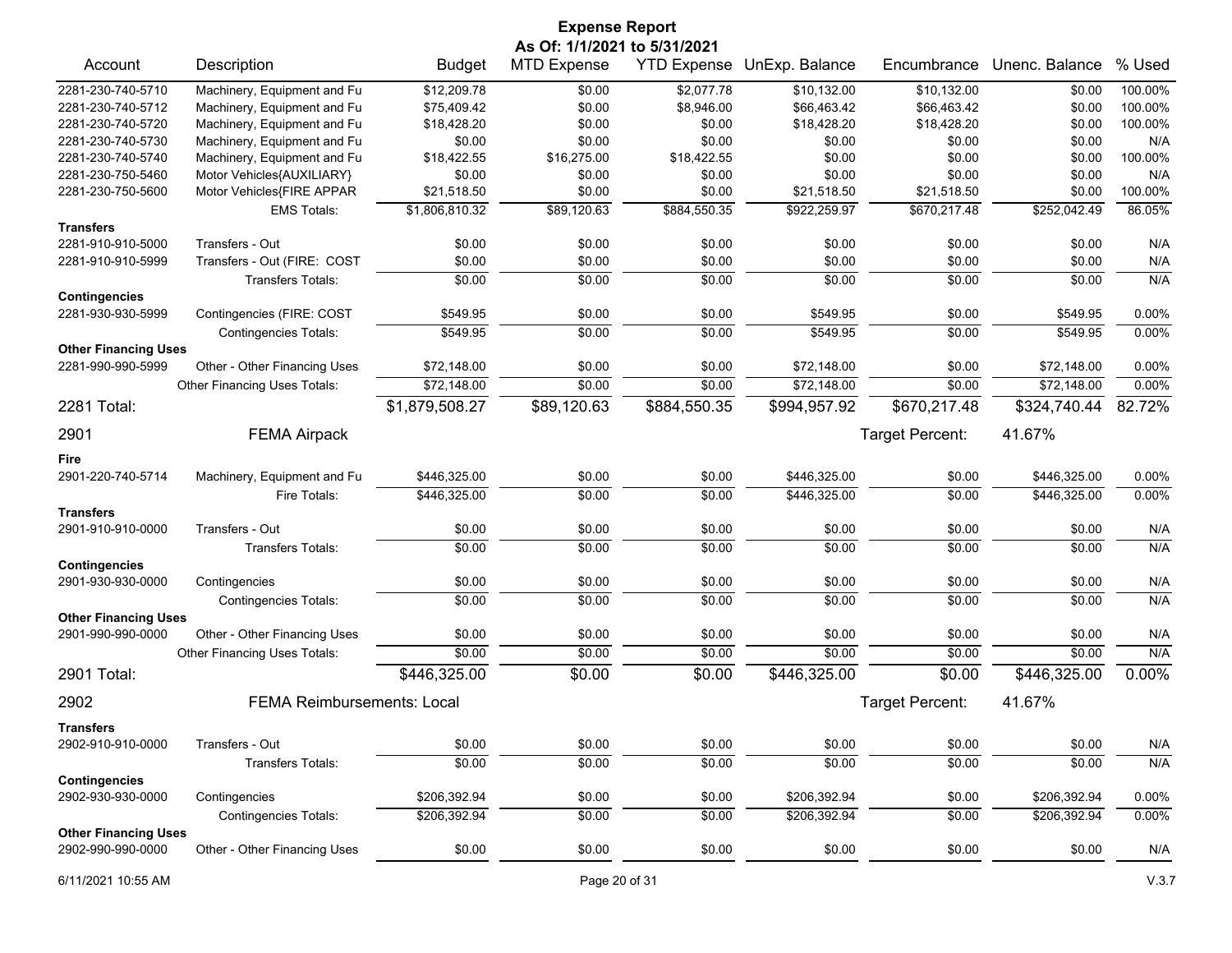|                                                  |                                 |                          | <b>Expense Report</b>                              |                    |                |                  |                          |               |
|--------------------------------------------------|---------------------------------|--------------------------|----------------------------------------------------|--------------------|----------------|------------------|--------------------------|---------------|
| Account                                          | Description                     | <b>Budget</b>            | As Of: 1/1/2021 to 5/31/2021<br><b>MTD Expense</b> | <b>YTD Expense</b> | UnExp. Balance | Encumbrance      | Unenc. Balance           | % Used        |
|                                                  | Other Financing Uses Totals:    | \$0.00                   | \$0.00                                             | \$0.00             | \$0.00         | \$0.00           | \$0.00                   | N/A           |
| 2902 Total:                                      |                                 | \$206,392.94             | \$0.00                                             | \$0.00             | \$206,392.94   | \$0.00           | \$206,392.94             | 0.00%         |
| 2903                                             | Paying Accumulated Leave        |                          |                                                    |                    |                | Target Percent:  | 41.67%                   |               |
| Fire                                             |                                 |                          |                                                    |                    |                |                  |                          |               |
| 2903-220-190-5112                                | Other - Salaries{WAGES & B      | \$47,920.00              | \$0.00                                             | \$0.00             | \$47,920.00    | \$0.00           | \$47,920.00              | 0.00%         |
| 2903-220-211-5112                                | Ohio Public Employees Retire    | \$0.00                   | \$0.00                                             | \$0.00             | \$0.00         | \$0.00           | \$0.00                   | N/A           |
| 2903-220-212-5112                                | Social Security (WAGES & B      | \$0.00                   | \$0.00                                             | \$0.00             | \$0.00         | \$0.00           | \$0.00                   | N/A           |
| 2903-220-213-5112                                | Medicare{WAGES & BENEFI         | \$0.00                   | \$0.00                                             | \$0.00             | \$0.00         | \$0.00           | \$0.00                   | N/A           |
| 2903-220-215-5112                                | Ohio Police and Fire Pension    | \$0.00                   | \$0.00                                             | \$0.00             | \$0.00         | \$0.00           | \$0.00                   | N/A           |
| 2903-220-221-5112                                | Medical/Hospitalization (WAG    | \$0.00                   | \$0.00                                             | \$0.00             | \$0.00         | \$0.00           | \$0.00                   | N/A           |
| 2903-220-222-5112                                | Life Insurance (WAGES AND       | \$0.00                   | \$0.00                                             | \$0.00             | \$0.00         | \$0.00           | \$0.00                   | N/A           |
| 2903-220-223-5112                                | Dental Insurance (WAGES A       | \$0.00                   | \$0.00                                             | \$0.00             | \$0.00         | \$0.00           | \$0.00                   | N/A           |
| 2903-220-230-5112                                | Workers' Compensation(WAG       | \$0.00                   | \$0.00                                             | \$0.00             | \$0.00         | \$0.00           | \$0.00                   | N/A           |
|                                                  | Fire Totals:                    | \$47,920.00              | \$0.00                                             | \$0.00             | \$47,920.00    | \$0.00           | \$47,920.00              | 0.00%         |
| <b>Contingencies</b>                             |                                 |                          |                                                    |                    |                |                  |                          |               |
| 2903-930-930-0000                                | Contingencies                   | \$0.00                   | \$0.00                                             | \$0.00             | \$0.00         | \$0.00           | \$0.00                   | N/A           |
|                                                  | <b>Contingencies Totals:</b>    | \$0.00                   | \$0.00                                             | \$0.00             | \$0.00         | \$0.00           | \$0.00                   | N/A           |
| 2903 Total:                                      |                                 | \$47,920.00              | \$0.00                                             | \$0.00             | \$47,920.00    | \$0.00           | \$47,920.00              | 0.00%         |
| 2904                                             | SAFER Grant: 2017 Funding Cycle |                          |                                                    |                    |                | Target Percent:  | 41.67%                   |               |
| Fire                                             |                                 |                          |                                                    |                    |                |                  |                          |               |
| 2904-220-190-5112                                | Other - Salaries{WAGES & B      | \$1,914,440.45           | \$47,313.04                                        | \$237,603.97       | \$1,676,836.48 | \$0.00           | \$1,676,836.48           | 12.41%        |
| 2904-220-213-5112                                | Medicare{WAGES & BENEFI         | \$8,382.00               | \$657.52                                           | \$2,932.79         | \$5,449.21     | \$0.00           | \$5,449.21               | 34.99%        |
| 2904-220-215-5112                                | Ohio Police and Fire Pension    | \$138,741.00             | \$11,355.22                                        | \$56,349.30        | \$82,391.70    | \$0.00           | \$82,391.70              | 40.61%        |
| 2904-220-221-5112                                | Medical/Hospitalization{WAG     | \$178,899.00             | \$7,283.85                                         | \$40,061.25        | \$138,837.75   | \$0.00           | \$138,837.75             | 22.39%        |
| 2904-220-222-5112                                | Life Insurance{WAGES & BE       | \$779.00                 | \$63.00                                            | \$504.00           | \$275.00       | \$0.00           | \$275.00                 | 64.70%        |
| 2904-220-223-5112                                | Dental Insurance{WAGES &        | \$7,310.00               | \$272.48                                           | \$2,204.93         | \$5,105.07     | \$0.00           | \$5,105.07               | 30.16%        |
| 2904-220-230-5112                                | Workers' Compensation{WAG       | \$10,406.00              | \$0.00                                             | \$208.77           | \$10,197.23    | \$0.00           | \$10,197.23              | 2.01%         |
| 2904-220-240-5112                                | Unemployment Compensatio        | \$0.00                   | \$0.00                                             | \$0.00             | \$0.00         | \$0.00           | \$0.00                   | N/A           |
|                                                  | Fire Totals:                    | \$2,258,957.45           | \$66,945.11                                        | \$339,865.01       | \$1,919,092.44 | \$0.00           | \$1,919,092.44           | 15.05%        |
| <b>Transfers</b>                                 |                                 |                          |                                                    |                    |                |                  |                          |               |
| 2904-910-910-0000                                | Transfers - Out                 | \$0.00                   | \$0.00                                             | \$0.00             | \$0.00         | \$0.00           | \$0.00                   | N/A           |
|                                                  | Transfers Totals:               | \$0.00                   | \$0.00                                             | \$0.00             | \$0.00         | \$0.00           | \$0.00                   | N/A           |
| <b>Contingencies</b>                             |                                 |                          |                                                    |                    |                |                  |                          |               |
| 2904-930-930-0000                                | Contingencies                   | \$0.00                   | \$0.00                                             | \$0.00             | \$0.00         | \$0.00           | \$0.00                   | N/A           |
|                                                  | <b>Contingencies Totals:</b>    | \$0.00                   | \$0.00                                             | \$0.00             | \$0.00         | \$0.00           | \$0.00                   | N/A           |
| <b>Other Financing Uses</b><br>2904-990-990-0000 | Other - Other Financing Uses    |                          | \$0.00                                             | \$0.00             | \$0.00         | \$0.00           |                          |               |
|                                                  |                                 | \$0.00                   |                                                    | \$0.00             | \$0.00         |                  | \$0.00                   | N/A           |
| 2904 Total:                                      | Other Financing Uses Totals:    | \$0.00<br>\$2,258,957.45 | \$0.00<br>\$66,945.11                              | \$339,865.01       | \$1,919,092.44 | \$0.00<br>\$0.00 | \$0.00<br>\$1,919,092.44 | N/A<br>15.05% |
|                                                  |                                 |                          |                                                    |                    |                |                  |                          |               |
| 2905                                             | COVID-19 Relief Fund            |                          |                                                    |                    |                | Target Percent:  | 41.67%                   |               |
| <b>Townhalls</b>                                 |                                 |                          |                                                    |                    |                |                  |                          |               |

6/11/2021 10:55 AM Page 21 of 31 V.3.7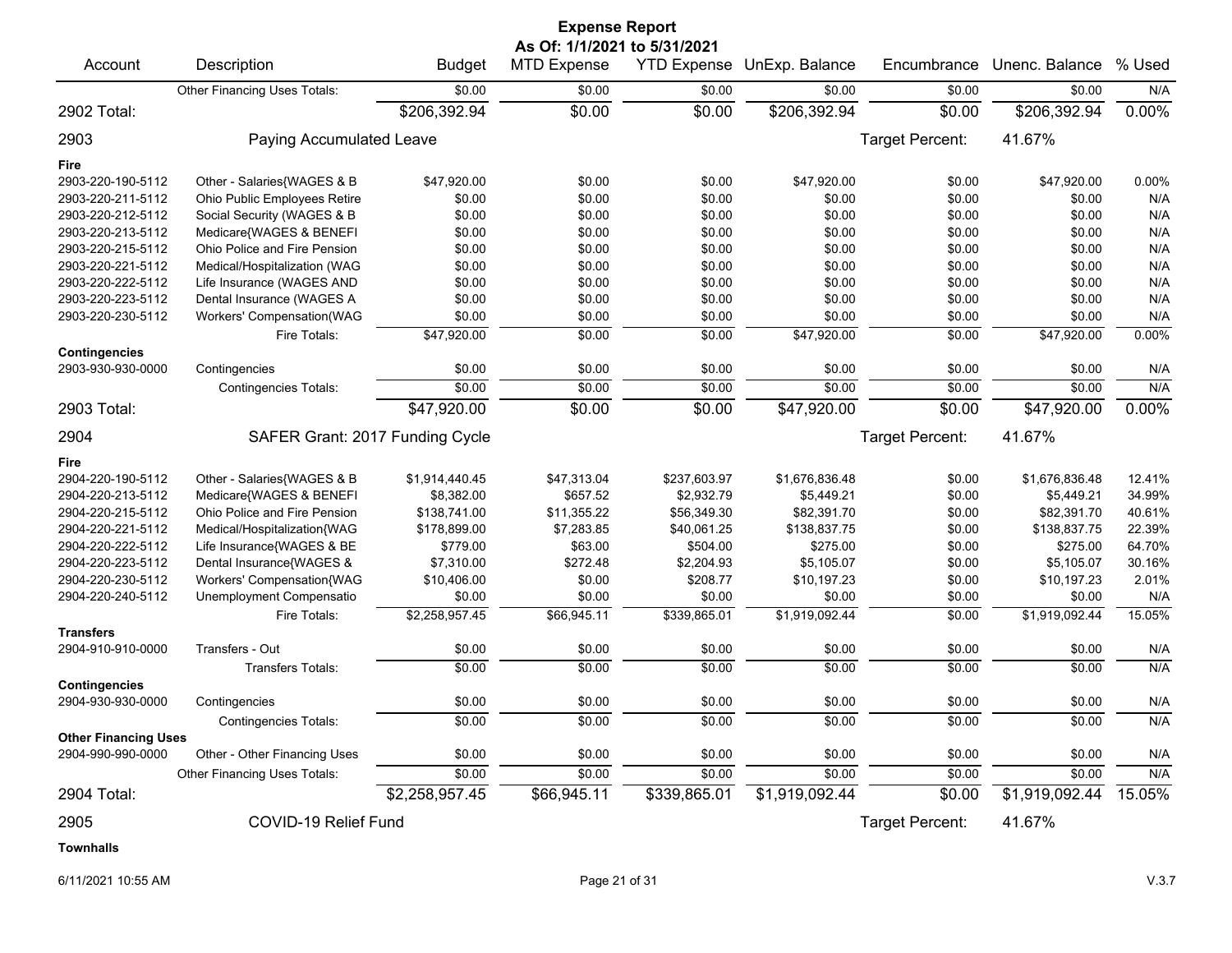|                   |                                        |               | <b>Expense Report</b> |                    |                |             |                |     |  |  |
|-------------------|----------------------------------------|---------------|-----------------------|--------------------|----------------|-------------|----------------|-----|--|--|
|                   | As Of: 1/1/2021 to 5/31/2021<br>% Used |               |                       |                    |                |             |                |     |  |  |
| Account           | Description                            | <b>Budget</b> | <b>MTD Expense</b>    | <b>YTD Expense</b> | UnExp. Balance | Encumbrance | Unenc. Balance |     |  |  |
| 2905-120-740-0000 | Machinery, Equipment and Fu            | \$0.00        | \$0.00                | \$0.00             | \$0.00         | \$0.00      | \$0.00         | N/A |  |  |
|                   | <b>Townhalls Totals:</b>               | \$0.00        | \$0.00                | \$0.00             | \$0.00         | \$0.00      | \$0.00         | N/A |  |  |
| <b>EMS</b>        |                                        |               |                       |                    |                |             |                |     |  |  |
| 2905-230-259-5221 | Other Employee Reimbursem              | \$0.00        | \$0.00                | \$0.00             | \$0.00         | \$0.00      | \$0.00         | N/A |  |  |
| 2905-230-259-5350 | Other - Employee Reimburse             | \$0.00        | \$0.00                | \$0.00             | \$0.00         | \$0.00      | \$0.00         | N/A |  |  |
| 2905-230-259-5400 | Other - Employee Reimburse             | \$0.00        | \$0.00                | \$0.00             | \$0.00         | \$0.00      | \$0.00         | N/A |  |  |
| 2905-230-259-5401 | Other - Employee Reimburse             | \$0.00        | \$0.00                | \$0.00             | \$0.00         | \$0.00      | \$0.00         | N/A |  |  |
| 2905-230-259-5460 | Other - Employee Reimburse             | \$0.00        | \$0.00                | \$0.00             | \$0.00         | \$0.00      | \$0.00         | N/A |  |  |
| 2905-230-259-5710 | Other - Employee Reimburse             | \$0.00        | \$0.00                | \$0.00             | \$0.00         | \$0.00      | \$0.00         | N/A |  |  |
| 2905-230-259-5714 | Other - Employee Reimburse             | \$0.00        | \$0.00                | \$0.00             | \$0.00         | \$0.00      | \$0.00         | N/A |  |  |
| 2905-230-259-5720 | Other - Employee Reimburse             | \$0.00        | \$0.00                | \$0.00             | \$0.00         | \$0.00      | \$0.00         | N/A |  |  |
| 2905-230-259-5730 | Other - Employee Reimburse             | \$0.00        | \$0.00                | \$0.00             | \$0.00         | \$0.00      | \$0.00         | N/A |  |  |
| 2905-230-259-5740 | Other - Employee Reimburse             | \$0.00        | \$0.00                | \$0.00             | \$0.00         | \$0.00      | \$0.00         | N/A |  |  |
| 2905-230-311-5400 | Accounting and Legal Fees{A            | \$0.00        | \$0.00                | \$0.00             | \$0.00         | \$0.00      | \$0.00         | N/A |  |  |
| 2905-230-314-5400 | Tax Collection Fees{ADMINIS            | \$0.00        | \$0.00                | \$0.00             | \$0.00         | \$0.00      | \$0.00         | N/A |  |  |
| 2905-230-316-5500 | <b>Engineering Services (FIRE F</b>    | \$0.00        | \$0.00                | \$0.00             | \$0.00         | \$0.00      | \$0.00         | N/A |  |  |
| 2905-230-316-5561 | <b>Engineering Services (STATI</b>     | \$0.00        | \$0.00                | \$0.00             | \$0.00         | \$0.00      | \$0.00         | N/A |  |  |
| 2905-230-316-5564 | <b>Engineering Services (STATI</b>     | \$0.00        | \$0.00                | \$0.00             | \$0.00         | \$0.00      | \$0.00         | N/A |  |  |
| 2905-230-318-5200 | Training Services{PREVENTI             | \$0.00        | \$0.00                | \$0.00             | \$0.00         | \$0.00      | \$0.00         | N/A |  |  |
| 2905-230-318-5220 | Training Services (Public Edu          | \$0.00        | \$0.00                | \$0.00             | \$0.00         | \$0.00      | \$0.00         | N/A |  |  |
| 2905-230-318-5221 | Training Services (PUBLIC E            | \$0.00        | \$0.00                | \$0.00             | \$0.00         | \$0.00      | \$0.00         | N/A |  |  |
| 2905-230-318-5320 | <b>Training Services (Communic</b>     | \$0.00        | \$0.00                | \$0.00             | \$0.00         | \$0.00      | \$0.00         | N/A |  |  |
| 2905-230-318-5350 | Training Services{DISPATCH/            | \$0.00        | \$0.00                | \$0.00             | \$0.00         | \$0.00      | \$0.00         | N/A |  |  |
| 2905-230-318-5400 | <b>Training Services{ADMINIST</b>      | \$0.00        | \$0.00                | \$0.00             | \$0.00         | \$0.00      | \$0.00         | N/A |  |  |
| 2905-230-318-5401 | Training Services{ADMINIST             | \$0.00        | \$0.00                | \$0.00             | \$0.00         | \$0.00      | \$0.00         | N/A |  |  |
| 2905-230-318-5460 | Training Services{AUXILIARY            | \$0.00        | \$0.00                | \$0.00             | \$0.00         | \$0.00      | \$0.00         | N/A |  |  |
| 2905-230-318-5710 | Training Services{FIRE OPE             | \$0.00        | \$0.00                | \$0.00             | \$0.00         | \$0.00      | \$0.00         | N/A |  |  |
| 2905-230-318-5712 | Training Services (Fire Gear)          | \$0.00        | \$0.00                | \$0.00             | \$0.00         | \$0.00      | \$0.00         | N/A |  |  |
| 2905-230-318-5714 | <b>Training Services (SCBA)</b>        | \$0.00        | \$0.00                | \$0.00             | \$0.00         | \$0.00      | \$0.00         | N/A |  |  |
| 2905-230-318-5717 | Training Services{SAFETY &             | \$0.00        | \$0.00                | \$0.00             | \$0.00         | \$0.00      | \$0.00         | N/A |  |  |
| 2905-230-318-5720 | Training Services{EMS OPER             | \$0.00        | \$0.00                | \$0.00             | \$0.00         | \$0.00      | \$0.00         | N/A |  |  |
| 2905-230-318-5730 | Training Services{HAZ MAT}             | \$0.00        | \$0.00                | \$0.00             | \$0.00         | \$0.00      | \$0.00         | N/A |  |  |
| 2905-230-318-5740 | Training Services{TECHNICA             | \$0.00        | \$0.00                | \$0.00             | \$0.00         | \$0.00      | \$0.00         | N/A |  |  |
| 2905-230-318-5750 | <b>Training Services (HONORS</b>       | \$0.00        | \$0.00                | \$0.00             | \$0.00         | \$0.00      | \$0.00         | N/A |  |  |
| 2905-230-318-5810 | <b>Training Services</b>               | \$0.00        | \$0.00                | \$0.00             | \$0.00         | \$0.00      | \$0.00         | N/A |  |  |
| 2905-230-318-5820 | <b>Training Services</b>               | \$0.00        | \$0.00                | \$0.00             | \$0.00         | \$0.00      | \$0.00         | N/A |  |  |
| 2905-230-321-5220 | Rents and Leases{PUBLIC E              | \$0.00        | \$0.00                | \$0.00             | \$0.00         | \$0.00      | \$0.00         | N/A |  |  |
| 2905-230-321-5560 | Rents and Leases{FIRE ADM              | \$0.00        | \$0.00                | \$0.00             | \$0.00         | \$0.00      | \$0.00         | N/A |  |  |
| 2905-230-321-5561 | Rents and Leases{STATION               | \$0.00        | \$0.00                | \$0.00             | \$0.00         | \$0.00      | \$0.00         | N/A |  |  |
| 2905-230-321-5562 | Rents and Leases{STATION               | \$0.00        | \$0.00                | \$0.00             | \$0.00         | \$0.00      | \$0.00         | N/A |  |  |
| 2905-230-321-5563 | Rents and Leases{STATION               | \$0.00        | \$0.00                | \$0.00             | \$0.00         | \$0.00      | \$0.00         | N/A |  |  |
| 2905-230-321-5564 | Rents and Leases{STATION               | \$0.00        | \$0.00                | \$0.00             | \$0.00         | \$0.00      | \$0.00         | N/A |  |  |
| 2905-230-321-5600 | Rents and Leases (FIRE APP             | \$0.00        | \$0.00                | \$0.00             | \$0.00         | \$0.00      | \$0.00         | N/A |  |  |
| 2905-230-321-5710 | Rents and Leases{FIRE OPE              | \$0.00        | \$0.00                | \$0.00             | \$0.00         | \$0.00      | \$0.00         | N/A |  |  |
| 2905-230-321-5720 | Rents and Leases{EMS OPE               | \$0.00        | \$0.00                | \$0.00             | \$0.00         | \$0.00      | \$0.00         | N/A |  |  |
| 2905-230-322-5500 | Garbage and Trash Removal              | \$0.00        | \$0.00                | \$0.00             | \$0.00         | \$0.00      | \$0.00         | N/A |  |  |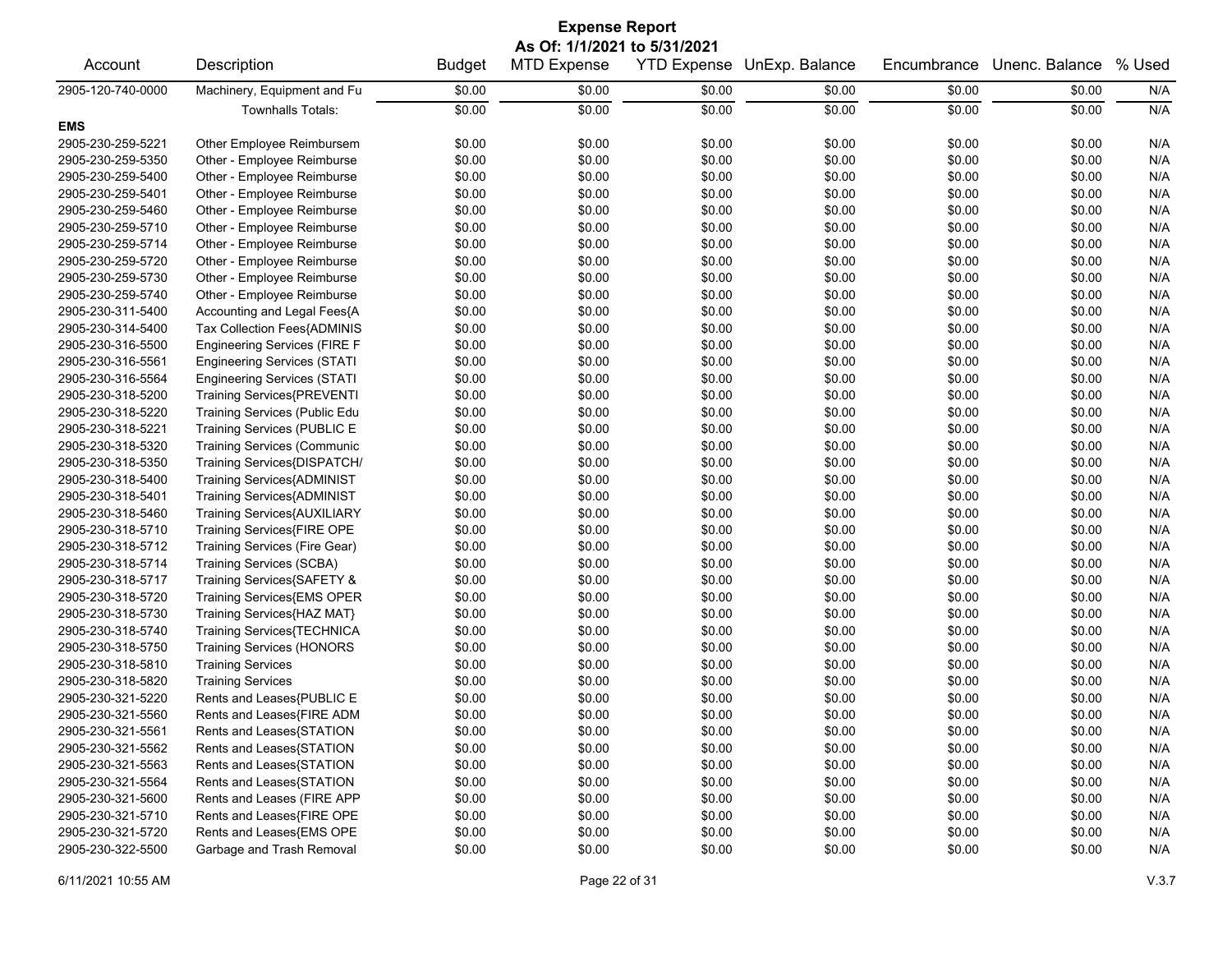| As Of: 1/1/2021 to 5/31/2021<br>Description<br><b>MTD Expense</b><br><b>YTD Expense</b><br>UnExp. Balance<br>Unenc. Balance<br>% Used<br>Account<br><b>Budget</b><br>Encumbrance<br>2905-230-322-5560<br>Garbage and Trash Removal{<br>\$0.00<br>\$0.00<br>\$0.00<br>\$0.00<br>N/A<br>\$0.00<br>\$0.00<br>\$0.00<br>\$0.00<br>\$0.00<br>\$0.00<br>\$0.00<br>2905-230-322-5561<br>Garbage and Trash Removal{<br>\$0.00<br>N/A<br>Garbage and Trash Removal{<br>\$0.00<br>\$0.00<br>\$0.00<br>\$0.00<br>N/A<br>2905-230-322-5562<br>\$0.00<br>\$0.00<br>2905-230-322-5563<br>Garbage and Trash Removal{<br>\$0.00<br>\$0.00<br>\$0.00<br>\$0.00<br>\$0.00<br>N/A<br>\$0.00<br>Garbage and Trash Removal{<br>\$0.00<br>\$0.00<br>\$0.00<br>N/A<br>2905-230-322-5564<br>\$0.00<br>\$0.00<br>\$0.00<br>\$0.00<br>\$0.00<br>\$0.00<br>N/A<br>2905-230-323-5121<br>Repairs and Maintenance{HE<br>\$0.00<br>\$0.00<br>\$0.00<br>N/A<br>2905-230-323-5160<br>Repairs and Maintenance{HO<br>\$0.00<br>\$0.00<br>\$0.00<br>\$0.00<br>\$0.00<br>\$0.00<br>\$0.00<br>\$0.00<br>N/A<br>2905-230-323-5200<br>Repairs and Maintenance{PR<br>\$0.00<br>\$0.00<br>\$0.00<br>\$0.00<br>2905-230-323-5220<br>Repairs and Maintenance{PU<br>\$0.00<br>\$0.00<br>\$0.00<br>\$0.00<br>N/A<br>\$0.00<br>\$0.00<br>Repairs and Maintenance{TE<br>\$0.00<br>\$0.00<br>N/A<br>2905-230-323-5310<br>\$0.00<br>\$0.00<br>\$0.00<br>\$0.00<br>\$0.00<br>\$0.00<br>\$0.00<br>N/A<br>2905-230-323-5320<br>Repairs and Maintenance{CO<br>\$0.00<br>\$0.00<br>\$0.00<br>\$0.00<br>N/A<br>2905-230-323-5340<br>Repairs and Maintenance{INT<br>\$0.00<br>\$0.00<br>\$0.00<br>\$0.00<br>\$0.00<br>2905-230-323-5350<br>Repairs and Maintenance{DIS<br>\$0.00<br>\$0.00<br>\$0.00<br>N/A<br>\$0.00<br>\$0.00<br>\$0.00<br>2905-230-323-5400<br>Repairs and Maintenance{AD<br>\$0.00<br>\$0.00<br>\$0.00<br>\$0.00<br>\$0.00<br>N/A<br>\$0.00<br>Repairs and Maintenance{AU<br>\$0.00<br>\$0.00<br>\$0.00<br>N/A<br>2905-230-323-5460<br>\$0.00<br>\$0.00<br>\$0.00<br>\$0.00<br>\$0.00<br>\$0.00<br>N/A<br>2905-230-323-5500<br>Repairs and Maintenance (FI<br>\$0.00<br>\$0.00<br>\$0.00<br>N/A<br>2905-230-323-5560<br>Repairs and Maintenance{FIR<br>\$0.00<br>\$0.00<br>\$0.00<br>\$0.00<br>\$0.00<br>\$0.00<br>Repairs and Maintenance{ST<br>\$0.00<br>\$0.00<br>N/A<br>2905-230-323-5561<br>\$0.00<br>\$0.00<br>\$0.00<br>\$0.00<br>2905-230-323-5562<br>Repairs and Maintenance{ST<br>\$0.00<br>\$0.00<br>\$0.00<br>N/A<br>\$0.00<br>\$0.00<br>\$0.00<br>Repairs and Maintenance{ST<br>\$0.00<br>\$0.00<br>N/A<br>2905-230-323-5563<br>\$0.00<br>\$0.00<br>\$0.00<br>\$0.00<br>\$0.00<br>\$0.00<br>\$0.00<br>N/A<br>2905-230-323-5564<br>Repairs and Maintenance{ST<br>\$0.00<br>\$0.00<br>\$0.00<br>\$0.00<br>N/A<br>2905-230-323-5600<br>Repairs and Maintenance{FIR<br>\$0.00<br>\$0.00<br>\$0.00<br>\$0.00<br>\$0.00<br>\$0.00<br>\$0.00<br>\$0.00<br>N/A<br>2905-230-323-5710<br>Repairs and Maintenance{FIR<br>\$0.00<br>\$0.00<br>\$0.00<br>2905-230-323-5712<br>Repairs and Maintenance{FIR<br>\$0.00<br>\$0.00<br>\$0.00<br>\$0.00<br>N/A<br>\$0.00<br>\$0.00<br>Repairs and Maintenance{SC<br>\$0.00<br>\$0.00<br>\$0.00<br>N/A<br>2905-230-323-5714<br>\$0.00<br>\$0.00<br>\$0.00<br>\$0.00<br>\$0.00<br>\$0.00<br>N/A<br>2905-230-323-5720<br>Repairs and Maintenance{EM<br>\$0.00<br>\$0.00<br>\$0.00<br>N/A<br>2905-230-323-5730<br>Repairs and Maintenance{HA<br>\$0.00<br>\$0.00<br>\$0.00<br>\$0.00<br>\$0.00<br>\$0.00<br>Repairs and Maintenance{TE<br>\$0.00<br>\$0.00<br>\$0.00<br>N/A<br>2905-230-323-5740<br>\$0.00<br>\$0.00<br>\$0.00<br>2905-230-330-5200<br>Travel and Meeting Expense{<br>\$0.00<br>\$0.00<br>\$0.00<br>\$0.00<br>N/A<br>\$0.00<br>\$0.00<br>Travel and Meeting Expense (<br>\$0.00<br>\$0.00<br>\$0.00<br>N/A<br>2905-230-330-5221<br>\$0.00<br>\$0.00<br>\$0.00<br>\$0.00<br>\$0.00<br>\$0.00<br>N/A<br>2905-230-330-5310<br>Travel and Meeting Expense{<br>\$0.00<br>\$0.00<br>\$0.00<br>\$0.00<br>2905-230-330-5320<br>Travel and Meeting Expense{<br>\$0.00<br>\$0.00<br>\$0.00<br>\$0.00<br>\$0.00<br>N/A<br>\$0.00<br>\$0.00<br>N/A<br>2905-230-330-5350<br>Travel and Meeting Expense{<br>\$0.00<br>\$0.00<br>\$0.00<br>\$0.00<br>2905-230-330-5400<br>Travel and Meeting Expense{<br>\$0.00<br>\$0.00<br>\$0.00<br>N/A<br>\$0.00<br>\$0.00<br>\$0.00<br>\$0.00<br>\$0.00<br>2905-230-330-5401<br>Travel and Meeting Expense{<br>\$0.00<br>\$0.00<br>\$0.00<br>\$0.00<br>N/A<br>\$0.00<br>\$0.00<br>\$0.00<br>N/A<br>2905-230-330-5600<br>Travel and Meeting Expense{<br>\$0.00<br>\$0.00<br>\$0.00<br>\$0.00<br>\$0.00<br>N/A<br>2905-230-330-5710<br>Travel and Meeting Expense{<br>\$0.00<br>\$0.00<br>\$0.00<br>\$0.00<br>\$0.00<br>2905-230-330-5712<br>\$0.00<br>\$0.00<br>\$0.00<br>\$0.00<br>\$0.00<br>N/A<br>Travel and Meeting Expense{<br>\$0.00<br>\$0.00<br>\$0.00<br>\$0.00<br>\$0.00<br>N/A<br>2905-230-330-5714<br>Travel and Meeting Expense{<br>\$0.00<br>Travel and Meeting Expense (<br>\$0.00<br>\$0.00<br>\$0.00<br>\$0.00<br>2905-230-330-5720<br>\$0.00<br>\$0.00<br>N/A<br>\$0.00<br>\$0.00<br>2905-230-330-5730<br>Travel and Meeting Expense{<br>\$0.00<br>\$0.00<br>\$0.00<br>\$0.00<br>N/A<br>2905-230-330-5740<br>Travel and Meeting Expense (<br>\$0.00<br>\$0.00<br>\$0.00<br>\$0.00<br>\$0.00<br>\$0.00<br>N/A<br><b>Travel and Meeting Expenses</b><br>\$0.00<br>\$0.00<br>2905-230-330-5750<br>\$0.00<br>\$0.00<br>\$0.00<br>\$0.00<br>N/A<br>2905-230-330-5810<br><b>Travel and Meeting Expense</b><br>\$0.00<br>\$0.00<br>\$0.00<br>\$0.00<br>\$0.00<br>\$0.00<br>N/A<br><b>Travel and Meeting Expense</b><br>2905-230-330-5820<br>\$0.00<br>\$0.00<br>\$0.00<br>\$0.00<br>\$0.00<br>\$0.00<br>N/A<br>\$0.00 |                   |                        |        | <b>Expense Report</b> |        |        |        |  |     |
|------------------------------------------------------------------------------------------------------------------------------------------------------------------------------------------------------------------------------------------------------------------------------------------------------------------------------------------------------------------------------------------------------------------------------------------------------------------------------------------------------------------------------------------------------------------------------------------------------------------------------------------------------------------------------------------------------------------------------------------------------------------------------------------------------------------------------------------------------------------------------------------------------------------------------------------------------------------------------------------------------------------------------------------------------------------------------------------------------------------------------------------------------------------------------------------------------------------------------------------------------------------------------------------------------------------------------------------------------------------------------------------------------------------------------------------------------------------------------------------------------------------------------------------------------------------------------------------------------------------------------------------------------------------------------------------------------------------------------------------------------------------------------------------------------------------------------------------------------------------------------------------------------------------------------------------------------------------------------------------------------------------------------------------------------------------------------------------------------------------------------------------------------------------------------------------------------------------------------------------------------------------------------------------------------------------------------------------------------------------------------------------------------------------------------------------------------------------------------------------------------------------------------------------------------------------------------------------------------------------------------------------------------------------------------------------------------------------------------------------------------------------------------------------------------------------------------------------------------------------------------------------------------------------------------------------------------------------------------------------------------------------------------------------------------------------------------------------------------------------------------------------------------------------------------------------------------------------------------------------------------------------------------------------------------------------------------------------------------------------------------------------------------------------------------------------------------------------------------------------------------------------------------------------------------------------------------------------------------------------------------------------------------------------------------------------------------------------------------------------------------------------------------------------------------------------------------------------------------------------------------------------------------------------------------------------------------------------------------------------------------------------------------------------------------------------------------------------------------------------------------------------------------------------------------------------------------------------------------------------------------------------------------------------------------------------------------------------------------------------------------------------------------------------------------------------------------------------------------------------------------------------------------------------------------------------------------------------------------------------------------------------------------------------------------------------------------------------------------------------------------------------------------------------------------------------------------------------------------------------------------------------------------------------------------------------------------------------------------------------------------------------------------------------------------------------------------------------------------------------------------------------------------------------------------------------------------------------------------------------------------------------------------------------------------------------------------------------------------------------------------------------------------------------------------------------------------------------------------------------------------------------------------------------------------------------------------------------------------------------------------------------------------------------------------------------------------------------------------------------------------------------------|-------------------|------------------------|--------|-----------------------|--------|--------|--------|--|-----|
|                                                                                                                                                                                                                                                                                                                                                                                                                                                                                                                                                                                                                                                                                                                                                                                                                                                                                                                                                                                                                                                                                                                                                                                                                                                                                                                                                                                                                                                                                                                                                                                                                                                                                                                                                                                                                                                                                                                                                                                                                                                                                                                                                                                                                                                                                                                                                                                                                                                                                                                                                                                                                                                                                                                                                                                                                                                                                                                                                                                                                                                                                                                                                                                                                                                                                                                                                                                                                                                                                                                                                                                                                                                                                                                                                                                                                                                                                                                                                                                                                                                                                                                                                                                                                                                                                                                                                                                                                                                                                                                                                                                                                                                                                                                                                                                                                                                                                                                                                                                                                                                                                                                                                                                                                                                                                                                                                                                                                                                                                                                                                                                                                                                                                                                                                                        |                   |                        |        |                       |        |        |        |  |     |
|                                                                                                                                                                                                                                                                                                                                                                                                                                                                                                                                                                                                                                                                                                                                                                                                                                                                                                                                                                                                                                                                                                                                                                                                                                                                                                                                                                                                                                                                                                                                                                                                                                                                                                                                                                                                                                                                                                                                                                                                                                                                                                                                                                                                                                                                                                                                                                                                                                                                                                                                                                                                                                                                                                                                                                                                                                                                                                                                                                                                                                                                                                                                                                                                                                                                                                                                                                                                                                                                                                                                                                                                                                                                                                                                                                                                                                                                                                                                                                                                                                                                                                                                                                                                                                                                                                                                                                                                                                                                                                                                                                                                                                                                                                                                                                                                                                                                                                                                                                                                                                                                                                                                                                                                                                                                                                                                                                                                                                                                                                                                                                                                                                                                                                                                                                        |                   |                        |        |                       |        |        |        |  |     |
|                                                                                                                                                                                                                                                                                                                                                                                                                                                                                                                                                                                                                                                                                                                                                                                                                                                                                                                                                                                                                                                                                                                                                                                                                                                                                                                                                                                                                                                                                                                                                                                                                                                                                                                                                                                                                                                                                                                                                                                                                                                                                                                                                                                                                                                                                                                                                                                                                                                                                                                                                                                                                                                                                                                                                                                                                                                                                                                                                                                                                                                                                                                                                                                                                                                                                                                                                                                                                                                                                                                                                                                                                                                                                                                                                                                                                                                                                                                                                                                                                                                                                                                                                                                                                                                                                                                                                                                                                                                                                                                                                                                                                                                                                                                                                                                                                                                                                                                                                                                                                                                                                                                                                                                                                                                                                                                                                                                                                                                                                                                                                                                                                                                                                                                                                                        |                   |                        |        |                       |        |        |        |  |     |
|                                                                                                                                                                                                                                                                                                                                                                                                                                                                                                                                                                                                                                                                                                                                                                                                                                                                                                                                                                                                                                                                                                                                                                                                                                                                                                                                                                                                                                                                                                                                                                                                                                                                                                                                                                                                                                                                                                                                                                                                                                                                                                                                                                                                                                                                                                                                                                                                                                                                                                                                                                                                                                                                                                                                                                                                                                                                                                                                                                                                                                                                                                                                                                                                                                                                                                                                                                                                                                                                                                                                                                                                                                                                                                                                                                                                                                                                                                                                                                                                                                                                                                                                                                                                                                                                                                                                                                                                                                                                                                                                                                                                                                                                                                                                                                                                                                                                                                                                                                                                                                                                                                                                                                                                                                                                                                                                                                                                                                                                                                                                                                                                                                                                                                                                                                        |                   |                        |        |                       |        |        |        |  |     |
|                                                                                                                                                                                                                                                                                                                                                                                                                                                                                                                                                                                                                                                                                                                                                                                                                                                                                                                                                                                                                                                                                                                                                                                                                                                                                                                                                                                                                                                                                                                                                                                                                                                                                                                                                                                                                                                                                                                                                                                                                                                                                                                                                                                                                                                                                                                                                                                                                                                                                                                                                                                                                                                                                                                                                                                                                                                                                                                                                                                                                                                                                                                                                                                                                                                                                                                                                                                                                                                                                                                                                                                                                                                                                                                                                                                                                                                                                                                                                                                                                                                                                                                                                                                                                                                                                                                                                                                                                                                                                                                                                                                                                                                                                                                                                                                                                                                                                                                                                                                                                                                                                                                                                                                                                                                                                                                                                                                                                                                                                                                                                                                                                                                                                                                                                                        |                   |                        |        |                       |        |        |        |  |     |
|                                                                                                                                                                                                                                                                                                                                                                                                                                                                                                                                                                                                                                                                                                                                                                                                                                                                                                                                                                                                                                                                                                                                                                                                                                                                                                                                                                                                                                                                                                                                                                                                                                                                                                                                                                                                                                                                                                                                                                                                                                                                                                                                                                                                                                                                                                                                                                                                                                                                                                                                                                                                                                                                                                                                                                                                                                                                                                                                                                                                                                                                                                                                                                                                                                                                                                                                                                                                                                                                                                                                                                                                                                                                                                                                                                                                                                                                                                                                                                                                                                                                                                                                                                                                                                                                                                                                                                                                                                                                                                                                                                                                                                                                                                                                                                                                                                                                                                                                                                                                                                                                                                                                                                                                                                                                                                                                                                                                                                                                                                                                                                                                                                                                                                                                                                        |                   |                        |        |                       |        |        |        |  |     |
|                                                                                                                                                                                                                                                                                                                                                                                                                                                                                                                                                                                                                                                                                                                                                                                                                                                                                                                                                                                                                                                                                                                                                                                                                                                                                                                                                                                                                                                                                                                                                                                                                                                                                                                                                                                                                                                                                                                                                                                                                                                                                                                                                                                                                                                                                                                                                                                                                                                                                                                                                                                                                                                                                                                                                                                                                                                                                                                                                                                                                                                                                                                                                                                                                                                                                                                                                                                                                                                                                                                                                                                                                                                                                                                                                                                                                                                                                                                                                                                                                                                                                                                                                                                                                                                                                                                                                                                                                                                                                                                                                                                                                                                                                                                                                                                                                                                                                                                                                                                                                                                                                                                                                                                                                                                                                                                                                                                                                                                                                                                                                                                                                                                                                                                                                                        |                   |                        |        |                       |        |        |        |  |     |
|                                                                                                                                                                                                                                                                                                                                                                                                                                                                                                                                                                                                                                                                                                                                                                                                                                                                                                                                                                                                                                                                                                                                                                                                                                                                                                                                                                                                                                                                                                                                                                                                                                                                                                                                                                                                                                                                                                                                                                                                                                                                                                                                                                                                                                                                                                                                                                                                                                                                                                                                                                                                                                                                                                                                                                                                                                                                                                                                                                                                                                                                                                                                                                                                                                                                                                                                                                                                                                                                                                                                                                                                                                                                                                                                                                                                                                                                                                                                                                                                                                                                                                                                                                                                                                                                                                                                                                                                                                                                                                                                                                                                                                                                                                                                                                                                                                                                                                                                                                                                                                                                                                                                                                                                                                                                                                                                                                                                                                                                                                                                                                                                                                                                                                                                                                        |                   |                        |        |                       |        |        |        |  |     |
|                                                                                                                                                                                                                                                                                                                                                                                                                                                                                                                                                                                                                                                                                                                                                                                                                                                                                                                                                                                                                                                                                                                                                                                                                                                                                                                                                                                                                                                                                                                                                                                                                                                                                                                                                                                                                                                                                                                                                                                                                                                                                                                                                                                                                                                                                                                                                                                                                                                                                                                                                                                                                                                                                                                                                                                                                                                                                                                                                                                                                                                                                                                                                                                                                                                                                                                                                                                                                                                                                                                                                                                                                                                                                                                                                                                                                                                                                                                                                                                                                                                                                                                                                                                                                                                                                                                                                                                                                                                                                                                                                                                                                                                                                                                                                                                                                                                                                                                                                                                                                                                                                                                                                                                                                                                                                                                                                                                                                                                                                                                                                                                                                                                                                                                                                                        |                   |                        |        |                       |        |        |        |  |     |
|                                                                                                                                                                                                                                                                                                                                                                                                                                                                                                                                                                                                                                                                                                                                                                                                                                                                                                                                                                                                                                                                                                                                                                                                                                                                                                                                                                                                                                                                                                                                                                                                                                                                                                                                                                                                                                                                                                                                                                                                                                                                                                                                                                                                                                                                                                                                                                                                                                                                                                                                                                                                                                                                                                                                                                                                                                                                                                                                                                                                                                                                                                                                                                                                                                                                                                                                                                                                                                                                                                                                                                                                                                                                                                                                                                                                                                                                                                                                                                                                                                                                                                                                                                                                                                                                                                                                                                                                                                                                                                                                                                                                                                                                                                                                                                                                                                                                                                                                                                                                                                                                                                                                                                                                                                                                                                                                                                                                                                                                                                                                                                                                                                                                                                                                                                        |                   |                        |        |                       |        |        |        |  |     |
|                                                                                                                                                                                                                                                                                                                                                                                                                                                                                                                                                                                                                                                                                                                                                                                                                                                                                                                                                                                                                                                                                                                                                                                                                                                                                                                                                                                                                                                                                                                                                                                                                                                                                                                                                                                                                                                                                                                                                                                                                                                                                                                                                                                                                                                                                                                                                                                                                                                                                                                                                                                                                                                                                                                                                                                                                                                                                                                                                                                                                                                                                                                                                                                                                                                                                                                                                                                                                                                                                                                                                                                                                                                                                                                                                                                                                                                                                                                                                                                                                                                                                                                                                                                                                                                                                                                                                                                                                                                                                                                                                                                                                                                                                                                                                                                                                                                                                                                                                                                                                                                                                                                                                                                                                                                                                                                                                                                                                                                                                                                                                                                                                                                                                                                                                                        |                   |                        |        |                       |        |        |        |  |     |
|                                                                                                                                                                                                                                                                                                                                                                                                                                                                                                                                                                                                                                                                                                                                                                                                                                                                                                                                                                                                                                                                                                                                                                                                                                                                                                                                                                                                                                                                                                                                                                                                                                                                                                                                                                                                                                                                                                                                                                                                                                                                                                                                                                                                                                                                                                                                                                                                                                                                                                                                                                                                                                                                                                                                                                                                                                                                                                                                                                                                                                                                                                                                                                                                                                                                                                                                                                                                                                                                                                                                                                                                                                                                                                                                                                                                                                                                                                                                                                                                                                                                                                                                                                                                                                                                                                                                                                                                                                                                                                                                                                                                                                                                                                                                                                                                                                                                                                                                                                                                                                                                                                                                                                                                                                                                                                                                                                                                                                                                                                                                                                                                                                                                                                                                                                        |                   |                        |        |                       |        |        |        |  |     |
|                                                                                                                                                                                                                                                                                                                                                                                                                                                                                                                                                                                                                                                                                                                                                                                                                                                                                                                                                                                                                                                                                                                                                                                                                                                                                                                                                                                                                                                                                                                                                                                                                                                                                                                                                                                                                                                                                                                                                                                                                                                                                                                                                                                                                                                                                                                                                                                                                                                                                                                                                                                                                                                                                                                                                                                                                                                                                                                                                                                                                                                                                                                                                                                                                                                                                                                                                                                                                                                                                                                                                                                                                                                                                                                                                                                                                                                                                                                                                                                                                                                                                                                                                                                                                                                                                                                                                                                                                                                                                                                                                                                                                                                                                                                                                                                                                                                                                                                                                                                                                                                                                                                                                                                                                                                                                                                                                                                                                                                                                                                                                                                                                                                                                                                                                                        |                   |                        |        |                       |        |        |        |  |     |
|                                                                                                                                                                                                                                                                                                                                                                                                                                                                                                                                                                                                                                                                                                                                                                                                                                                                                                                                                                                                                                                                                                                                                                                                                                                                                                                                                                                                                                                                                                                                                                                                                                                                                                                                                                                                                                                                                                                                                                                                                                                                                                                                                                                                                                                                                                                                                                                                                                                                                                                                                                                                                                                                                                                                                                                                                                                                                                                                                                                                                                                                                                                                                                                                                                                                                                                                                                                                                                                                                                                                                                                                                                                                                                                                                                                                                                                                                                                                                                                                                                                                                                                                                                                                                                                                                                                                                                                                                                                                                                                                                                                                                                                                                                                                                                                                                                                                                                                                                                                                                                                                                                                                                                                                                                                                                                                                                                                                                                                                                                                                                                                                                                                                                                                                                                        |                   |                        |        |                       |        |        |        |  |     |
|                                                                                                                                                                                                                                                                                                                                                                                                                                                                                                                                                                                                                                                                                                                                                                                                                                                                                                                                                                                                                                                                                                                                                                                                                                                                                                                                                                                                                                                                                                                                                                                                                                                                                                                                                                                                                                                                                                                                                                                                                                                                                                                                                                                                                                                                                                                                                                                                                                                                                                                                                                                                                                                                                                                                                                                                                                                                                                                                                                                                                                                                                                                                                                                                                                                                                                                                                                                                                                                                                                                                                                                                                                                                                                                                                                                                                                                                                                                                                                                                                                                                                                                                                                                                                                                                                                                                                                                                                                                                                                                                                                                                                                                                                                                                                                                                                                                                                                                                                                                                                                                                                                                                                                                                                                                                                                                                                                                                                                                                                                                                                                                                                                                                                                                                                                        |                   |                        |        |                       |        |        |        |  |     |
|                                                                                                                                                                                                                                                                                                                                                                                                                                                                                                                                                                                                                                                                                                                                                                                                                                                                                                                                                                                                                                                                                                                                                                                                                                                                                                                                                                                                                                                                                                                                                                                                                                                                                                                                                                                                                                                                                                                                                                                                                                                                                                                                                                                                                                                                                                                                                                                                                                                                                                                                                                                                                                                                                                                                                                                                                                                                                                                                                                                                                                                                                                                                                                                                                                                                                                                                                                                                                                                                                                                                                                                                                                                                                                                                                                                                                                                                                                                                                                                                                                                                                                                                                                                                                                                                                                                                                                                                                                                                                                                                                                                                                                                                                                                                                                                                                                                                                                                                                                                                                                                                                                                                                                                                                                                                                                                                                                                                                                                                                                                                                                                                                                                                                                                                                                        |                   |                        |        |                       |        |        |        |  |     |
|                                                                                                                                                                                                                                                                                                                                                                                                                                                                                                                                                                                                                                                                                                                                                                                                                                                                                                                                                                                                                                                                                                                                                                                                                                                                                                                                                                                                                                                                                                                                                                                                                                                                                                                                                                                                                                                                                                                                                                                                                                                                                                                                                                                                                                                                                                                                                                                                                                                                                                                                                                                                                                                                                                                                                                                                                                                                                                                                                                                                                                                                                                                                                                                                                                                                                                                                                                                                                                                                                                                                                                                                                                                                                                                                                                                                                                                                                                                                                                                                                                                                                                                                                                                                                                                                                                                                                                                                                                                                                                                                                                                                                                                                                                                                                                                                                                                                                                                                                                                                                                                                                                                                                                                                                                                                                                                                                                                                                                                                                                                                                                                                                                                                                                                                                                        |                   |                        |        |                       |        |        |        |  |     |
|                                                                                                                                                                                                                                                                                                                                                                                                                                                                                                                                                                                                                                                                                                                                                                                                                                                                                                                                                                                                                                                                                                                                                                                                                                                                                                                                                                                                                                                                                                                                                                                                                                                                                                                                                                                                                                                                                                                                                                                                                                                                                                                                                                                                                                                                                                                                                                                                                                                                                                                                                                                                                                                                                                                                                                                                                                                                                                                                                                                                                                                                                                                                                                                                                                                                                                                                                                                                                                                                                                                                                                                                                                                                                                                                                                                                                                                                                                                                                                                                                                                                                                                                                                                                                                                                                                                                                                                                                                                                                                                                                                                                                                                                                                                                                                                                                                                                                                                                                                                                                                                                                                                                                                                                                                                                                                                                                                                                                                                                                                                                                                                                                                                                                                                                                                        |                   |                        |        |                       |        |        |        |  |     |
|                                                                                                                                                                                                                                                                                                                                                                                                                                                                                                                                                                                                                                                                                                                                                                                                                                                                                                                                                                                                                                                                                                                                                                                                                                                                                                                                                                                                                                                                                                                                                                                                                                                                                                                                                                                                                                                                                                                                                                                                                                                                                                                                                                                                                                                                                                                                                                                                                                                                                                                                                                                                                                                                                                                                                                                                                                                                                                                                                                                                                                                                                                                                                                                                                                                                                                                                                                                                                                                                                                                                                                                                                                                                                                                                                                                                                                                                                                                                                                                                                                                                                                                                                                                                                                                                                                                                                                                                                                                                                                                                                                                                                                                                                                                                                                                                                                                                                                                                                                                                                                                                                                                                                                                                                                                                                                                                                                                                                                                                                                                                                                                                                                                                                                                                                                        |                   |                        |        |                       |        |        |        |  |     |
|                                                                                                                                                                                                                                                                                                                                                                                                                                                                                                                                                                                                                                                                                                                                                                                                                                                                                                                                                                                                                                                                                                                                                                                                                                                                                                                                                                                                                                                                                                                                                                                                                                                                                                                                                                                                                                                                                                                                                                                                                                                                                                                                                                                                                                                                                                                                                                                                                                                                                                                                                                                                                                                                                                                                                                                                                                                                                                                                                                                                                                                                                                                                                                                                                                                                                                                                                                                                                                                                                                                                                                                                                                                                                                                                                                                                                                                                                                                                                                                                                                                                                                                                                                                                                                                                                                                                                                                                                                                                                                                                                                                                                                                                                                                                                                                                                                                                                                                                                                                                                                                                                                                                                                                                                                                                                                                                                                                                                                                                                                                                                                                                                                                                                                                                                                        |                   |                        |        |                       |        |        |        |  |     |
|                                                                                                                                                                                                                                                                                                                                                                                                                                                                                                                                                                                                                                                                                                                                                                                                                                                                                                                                                                                                                                                                                                                                                                                                                                                                                                                                                                                                                                                                                                                                                                                                                                                                                                                                                                                                                                                                                                                                                                                                                                                                                                                                                                                                                                                                                                                                                                                                                                                                                                                                                                                                                                                                                                                                                                                                                                                                                                                                                                                                                                                                                                                                                                                                                                                                                                                                                                                                                                                                                                                                                                                                                                                                                                                                                                                                                                                                                                                                                                                                                                                                                                                                                                                                                                                                                                                                                                                                                                                                                                                                                                                                                                                                                                                                                                                                                                                                                                                                                                                                                                                                                                                                                                                                                                                                                                                                                                                                                                                                                                                                                                                                                                                                                                                                                                        |                   |                        |        |                       |        |        |        |  |     |
|                                                                                                                                                                                                                                                                                                                                                                                                                                                                                                                                                                                                                                                                                                                                                                                                                                                                                                                                                                                                                                                                                                                                                                                                                                                                                                                                                                                                                                                                                                                                                                                                                                                                                                                                                                                                                                                                                                                                                                                                                                                                                                                                                                                                                                                                                                                                                                                                                                                                                                                                                                                                                                                                                                                                                                                                                                                                                                                                                                                                                                                                                                                                                                                                                                                                                                                                                                                                                                                                                                                                                                                                                                                                                                                                                                                                                                                                                                                                                                                                                                                                                                                                                                                                                                                                                                                                                                                                                                                                                                                                                                                                                                                                                                                                                                                                                                                                                                                                                                                                                                                                                                                                                                                                                                                                                                                                                                                                                                                                                                                                                                                                                                                                                                                                                                        |                   |                        |        |                       |        |        |        |  |     |
|                                                                                                                                                                                                                                                                                                                                                                                                                                                                                                                                                                                                                                                                                                                                                                                                                                                                                                                                                                                                                                                                                                                                                                                                                                                                                                                                                                                                                                                                                                                                                                                                                                                                                                                                                                                                                                                                                                                                                                                                                                                                                                                                                                                                                                                                                                                                                                                                                                                                                                                                                                                                                                                                                                                                                                                                                                                                                                                                                                                                                                                                                                                                                                                                                                                                                                                                                                                                                                                                                                                                                                                                                                                                                                                                                                                                                                                                                                                                                                                                                                                                                                                                                                                                                                                                                                                                                                                                                                                                                                                                                                                                                                                                                                                                                                                                                                                                                                                                                                                                                                                                                                                                                                                                                                                                                                                                                                                                                                                                                                                                                                                                                                                                                                                                                                        |                   |                        |        |                       |        |        |        |  |     |
|                                                                                                                                                                                                                                                                                                                                                                                                                                                                                                                                                                                                                                                                                                                                                                                                                                                                                                                                                                                                                                                                                                                                                                                                                                                                                                                                                                                                                                                                                                                                                                                                                                                                                                                                                                                                                                                                                                                                                                                                                                                                                                                                                                                                                                                                                                                                                                                                                                                                                                                                                                                                                                                                                                                                                                                                                                                                                                                                                                                                                                                                                                                                                                                                                                                                                                                                                                                                                                                                                                                                                                                                                                                                                                                                                                                                                                                                                                                                                                                                                                                                                                                                                                                                                                                                                                                                                                                                                                                                                                                                                                                                                                                                                                                                                                                                                                                                                                                                                                                                                                                                                                                                                                                                                                                                                                                                                                                                                                                                                                                                                                                                                                                                                                                                                                        |                   |                        |        |                       |        |        |        |  |     |
|                                                                                                                                                                                                                                                                                                                                                                                                                                                                                                                                                                                                                                                                                                                                                                                                                                                                                                                                                                                                                                                                                                                                                                                                                                                                                                                                                                                                                                                                                                                                                                                                                                                                                                                                                                                                                                                                                                                                                                                                                                                                                                                                                                                                                                                                                                                                                                                                                                                                                                                                                                                                                                                                                                                                                                                                                                                                                                                                                                                                                                                                                                                                                                                                                                                                                                                                                                                                                                                                                                                                                                                                                                                                                                                                                                                                                                                                                                                                                                                                                                                                                                                                                                                                                                                                                                                                                                                                                                                                                                                                                                                                                                                                                                                                                                                                                                                                                                                                                                                                                                                                                                                                                                                                                                                                                                                                                                                                                                                                                                                                                                                                                                                                                                                                                                        |                   |                        |        |                       |        |        |        |  |     |
|                                                                                                                                                                                                                                                                                                                                                                                                                                                                                                                                                                                                                                                                                                                                                                                                                                                                                                                                                                                                                                                                                                                                                                                                                                                                                                                                                                                                                                                                                                                                                                                                                                                                                                                                                                                                                                                                                                                                                                                                                                                                                                                                                                                                                                                                                                                                                                                                                                                                                                                                                                                                                                                                                                                                                                                                                                                                                                                                                                                                                                                                                                                                                                                                                                                                                                                                                                                                                                                                                                                                                                                                                                                                                                                                                                                                                                                                                                                                                                                                                                                                                                                                                                                                                                                                                                                                                                                                                                                                                                                                                                                                                                                                                                                                                                                                                                                                                                                                                                                                                                                                                                                                                                                                                                                                                                                                                                                                                                                                                                                                                                                                                                                                                                                                                                        |                   |                        |        |                       |        |        |        |  |     |
|                                                                                                                                                                                                                                                                                                                                                                                                                                                                                                                                                                                                                                                                                                                                                                                                                                                                                                                                                                                                                                                                                                                                                                                                                                                                                                                                                                                                                                                                                                                                                                                                                                                                                                                                                                                                                                                                                                                                                                                                                                                                                                                                                                                                                                                                                                                                                                                                                                                                                                                                                                                                                                                                                                                                                                                                                                                                                                                                                                                                                                                                                                                                                                                                                                                                                                                                                                                                                                                                                                                                                                                                                                                                                                                                                                                                                                                                                                                                                                                                                                                                                                                                                                                                                                                                                                                                                                                                                                                                                                                                                                                                                                                                                                                                                                                                                                                                                                                                                                                                                                                                                                                                                                                                                                                                                                                                                                                                                                                                                                                                                                                                                                                                                                                                                                        |                   |                        |        |                       |        |        |        |  |     |
|                                                                                                                                                                                                                                                                                                                                                                                                                                                                                                                                                                                                                                                                                                                                                                                                                                                                                                                                                                                                                                                                                                                                                                                                                                                                                                                                                                                                                                                                                                                                                                                                                                                                                                                                                                                                                                                                                                                                                                                                                                                                                                                                                                                                                                                                                                                                                                                                                                                                                                                                                                                                                                                                                                                                                                                                                                                                                                                                                                                                                                                                                                                                                                                                                                                                                                                                                                                                                                                                                                                                                                                                                                                                                                                                                                                                                                                                                                                                                                                                                                                                                                                                                                                                                                                                                                                                                                                                                                                                                                                                                                                                                                                                                                                                                                                                                                                                                                                                                                                                                                                                                                                                                                                                                                                                                                                                                                                                                                                                                                                                                                                                                                                                                                                                                                        |                   |                        |        |                       |        |        |        |  |     |
|                                                                                                                                                                                                                                                                                                                                                                                                                                                                                                                                                                                                                                                                                                                                                                                                                                                                                                                                                                                                                                                                                                                                                                                                                                                                                                                                                                                                                                                                                                                                                                                                                                                                                                                                                                                                                                                                                                                                                                                                                                                                                                                                                                                                                                                                                                                                                                                                                                                                                                                                                                                                                                                                                                                                                                                                                                                                                                                                                                                                                                                                                                                                                                                                                                                                                                                                                                                                                                                                                                                                                                                                                                                                                                                                                                                                                                                                                                                                                                                                                                                                                                                                                                                                                                                                                                                                                                                                                                                                                                                                                                                                                                                                                                                                                                                                                                                                                                                                                                                                                                                                                                                                                                                                                                                                                                                                                                                                                                                                                                                                                                                                                                                                                                                                                                        |                   |                        |        |                       |        |        |        |  |     |
|                                                                                                                                                                                                                                                                                                                                                                                                                                                                                                                                                                                                                                                                                                                                                                                                                                                                                                                                                                                                                                                                                                                                                                                                                                                                                                                                                                                                                                                                                                                                                                                                                                                                                                                                                                                                                                                                                                                                                                                                                                                                                                                                                                                                                                                                                                                                                                                                                                                                                                                                                                                                                                                                                                                                                                                                                                                                                                                                                                                                                                                                                                                                                                                                                                                                                                                                                                                                                                                                                                                                                                                                                                                                                                                                                                                                                                                                                                                                                                                                                                                                                                                                                                                                                                                                                                                                                                                                                                                                                                                                                                                                                                                                                                                                                                                                                                                                                                                                                                                                                                                                                                                                                                                                                                                                                                                                                                                                                                                                                                                                                                                                                                                                                                                                                                        |                   |                        |        |                       |        |        |        |  |     |
|                                                                                                                                                                                                                                                                                                                                                                                                                                                                                                                                                                                                                                                                                                                                                                                                                                                                                                                                                                                                                                                                                                                                                                                                                                                                                                                                                                                                                                                                                                                                                                                                                                                                                                                                                                                                                                                                                                                                                                                                                                                                                                                                                                                                                                                                                                                                                                                                                                                                                                                                                                                                                                                                                                                                                                                                                                                                                                                                                                                                                                                                                                                                                                                                                                                                                                                                                                                                                                                                                                                                                                                                                                                                                                                                                                                                                                                                                                                                                                                                                                                                                                                                                                                                                                                                                                                                                                                                                                                                                                                                                                                                                                                                                                                                                                                                                                                                                                                                                                                                                                                                                                                                                                                                                                                                                                                                                                                                                                                                                                                                                                                                                                                                                                                                                                        |                   |                        |        |                       |        |        |        |  |     |
|                                                                                                                                                                                                                                                                                                                                                                                                                                                                                                                                                                                                                                                                                                                                                                                                                                                                                                                                                                                                                                                                                                                                                                                                                                                                                                                                                                                                                                                                                                                                                                                                                                                                                                                                                                                                                                                                                                                                                                                                                                                                                                                                                                                                                                                                                                                                                                                                                                                                                                                                                                                                                                                                                                                                                                                                                                                                                                                                                                                                                                                                                                                                                                                                                                                                                                                                                                                                                                                                                                                                                                                                                                                                                                                                                                                                                                                                                                                                                                                                                                                                                                                                                                                                                                                                                                                                                                                                                                                                                                                                                                                                                                                                                                                                                                                                                                                                                                                                                                                                                                                                                                                                                                                                                                                                                                                                                                                                                                                                                                                                                                                                                                                                                                                                                                        |                   |                        |        |                       |        |        |        |  |     |
|                                                                                                                                                                                                                                                                                                                                                                                                                                                                                                                                                                                                                                                                                                                                                                                                                                                                                                                                                                                                                                                                                                                                                                                                                                                                                                                                                                                                                                                                                                                                                                                                                                                                                                                                                                                                                                                                                                                                                                                                                                                                                                                                                                                                                                                                                                                                                                                                                                                                                                                                                                                                                                                                                                                                                                                                                                                                                                                                                                                                                                                                                                                                                                                                                                                                                                                                                                                                                                                                                                                                                                                                                                                                                                                                                                                                                                                                                                                                                                                                                                                                                                                                                                                                                                                                                                                                                                                                                                                                                                                                                                                                                                                                                                                                                                                                                                                                                                                                                                                                                                                                                                                                                                                                                                                                                                                                                                                                                                                                                                                                                                                                                                                                                                                                                                        |                   |                        |        |                       |        |        |        |  |     |
|                                                                                                                                                                                                                                                                                                                                                                                                                                                                                                                                                                                                                                                                                                                                                                                                                                                                                                                                                                                                                                                                                                                                                                                                                                                                                                                                                                                                                                                                                                                                                                                                                                                                                                                                                                                                                                                                                                                                                                                                                                                                                                                                                                                                                                                                                                                                                                                                                                                                                                                                                                                                                                                                                                                                                                                                                                                                                                                                                                                                                                                                                                                                                                                                                                                                                                                                                                                                                                                                                                                                                                                                                                                                                                                                                                                                                                                                                                                                                                                                                                                                                                                                                                                                                                                                                                                                                                                                                                                                                                                                                                                                                                                                                                                                                                                                                                                                                                                                                                                                                                                                                                                                                                                                                                                                                                                                                                                                                                                                                                                                                                                                                                                                                                                                                                        |                   |                        |        |                       |        |        |        |  |     |
|                                                                                                                                                                                                                                                                                                                                                                                                                                                                                                                                                                                                                                                                                                                                                                                                                                                                                                                                                                                                                                                                                                                                                                                                                                                                                                                                                                                                                                                                                                                                                                                                                                                                                                                                                                                                                                                                                                                                                                                                                                                                                                                                                                                                                                                                                                                                                                                                                                                                                                                                                                                                                                                                                                                                                                                                                                                                                                                                                                                                                                                                                                                                                                                                                                                                                                                                                                                                                                                                                                                                                                                                                                                                                                                                                                                                                                                                                                                                                                                                                                                                                                                                                                                                                                                                                                                                                                                                                                                                                                                                                                                                                                                                                                                                                                                                                                                                                                                                                                                                                                                                                                                                                                                                                                                                                                                                                                                                                                                                                                                                                                                                                                                                                                                                                                        |                   |                        |        |                       |        |        |        |  |     |
|                                                                                                                                                                                                                                                                                                                                                                                                                                                                                                                                                                                                                                                                                                                                                                                                                                                                                                                                                                                                                                                                                                                                                                                                                                                                                                                                                                                                                                                                                                                                                                                                                                                                                                                                                                                                                                                                                                                                                                                                                                                                                                                                                                                                                                                                                                                                                                                                                                                                                                                                                                                                                                                                                                                                                                                                                                                                                                                                                                                                                                                                                                                                                                                                                                                                                                                                                                                                                                                                                                                                                                                                                                                                                                                                                                                                                                                                                                                                                                                                                                                                                                                                                                                                                                                                                                                                                                                                                                                                                                                                                                                                                                                                                                                                                                                                                                                                                                                                                                                                                                                                                                                                                                                                                                                                                                                                                                                                                                                                                                                                                                                                                                                                                                                                                                        |                   |                        |        |                       |        |        |        |  |     |
|                                                                                                                                                                                                                                                                                                                                                                                                                                                                                                                                                                                                                                                                                                                                                                                                                                                                                                                                                                                                                                                                                                                                                                                                                                                                                                                                                                                                                                                                                                                                                                                                                                                                                                                                                                                                                                                                                                                                                                                                                                                                                                                                                                                                                                                                                                                                                                                                                                                                                                                                                                                                                                                                                                                                                                                                                                                                                                                                                                                                                                                                                                                                                                                                                                                                                                                                                                                                                                                                                                                                                                                                                                                                                                                                                                                                                                                                                                                                                                                                                                                                                                                                                                                                                                                                                                                                                                                                                                                                                                                                                                                                                                                                                                                                                                                                                                                                                                                                                                                                                                                                                                                                                                                                                                                                                                                                                                                                                                                                                                                                                                                                                                                                                                                                                                        |                   |                        |        |                       |        |        |        |  |     |
|                                                                                                                                                                                                                                                                                                                                                                                                                                                                                                                                                                                                                                                                                                                                                                                                                                                                                                                                                                                                                                                                                                                                                                                                                                                                                                                                                                                                                                                                                                                                                                                                                                                                                                                                                                                                                                                                                                                                                                                                                                                                                                                                                                                                                                                                                                                                                                                                                                                                                                                                                                                                                                                                                                                                                                                                                                                                                                                                                                                                                                                                                                                                                                                                                                                                                                                                                                                                                                                                                                                                                                                                                                                                                                                                                                                                                                                                                                                                                                                                                                                                                                                                                                                                                                                                                                                                                                                                                                                                                                                                                                                                                                                                                                                                                                                                                                                                                                                                                                                                                                                                                                                                                                                                                                                                                                                                                                                                                                                                                                                                                                                                                                                                                                                                                                        |                   |                        |        |                       |        |        |        |  |     |
|                                                                                                                                                                                                                                                                                                                                                                                                                                                                                                                                                                                                                                                                                                                                                                                                                                                                                                                                                                                                                                                                                                                                                                                                                                                                                                                                                                                                                                                                                                                                                                                                                                                                                                                                                                                                                                                                                                                                                                                                                                                                                                                                                                                                                                                                                                                                                                                                                                                                                                                                                                                                                                                                                                                                                                                                                                                                                                                                                                                                                                                                                                                                                                                                                                                                                                                                                                                                                                                                                                                                                                                                                                                                                                                                                                                                                                                                                                                                                                                                                                                                                                                                                                                                                                                                                                                                                                                                                                                                                                                                                                                                                                                                                                                                                                                                                                                                                                                                                                                                                                                                                                                                                                                                                                                                                                                                                                                                                                                                                                                                                                                                                                                                                                                                                                        |                   |                        |        |                       |        |        |        |  |     |
|                                                                                                                                                                                                                                                                                                                                                                                                                                                                                                                                                                                                                                                                                                                                                                                                                                                                                                                                                                                                                                                                                                                                                                                                                                                                                                                                                                                                                                                                                                                                                                                                                                                                                                                                                                                                                                                                                                                                                                                                                                                                                                                                                                                                                                                                                                                                                                                                                                                                                                                                                                                                                                                                                                                                                                                                                                                                                                                                                                                                                                                                                                                                                                                                                                                                                                                                                                                                                                                                                                                                                                                                                                                                                                                                                                                                                                                                                                                                                                                                                                                                                                                                                                                                                                                                                                                                                                                                                                                                                                                                                                                                                                                                                                                                                                                                                                                                                                                                                                                                                                                                                                                                                                                                                                                                                                                                                                                                                                                                                                                                                                                                                                                                                                                                                                        |                   |                        |        |                       |        |        |        |  |     |
|                                                                                                                                                                                                                                                                                                                                                                                                                                                                                                                                                                                                                                                                                                                                                                                                                                                                                                                                                                                                                                                                                                                                                                                                                                                                                                                                                                                                                                                                                                                                                                                                                                                                                                                                                                                                                                                                                                                                                                                                                                                                                                                                                                                                                                                                                                                                                                                                                                                                                                                                                                                                                                                                                                                                                                                                                                                                                                                                                                                                                                                                                                                                                                                                                                                                                                                                                                                                                                                                                                                                                                                                                                                                                                                                                                                                                                                                                                                                                                                                                                                                                                                                                                                                                                                                                                                                                                                                                                                                                                                                                                                                                                                                                                                                                                                                                                                                                                                                                                                                                                                                                                                                                                                                                                                                                                                                                                                                                                                                                                                                                                                                                                                                                                                                                                        |                   |                        |        |                       |        |        |        |  |     |
|                                                                                                                                                                                                                                                                                                                                                                                                                                                                                                                                                                                                                                                                                                                                                                                                                                                                                                                                                                                                                                                                                                                                                                                                                                                                                                                                                                                                                                                                                                                                                                                                                                                                                                                                                                                                                                                                                                                                                                                                                                                                                                                                                                                                                                                                                                                                                                                                                                                                                                                                                                                                                                                                                                                                                                                                                                                                                                                                                                                                                                                                                                                                                                                                                                                                                                                                                                                                                                                                                                                                                                                                                                                                                                                                                                                                                                                                                                                                                                                                                                                                                                                                                                                                                                                                                                                                                                                                                                                                                                                                                                                                                                                                                                                                                                                                                                                                                                                                                                                                                                                                                                                                                                                                                                                                                                                                                                                                                                                                                                                                                                                                                                                                                                                                                                        |                   |                        |        |                       |        |        |        |  |     |
|                                                                                                                                                                                                                                                                                                                                                                                                                                                                                                                                                                                                                                                                                                                                                                                                                                                                                                                                                                                                                                                                                                                                                                                                                                                                                                                                                                                                                                                                                                                                                                                                                                                                                                                                                                                                                                                                                                                                                                                                                                                                                                                                                                                                                                                                                                                                                                                                                                                                                                                                                                                                                                                                                                                                                                                                                                                                                                                                                                                                                                                                                                                                                                                                                                                                                                                                                                                                                                                                                                                                                                                                                                                                                                                                                                                                                                                                                                                                                                                                                                                                                                                                                                                                                                                                                                                                                                                                                                                                                                                                                                                                                                                                                                                                                                                                                                                                                                                                                                                                                                                                                                                                                                                                                                                                                                                                                                                                                                                                                                                                                                                                                                                                                                                                                                        |                   |                        |        |                       |        |        |        |  |     |
|                                                                                                                                                                                                                                                                                                                                                                                                                                                                                                                                                                                                                                                                                                                                                                                                                                                                                                                                                                                                                                                                                                                                                                                                                                                                                                                                                                                                                                                                                                                                                                                                                                                                                                                                                                                                                                                                                                                                                                                                                                                                                                                                                                                                                                                                                                                                                                                                                                                                                                                                                                                                                                                                                                                                                                                                                                                                                                                                                                                                                                                                                                                                                                                                                                                                                                                                                                                                                                                                                                                                                                                                                                                                                                                                                                                                                                                                                                                                                                                                                                                                                                                                                                                                                                                                                                                                                                                                                                                                                                                                                                                                                                                                                                                                                                                                                                                                                                                                                                                                                                                                                                                                                                                                                                                                                                                                                                                                                                                                                                                                                                                                                                                                                                                                                                        |                   |                        |        |                       |        |        |        |  |     |
|                                                                                                                                                                                                                                                                                                                                                                                                                                                                                                                                                                                                                                                                                                                                                                                                                                                                                                                                                                                                                                                                                                                                                                                                                                                                                                                                                                                                                                                                                                                                                                                                                                                                                                                                                                                                                                                                                                                                                                                                                                                                                                                                                                                                                                                                                                                                                                                                                                                                                                                                                                                                                                                                                                                                                                                                                                                                                                                                                                                                                                                                                                                                                                                                                                                                                                                                                                                                                                                                                                                                                                                                                                                                                                                                                                                                                                                                                                                                                                                                                                                                                                                                                                                                                                                                                                                                                                                                                                                                                                                                                                                                                                                                                                                                                                                                                                                                                                                                                                                                                                                                                                                                                                                                                                                                                                                                                                                                                                                                                                                                                                                                                                                                                                                                                                        |                   |                        |        |                       |        |        |        |  |     |
|                                                                                                                                                                                                                                                                                                                                                                                                                                                                                                                                                                                                                                                                                                                                                                                                                                                                                                                                                                                                                                                                                                                                                                                                                                                                                                                                                                                                                                                                                                                                                                                                                                                                                                                                                                                                                                                                                                                                                                                                                                                                                                                                                                                                                                                                                                                                                                                                                                                                                                                                                                                                                                                                                                                                                                                                                                                                                                                                                                                                                                                                                                                                                                                                                                                                                                                                                                                                                                                                                                                                                                                                                                                                                                                                                                                                                                                                                                                                                                                                                                                                                                                                                                                                                                                                                                                                                                                                                                                                                                                                                                                                                                                                                                                                                                                                                                                                                                                                                                                                                                                                                                                                                                                                                                                                                                                                                                                                                                                                                                                                                                                                                                                                                                                                                                        |                   |                        |        |                       |        |        |        |  |     |
|                                                                                                                                                                                                                                                                                                                                                                                                                                                                                                                                                                                                                                                                                                                                                                                                                                                                                                                                                                                                                                                                                                                                                                                                                                                                                                                                                                                                                                                                                                                                                                                                                                                                                                                                                                                                                                                                                                                                                                                                                                                                                                                                                                                                                                                                                                                                                                                                                                                                                                                                                                                                                                                                                                                                                                                                                                                                                                                                                                                                                                                                                                                                                                                                                                                                                                                                                                                                                                                                                                                                                                                                                                                                                                                                                                                                                                                                                                                                                                                                                                                                                                                                                                                                                                                                                                                                                                                                                                                                                                                                                                                                                                                                                                                                                                                                                                                                                                                                                                                                                                                                                                                                                                                                                                                                                                                                                                                                                                                                                                                                                                                                                                                                                                                                                                        |                   |                        |        |                       |        |        |        |  |     |
|                                                                                                                                                                                                                                                                                                                                                                                                                                                                                                                                                                                                                                                                                                                                                                                                                                                                                                                                                                                                                                                                                                                                                                                                                                                                                                                                                                                                                                                                                                                                                                                                                                                                                                                                                                                                                                                                                                                                                                                                                                                                                                                                                                                                                                                                                                                                                                                                                                                                                                                                                                                                                                                                                                                                                                                                                                                                                                                                                                                                                                                                                                                                                                                                                                                                                                                                                                                                                                                                                                                                                                                                                                                                                                                                                                                                                                                                                                                                                                                                                                                                                                                                                                                                                                                                                                                                                                                                                                                                                                                                                                                                                                                                                                                                                                                                                                                                                                                                                                                                                                                                                                                                                                                                                                                                                                                                                                                                                                                                                                                                                                                                                                                                                                                                                                        | 2905-230-341-5200 | Telephone (Prevention) | \$0.00 | \$0.00                | \$0.00 | \$0.00 | \$0.00 |  | N/A |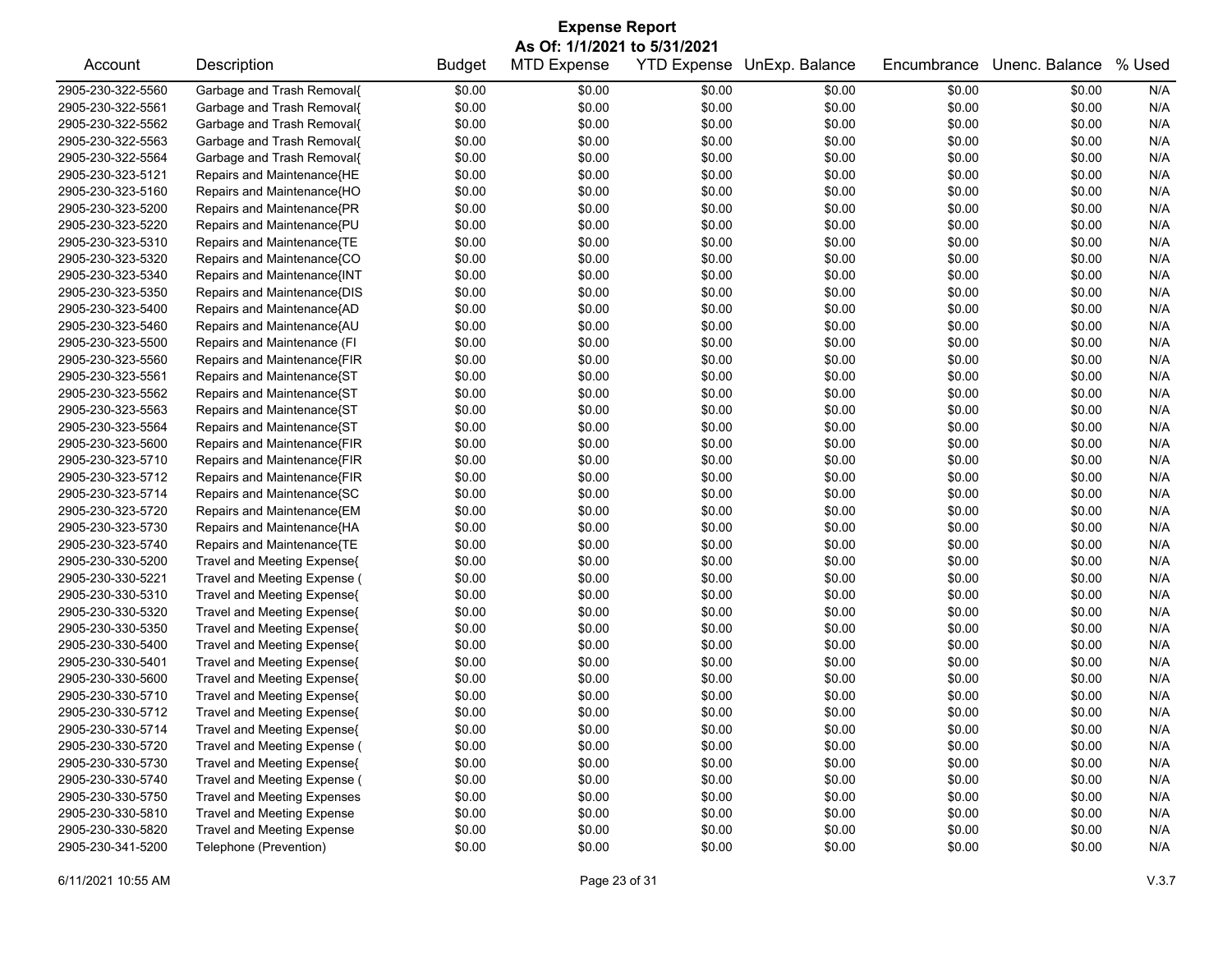| As Of: 1/1/2021 to 5/31/2021                                                                                                 |             |         |
|------------------------------------------------------------------------------------------------------------------------------|-------------|---------|
|                                                                                                                              |             |         |
| Description<br><b>MTD Expense</b><br>YTD Expense UnExp. Balance<br>Unenc. Balance<br>Account<br><b>Budget</b><br>Encumbrance | % Used      |         |
| 2905-230-341-5320<br>Telephone (COMMUNICATIO<br>\$0.00<br>\$0.00<br>\$0.00<br>\$0.00<br>\$0.00                               | \$0.00      | N/A     |
| \$0.00<br>\$0.00<br>\$0.00<br>\$0.00<br>2905-230-341-5350<br>Telephone{DISPATCH/PSISN<br>\$0.00                              | \$0.00      | N/A     |
| Telephone (FIRE FACILITIES<br>\$0.00<br>\$0.00<br>\$0.00<br>2905-230-341-5500<br>\$0.00<br>\$0.00                            | \$0.00      | N/A     |
| \$0.00<br>\$0.00<br>\$0.00<br>\$0.00<br>\$0.00<br>2905-230-341-5560<br>Telephone{FIRE ADMINISTR                              | \$0.00      | N/A     |
| 2905-230-341-5561<br>Telephone{STATION 61}<br>\$0.00<br>\$0.00<br>\$0.00<br>\$0.00<br>\$0.00                                 | \$0.00      | N/A     |
| \$0.00<br>Telephone{STATION 62}<br>\$0.00<br>\$0.00<br>\$0.00<br>\$0.00<br>2905-230-341-5562                                 | \$0.00      | N/A     |
| 2905-230-341-5563<br>Telephone{STATION 63}<br>\$0.00<br>\$0.00<br>\$0.00<br>\$0.00<br>\$0.00                                 | \$0.00      | N/A     |
| \$0.00<br>\$0.00<br>\$0.00<br>2905-230-341-5564<br>Telephone{STATION 64}<br>\$0.00<br>\$0.00                                 | \$0.00      | N/A     |
| \$0.00<br>\$0.00<br>\$0.00<br>\$0.00<br>\$0.00<br>2905-230-341-5999<br>Telephone (COST ALLOC/BU                              | \$0.00      | N/A     |
| 2905-230-342-5400<br>Postage{ADMINISTRATION}<br>\$0.00<br>\$0.00<br>\$0.00<br>\$0.00<br>\$0.00                               | \$0.00      | N/A     |
| Postage (Fire Operations)<br>\$0.00<br>\$0.00<br>\$0.00<br>\$0.00<br>\$0.00<br>2905-230-342-5710                             | \$0.00      | N/A     |
| 2905-230-342-5714<br>\$0.00<br>\$0.00<br>\$0.00<br>\$0.00<br>\$0.00<br>Postage{SCBA}                                         | \$0.00      | N/A     |
| \$0.00<br>\$0.00<br>\$0.00<br>2905-230-342-5730<br>Postage{HAZ MAT}<br>\$0.00<br>\$0.00                                      | \$0.00      | N/A     |
| \$0.00<br>\$0.00<br>\$0.00<br>\$0.00<br>\$0.00<br>2905-230-343-5400<br>Postage Machine Rental{AD                             | \$0.00      | N/A     |
| \$0.00<br>2905-230-344-5220<br>Printing{PUBLIC EDUCATIO<br>\$0.00<br>\$0.00<br>\$0.00<br>\$0.00                              | \$0.00      | N/A     |
| \$0.00<br>Printing (PUBLIC EDUCATIO<br>\$0.00<br>\$0.00<br>\$0.00<br>\$0.00<br>2905-230-344-5221                             | \$0.00      | N/A     |
| 2905-230-344-5400<br>Printing{ADMINISTRATION}<br>\$0.00<br>\$0.00<br>\$0.00<br>\$0.00<br>\$0.00                              | \$0.00      | N/A     |
| \$0.00<br>\$0.00<br>\$0.00<br>2905-230-344-5401<br>Printing (ADMINISTRATION:<br>\$0.00<br>\$0.00                             | \$0.00      | N/A     |
| \$0.00<br>\$0.00<br>\$0.00<br>\$0.00<br>\$0.00<br>2905-230-344-5460<br>Printing (AUXILIARY)                                  | \$0.00      | N/A     |
| 2905-230-344-5720<br>Printing{EMS OPERATIONS}<br>\$0.00<br>\$0.00<br>\$0.00<br>\$0.00<br>\$0.00                              | \$0.00      | N/A     |
| \$0.00<br>\$0.00<br>\$0.00<br>\$0.00<br>\$0.00<br>2905-230-344-5820<br>Printing                                              | \$0.00      | N/A     |
| 2905-230-345-5130<br>Advertising{FIRE: HUMAN R<br>\$0.00<br>\$0.00<br>\$0.00<br>\$0.00<br>\$0.00                             | \$0.00      | N/A     |
| \$0.00<br>\$0.00<br>2905-230-345-5220<br>Advertising{PUBLIC EDUCAT<br>\$0.00<br>\$0.00<br>\$0.00                             | \$0.00      | N/A     |
| Electricity (FIRE FACILITIES)<br>\$0.00<br>\$0.00<br>\$0.00<br>\$0.00<br>\$0.00<br>2905-230-351-5500                         | \$0.00      | N/A     |
| Electricity{FIRE ADMINISTRA<br>\$0.00<br>2905-230-351-5560<br>\$0.00<br>\$0.00<br>\$0.00<br>\$0.00                           | \$0.00      | N/A     |
| \$0.00<br>Electricity{STATION 61}<br>\$0.00<br>\$0.00<br>\$0.00<br>\$0.00<br>2905-230-351-5561                               | \$0.00      | N/A     |
| 2905-230-351-5562<br>Electricity{STATION 62}<br>\$0.00<br>\$0.00<br>\$0.00<br>\$0.00<br>\$0.00                               | \$0.00      | N/A     |
| \$0.00<br>2905-230-351-5563<br>Electricity{STATION 63}<br>\$0.00<br>\$0.00<br>\$0.00<br>\$0.00                               | \$0.00      | N/A     |
| Electricity{STATION 64}<br>\$0.00<br>\$0.00<br>\$0.00<br>\$0.00<br>\$0.00<br>2905-230-351-5564                               | \$0.00      | N/A     |
| 2905-230-352-5500<br>Water and Sewage (FIRE FA<br>\$0.00<br>\$0.00<br>\$0.00<br>\$0.00<br>\$0.00                             | \$0.00      | N/A     |
| Water and Sewage{FIRE AD<br>\$0.00<br>\$0.00<br>\$0.00<br>\$0.00<br>\$0.00<br>2905-230-352-5560                              | \$0.00      | N/A     |
| 2905-230-352-5561<br>Water and Sewage{STATION<br>\$0.00<br>\$0.00<br>\$0.00<br>\$0.00<br>\$0.00                              | \$0.00      | N/A     |
| Water and Sewage{STATION<br>\$0.00<br>2905-230-352-5562<br>\$0.00<br>\$0.00<br>\$0.00<br>\$0.00                              | \$0.00      | N/A     |
| 2905-230-352-5563<br>Water and Sewage{STATION<br>\$0.00<br>\$0.00<br>\$0.00<br>\$0.00<br>\$0.00                              | \$0.00      | N/A     |
| Water and Sewage{STATION<br>2905-230-352-5564<br>\$0.00<br>\$0.00<br>\$0.00<br>\$0.00<br>\$0.00                              | \$0.00      | N/A     |
| Natural Gas (FIRE FACILITIE<br>\$0.00<br>\$0.00<br>\$0.00<br>\$0.00<br>\$0.00<br>2905-230-353-5500                           | \$0.00      | N/A     |
| 2905-230-353-5560<br>Natural Gas{FIRE ADMINIST<br>\$0.00<br>\$0.00<br>\$0.00<br>\$0.00<br>\$0.00                             | \$0.00      | N/A     |
| 2905-230-353-5561<br>Natural Gas{STATION 61}<br>\$0.00<br>\$0.00<br>\$0.00<br>\$0.00<br>\$0.00                               | \$0.00      | N/A     |
| Natural Gas{STATION 62}<br>\$0.00<br>2905-230-353-5562<br>\$0.00<br>\$0.00<br>\$0.00<br>\$0.00                               | \$0.00      | N/A     |
| Natural Gas{STATION 63}<br>\$0.00<br>2905-230-353-5563<br>\$0.00<br>\$0.00<br>\$0.00<br>\$0.00                               | \$0.00      | N/A     |
| Natural Gas{STATION 64}<br>2905-230-353-5564<br>\$0.00<br>\$0.00<br>\$0.00<br>\$0.00<br>\$0.00                               | \$0.00      | N/A     |
| 2905-230-360-5000<br>Contracted Services (Operati<br>\$4,800.00<br>\$0.00<br>\$4,800.00<br>\$0.00<br>\$0.00                  | \$0.00      | 100.00% |
| Contracted Services{HEALTH<br>\$0.00<br>2905-230-360-5121<br>\$0.00<br>\$0.00<br>\$0.00<br>\$0.00                            | \$0.00      | N/A     |
| Contracted Services{FIRE: H<br>\$0.00<br>\$0.00<br>2905-230-360-5130<br>\$0.00<br>\$0.00<br>\$0.00                           | \$0.00      | N/A     |
| <b>Contracted Services (PREVE</b><br>2905-230-360-5200<br>\$0.00<br>\$0.00<br>\$0.00<br>\$0.00<br>\$0.00                     | \$0.00      | N/A     |
| Contracted Services{TECHN<br>\$0.00<br>2905-230-360-5310<br>\$118,269.00<br>\$2,695.00<br>\$115,574.00<br>\$33,775.00        | \$81,799.00 | 30.84%  |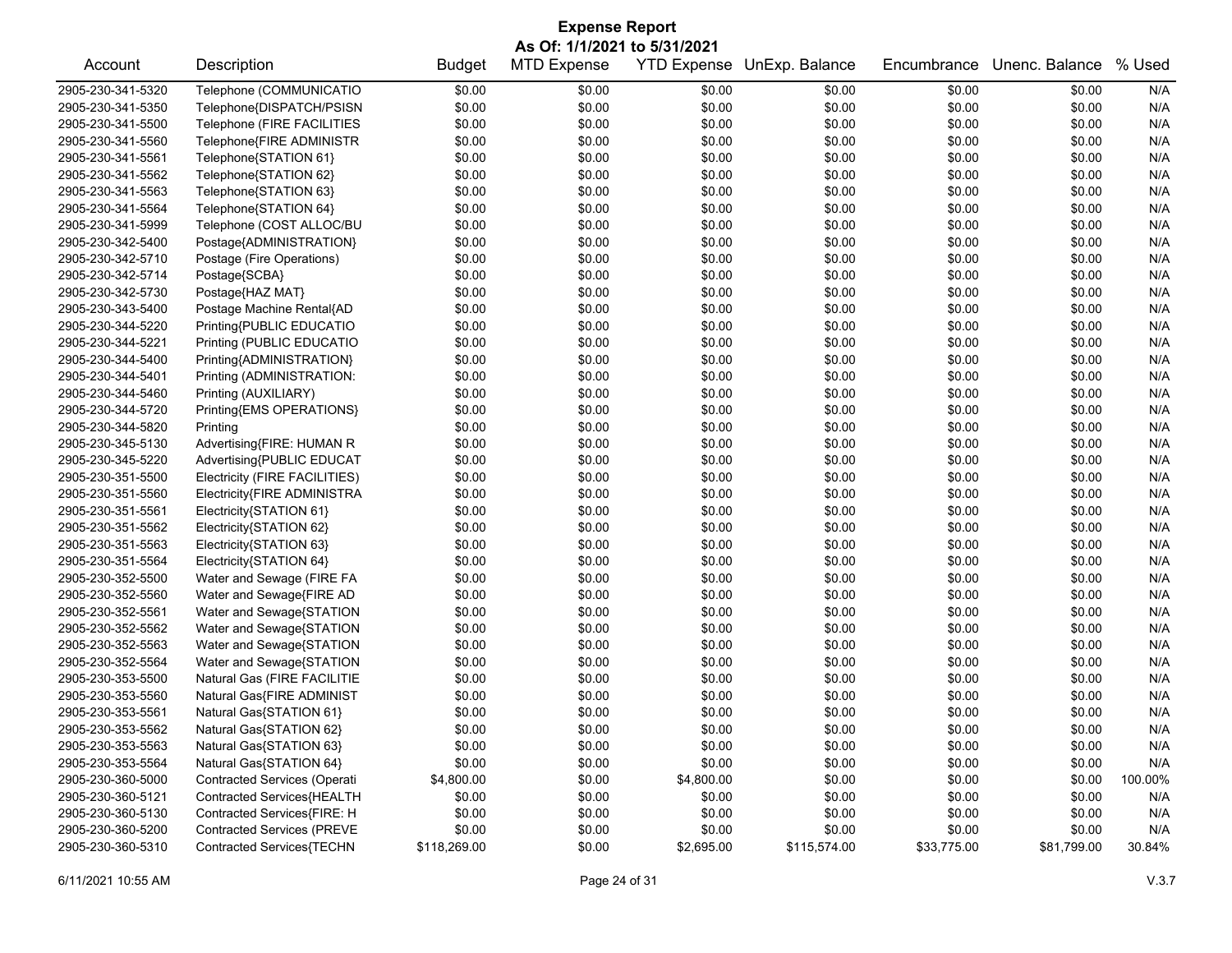|                              |                                     |               | <b>Expense Report</b> |                    |                |             |                |         |  |
|------------------------------|-------------------------------------|---------------|-----------------------|--------------------|----------------|-------------|----------------|---------|--|
| As Of: 1/1/2021 to 5/31/2021 |                                     |               |                       |                    |                |             |                |         |  |
| Account                      | Description                         | <b>Budget</b> | <b>MTD Expense</b>    | <b>YTD Expense</b> | UnExp. Balance | Encumbrance | Unenc. Balance | % Used  |  |
| 2905-230-360-5320            | Contracted Services{COMMU           | \$0.00        | \$0.00                | \$0.00             | \$0.00         | \$0.00      | \$0.00         | N/A     |  |
| 2905-230-360-5340            | Contracted Services{INTERO          | \$0.00        | \$0.00                | \$0.00             | \$0.00         | \$0.00      | \$0.00         | N/A     |  |
| 2905-230-360-5350            | Contracted Services{DISPAT          | \$24,970.00   | \$0.00                | \$24,970.00        | \$0.00         | \$0.00      | \$0.00         | 100.00% |  |
| 2905-230-360-5400            | Contracted Services{ADMINI          | \$0.00        | \$0.00                | \$0.00             | \$0.00         | \$0.00      | \$0.00         | N/A     |  |
| 2905-230-360-5401            | Contracted Services{ADMINI          | \$0.00        | \$0.00                | \$0.00             | \$0.00         | \$0.00      | \$0.00         | N/A     |  |
| 2905-230-360-5451            | Contracted Services{EMS BIL         | \$0.00        | \$0.00                | \$0.00             | \$0.00         | \$0.00      | \$0.00         | N/A     |  |
| 2905-230-360-5460            | <b>Contracted Services (AUXILI</b>  | \$0.00        | \$0.00                | \$0.00             | \$0.00         | \$0.00      | \$0.00         | N/A     |  |
| 2905-230-360-5500            | Contracted Services (FIRE F         | \$0.00        | \$0.00                | \$0.00             | \$0.00         | \$0.00      | \$0.00         | N/A     |  |
| 2905-230-360-5560            | Contracted Services (FIRE A         | \$0.00        | \$0.00                | \$0.00             | \$0.00         | \$0.00      | \$0.00         | N/A     |  |
| 2905-230-360-5561            | Contracted Services{STATIO          | \$0.00        | \$0.00                | \$0.00             | \$0.00         | \$0.00      | \$0.00         | N/A     |  |
| 2905-230-360-5562            | Contracted Services{STATIO          | \$0.00        | \$0.00                | \$0.00             | \$0.00         | \$0.00      | \$0.00         | N/A     |  |
| 2905-230-360-5563            | Contracted Services{STATIO          | \$0.00        | \$0.00                | \$0.00             | \$0.00         | \$0.00      | \$0.00         | N/A     |  |
| 2905-230-360-5564            | Contracted Services{STATIO          | \$0.00        | \$0.00                | \$0.00             | \$0.00         | \$0.00      | \$0.00         | N/A     |  |
| 2905-230-360-5600            | Contracted Services (FIRE A         | \$0.00        | \$0.00                | \$0.00             | \$0.00         | \$0.00      | \$0.00         | N/A     |  |
| 2905-230-360-5712            | Contracted Services (FIRE G         | \$0.00        | \$0.00                | \$0.00             | \$0.00         | \$0.00      | \$0.00         | N/A     |  |
| 2905-230-360-5714            | Contracted Services{SCBA}           | \$0.00        | \$0.00                | \$0.00             | \$0.00         | \$0.00      | \$0.00         | N/A     |  |
| 2905-230-360-5720            | Contracted Services{EMS OP          | \$0.00        | \$0.00                | \$0.00             | \$0.00         | \$0.00      | \$0.00         | N/A     |  |
| 2905-230-360-5730            | Contracted Services{HAZ MA          | \$0.00        | \$0.00                | \$0.00             | \$0.00         | \$0.00      | \$0.00         | N/A     |  |
| 2905-230-360-5740            | Contracted Services{TECHNI          | \$0.00        | \$0.00                | \$0.00             | \$0.00         | \$0.00      | \$0.00         | N/A     |  |
| 2905-230-360-5820            | Contracted Services{EMS TR          | \$0.00        | \$0.00                | \$0.00             | \$0.00         | \$0.00      | \$0.00         | N/A     |  |
| 2905-230-360-5999            | Contracted Services{FIRE: C         | \$0.00        | \$0.00                | \$0.00             | \$0.00         | \$0.00      | \$0.00         | N/A     |  |
| 2905-230-382-5400            | Liability Insurance Premiums{       | \$0.00        | \$0.00                | \$0.00             | \$0.00         | \$0.00      | \$0.00         | N/A     |  |
| 2905-230-410-5400            | Office Supplies{ADMINISTRA          | \$0.00        | \$0.00                | \$0.00             | \$0.00         | \$0.00      | \$0.00         | N/A     |  |
| 2905-230-420-5000            | <b>Operating Supplies (Operatio</b> | \$0.00        | \$0.00                | \$0.00             | \$0.00         | \$0.00      | \$0.00         | N/A     |  |
| 2905-230-420-5130            | Operating Supplies (Human R         | \$0.00        | \$0.00                | \$0.00             | \$0.00         | \$0.00      | \$0.00         | N/A     |  |
| 2905-230-420-5170            | Operating Supplies{UNIFOR           | \$0.00        | \$0.00                | \$0.00             | \$0.00         | \$0.00      | \$0.00         | N/A     |  |
| 2905-230-420-5200            | <b>Operating Supplies{PREVEN</b>    | \$0.00        | \$0.00                | \$0.00             | \$0.00         | \$0.00      | \$0.00         | N/A     |  |
| 2905-230-420-5220            | Operating Supplies{PUBLIC E         | \$0.00        | \$0.00                | \$0.00             | \$0.00         | \$0.00      | \$0.00         | N/A     |  |
| 2905-230-420-5221            | <b>Operating Supplies (PUBLIC</b>   | \$0.00        | \$0.00                | \$0.00             | \$0.00         | \$0.00      | \$0.00         | N/A     |  |
| 2905-230-420-5310            | Operating Supplies{TECHNO           | \$0.00        | \$0.00                | \$0.00             | \$0.00         | \$0.00      | \$0.00         | N/A     |  |
| 2905-230-420-5400            | <b>Operating Supplies{ADMINIS</b>   | \$0.00        | \$0.00                | \$0.00             | \$0.00         | \$0.00      | \$0.00         | N/A     |  |
| 2905-230-420-5460            | <b>Operating Supplies{AUXILIAR</b>  | \$0.00        | \$0.00                | \$0.00             | \$0.00         | \$0.00      | \$0.00         | N/A     |  |
| 2905-230-420-5500            | <b>Operating Supplies (FIRE FA</b>  | \$0.00        | \$0.00                | \$0.00             | \$0.00         | \$0.00      | \$0.00         | N/A     |  |
| 2905-230-420-5560            | Operating Supplies{FIRE AD          | \$0.00        | \$0.00                | \$0.00             | \$0.00         | \$0.00      | \$0.00         | N/A     |  |
| 2905-230-420-5561            | Operating Supplies{STATION          | \$0.00        | \$0.00                | \$0.00             | \$0.00         | \$0.00      | \$0.00         | N/A     |  |
| 2905-230-420-5562            | Operating Supplies{STATION          | \$0.00        | \$0.00                | \$0.00             | \$0.00         | \$0.00      | \$0.00         | N/A     |  |
| 2905-230-420-5563            | Operating Supplies{STATION          | \$0.00        | \$0.00                | \$0.00             | \$0.00         | \$0.00      | \$0.00         | N/A     |  |
| 2905-230-420-5564            | Operating Supplies{STATION          | \$0.00        | \$0.00                | \$0.00             | \$0.00         | \$0.00      | \$0.00         | N/A     |  |
| 2905-230-420-5600            | <b>Operating Supplies{FIRE APP</b>  | \$0.00        | \$0.00                | \$0.00             | \$0.00         | \$0.00      | \$0.00         | N/A     |  |
| 2905-230-420-5710            | Operating Supplies{FIRE OP          | \$0.00        | \$0.00                | \$0.00             | \$0.00         | \$0.00      | \$0.00         | N/A     |  |
| 2905-230-420-5712            | Operating Supplies{FIRE GE          | \$0.00        | \$0.00                | \$0.00             | \$0.00         | \$0.00      | \$0.00         | N/A     |  |
| 2905-230-420-5714            | <b>Operating Supplies{SCBA}</b>     | \$0.00        | \$0.00                | \$0.00             | \$0.00         | \$0.00      | \$0.00         | N/A     |  |
| 2905-230-420-5717            | Operating Supplies{SAFETY           | \$0.00        | \$0.00                | \$0.00             | \$0.00         | \$0.00      | \$0.00         | N/A     |  |
| 2905-230-420-5720            | Operating Supplies{EMS OPE          | \$0.00        | \$0.00                | \$0.00             | \$0.00         | \$0.00      | \$0.00         | N/A     |  |
| 2905-230-420-5730            | Operating Supplies{HAZ MAT          | \$0.00        | \$0.00                | \$0.00             | \$0.00         | \$0.00      | \$0.00         | N/A     |  |
| 2905-230-420-5740            | <b>Operating Supplies{TECHNIC</b>   | \$0.00        | \$0.00                | \$0.00             | \$0.00         | \$0.00      | \$0.00         | N/A     |  |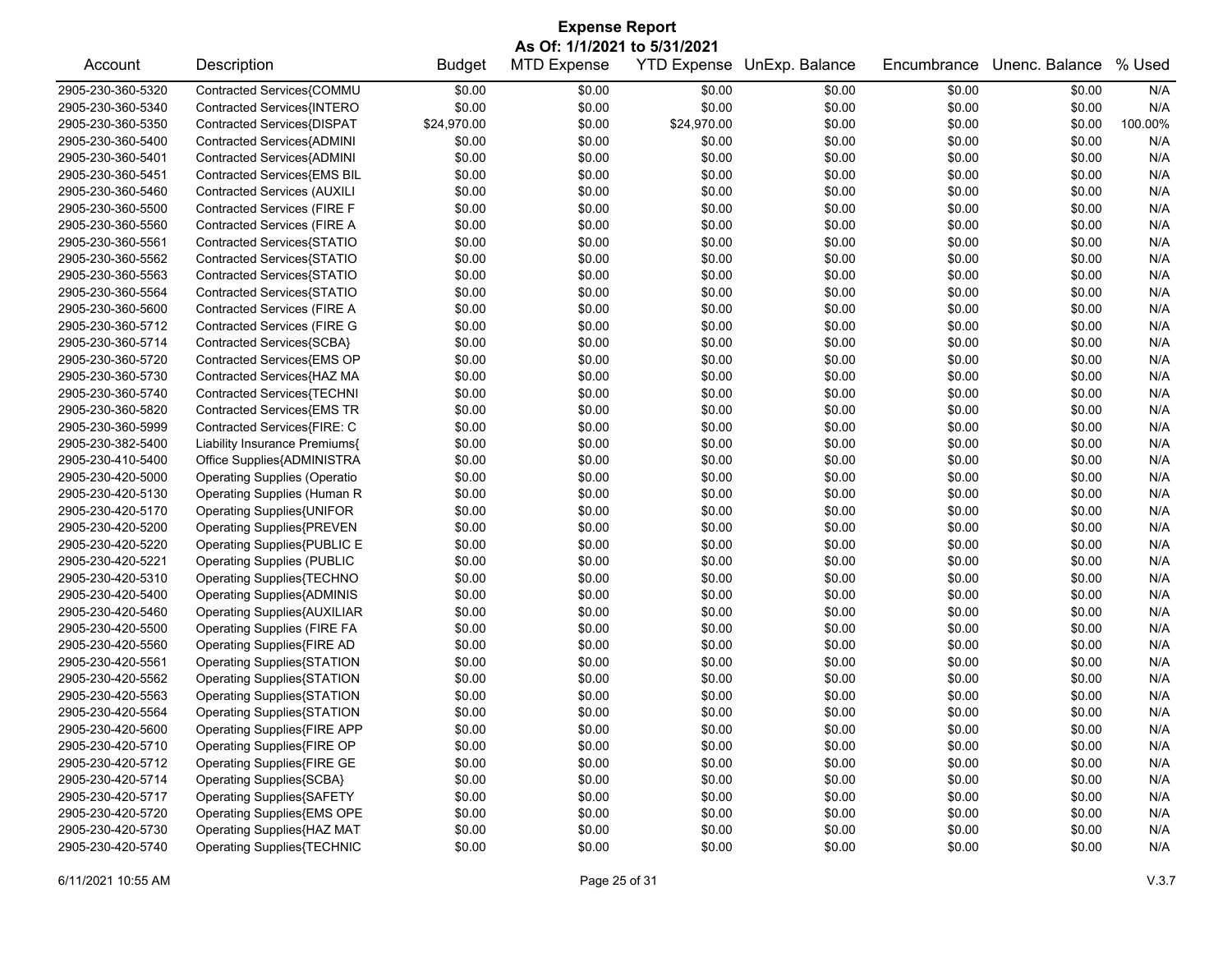| <b>Expense Report</b> |                                  |               |                    |                    |                |             |                |        |  |  |  |
|-----------------------|----------------------------------|---------------|--------------------|--------------------|----------------|-------------|----------------|--------|--|--|--|
|                       | As Of: 1/1/2021 to 5/31/2021     |               |                    |                    |                |             |                |        |  |  |  |
| Account               | Description                      | <b>Budget</b> | <b>MTD Expense</b> | <b>YTD Expense</b> | UnExp. Balance | Encumbrance | Unenc. Balance | % Used |  |  |  |
| 2905-230-420-5750     | <b>Operating Supplies{HONORS</b> | \$0.00        | \$0.00             | \$0.00             | \$0.00         | \$0.00      | \$0.00         | N/A    |  |  |  |
| 2905-230-420-5810     | <b>Operating Supplies</b>        | \$0.00        | \$0.00             | \$0.00             | \$0.00         | \$0.00      | \$0.00         | N/A    |  |  |  |
| 2905-230-420-5820     | <b>Operating Supplies</b>        | \$0.00        | \$0.00             | \$0.00             | \$0.00         | \$0.00      | \$0.00         | N/A    |  |  |  |
| 2905-230-430-5121     | Small Tools and Minor Equip      | \$0.00        | \$0.00             | \$0.00             | \$0.00         | \$0.00      | \$0.00         | N/A    |  |  |  |
| 2905-230-430-5160     | Small Tools and Minor Equip      | \$0.00        | \$0.00             | \$0.00             | \$0.00         | \$0.00      | \$0.00         | N/A    |  |  |  |
| 2905-230-430-5200     | Small Tools and Minor Equip      | \$0.00        | \$0.00             | \$0.00             | \$0.00         | \$0.00      | \$0.00         | N/A    |  |  |  |
| 2905-230-430-5220     | Small Tools and Minor Equip      | \$0.00        | \$0.00             | \$0.00             | \$0.00         | \$0.00      | \$0.00         | N/A    |  |  |  |
| 2905-230-430-5310     | Small Tools and Minor Equip      | \$0.00        | \$0.00             | \$0.00             | \$0.00         | \$0.00      | \$0.00         | N/A    |  |  |  |
| 2905-230-430-5320     | Small Tools and Minor Equip      | \$0.00        | \$0.00             | \$0.00             | \$0.00         | \$0.00      | \$0.00         | N/A    |  |  |  |
| 2905-230-430-5340     | Small Tools and Minor Equip      | \$0.00        | \$0.00             | \$0.00             | \$0.00         | \$0.00      | \$0.00         | N/A    |  |  |  |
| 2905-230-430-5350     | Small Tools and Minor Equip      | \$0.00        | \$0.00             | \$0.00             | \$0.00         | \$0.00      | \$0.00         | N/A    |  |  |  |
| 2905-230-430-5400     | Small Tools and Minor Equip      | \$0.00        | \$0.00             | \$0.00             | \$0.00         | \$0.00      | \$0.00         | N/A    |  |  |  |
| 2905-230-430-5460     | Small Tools and Minor Equip      | \$0.00        | \$0.00             | \$0.00             | \$0.00         | \$0.00      | \$0.00         | N/A    |  |  |  |
| 2905-230-430-5600     | Small Tools and Minor Equip      | \$0.00        | \$0.00             | \$0.00             | \$0.00         | \$0.00      | \$0.00         | N/A    |  |  |  |
| 2905-230-430-5710     | Small Tools and Minor Equip      | \$0.00        | \$0.00             | \$0.00             | \$0.00         | \$0.00      | \$0.00         | N/A    |  |  |  |
| 2905-230-430-5712     | Small Tools and Minor Equip      | \$0.00        | \$0.00             | \$0.00             | \$0.00         | \$0.00      | \$0.00         | N/A    |  |  |  |
| 2905-230-430-5714     | Small Tools and Minor Equip      | \$0.00        | \$0.00             | \$0.00             | \$0.00         | \$0.00      | \$0.00         | N/A    |  |  |  |
| 2905-230-430-5720     | Small Tools and Minor Equip      | \$0.00        | \$0.00             | \$0.00             | \$0.00         | \$0.00      | \$0.00         | N/A    |  |  |  |
| 2905-230-430-5730     | Small Tools and Minor Equip      | \$0.00        | \$0.00             | \$0.00             | \$0.00         | \$0.00      | \$0.00         | N/A    |  |  |  |
| 2905-230-430-5740     | Small Tools and Minor Equip      | \$0.00        | \$0.00             | \$0.00             | \$0.00         | \$0.00      | \$0.00         | N/A    |  |  |  |
| 2905-230-430-5810     | Small Tools and Minor Equip      | \$0.00        | \$0.00             | \$0.00             | \$0.00         | \$0.00      | \$0.00         | N/A    |  |  |  |
| 2905-230-430-5820     | Small Tools and Minor Equip      | \$0.00        | \$0.00             | \$0.00             | \$0.00         | \$0.00      | \$0.00         | N/A    |  |  |  |
| 2905-230-490-5710     | Other - Supplies and Material    | \$0.00        | \$0.00             | \$0.00             | \$0.00         | \$0.00      | \$0.00         | N/A    |  |  |  |
| 2905-230-490-5712     | Other - Supplies and Material    | \$0.00        | \$0.00             | \$0.00             | \$0.00         | \$0.00      | \$0.00         | N/A    |  |  |  |
| 2905-230-490-5720     | Other - Supplies and Material    | \$0.00        | \$0.00             | \$0.00             | \$0.00         | \$0.00      | \$0.00         | N/A    |  |  |  |
| 2905-230-490-5750     | Other - Supplies and Material    | \$0.00        | \$0.00             | \$0.00             | \$0.00         | \$0.00      | \$0.00         | N/A    |  |  |  |
| 2905-230-519-5200     | Other - Dues and Fees{PREV       | \$0.00        | \$0.00             | \$0.00             | \$0.00         | \$0.00      | \$0.00         | N/A    |  |  |  |
| 2905-230-519-5350     | Other - Dues and Fees{DISP       | \$0.00        | \$0.00             | \$0.00             | \$0.00         | \$0.00      | \$0.00         | N/A    |  |  |  |
| 2905-230-519-5400     | Other - Dues and Fees{ADMI       | \$0.00        | \$0.00             | \$0.00             | \$0.00         | \$0.00      | \$0.00         | N/A    |  |  |  |
| 2905-230-519-5401     | Other - Dues and Fees (ADMI      | \$0.00        | \$0.00             | \$0.00             | \$0.00         | \$0.00      | \$0.00         | N/A    |  |  |  |
| 2905-230-519-5460     | Other - Dues and Fees{AUXIL      | \$0.00        | \$0.00             | \$0.00             | \$0.00         | \$0.00      | \$0.00         | N/A    |  |  |  |
| 2905-230-519-5600     | Other - Dues and Fees (FIRE      | \$0.00        | \$0.00             | \$0.00             | \$0.00         | \$0.00      | \$0.00         | N/A    |  |  |  |
| 2905-230-519-5717     | Other - Dues and Fees (SAFE      | \$0.00        | \$0.00             | \$0.00             | \$0.00         | \$0.00      | \$0.00         | N/A    |  |  |  |
| 2905-230-519-5720     | Other - Dues and Fees{EMS        | \$0.00        | \$0.00             | \$0.00             | \$0.00         | \$0.00      | \$0.00         | N/A    |  |  |  |
| 2905-230-519-5730     | Other - Dues and Fees{HAZ        | \$0.00        | \$0.00             | \$0.00             | \$0.00         | \$0.00      | \$0.00         | N/A    |  |  |  |
| 2905-230-599-5121     | Other - Other Expenses (Heal     | \$0.00        | \$0.00             | \$0.00             | \$0.00         | \$0.00      | \$0.00         | N/A    |  |  |  |
| 2905-230-599-5200     | Other - Other Expenses{PRE       | \$0.00        | \$0.00             | \$0.00             | \$0.00         | \$0.00      | \$0.00         | N/A    |  |  |  |
| 2905-230-599-5400     | Other - Other Expenses{ADMI      | \$0.00        | \$0.00             | \$0.00             | \$0.00         | \$0.00      | \$0.00         | N/A    |  |  |  |
| 2905-230-599-5451     | Other - Other Expenses{EMS       | \$0.00        | \$0.00             | \$0.00             | \$0.00         | \$0.00      | \$0.00         | N/A    |  |  |  |
| 2905-230-599-5710     | Other - Other Expenses (FIR      | \$0.00        | \$0.00             | \$0.00             | \$0.00         | \$0.00      | \$0.00         | N/A    |  |  |  |
| 2905-230-599-5720     | Other - Other Expenses (EMS      | \$0.00        | \$0.00             | \$0.00             | \$0.00         | \$0.00      | \$0.00         | N/A    |  |  |  |
| 2905-230-720-5560     | Buildings{FIRE ADMINISTRA        | \$0.00        | \$0.00             | \$0.00             | \$0.00         | \$0.00      | \$0.00         | N/A    |  |  |  |
| 2905-230-720-5561     | Buildings{STATION 61}            | \$0.00        | \$0.00             | \$0.00             | \$0.00         | \$0.00      | \$0.00         | N/A    |  |  |  |
| 2905-230-720-5563     | Buildings{STATION 63}            | \$0.00        | \$0.00             | \$0.00             | \$0.00         | \$0.00      | \$0.00         | N/A    |  |  |  |
| 2905-230-730-5560     | Improvement of Sites{FIRE A      | \$0.00        | \$0.00             | \$0.00             | \$0.00         | \$0.00      | \$0.00         | N/A    |  |  |  |
| 2905-230-730-5561     | Improvement of Sites{STATIO      | \$0.00        | \$0.00             | \$0.00             | \$0.00         | \$0.00      | \$0.00         | N/A    |  |  |  |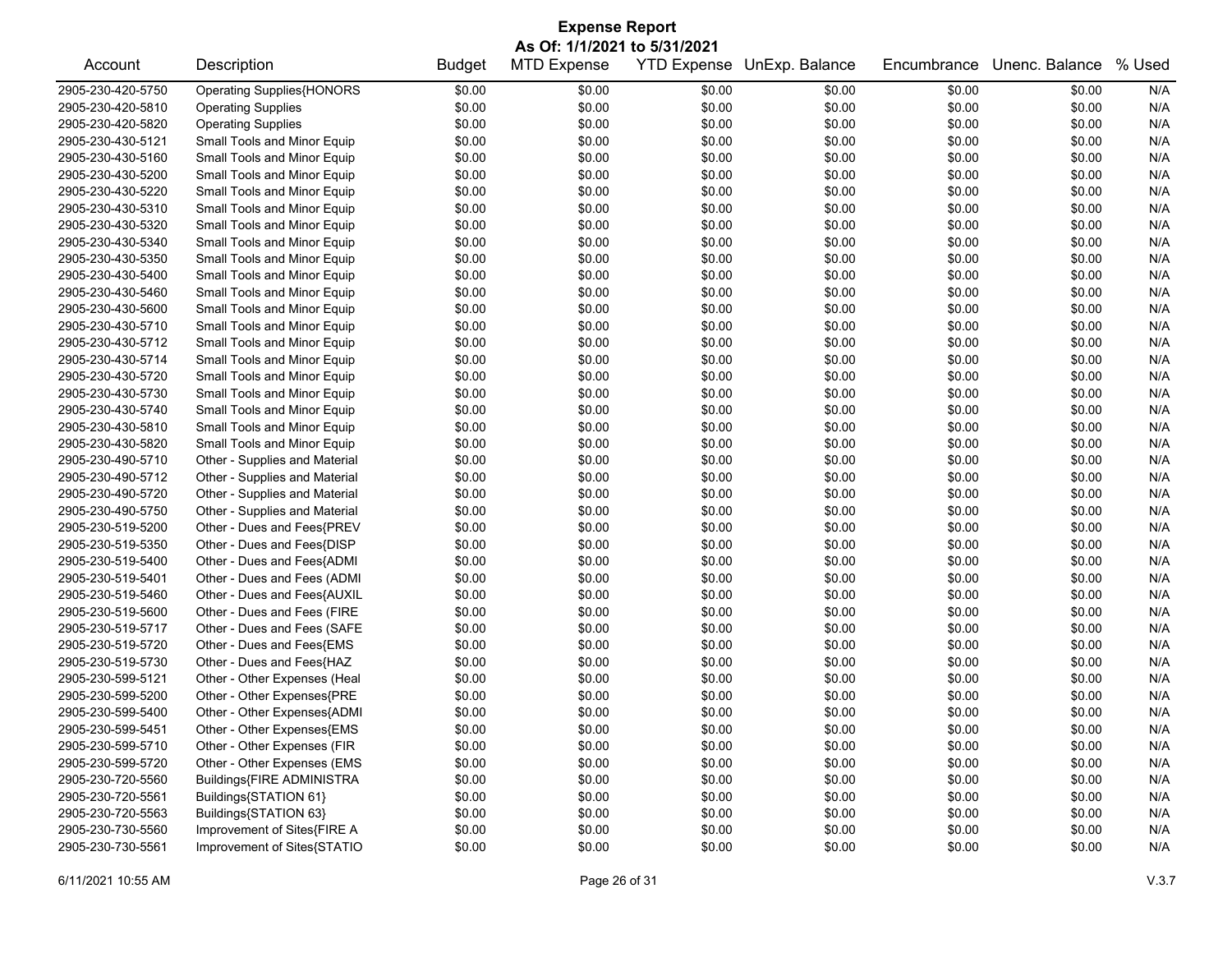| <b>Expense Report</b>                 |                                               |               |                              |                    |                |                 |                |         |
|---------------------------------------|-----------------------------------------------|---------------|------------------------------|--------------------|----------------|-----------------|----------------|---------|
|                                       |                                               |               | As Of: 1/1/2021 to 5/31/2021 |                    |                |                 |                |         |
| Account                               | Description                                   | <b>Budget</b> | <b>MTD Expense</b>           | <b>YTD Expense</b> | UnExp. Balance | Encumbrance     | Unenc. Balance | % Used  |
| 2905-230-730-5562                     | Improvement of Sites{STATIO                   | \$0.00        | \$0.00                       | \$0.00             | \$0.00         | \$0.00          | \$0.00         | N/A     |
| 2905-230-730-5563                     | Improvement of Sites{STATIO                   | \$0.00        | \$0.00                       | \$0.00             | \$0.00         | \$0.00          | \$0.00         | N/A     |
| 2905-230-730-5564                     | Improvement of Sites{STATIO                   | \$0.00        | \$0.00                       | \$0.00             | \$0.00         | \$0.00          | \$0.00         | N/A     |
| 2905-230-740-5121                     | Machinery, Equipment and Fu                   | \$0.00        | \$0.00                       | \$0.00             | \$0.00         | \$0.00          | \$0.00         | N/A     |
| 2905-230-740-5160                     | Machinery, Equipment and Fu                   | \$0.00        | \$0.00                       | \$0.00             | \$0.00         | \$0.00          | \$0.00         | N/A     |
| 2905-230-740-5200                     | Machinery, Equipment and Fu                   | \$0.00        | \$0.00                       | \$0.00             | \$0.00         | \$0.00          | \$0.00         | N/A     |
| 2905-230-740-5221                     | Machinery, Equipment and Fu                   | \$0.00        | \$0.00                       | \$0.00             | \$0.00         | \$0.00          | \$0.00         | N/A     |
| 2905-230-740-5310                     | Machinery, Equipment and Fu                   | \$109,795.11  | \$0.00                       | \$27,996.00        | \$81,799.11    | \$0.00          | \$81,799.11    | 25.50%  |
| 2905-230-740-5320                     | Machinery, Equipment and Fu                   | \$0.00        | \$0.00                       | \$0.00             | \$0.00         | \$0.00          | \$0.00         | N/A     |
| 2905-230-740-5340                     | Machinery, Equipment and Fu                   | \$0.00        | \$0.00                       | \$0.00             | \$0.00         | \$0.00          | \$0.00         | N/A     |
| 2905-230-740-5350                     | Machinery, Equipment and Fu                   | \$0.00        | \$0.00                       | \$0.00             | \$0.00         | \$0.00          | \$0.00         | N/A     |
| 2905-230-740-5400                     | Machinery, Equipment and Fu                   | \$0.00        | \$0.00                       | \$0.00             | \$0.00         | \$0.00          | \$0.00         | N/A     |
| 2905-230-740-5460                     | Machinery, Equipment and Fu                   | \$0.00        | \$0.00                       | \$0.00             | \$0.00         | \$0.00          | \$0.00         | N/A     |
| 2905-230-740-5500                     | Machinery, Equipment and Fu                   | \$0.00        | \$0.00                       | \$0.00             | \$0.00         | \$0.00          | \$0.00         | N/A     |
| 2905-230-740-5561                     | Machinery, Equipment and Fu                   | \$0.00        | \$0.00                       | \$0.00             | \$0.00         | \$0.00          | \$0.00         | N/A     |
| 2905-230-740-5600                     | Machinery, Equipment and Fu                   | \$0.00        | \$0.00                       | \$0.00             | \$0.00         | \$0.00          | \$0.00         | N/A     |
| 2905-230-740-5710                     | Machinery, Equipment and Fu                   | \$0.00        | \$0.00                       | \$0.00             | \$0.00         | \$0.00          | \$0.00         | N/A     |
| 2905-230-740-5712                     | Machinery, Equipment and Fu                   | \$0.00        | \$0.00                       | \$0.00             | \$0.00         | \$0.00          | \$0.00         | N/A     |
| 2905-230-740-5720                     | Machinery, Equipment and Fu                   | \$3,993.36    | \$0.00                       | \$0.00             | \$3,993.36     | \$3,993.36      | \$0.00         | 100.00% |
| 2905-230-740-5730                     | Machinery, Equipment and Fu                   | \$0.00        | \$0.00                       | \$0.00             | \$0.00         | \$0.00          | \$0.00         | N/A     |
| 2905-230-740-5740                     | Machinery, Equipment and Fu                   | \$0.00        | \$0.00                       | \$0.00             | \$0.00         | \$0.00          | \$0.00         | N/A     |
| 2905-230-750-5460                     | Motor Vehicles{AUXILIARY}                     | \$0.00        | \$0.00                       | \$0.00             | \$0.00         | \$0.00          | \$0.00         | N/A     |
| 2905-230-750-5600                     | Motor Vehicles{FIRE APPAR                     | \$0.00        | \$0.00                       | \$0.00             | \$0.00         | \$0.00          | \$0.00         | N/A     |
|                                       | <b>EMS Totals:</b>                            | \$261,827.47  | \$0.00                       | \$60,461.00        | \$201,366.47   | \$37,768.36     | \$163,598.11   | 37.52%  |
| <b>Transfers</b>                      |                                               |               |                              |                    |                |                 |                |         |
| 2905-910-910-5000                     | Transfers - Out                               | \$0.00        | \$0.00                       | \$0.00             | \$0.00         | \$0.00          | \$0.00         | N/A     |
| 2905-910-910-5999                     | Transfers - Out (FIRE: COST                   | \$0.00        | \$0.00                       | \$0.00             | \$0.00         | \$0.00          | \$0.00         | N/A     |
|                                       | <b>Transfers Totals:</b>                      | \$0.00        | \$0.00                       | \$0.00             | \$0.00         | \$0.00          | \$0.00         | N/A     |
| <b>Contingencies</b>                  |                                               |               |                              |                    |                |                 |                |         |
| 2905-930-930-0000                     | Contingencies                                 | \$706.11      | \$0.00                       | \$0.00             | \$706.11       | \$0.00          | \$706.11       | 0.00%   |
| 2905-930-930-5999                     | Contingencies (FIRE: COST                     | \$0.00        | \$0.00                       | \$0.00             | \$0.00         | \$0.00          | \$0.00         | N/A     |
|                                       | <b>Contingencies Totals:</b>                  | \$706.11      | \$0.00                       | \$0.00             | \$706.11       | \$0.00          | \$706.11       | 0.00%   |
| <b>Other Financing Uses</b>           |                                               |               |                              |                    |                |                 |                |         |
| 2905-990-990-0000                     | Other - Other Financing Uses                  | \$0.00        | \$0.00                       | \$0.00             | \$0.00         | \$0.00          | \$0.00         | N/A     |
| 2905-990-990-5999                     | Other - Other Financing Uses                  | \$0.00        | \$0.00                       | \$0.00             | \$0.00         | \$0.00          | \$0.00         | N/A     |
|                                       | Other Financing Uses Totals:                  | \$0.00        | \$0.00                       | \$0.00             | \$0.00         | \$0.00          | \$0.00         | N/A     |
| 2905 Total:                           |                                               | \$262,533.58  | \$0.00                       | \$60,461.00        | \$202,072.58   | \$37,768.36     | \$164,304.22   | 37.42%  |
| 4101                                  | <b>Bond</b>                                   |               |                              |                    |                | Target Percent: | 41.67%         |         |
| Debt Service - Bond Principal Payment |                                               |               |                              |                    |                |                 |                |         |
| 4101-810-810-0000                     | Principal Payments - Bonds                    | \$0.00        | \$0.00                       | \$0.00             | \$0.00         | \$0.00          | \$0.00         | N/A     |
|                                       | Debt Service - Bond Principal Payment Totals: | \$0.00        | \$0.00                       | \$0.00             | \$0.00         | \$0.00          | \$0.00         | N/A     |
| <b>Debt Service - Interest</b>        |                                               |               |                              |                    |                |                 |                |         |
| 4101-830-830-0000                     | Interest Payments                             | \$0.00        | \$0.00                       | \$0.00             | \$0.00         | \$0.00          | \$0.00         | N/A     |
|                                       | Debt Service - Interest Totals:               | \$0.00        | \$0.00                       | \$0.00             | \$0.00         | \$0.00          | \$0.00         | N/A     |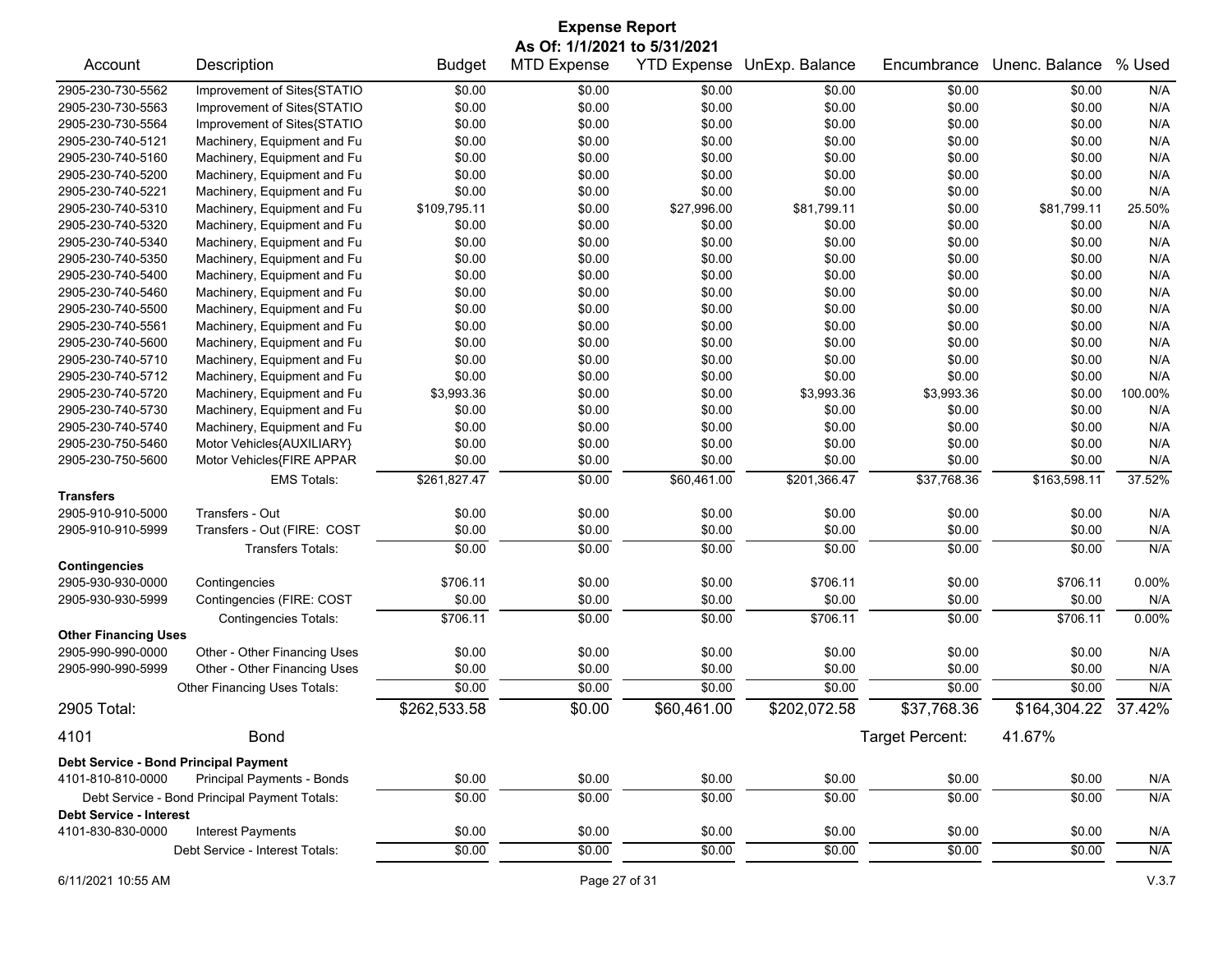| <b>Expense Report</b>                     |                                    |                  |                                                    |                  |                            |                  |                  |            |  |
|-------------------------------------------|------------------------------------|------------------|----------------------------------------------------|------------------|----------------------------|------------------|------------------|------------|--|
| Account                                   | Description                        | <b>Budget</b>    | As Of: 1/1/2021 to 5/31/2021<br><b>MTD Expense</b> |                  | YTD Expense UnExp. Balance | Encumbrance      | Unenc. Balance   | % Used     |  |
| 4101 Total:                               |                                    | \$0.00           | \$0.00                                             | \$0.00           | \$0.00                     | \$0.00           | \$0.00           | N/A        |  |
| 4301                                      | Capital Improvement Fund           |                  |                                                    |                  |                            | Target Percent:  | 41.67%           |            |  |
| <b>Capital Outlay</b>                     |                                    |                  |                                                    |                  |                            |                  |                  |            |  |
| 4301-760-790-0000                         | Capital Outlay                     | \$400,000.00     | \$0.00                                             | \$0.00           | \$400,000.00               | \$0.00           | \$400,000.00     | 0.00%      |  |
|                                           | Capital Outlay Totals:             | \$400,000.00     | \$0.00                                             | \$0.00           | \$400,000.00               | \$0.00           | \$400,000.00     | 0.00%      |  |
| <b>Contingencies</b><br>4301-930-930-0000 | Contengencies                      | \$0.00           | \$0.00                                             | \$0.00           | \$0.00                     | \$0.00           | \$0.00           | N/A        |  |
|                                           | <b>Contingencies Totals:</b>       | \$0.00           | \$0.00                                             | \$0.00           | \$0.00                     | \$0.00           | \$0.00           | N/A        |  |
| 4301 Total:                               |                                    | \$400,000.00     | \$0.00                                             | \$0.00           | \$400,000.00               | \$0.00           | \$400,000.00     | 0.00%      |  |
|                                           |                                    |                  |                                                    |                  |                            |                  |                  |            |  |
| 4304                                      | Improvement of Parks               |                  |                                                    |                  |                            | Target Percent:  | 41.67%           |            |  |
| <b>Capital Outlay</b>                     |                                    |                  |                                                    |                  |                            |                  |                  |            |  |
| 4304-760-730-0000                         | Improvement of Sites               | \$0.00           | \$0.00                                             | \$0.00           | \$0.00                     | \$0.00           | \$0.00           | N/A        |  |
|                                           | Capital Outlay Totals:             | \$0.00           | \$0.00                                             | \$0.00           | \$0.00                     | \$0.00           | \$0.00           | N/A        |  |
| 4304 Total:                               |                                    | \$0.00           | \$0.00                                             | \$0.00           | \$0.00                     | \$0.00           | \$0.00           | N/A        |  |
| 4901                                      | New Ambulance                      |                  |                                                    |                  |                            | Target Percent:  | 41.67%           |            |  |
| Fire                                      |                                    |                  |                                                    |                  |                            |                  |                  |            |  |
| 4901-220-330-5600                         | Travel and Meeting Expense (       | \$0.00           | \$0.00                                             | \$0.00           | \$0.00                     | \$0.00           | \$0.00           | N/A        |  |
| 4901-220-740-5600                         | Machinery, Equipment and Fu        | \$0.00           | \$0.00                                             | \$0.00           | \$0.00                     | \$0.00           | \$0.00           | N/A        |  |
| 4901-220-750-5600                         | Motor Vehicles{FIRE APPAR          | \$0.00           | \$0.00                                             | \$0.00           | \$0.00                     | \$0.00           | \$0.00           | N/A        |  |
| 4901-220-750-5900                         | Motor Vehicles{CAPITAL}            | \$11,000.00      | \$0.00                                             | \$0.00           | \$11,000.00                | \$11,000.00      | \$0.00           | 100.00%    |  |
|                                           | Fire Totals:                       | \$11,000.00      | \$0.00                                             | \$0.00           | \$11,000.00                | \$11,000.00      | \$0.00           | 100.00%    |  |
| <b>Transfers</b>                          |                                    |                  |                                                    |                  |                            |                  |                  |            |  |
| 4901-910-910-0000                         | Transfers - Out                    | \$0.00           | \$0.00                                             | \$0.00           | \$0.00                     | \$0.00           | \$0.00           | N/A        |  |
| <b>Contingencies</b>                      | <b>Transfers Totals:</b>           | \$0.00           | \$0.00                                             | \$0.00           | \$0.00                     | \$0.00           | \$0.00           | N/A        |  |
| 4901-930-930-5999                         | Contingencies (FIRE: COST          | \$9,596.72       | \$0.00                                             | \$0.00           | \$9,596.72                 | \$0.00           | \$9,596.72       | $0.00\%$   |  |
|                                           | <b>Contingencies Totals:</b>       | \$9,596.72       | \$0.00                                             | \$0.00           | \$9,596.72                 | \$0.00           | \$9,596.72       | 0.00%      |  |
| <b>Other Financing Uses</b>               |                                    |                  |                                                    |                  |                            |                  |                  |            |  |
| 4901-990-990-5999                         | Other - Other Financing Uses       | \$0.00           | \$0.00                                             | \$0.00           | \$0.00                     | \$0.00           | \$0.00           | N/A        |  |
|                                           | Other Financing Uses Totals:       | \$0.00           | \$0.00                                             | \$0.00           | \$0.00                     | \$0.00           | \$0.00           | N/A        |  |
| 4901 Total:                               |                                    | \$20,596.72      | \$0.00                                             | \$0.00           | \$20,596.72                | \$11,000.00      | \$9,596.72       | 53.41%     |  |
| 4902                                      | Land Acquisition                   |                  |                                                    |                  |                            | Target Percent:  | 41.67%           |            |  |
| <b>Administrative</b>                     |                                    |                  |                                                    |                  |                            |                  |                  |            |  |
| 4902-110-360-0000                         | <b>Contracted Services</b>         | \$0.00           | \$0.00                                             | \$0.00           | \$0.00                     | \$0.00           | \$0.00           | N/A        |  |
|                                           | <b>Administrative Totals:</b>      | \$0.00           | \$0.00                                             | \$0.00           | \$0.00                     | \$0.00           | \$0.00           | N/A        |  |
| <b>Capital Outlay</b>                     |                                    |                  |                                                    |                  |                            |                  |                  |            |  |
| 4902-760-360-0000<br>4902-760-710-0000    | <b>Contracted Services</b><br>Land | \$0.00<br>\$0.00 | \$0.00<br>\$0.00                                   | \$0.00<br>\$0.00 | \$0.00<br>\$0.00           | \$0.00<br>\$0.00 | \$0.00<br>\$0.00 | N/A<br>N/A |  |
| 4902-760-730-0000                         | Improvement of Sites               | \$0.00           | \$0.00                                             | \$0.00           | \$0.00                     | \$0.00           | \$0.00           | N/A        |  |
|                                           |                                    |                  |                                                    |                  |                            |                  |                  |            |  |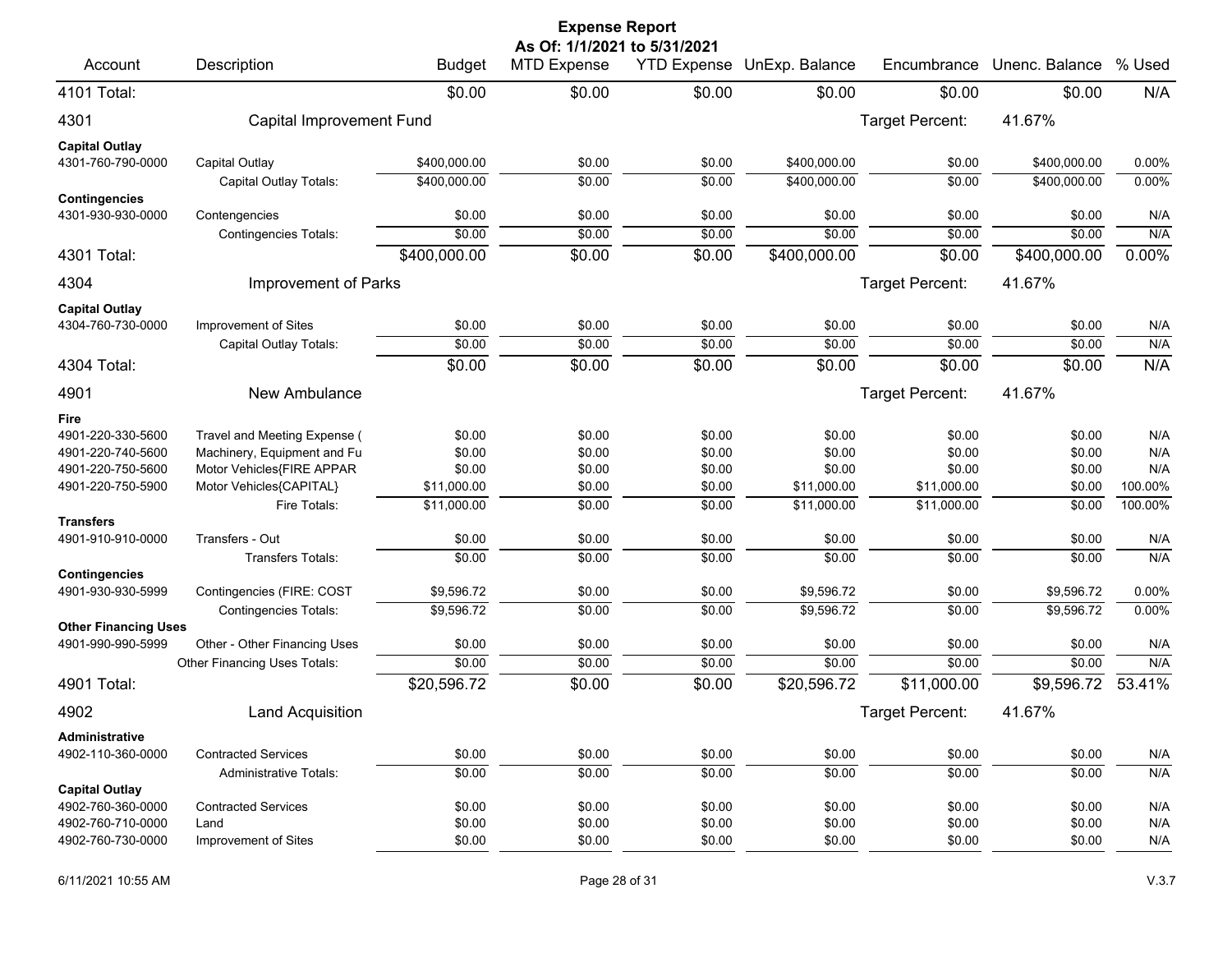|                                           |                                    |                | <b>Expense Report</b>        |                    |                |                 |                |                |
|-------------------------------------------|------------------------------------|----------------|------------------------------|--------------------|----------------|-----------------|----------------|----------------|
|                                           |                                    |                | As Of: 1/1/2021 to 5/31/2021 |                    |                |                 |                |                |
| Account                                   | Description                        | <b>Budget</b>  | MTD Expense                  | <b>YTD Expense</b> | UnExp. Balance | Encumbrance     | Unenc. Balance | % Used         |
|                                           | Capital Outlay Totals:             | \$0.00         | \$0.00                       | \$0.00             | \$0.00         | \$0.00          | \$0.00         | N/A            |
| <b>Transfers</b>                          |                                    |                |                              |                    |                |                 |                |                |
| 4902-910-910-0000                         | Transfers - Out                    | \$0.00         | \$0.00                       | \$0.00             | \$0.00         | \$0.00          | \$0.00         | N/A            |
|                                           | <b>Transfers Totals:</b>           | \$0.00         | \$0.00                       | \$0.00             | \$0.00         | \$0.00          | \$0.00         | N/A            |
| <b>Contingencies</b><br>4902-930-930-0000 | Contingencies                      | \$0.00         | \$0.00                       | \$0.00             | \$0.00         | \$0.00          | \$0.00         | N/A            |
|                                           | <b>Contingencies Totals:</b>       | \$0.00         | \$0.00                       | \$0.00             | \$0.00         | \$0.00          | \$0.00         | N/A            |
| <b>Other Financing Uses</b>               |                                    |                |                              |                    |                |                 |                |                |
| 4902-990-990-0000                         | Other - Other Financing Uses       | \$0.00         | \$0.00                       | \$0.00             | \$0.00         | \$0.00          | \$0.00         | N/A            |
|                                           | Other Financing Uses Totals:       | \$0.00         | \$0.00                       | \$0.00             | \$0.00         | \$0.00          | \$0.00         | N/A            |
| 4902 Total:                               |                                    | \$0.00         | \$0.00                       | \$0.00             | \$0.00         | \$0.00          | \$0.00         | N/A            |
|                                           |                                    |                |                              |                    |                |                 |                |                |
| 4903                                      | <b>ALS Engine</b>                  |                |                              |                    |                | Target Percent: | 41.67%         |                |
| Fire                                      |                                    |                |                              |                    |                |                 |                |                |
| 4903-220-750-5600                         | Motor Vehicles{FIRE APPAR          | \$7,515.00     | \$0.00                       | \$0.00             | \$7,515.00     | \$7,515.00      | \$0.00         | 100.00%        |
| 4903-220-750-5900                         | Motor Vehicles (CAPITAL)           | \$0.00         | \$0.00                       | \$0.00             | \$0.00         | \$0.00          | \$0.00         | N/A            |
|                                           | Fire Totals:                       | \$7,515.00     | \$0.00                       | \$0.00             | \$7,515.00     | \$7,515.00      | \$0.00         | 100.00%        |
| <b>Transfers</b>                          |                                    |                |                              |                    |                |                 |                |                |
| 4903-910-910-0000                         | Transfers - Out                    | \$0.00         | \$0.00                       | \$0.00             | \$0.00         | \$0.00          | \$0.00         | N/A            |
|                                           | Transfers Totals:                  | \$0.00         | \$0.00                       | \$0.00             | \$0.00         | \$0.00          | \$0.00         | N/A            |
| <b>Contingencies</b>                      |                                    |                |                              |                    |                |                 |                |                |
| 4903-930-930-0000                         | Contingencies                      | \$0.00         | \$0.00                       | \$0.00             | \$0.00         | \$0.00          | \$0.00         | N/A            |
| 4903-930-930-5999                         | Contingencies (FIRE: COST          | \$0.00         | \$0.00                       | \$0.00             | \$0.00         | \$0.00          | \$0.00         | N/A            |
|                                           | <b>Contingencies Totals:</b>       | \$0.00         | \$0.00                       | \$0.00             | \$0.00         | \$0.00          | \$0.00         | N/A            |
| 4903 Total:                               |                                    | \$7,515.00     | \$0.00                       | \$0.00             | \$7,515.00     | \$7,515.00      |                | \$0.00 100.00% |
| 4904                                      | <b>Fire Stations</b>               |                |                              |                    |                | Target Percent: | 41.67%         |                |
| Fire                                      |                                    |                |                              |                    |                |                 |                |                |
| 4904-220-311-5565                         | Accounting and Legal Fees{S        | \$12,500.00    | \$0.00                       | \$3,981.25         | \$8,518.75     | \$0.00          | \$8,518.75     | 31.85%         |
| 4904-220-311-5566                         | Accounting and Legal Fees (S       | \$15,000.00    | \$0.00                       | \$0.00             | \$15,000.00    | \$0.00          | \$15,000.00    | 0.00%          |
| 4904-220-316-5564                         | Engineering Services{STATIO        | \$0.00         | \$0.00                       | \$0.00             | \$0.00         | \$0.00          | \$0.00         | N/A            |
| 4904-220-321-5600                         | Rents and Leases (FIRE APP         | \$0.00         | \$0.00                       | \$0.00             | \$0.00         | \$0.00          | \$0.00         | N/A            |
| 4904-220-345-5564                         | Advertising (STATION 64)           | \$0.00         | \$0.00                       | \$0.00             | \$0.00         | \$0.00          | \$0.00         | N/A            |
| 4904-220-345-5565                         | Advertising{STATION 65}            | \$0.00         | \$0.00                       | \$0.00             | \$0.00         | \$0.00          | \$0.00         | N/A            |
| 4904-220-345-5566                         | Advertising (STATION 66)           | \$500.00       | \$0.00                       | \$0.00             | \$500.00       | \$0.00          | \$500.00       | 0.00%          |
| 4904-220-351-5565                         | Electricity (STATION 65)           | \$0.00         | \$0.00                       | \$0.00             | \$0.00         | \$0.00          | \$0.00         | N/A            |
| 4904-220-360-5564                         | <b>Contracted Services (STATIO</b> | \$0.00         | \$0.00                       | \$0.00             | \$0.00         | \$0.00          | \$0.00         | N/A            |
| 4904-220-360-5565                         | Contracted Services{STATIO         | \$482,412.16   | \$10,341.81                  | \$57,425.77        | \$424,986.39   | \$173,873.59    | \$251,112.80   | 47.95%         |
| 4904-220-360-5566                         | <b>Contracted Services (STATIO</b> | \$281,000.00   | \$967.75                     | \$21,896.61        | \$259,103.39   | \$181,565.89    | \$77,537.50    | 72.41%         |
| 4904-220-519-5564                         | Other - Dues and Fees (STAT        | \$0.00         | \$0.00                       | \$0.00             | \$0.00         | \$0.00          | \$0.00         | N/A            |
| 4904-220-519-5565                         | Other - Dues and Fees (STAT        | \$150,000.00   | \$0.00                       | \$1,447.80         | \$148,552.20   | \$0.00          | \$148,552.20   | 0.97%          |
| 4904-220-720-5564                         | Buildings{STATION 64}              | \$0.00         | \$0.00                       | \$0.00             | \$0.00         | \$0.00          | \$0.00         | N/A            |
| 4904-220-720-5565                         | Buildings (STATION 65)             | \$3,248,052.76 | \$558,764.24                 | \$1,568,089.30     | \$1,679,963.46 | \$1,663,846.46  | \$16,117.00    | 99.50%         |
| 4904-220-720-5566                         | Buildings (STATION 66)             | \$0.00         | \$0.00                       | \$0.00             | \$0.00         | \$0.00          | \$0.00         | N/A            |
| 4904-220-740-5564                         | Machinery, Equipment and Fu        | \$0.00         | \$0.00                       | \$0.00             | \$0.00         | \$0.00          | \$0.00         | N/A            |
| 6/11/2021 10:55 AM                        |                                    |                | Page 29 of 31                |                    |                |                 |                | V.3.7          |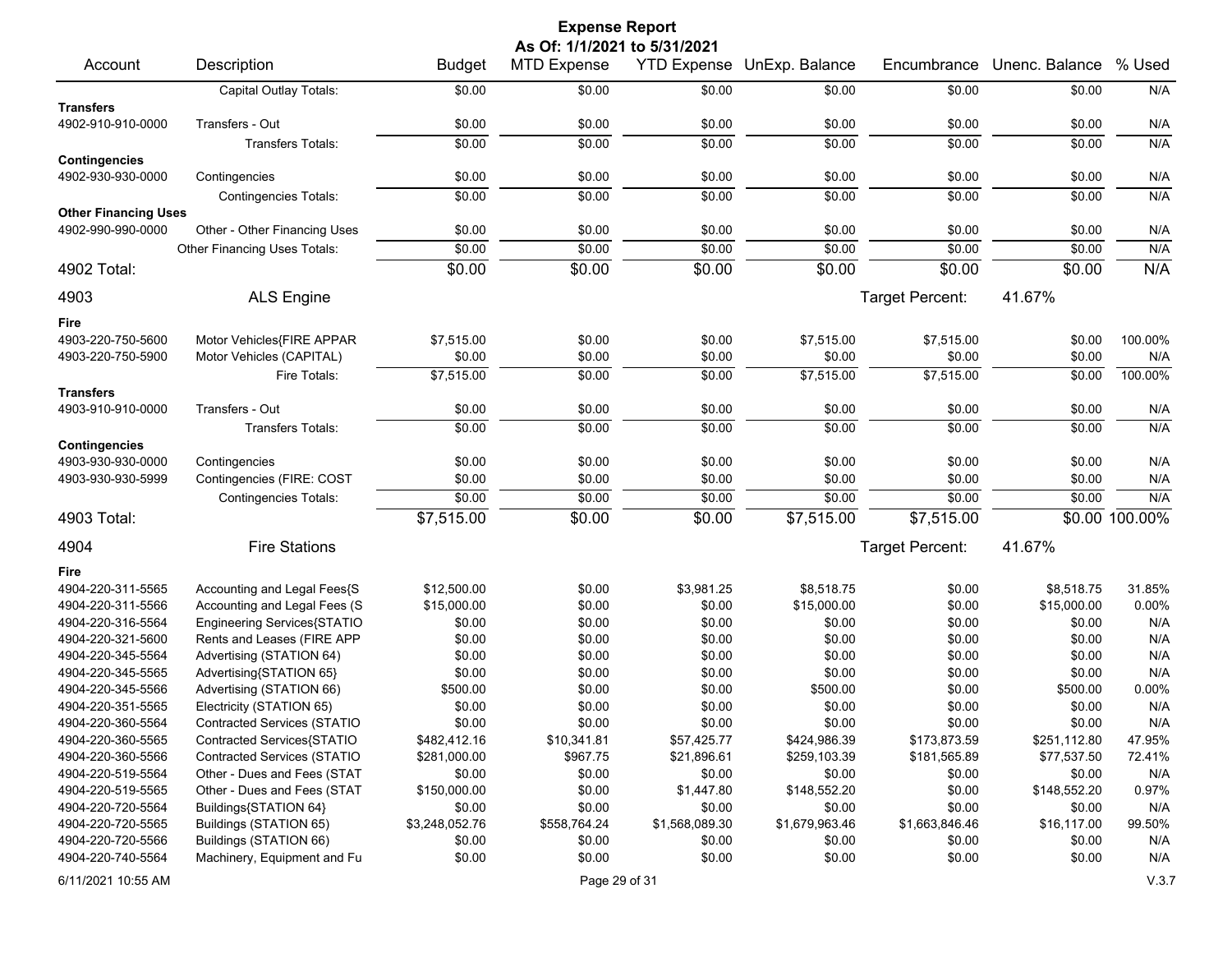|                                              |                                               |                  | <b>Expense Report</b>        |                  |                            |                  |                  |                    |
|----------------------------------------------|-----------------------------------------------|------------------|------------------------------|------------------|----------------------------|------------------|------------------|--------------------|
|                                              |                                               |                  | As Of: 1/1/2021 to 5/31/2021 |                  |                            |                  |                  |                    |
| Account                                      | Description                                   | <b>Budget</b>    | <b>MTD Expense</b>           |                  | YTD Expense UnExp. Balance | Encumbrance      | Unenc. Balance   | % Used             |
| 4904-220-740-5565                            | Machinery, Equipment and Fu                   | \$154,129.41     | \$6,458.55                   | \$16,625.23      | \$137,504.18               | \$40,388.03      | \$97,116.15      | 36.99%             |
|                                              | Fire Totals:                                  | \$4,343,594.33   | \$576,532.35                 | \$1,669,465.96   | \$2,674,128.37             | \$2,059,673.97   | \$614,454.40     | 85.85%             |
| <b>Transfers</b><br>4904-910-910-0000        | Transfers - Out                               |                  |                              |                  |                            |                  |                  |                    |
|                                              | Transfers Totals:                             | \$0.00<br>\$0.00 | \$0.00<br>\$0.00             | \$0.00<br>\$0.00 | \$0.00<br>\$0.00           | \$0.00<br>\$0.00 | \$0.00<br>\$0.00 | N/A<br>N/A         |
| <b>Contingencies</b>                         |                                               |                  |                              |                  |                            |                  |                  |                    |
| 4904-930-930-5564                            | Contingencies (STATION 64)                    | \$0.00           | \$0.00                       | \$0.00           | \$0.00                     | \$0.00           | \$0.00           | N/A                |
| 4904-930-930-5565                            | Contingencies (STATION 65)                    | \$0.00           | \$0.00                       | \$0.00           | \$0.00                     | \$0.00           | \$0.00           | N/A                |
|                                              | <b>Contingencies Totals:</b>                  | \$0.00           | \$0.00                       | \$0.00           | \$0.00                     | \$0.00           | \$0.00           | N/A                |
| 4904 Total:                                  |                                               | \$4,343,594.33   | \$576,532.35                 | \$1,669,465.96   | \$2,674,128.37             | \$2,059,673.97   | \$614,454.40     | $85.85\%$          |
| 4905                                         | <b>Land Mobile Radios</b>                     |                  |                              |                  |                            | Target Percent:  | 41.67%           |                    |
| <b>Capital Outlay</b>                        |                                               |                  |                              |                  |                            |                  |                  |                    |
| 4905-760-740-5320                            | Machinery, Equipment and Fu                   | \$1,920.00       | \$0.00                       | \$1,920.00       | \$0.00                     | \$0.00           | \$0.00           | 100.00%            |
|                                              | Capital Outlay Totals:                        | \$1.920.00       | \$0.00                       | \$1.920.00       | \$0.00                     | \$0.00           | \$0.00           | 100.00%            |
| <b>Transfers</b>                             |                                               |                  |                              |                  |                            |                  |                  |                    |
| 4905-910-910-0000                            | Transfers - Out                               | \$196,883.92     | \$0.00                       | \$196,883.92     | \$0.00                     | \$0.00           | \$0.00           | 100.00%<br>100.00% |
| <b>Contingencies</b>                         | <b>Transfers Totals:</b>                      | \$196,883.92     | \$0.00                       | \$196,883.92     | \$0.00                     | \$0.00           | \$0.00           |                    |
| 4905-930-930-0000                            | Contingencies                                 | \$0.00           | \$0.00                       | \$0.00           | \$0.00                     | \$0.00           | \$0.00           | N/A                |
|                                              | <b>Contingencies Totals:</b>                  | \$0.00           | \$0.00                       | \$0.00           | \$0.00                     | \$0.00           | \$0.00           | N/A                |
| 4905 Total:                                  |                                               | \$198,803.92     | \$0.00                       | \$198,803.92     | \$0.00                     | \$0.00           |                  | \$0.00 100.00%     |
| 9001                                         | <b>LGIF MARCS</b>                             |                  |                              |                  |                            | Target Percent:  | 41.67%           |                    |
| <b>Administrative</b>                        |                                               |                  |                              |                  |                            |                  |                  |                    |
| 9001-110-370-0000                            | Payment to Another Political                  | \$0.00           | \$0.00                       | \$0.00           | \$0.00                     | \$0.00           | \$0.00           | N/A                |
| 9001-110-599-0000                            | Other - Other Expenses                        | \$61,471.92      | \$0.00                       | \$0.00           | \$61,471.92                | \$0.00           | \$61,471.92      | 0.00%              |
|                                              | <b>Administrative Totals:</b>                 | \$61,471.92      | \$0.00                       | \$0.00           | \$61,471.92                | \$0.00           | \$61,471.92      | 0.00%              |
| <b>Debt Service - Note Principal Payment</b> |                                               |                  |                              |                  |                            |                  |                  |                    |
| 9001-820-820-0000                            | Principal Payments - Notes                    | \$69,750.00      | \$11,625.00                  | \$46,500.00      | \$23,250.00                | \$23,250.00      | \$0.00           | 100.00%            |
|                                              | Debt Service - Note Principal Payment Totals: | \$69,750.00      | \$11,625.00                  | \$46,500.00      | \$23,250.00                | \$23,250.00      | \$0.00           | 100.00%            |
| 9001 Total:                                  |                                               | \$131,221.92     | \$11,625.00                  | \$46,500.00      | \$84,721.92                | \$23,250.00      | \$61,471.92      | 53.15%             |
| 9751                                         | Private-purpose Trust                         |                  |                              |                  |                            | Target Percent:  | 41.67%           |                    |
| <b>Cemeteries</b>                            |                                               |                  |                              |                  |                            |                  |                  |                    |
| 9751-410-360-0000                            | <b>Contracted Services</b>                    | \$0.00           | \$0.00                       | \$0.00           | \$0.00                     | \$0.00           | \$0.00           | N/A                |
| 9751-410-420-0000                            | <b>Operating Supplies</b>                     | \$0.00           | \$0.00                       | \$0.00           | \$0.00                     | \$0.00           | \$0.00           | N/A                |
| <b>Contingencies</b>                         | <b>Cemeteries Totals:</b>                     | \$0.00           | \$0.00                       | \$0.00           | \$0.00                     | \$0.00           | \$0.00           | N/A                |
| 9751-930-930-0000                            | Contingencies                                 | \$6,188.93       | \$0.00                       | \$0.00           | \$6,188.93                 | \$0.00           | \$6,188.93       | 0.00%              |
|                                              | <b>Contingencies Totals:</b>                  | \$6,188.93       | \$0.00                       | \$0.00           | \$6,188.93                 | \$0.00           | \$6,188.93       | 0.00%              |
| 9751 Total:                                  |                                               | \$6,188.93       | \$0.00                       | \$0.00           | \$6,188.93                 | \$0.00           | \$6,188.93       | 0.00%              |